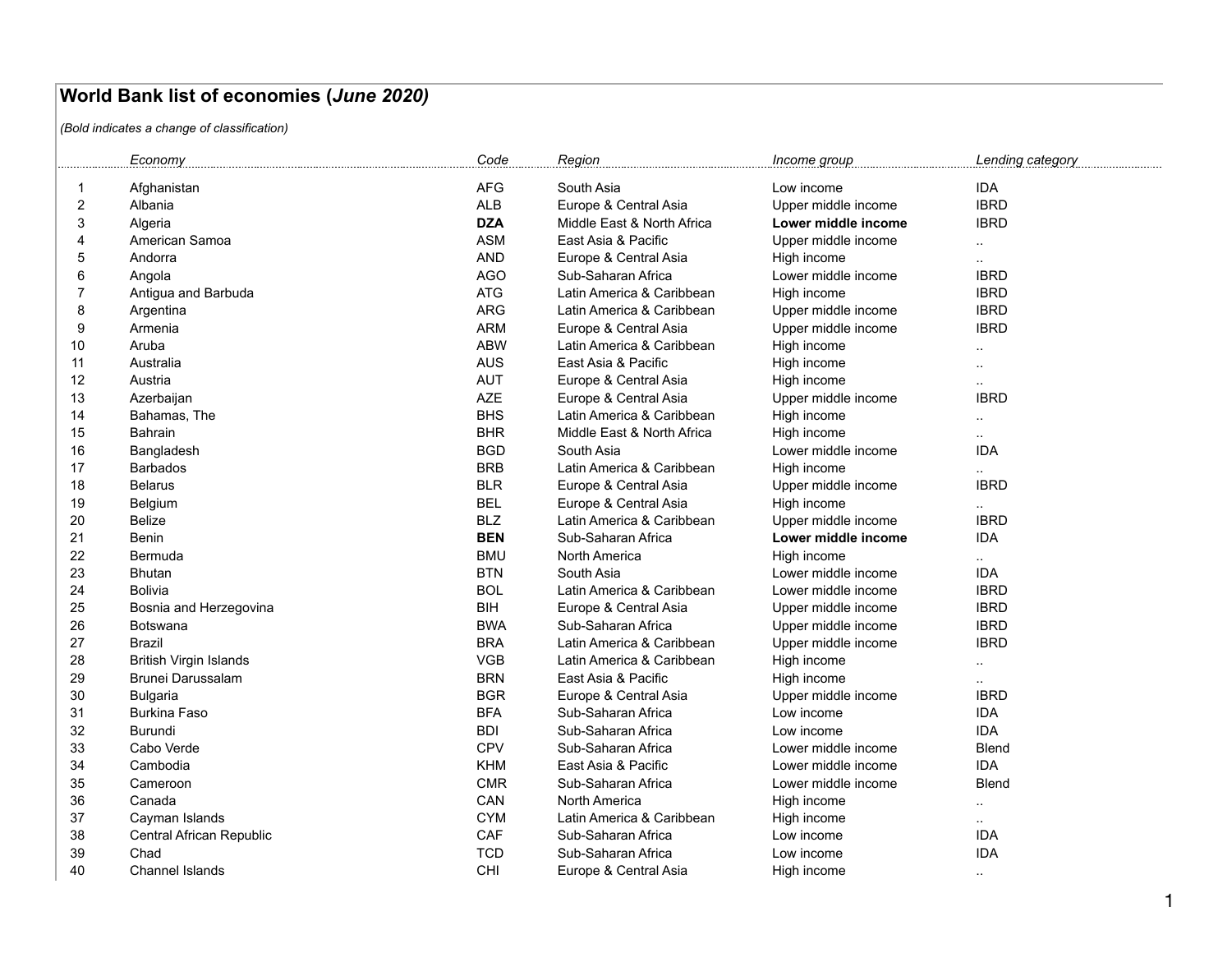| 41 | Chile                    | <b>CHL</b> | Latin America & Caribbean  | High income         | <b>IBRD</b>          |
|----|--------------------------|------------|----------------------------|---------------------|----------------------|
| 42 | China                    | <b>CHN</b> | East Asia & Pacific        | Upper middle income | <b>IBRD</b>          |
| 43 | Colombia                 | COL        | Latin America & Caribbean  | Upper middle income | <b>IBRD</b>          |
| 44 | Comoros                  | <b>COM</b> | Sub-Saharan Africa         | Lower middle income | <b>IDA</b>           |
| 45 | Congo, Dem. Rep.         | COD        | Sub-Saharan Africa         | Low income          | <b>IDA</b>           |
| 46 | Congo, Rep.              | COG        | Sub-Saharan Africa         | Lower middle income | Blend                |
| 47 | Costa Rica               | CRI        | Latin America & Caribbean  | Upper middle income | <b>IBRD</b>          |
| 48 | Côte d'Ivoire            | <b>CIV</b> | Sub-Saharan Africa         | Lower middle income | <b>IDA</b>           |
| 49 | Croatia                  | <b>HRV</b> | Europe & Central Asia      | High income         | <b>IBRD</b>          |
| 50 | Cuba                     | <b>CUB</b> | Latin America & Caribbean  | Upper middle income | $\ddotsc$            |
| 51 | Curaçao                  | <b>CUW</b> | Latin America & Caribbean  | High income         | Ω.                   |
| 52 | Cyprus                   | <b>CYP</b> | Europe & Central Asia      | High income         | Ω.                   |
| 53 | <b>Czech Republic</b>    | CZE        | Europe & Central Asia      | High income         | $\ddot{\phantom{a}}$ |
| 54 | Denmark                  | <b>DNK</b> | Europe & Central Asia      | High income         | $\ddot{\phantom{a}}$ |
| 55 | Djibouti                 | DJI        | Middle East & North Africa | Lower middle income | <b>IDA</b>           |
| 56 | Dominica                 | <b>DMA</b> | Latin America & Caribbean  | Upper middle income | Blend                |
| 57 | Dominican Republic       | <b>DOM</b> | Latin America & Caribbean  | Upper middle income | <b>IBRD</b>          |
| 58 | Ecuador                  | ECU        | Latin America & Caribbean  | Upper middle income | <b>IBRD</b>          |
| 59 | Egypt, Arab Rep.         | EGY        | Middle East & North Africa | Lower middle income | <b>IBRD</b>          |
| 60 | El Salvador              | <b>SLV</b> | Latin America & Caribbean  | Lower middle income | <b>IBRD</b>          |
| 61 | <b>Equatorial Guinea</b> | <b>GNQ</b> | Sub-Saharan Africa         | Upper middle income | <b>IBRD</b>          |
| 62 | Eritrea                  | <b>ERI</b> | Sub-Saharan Africa         | Low income          | <b>IDA</b>           |
| 63 | Estonia                  | <b>EST</b> | Europe & Central Asia      | High income         |                      |
| 64 | Eswatini                 | SWZ        | Sub-Saharan Africa         | Lower middle income | <b>IBRD</b>          |
| 65 | Ethiopia                 | <b>ETH</b> | Sub-Saharan Africa         | Low income          | <b>IDA</b>           |
| 66 | Faroe Islands            | <b>FRO</b> | Europe & Central Asia      | High income         |                      |
| 67 | Fiji                     | FJI        | East Asia & Pacific        | Upper middle income | Blend                |
| 68 | Finland                  | <b>FIN</b> | Europe & Central Asia      | High income         | $\ddot{\phantom{a}}$ |
| 69 | France                   | <b>FRA</b> | Europe & Central Asia      | High income         | $\ddotsc$            |
| 70 | French Polynesia         | <b>PYF</b> | East Asia & Pacific        | High income         | $\ddotsc$            |
| 71 | Gabon                    | GAB        | Sub-Saharan Africa         | Upper middle income | <b>IBRD</b>          |
| 72 | Gambia, The              | <b>GMB</b> | Sub-Saharan Africa         | Low income          | <b>IDA</b>           |
| 73 | Georgia                  | <b>GEO</b> | Europe & Central Asia      | Upper middle income | <b>IBRD</b>          |
| 74 | Germany                  | <b>DEU</b> | Europe & Central Asia      | High income         |                      |
| 75 | Ghana                    | <b>GHA</b> | Sub-Saharan Africa         | Lower middle income | <b>IDA</b>           |
| 76 | Gibraltar                | <b>GIB</b> | Europe & Central Asia      | High income         | $\ddot{\phantom{a}}$ |
| 77 | Greece                   | <b>GRC</b> | Europe & Central Asia      | High income         |                      |
| 78 | Greenland                | <b>GRL</b> | Europe & Central Asia      | High income         | $\ddot{\phantom{a}}$ |
| 79 | Grenada                  | <b>GRD</b> | Latin America & Caribbean  | Upper middle income | Blend                |
| 80 | Guam                     | <b>GUM</b> | East Asia & Pacific        | High income         |                      |
| 81 | Guatemala                | <b>GTM</b> | Latin America & Caribbean  | Upper middle income | <b>IBRD</b>          |
| 82 | Guinea                   | GIN        | Sub-Saharan Africa         | Low income          | <b>IDA</b>           |
| 83 | Guinea-Bissau            | <b>GNB</b> | Sub-Saharan Africa         | Low income          | <b>IDA</b>           |
| 84 | Guyana                   | <b>GUY</b> | Latin America & Caribbean  | Upper middle income | <b>IDA</b>           |
| 85 | Haiti                    | HTI        | Latin America & Caribbean  | Low income          | <b>IDA</b>           |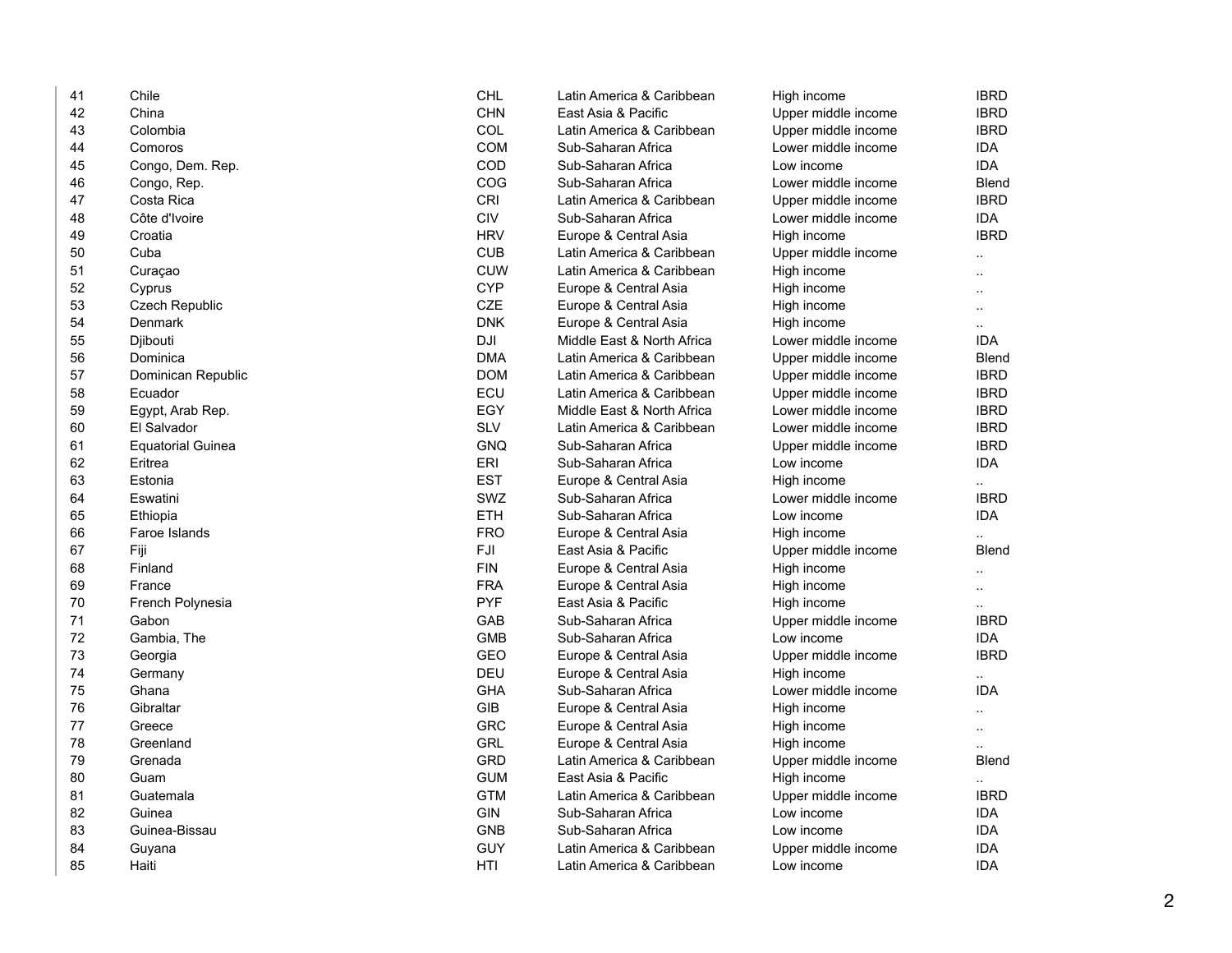| 86  | Honduras                  | <b>HND</b>                         | Latin America & Caribbean  | Lower middle income | <b>IDA</b>           |
|-----|---------------------------|------------------------------------|----------------------------|---------------------|----------------------|
| 87  | Hong Kong SAR, China      | <b>HKG</b>                         | East Asia & Pacific        | High income         |                      |
| 88  | Hungary                   | <b>HUN</b>                         | Europe & Central Asia      | High income         | $\ddot{\phantom{a}}$ |
| 89  | Iceland                   | <b>ISL</b>                         | Europe & Central Asia      | High income         |                      |
| 90  | India                     | <b>IND</b>                         | South Asia                 | Lower middle income | <b>IBRD</b>          |
| 91  | Indonesia                 | <b>IDN</b>                         | East Asia & Pacific        | Upper middle income | <b>IBRD</b>          |
| 92  | Iran, Islamic Rep.        | <b>IRN</b>                         | Middle East & North Africa | Upper middle income | <b>IBRD</b>          |
| 93  | Iraq                      | <b>IRQ</b>                         | Middle East & North Africa | Upper middle income | <b>IBRD</b>          |
| 94  | Ireland                   | $\ensuremath{\mathsf{IRL}}\xspace$ | Europe & Central Asia      | High income         |                      |
| 95  | Isle of Man               | <b>IMN</b>                         | Europe & Central Asia      | High income         |                      |
| 96  | Israel                    | <b>ISR</b>                         | Middle East & North Africa | High income         |                      |
| 97  | Italy                     | <b>ITA</b>                         | Europe & Central Asia      | High income         |                      |
| 98  | Jamaica                   | <b>JAM</b>                         | Latin America & Caribbean  | Upper middle income | <b>IBRD</b>          |
| 99  | Japan                     | <b>JPN</b>                         | East Asia & Pacific        | High income         |                      |
| 100 | Jordan                    | <b>JOR</b>                         | Middle East & North Africa | Upper middle income | <b>IBRD</b>          |
| 101 | Kazakhstan                | <b>KAZ</b>                         | Europe & Central Asia      | Upper middle income | <b>IBRD</b>          |
| 102 | Kenya                     | <b>KEN</b>                         | Sub-Saharan Africa         | Lower middle income | Blend                |
| 103 | Kiribati                  | <b>KIR</b>                         | East Asia & Pacific        | Lower middle income | <b>IDA</b>           |
| 104 | Korea, Dem. People's Rep. | <b>PRK</b>                         | East Asia & Pacific        | Low income          |                      |
| 105 | Korea, Rep.               | <b>KOR</b>                         | East Asia & Pacific        | High income         | ٠.                   |
| 106 | Kosovo                    | <b>XKX</b>                         | Europe & Central Asia      | Upper middle income | <b>IDA</b>           |
| 107 | Kuwait                    | <b>KWT</b>                         | Middle East & North Africa | High income         | ٠.                   |
| 108 | Kyrgyz Republic           | <b>KGZ</b>                         | Europe & Central Asia      | Lower middle income | <b>IDA</b>           |
| 109 | Lao PDR                   | <b>LAO</b>                         | East Asia & Pacific        | Lower middle income | IDA                  |
| 110 | Latvia                    | <b>LVA</b>                         | Europe & Central Asia      | High income         |                      |
| 111 | Lebanon                   | LBN                                | Middle East & North Africa | Upper middle income | <b>IBRD</b>          |
| 112 | Lesotho                   | <b>LSO</b>                         | Sub-Saharan Africa         | Lower middle income | ida                  |
| 113 | Liberia                   | <b>LBR</b>                         | Sub-Saharan Africa         | Low income          | <b>IDA</b>           |
| 114 | Libya                     | LBY                                | Middle East & North Africa | Upper middle income | <b>IBRD</b>          |
| 115 | Liechtenstein             | <b>LIE</b>                         | Europe & Central Asia      | High income         |                      |
| 116 | Lithuania                 | LTU                                | Europe & Central Asia      | High income         |                      |
| 117 | Luxembourg                | <b>LUX</b>                         | Europe & Central Asia      | High income         | ٠.                   |
| 118 | Macao SAR, China          | <b>MAC</b>                         | East Asia & Pacific        | High income         |                      |
| 119 | Madagascar                | <b>MDG</b>                         | Sub-Saharan Africa         | Low income          | <b>IDA</b>           |
| 120 | Malawi                    | <b>MWI</b>                         | Sub-Saharan Africa         | Low income          | ida                  |
| 121 | Malaysia                  | <b>MYS</b>                         | East Asia & Pacific        | Upper middle income | <b>IBRD</b>          |
| 122 | Maldives                  | <b>MDV</b>                         | South Asia                 | Upper middle income | <b>IDA</b>           |
| 123 | Mali                      | MLI                                | Sub-Saharan Africa         | Low income          | <b>IDA</b>           |
| 124 | Malta                     | <b>MLT</b>                         | Middle East & North Africa | High income         | н.                   |
| 125 | <b>Marshall Islands</b>   | <b>MHL</b>                         | East Asia & Pacific        | Upper middle income | <b>IDA</b>           |
| 126 | Mauritania                | <b>MRT</b>                         | Sub-Saharan Africa         | Lower middle income | ida                  |
| 127 | Mauritius                 | <b>MUS</b>                         | Sub-Saharan Africa         | <b>High income</b>  | <b>IBRD</b>          |
| 128 | Mexico                    | <b>MEX</b>                         | Latin America & Caribbean  | Upper middle income | <b>IBRD</b>          |
| 129 | Micronesia, Fed. Sts.     | <b>FSM</b>                         | East Asia & Pacific        | Lower middle income | <b>IDA</b>           |
| 130 | Moldova                   | <b>MDA</b>                         | Europe & Central Asia      | Lower middle income | <b>IBRD</b>          |
|     |                           |                                    |                            |                     |                      |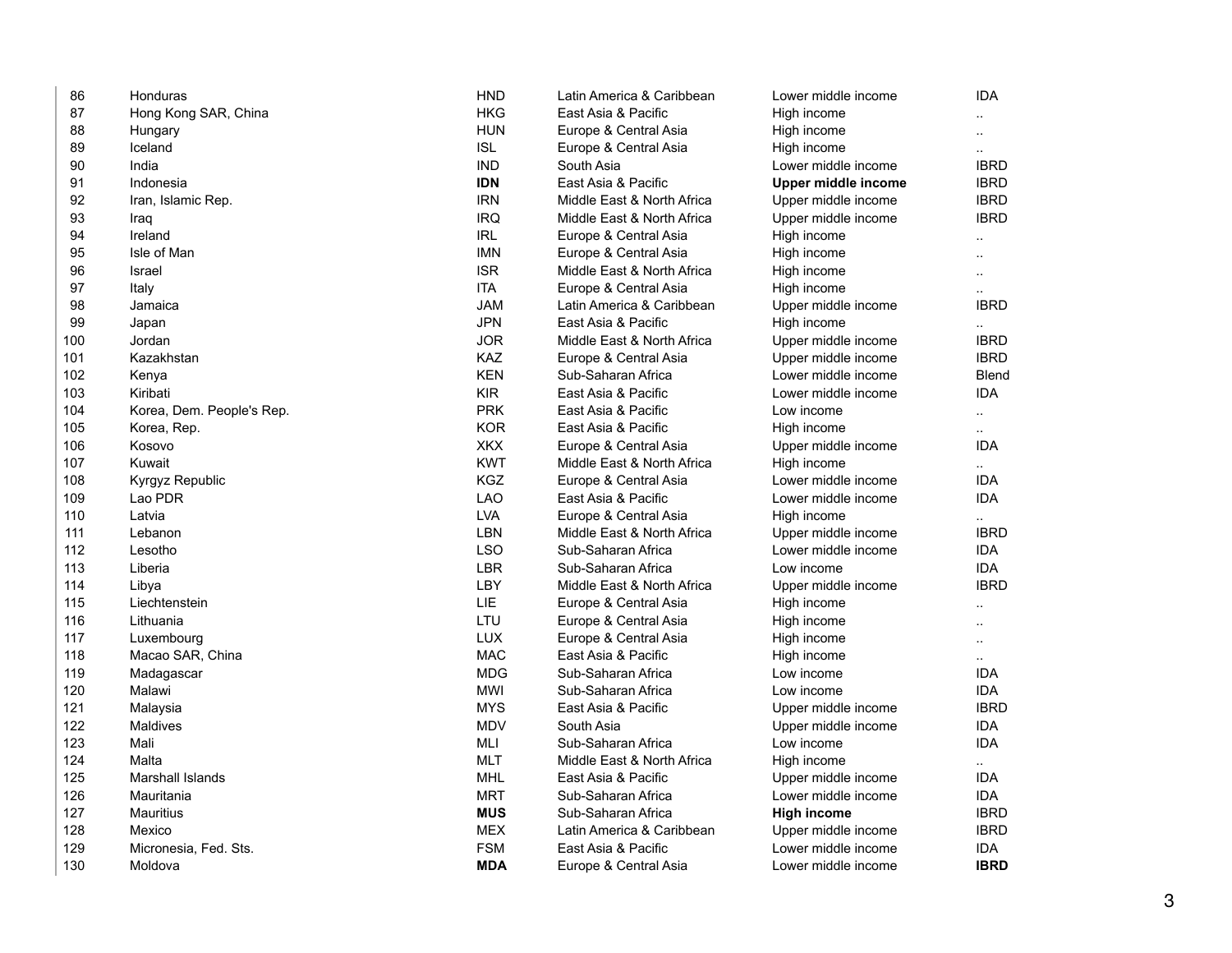| 131 | Monaco                    | <b>MCO</b> | Europe & Central Asia      | High income         |                      |
|-----|---------------------------|------------|----------------------------|---------------------|----------------------|
| 132 | Mongolia                  | <b>MNG</b> | East Asia & Pacific        | Lower middle income | <b>IBRD</b>          |
| 133 | Montenegro                | <b>MNE</b> | Europe & Central Asia      | Upper middle income | <b>IBRD</b>          |
| 134 | Morocco                   | <b>MAR</b> | Middle East & North Africa | Lower middle income | <b>IBRD</b>          |
| 135 | Mozambique                | <b>MOZ</b> | Sub-Saharan Africa         | Low income          | <b>IDA</b>           |
| 136 | Myanmar                   | <b>MMR</b> | East Asia & Pacific        | Lower middle income | <b>IDA</b>           |
| 137 | Namibia                   | <b>NAM</b> | Sub-Saharan Africa         | Upper middle income | <b>IBRD</b>          |
| 138 | Nauru                     | <b>NRU</b> | East Asia & Pacific        | <b>High income</b>  | <b>IBRD</b>          |
| 139 | Nepal                     | <b>NPL</b> | South Asia                 | Lower middle income | <b>IDA</b>           |
| 140 | Netherlands               | <b>NLD</b> | Europe & Central Asia      | High income         | ٠.                   |
| 141 | New Caledonia             | <b>NCL</b> | East Asia & Pacific        | High income         | ä.                   |
| 142 | New Zealand               | <b>NZL</b> | East Asia & Pacific        | High income         | $\ddot{\phantom{a}}$ |
| 143 | Nicaragua                 | <b>NIC</b> | Latin America & Caribbean  | Lower middle income | <b>IDA</b>           |
| 144 | Niger                     | <b>NER</b> | Sub-Saharan Africa         | Low income          | IDA                  |
| 145 | Nigeria                   | <b>NGA</b> | Sub-Saharan Africa         | Lower middle income | Blend                |
| 146 | North Macedonia           | <b>MKD</b> | Europe & Central Asia      | Upper middle income | <b>IBRD</b>          |
| 147 | Northern Mariana Islands  | <b>MNP</b> | East Asia & Pacific        | High income         |                      |
| 148 | Norway                    | <b>NOR</b> | Europe & Central Asia      | High income         | $\ddot{\phantom{a}}$ |
| 149 | Oman                      | <b>OMN</b> | Middle East & North Africa | High income         |                      |
| 150 | Pakistan                  | <b>PAK</b> | South Asia                 | Lower middle income | Blend                |
| 151 | Palau                     | <b>PLW</b> | East Asia & Pacific        | High income         | <b>IBRD</b>          |
| 152 | Panama                    | <b>PAN</b> | Latin America & Caribbean  | High income         | <b>IBRD</b>          |
| 153 | Papua New Guinea          | <b>PNG</b> | East Asia & Pacific        | Lower middle income | Blend                |
| 154 | Paraguay                  | <b>PRY</b> | Latin America & Caribbean  | Upper middle income | <b>IBRD</b>          |
| 155 | Peru                      | <b>PER</b> | Latin America & Caribbean  | Upper middle income | <b>IBRD</b>          |
| 156 | Philippines               | PHL        | East Asia & Pacific        | Lower middle income | <b>IBRD</b>          |
| 157 | Poland                    | POL        | Europe & Central Asia      | High income         | <b>IBRD</b>          |
| 158 | Portugal                  | PRT        | Europe & Central Asia      | High income         | άú.                  |
| 159 | <b>Puerto Rico</b>        | PRI        | Latin America & Caribbean  | High income         | ä.                   |
| 160 | Qatar                     | QAT        | Middle East & North Africa | High income         |                      |
| 161 | Romania                   | <b>ROU</b> | Europe & Central Asia      | <b>High income</b>  | <b>IBRD</b>          |
| 162 | <b>Russian Federation</b> | <b>RUS</b> | Europe & Central Asia      | Upper middle income | <b>IBRD</b>          |
| 163 | Rwanda                    | <b>RWA</b> | Sub-Saharan Africa         | Low income          | <b>IDA</b>           |
| 164 | Samoa                     | <b>WSM</b> | East Asia & Pacific        | Upper middle income | <b>IDA</b>           |
| 165 | San Marino                | <b>SMR</b> | Europe & Central Asia      | High income         |                      |
| 166 | São Tomé and Principe     | <b>STP</b> | Sub-Saharan Africa         | Lower middle income | <b>IDA</b>           |
| 167 | Saudi Arabia              | SAU        | Middle East & North Africa | High income         |                      |
| 168 | Senegal                   | <b>SEN</b> | Sub-Saharan Africa         | Lower middle income | <b>IDA</b>           |
| 169 | Serbia                    | <b>SRB</b> | Europe & Central Asia      | Upper middle income | <b>IBRD</b>          |
| 170 | Seychelles                | <b>SYC</b> | Sub-Saharan Africa         | High income         | <b>IBRD</b>          |
| 171 | Sierra Leone              | <b>SLE</b> | Sub-Saharan Africa         | Low income          | <b>IDA</b>           |
| 172 | Singapore                 | <b>SGP</b> | East Asia & Pacific        | High income         |                      |
| 173 | Sint Maarten (Dutch part) | <b>SXM</b> | Latin America & Caribbean  | High income         |                      |
| 174 | Slovak Republic           | <b>SVK</b> | Europe & Central Asia      | High income         | ä.                   |
| 175 | Slovenia                  | <b>SVN</b> | Europe & Central Asia      | High income         |                      |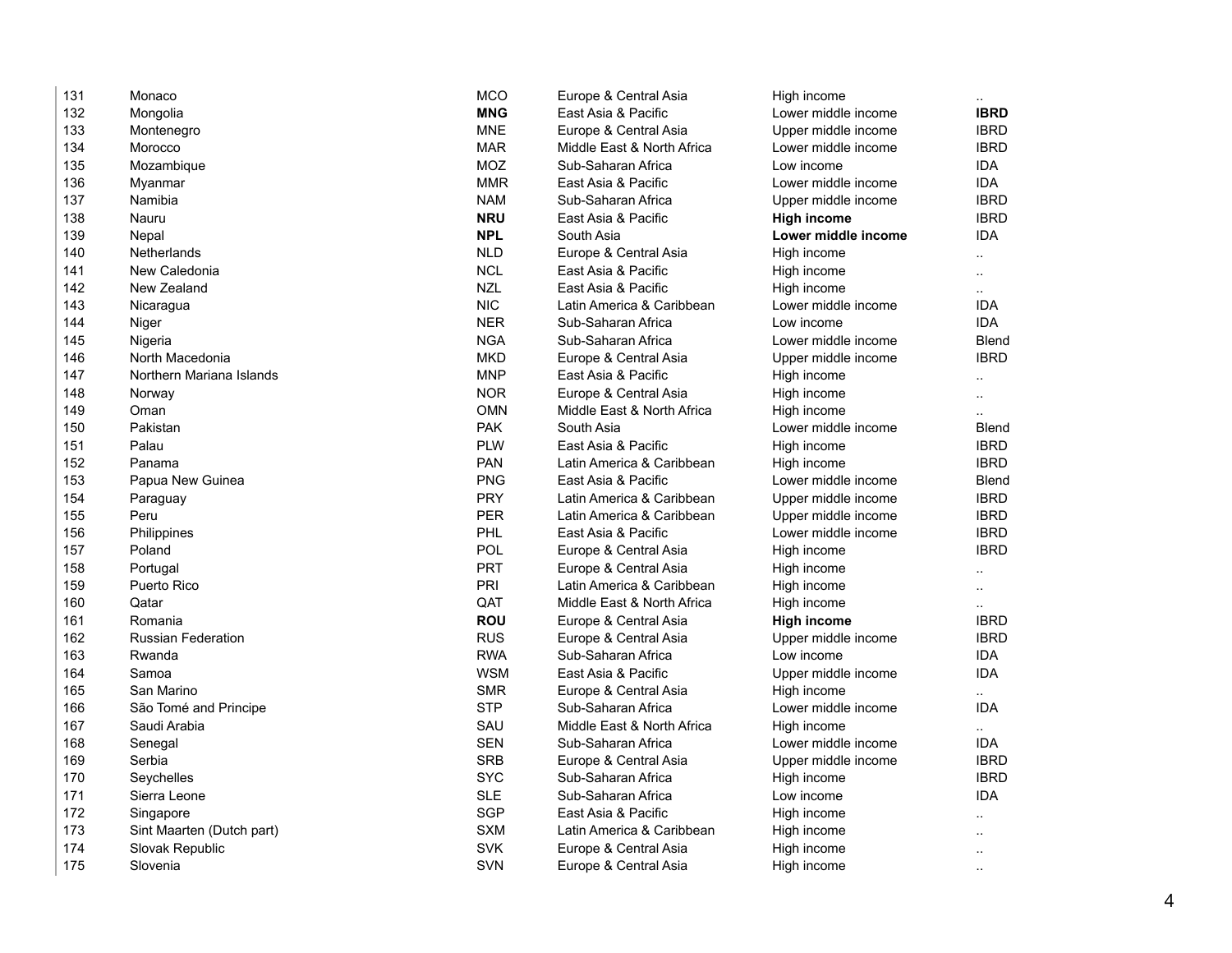| 176 | Solomon Islands                 | <b>SLB</b> | East Asia & Pacific        | Lower middle income | <b>IDA</b>           |
|-----|---------------------------------|------------|----------------------------|---------------------|----------------------|
| 177 | Somalia                         | <b>SOM</b> | Sub-Saharan Africa         | Low income          | <b>IDA</b>           |
| 178 | South Africa                    | ZAF        | Sub-Saharan Africa         | Upper middle income | <b>IBRD</b>          |
| 179 | South Sudan                     | <b>SSD</b> | Sub-Saharan Africa         | Low income          | <b>IDA</b>           |
| 180 | Spain                           | <b>ESP</b> | Europe & Central Asia      | High income         | $\ddot{\phantom{a}}$ |
| 181 | Sri Lanka                       | <b>LKA</b> | South Asia                 | Lower middle income | <b>IBRD</b>          |
| 182 | St. Kitts and Nevis             | <b>KNA</b> | Latin America & Caribbean  | High income         | <b>IBRD</b>          |
| 183 | St. Lucia                       | <b>LCA</b> | Latin America & Caribbean  | Upper middle income | <b>Blend</b>         |
| 184 | St. Martin (French part)        | <b>MAF</b> | Latin America & Caribbean  | High income         | Ω.                   |
| 185 | St. Vincent and the Grenadines  | <b>VCT</b> | Latin America & Caribbean  | Upper middle income | <b>Blend</b>         |
| 186 | Sudan                           | <b>SDN</b> | Sub-Saharan Africa         | Low income          | <b>IDA</b>           |
| 187 | Suriname                        | <b>SUR</b> | Latin America & Caribbean  | Upper middle income | <b>IBRD</b>          |
| 188 | Sweden                          | <b>SWE</b> | Europe & Central Asia      | High income         | $\sim$               |
| 189 | Switzerland                     | <b>CHE</b> | Europe & Central Asia      | High income         | $\ddotsc$            |
| 190 | Syrian Arab Republic            | <b>SYR</b> | Middle East & North Africa | Low income          | <b>IDA</b>           |
| 191 | Taiwan, China                   | <b>TWN</b> | East Asia & Pacific        | High income         | $\ddotsc$            |
| 192 | Tajikistan                      | <b>TJK</b> | Europe & Central Asia      | Low income          | <b>IDA</b>           |
| 193 | Tanzania                        | <b>TZA</b> | Sub-Saharan Africa         | Lower middle income | IDA.                 |
| 194 | Thailand                        | <b>THA</b> | East Asia & Pacific        | Upper middle income | <b>IBRD</b>          |
| 195 | Timor-Leste                     | <b>TLS</b> | East Asia & Pacific        | Lower middle income | Blend                |
| 196 | Togo                            | <b>TGO</b> | Sub-Saharan Africa         | Low income          | <b>IDA</b>           |
| 197 | Tonga                           | <b>TON</b> | East Asia & Pacific        | Upper middle income | <b>IDA</b>           |
| 198 | <b>Trinidad and Tobago</b>      | <b>TTO</b> | Latin America & Caribbean  | High income         | <b>IBRD</b>          |
| 199 | Tunisia                         | <b>TUN</b> | Middle East & North Africa | Lower middle income | <b>IBRD</b>          |
| 200 | Turkey                          | <b>TUR</b> | Europe & Central Asia      | Upper middle income | <b>IBRD</b>          |
| 201 | Turkmenistan                    | <b>TKM</b> | Europe & Central Asia      | Upper middle income | <b>IBRD</b>          |
| 202 | <b>Turks and Caicos Islands</b> | <b>TCA</b> | Latin America & Caribbean  | High income         |                      |
| 203 | Tuvalu                          | <b>TUV</b> | East Asia & Pacific        | Upper middle income | <b>IDA</b>           |
| 204 | Uganda                          | <b>UGA</b> | Sub-Saharan Africa         | Low income          | IDA.                 |
| 205 | Ukraine                         | <b>UKR</b> | Europe & Central Asia      | Lower middle income | <b>IBRD</b>          |
| 206 | <b>United Arab Emirates</b>     | <b>ARE</b> | Middle East & North Africa | High income         | $\ddotsc$            |
| 207 | United Kingdom                  | <b>GBR</b> | Europe & Central Asia      | High income         | $\ddotsc$            |
| 208 | <b>United States</b>            | <b>USA</b> | North America              | High income         | $\ddotsc$            |
| 209 | Uruguay                         | <b>URY</b> | Latin America & Caribbean  | High income         | <b>IBRD</b>          |
| 210 | Uzbekistan                      | <b>UZB</b> | Europe & Central Asia      | Lower middle income | Blend                |
| 211 | Vanuatu                         | <b>VUT</b> | East Asia & Pacific        | Lower middle income | <b>IDA</b>           |
| 212 | Venezuela, RB                   | <b>VEN</b> | Latin America & Caribbean  | Upper middle income | <b>IBRD</b>          |
| 213 | Vietnam                         | <b>VNM</b> | East Asia & Pacific        | Lower middle income | <b>IBRD</b>          |
| 214 | Virgin Islands (U.S.)           | <b>VIR</b> | Latin America & Caribbean  | High income         | $\ddot{\phantom{1}}$ |
| 215 | West Bank and Gaza              | <b>PSE</b> | Middle East & North Africa | Lower middle income | $\ddotsc$            |
| 216 | Yemen, Rep.                     | <b>YEM</b> | Middle East & North Africa | Low income          | <b>IDA</b>           |
| 217 | Zambia                          | ZMB        | Sub-Saharan Africa         | Lower middle income | <b>IDA</b>           |
| 218 | Zimbabwe                        | ZWE        | Sub-Saharan Africa         | Lower middle income | <b>Blend</b>         |
|     |                                 |            |                            |                     |                      |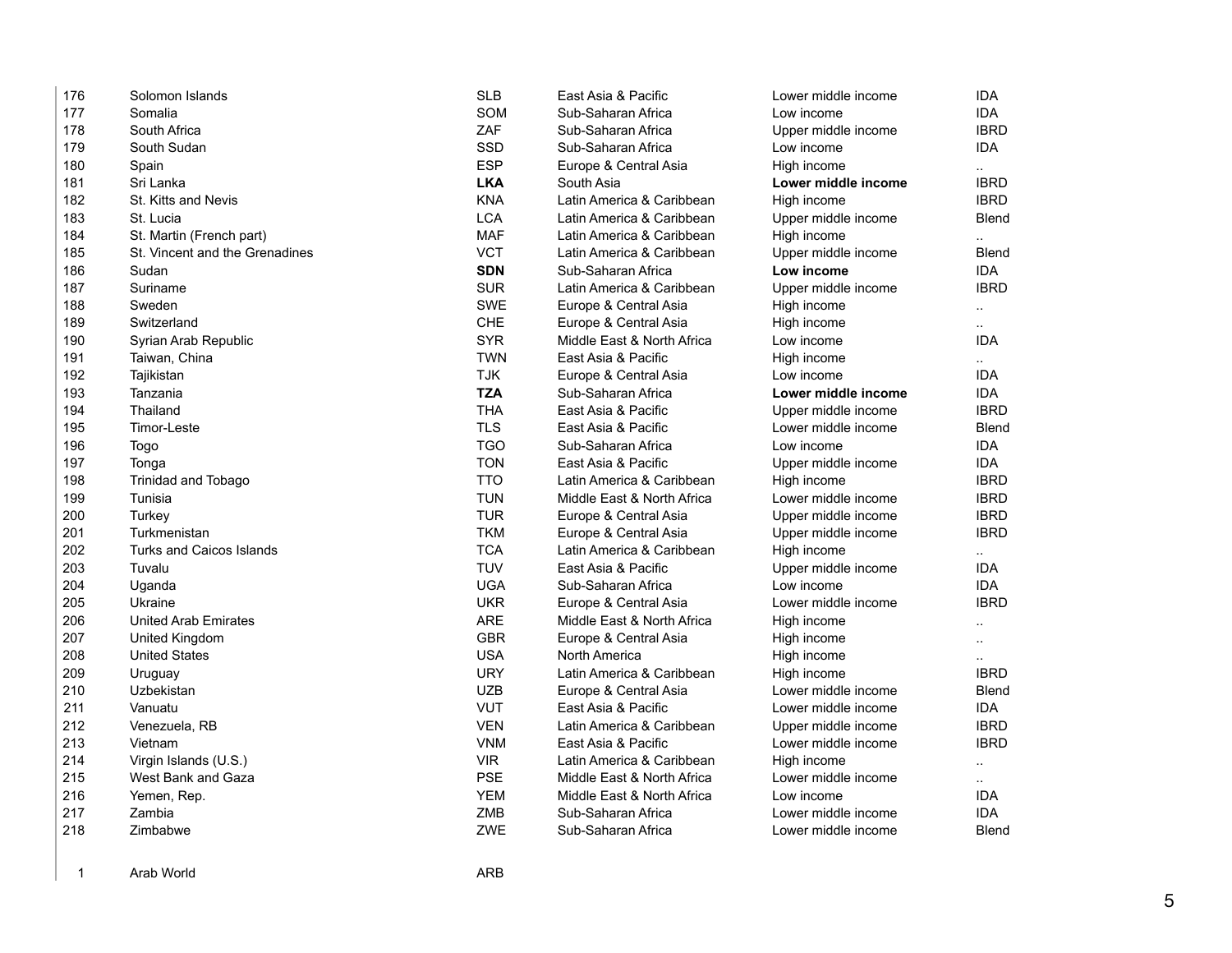| 2  | Caribbean small states                             | <b>CSS</b> |
|----|----------------------------------------------------|------------|
| 3  | Central Europe and the Baltics                     | CEB        |
| 4  | Early-demographic dividend                         | <b>EAR</b> |
| 5  | East Asia & Pacific                                | <b>EAS</b> |
| 6  | East Asia & Pacific (excluding high income)        | <b>EAP</b> |
| 7  | East Asia & Pacific (IDA & IBRD)                   | <b>TEA</b> |
| 8  | Euro area                                          | EMU        |
| 9  | Europe & Central Asia                              | <b>ECS</b> |
| 10 | Europe & Central Asia (excluding high income)      | <b>ECA</b> |
| 11 | Europe & Central Asia (IDA & IBRD)                 | <b>TEC</b> |
| 12 | European Union                                     | EUU        |
| 13 | Fragile and conflict affected situations           | <b>FCS</b> |
| 14 | Heavily indebted poor countries (HIPC)             | <b>HPC</b> |
| 15 | High income                                        | HIC        |
| 16 | <b>IBRD</b> only                                   | <b>IBD</b> |
| 17 | IDA & IBRD total                                   | <b>IBT</b> |
| 18 | <b>IDA blend</b>                                   | <b>IDB</b> |
| 19 | <b>IDA only</b>                                    | <b>IDX</b> |
| 20 | <b>IDA</b> total                                   | <b>IDA</b> |
| 21 | Late-demographic dividend                          | <b>LTE</b> |
| 22 | Latin America & Caribbean                          | <b>LCN</b> |
| 23 | Latin America & Caribbean (excluding high income)  | LAC        |
| 24 | Latin America & Caribbean (IDA & IBRD)             | <b>TLA</b> |
| 25 | Least developed countries: UN classification       | <b>LDC</b> |
| 26 | Low & middle income                                | LMY        |
| 27 | Low income                                         | <b>LIC</b> |
| 28 | Lower middle income                                | <b>LMC</b> |
| 29 | Middle East & North Africa                         | MEA        |
| 30 | Middle East & North Africa (excluding high income) | MNA        |
| 31 | Middle East & North Africa (IDA & IBRD)            | TMN        |
| 32 | Middle income                                      | MIC        |
| 33 | North America                                      | <b>NAC</b> |
| 34 | <b>OECD</b> members                                | OED        |
| 35 | Other small states                                 | OSS        |
| 36 | Pacific island small states                        | <b>PSS</b> |
| 37 | Post-demographic dividend                          | <b>PST</b> |
| 38 | Pre-demographic dividend                           | <b>PRE</b> |
| 39 | Small states                                       | <b>SST</b> |
| 40 | South Asia                                         | <b>SAS</b> |
| 41 | South Asia (IDA & IBRD)                            | <b>TSA</b> |
| 42 | Sub-Saharan Africa                                 | <b>SSF</b> |
| 43 | Sub-Saharan Africa (excluding high income)         | <b>SSA</b> |
| 44 | Sub-Saharan Africa (IDA & IBRD)                    | <b>TSS</b> |
| 45 | Upper middle income                                | <b>UMC</b> |
| 46 | World                                              | <b>WLD</b> |

This table classifies all World Bank member countries (189), and all other economies with populations of more than 30,000. For operational and analytical purposes, economies are divided and groups according to 2019 gross national income (GNI) per capita, calculated using the World Bank Atlas method. The groups are: low income, \$1,035 or less; lower middle income, \$1,036 middle income, \$4,046 - 12,535; and high income, \$12,536 or more. The effective operational cutoff for IDA eligibility is \$1,185 or less.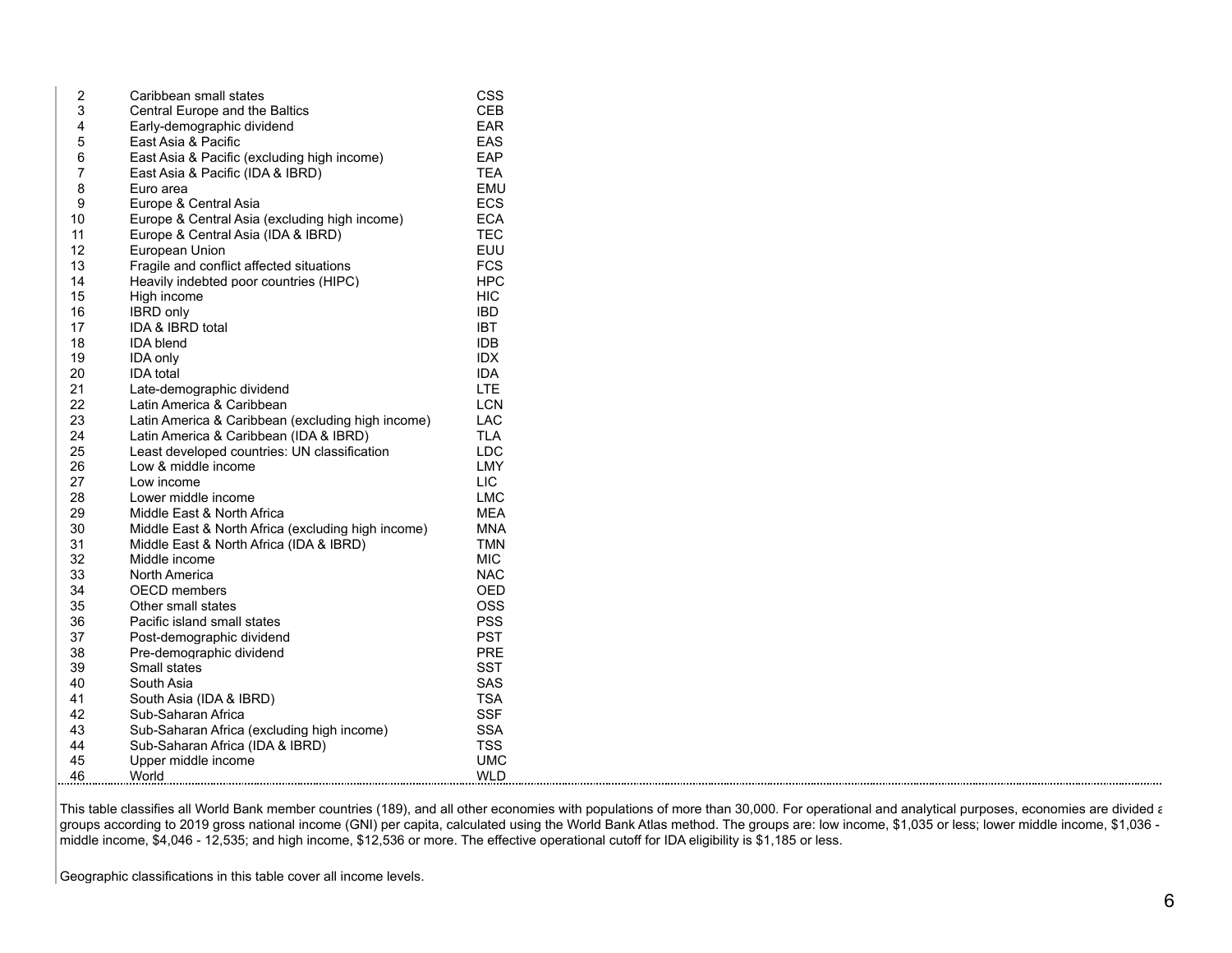IDA countries are those that lack the financial ability to borrow from IBRD. IDA credits are deeply concessional—interest-free loans and grants for programs aimed at boosting economic grov improving living conditions. IBRD loans are noncessional. Blend countries are eligible for IDA credits because of their low per capita incomes but are also eligible for IBRD because they are creditworthy.

Note: The term *country*, used interchangeably with *economy*, does not imply political independence but refers to any territory for which authorities report separate social or economic statistic classifications set on 1 July 2020 remain in effect until 1 July 2021. Argentina, which was temporarily unclassified in July 2016 pending release of revised national accounts statistics, was cla upper middle income for FY17 as of 29 September 2016 based on alternative conversion factors. Also effective 29 September 2016, Syrian Arab Republic is reclassified from IBRD lending c IDA-only. On 29 March 2017, new country codes were introduced to align World Bank 3-letter codes with ISO 3-letter codes: Andorra (AND), Dem. Rep. Congo (COD), Isle of Man (IMN), Ko Romania (ROU), Timor-Leste (TLS), and West Bank and Gaza (PSE).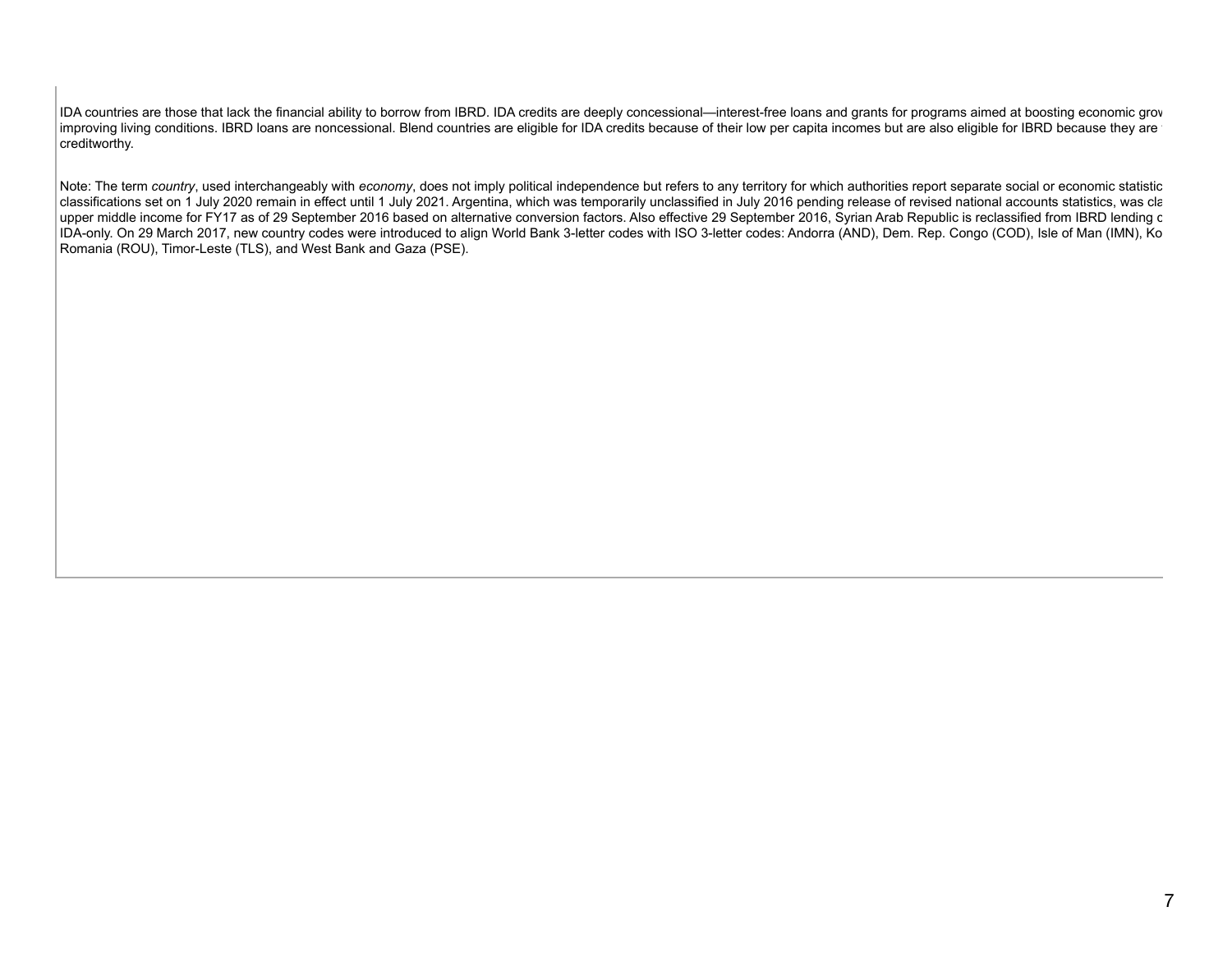| Other        |  |  |
|--------------|--|--|
|              |  |  |
| <b>HIPC</b>  |  |  |
|              |  |  |
|              |  |  |
|              |  |  |
|              |  |  |
|              |  |  |
|              |  |  |
|              |  |  |
|              |  |  |
|              |  |  |
|              |  |  |
|              |  |  |
|              |  |  |
|              |  |  |
| EMU          |  |  |
|              |  |  |
|              |  |  |
|              |  |  |
|              |  |  |
|              |  |  |
|              |  |  |
|              |  |  |
| EMU          |  |  |
|              |  |  |
| ${\sf HIPC}$ |  |  |
|              |  |  |
|              |  |  |
|              |  |  |
| HIPC         |  |  |
|              |  |  |
|              |  |  |
|              |  |  |
|              |  |  |
|              |  |  |
|              |  |  |
|              |  |  |
|              |  |  |
| HIPC<br>HIPC |  |  |
|              |  |  |
|              |  |  |
|              |  |  |
| HIPC         |  |  |
|              |  |  |
|              |  |  |
|              |  |  |
| HIPC         |  |  |
| HIPC         |  |  |
|              |  |  |
|              |  |  |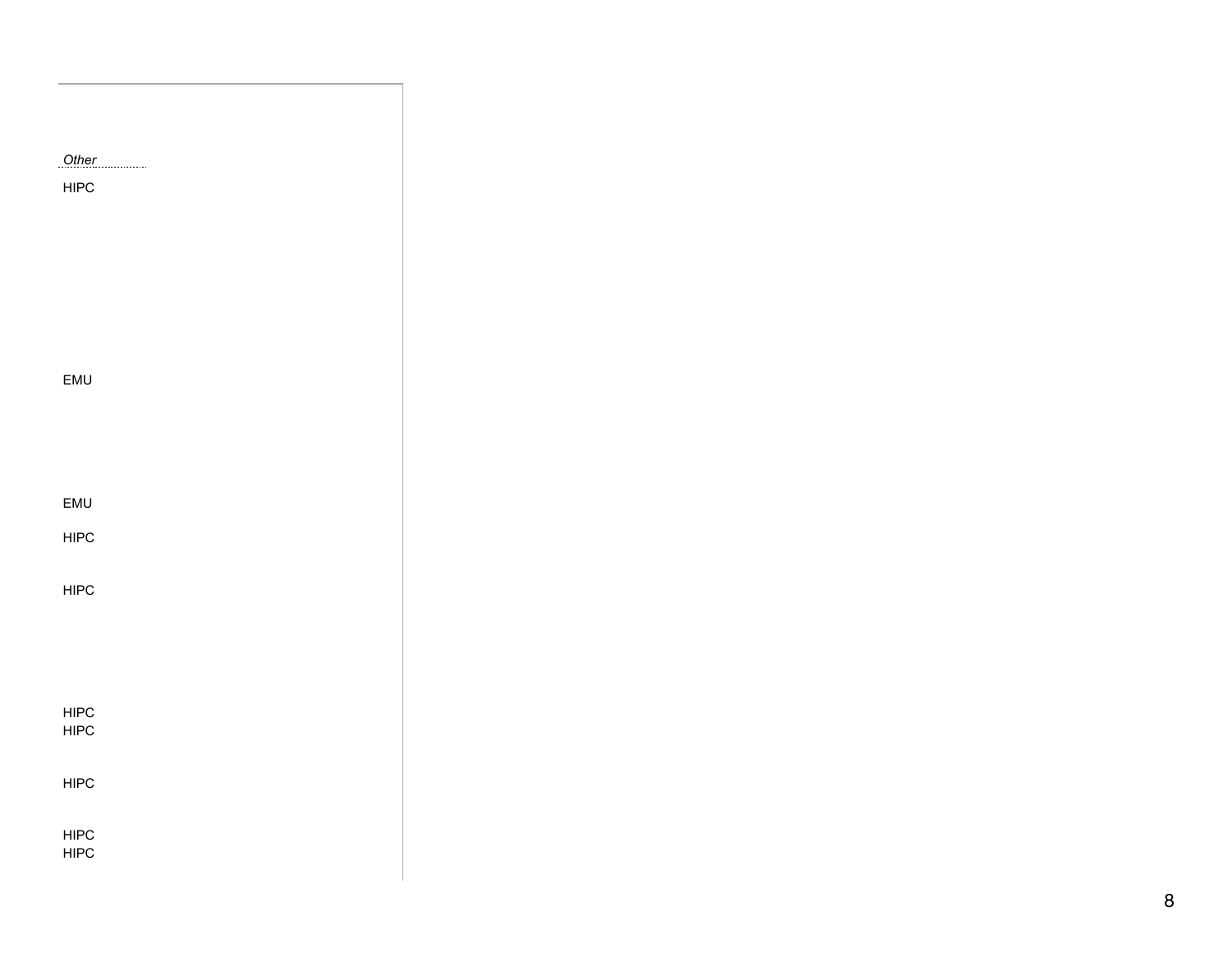| <b>HIPC</b><br><b>HIPC</b><br><b>HIPC</b> |  |  |  |
|-------------------------------------------|--|--|--|
| <b>HIPC</b>                               |  |  |  |
|                                           |  |  |  |
| EMU                                       |  |  |  |
|                                           |  |  |  |
|                                           |  |  |  |
|                                           |  |  |  |
|                                           |  |  |  |
| <b>HIPC</b><br><b>EMU</b>                 |  |  |  |
| <b>HIPC</b>                               |  |  |  |
|                                           |  |  |  |
| <b>EMU</b><br>EMU                         |  |  |  |
|                                           |  |  |  |
| <b>HIPC</b>                               |  |  |  |
| EMU<br><b>HIPC</b>                        |  |  |  |
| EMU                                       |  |  |  |
|                                           |  |  |  |
|                                           |  |  |  |
| <b>HIPC</b><br><b>HIPC</b>                |  |  |  |
| <b>HIPC</b>                               |  |  |  |
| <b>HIPC</b>                               |  |  |  |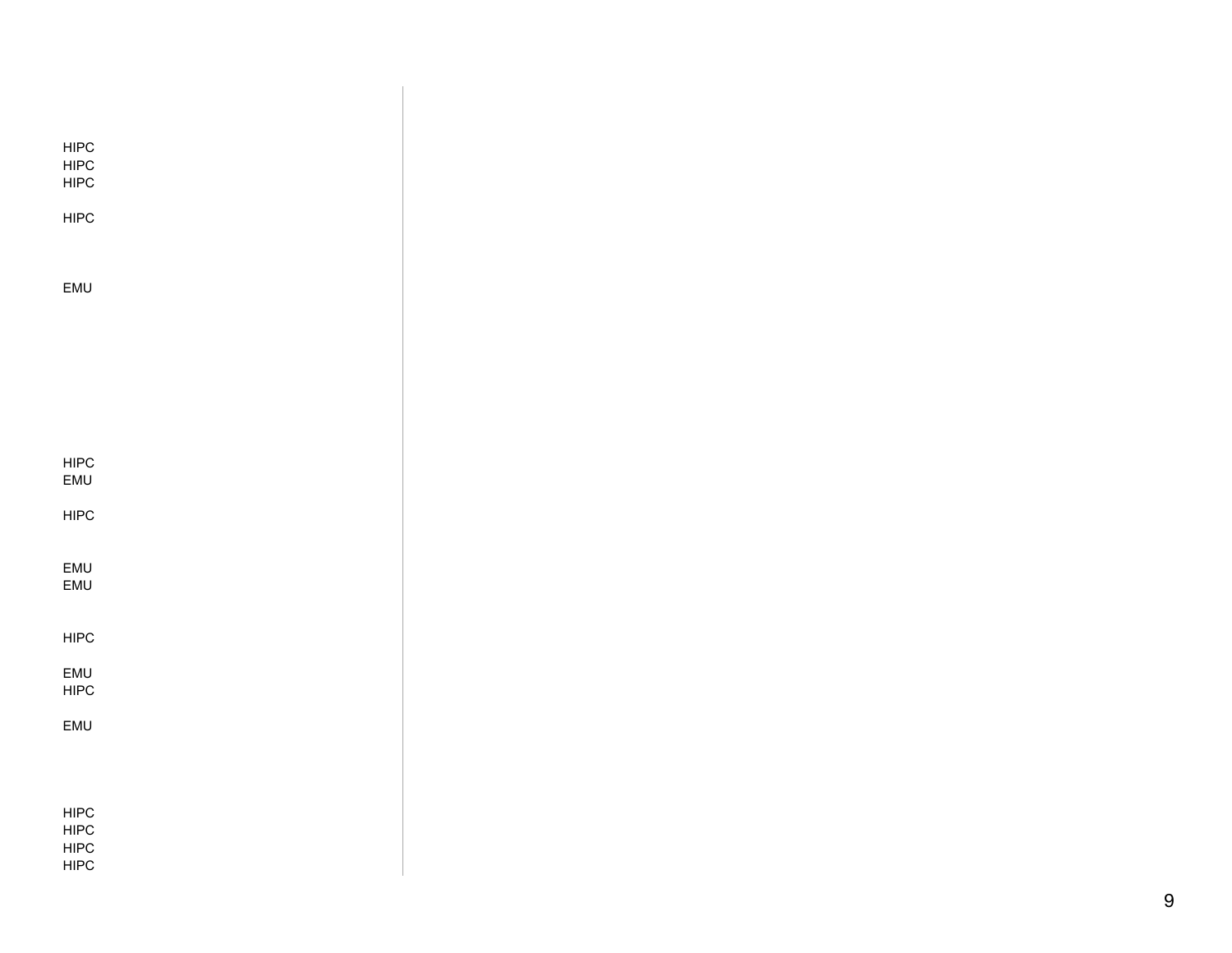| HIPC         |  |
|--------------|--|
|              |  |
|              |  |
| EMU          |  |
| EMU          |  |
|              |  |
|              |  |
|              |  |
|              |  |
| EMU          |  |
| HIPC         |  |
| EMU<br>EMU   |  |
| HIPC<br>HIPC |  |
| ${\sf HIPC}$ |  |
| EMU          |  |
| HIPC         |  |
|              |  |

 $\vert$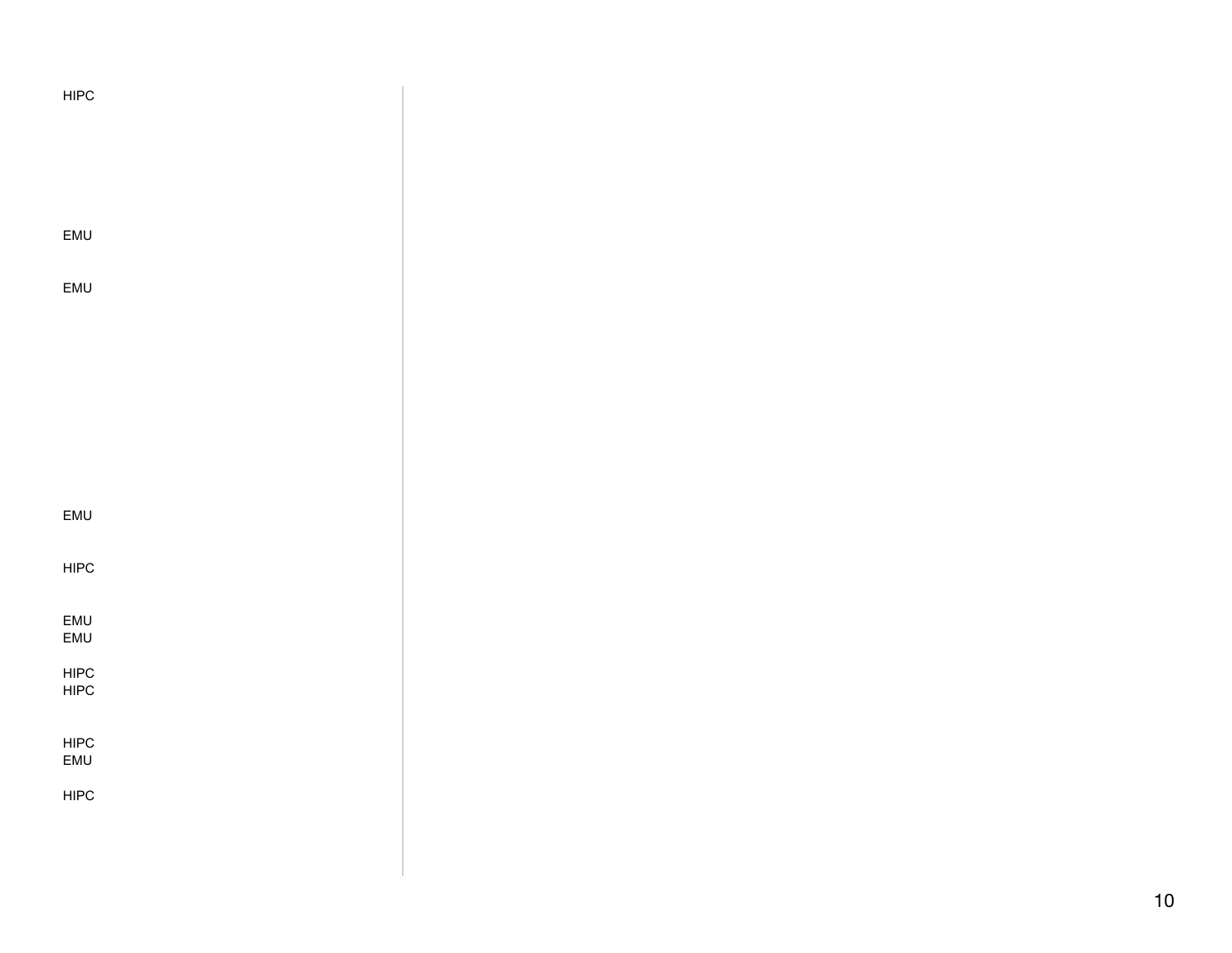| HIPC         |  |  |
|--------------|--|--|
|              |  |  |
|              |  |  |
| EMU          |  |  |
|              |  |  |
| HIPC<br>HIPC |  |  |
|              |  |  |
|              |  |  |
|              |  |  |
|              |  |  |
|              |  |  |
|              |  |  |
|              |  |  |
| EMU          |  |  |
|              |  |  |
|              |  |  |
| ${\sf HIPC}$ |  |  |
| HIPC         |  |  |
|              |  |  |
| HIPC         |  |  |
| HIPC         |  |  |
|              |  |  |
| EMU<br>EMU   |  |  |
|              |  |  |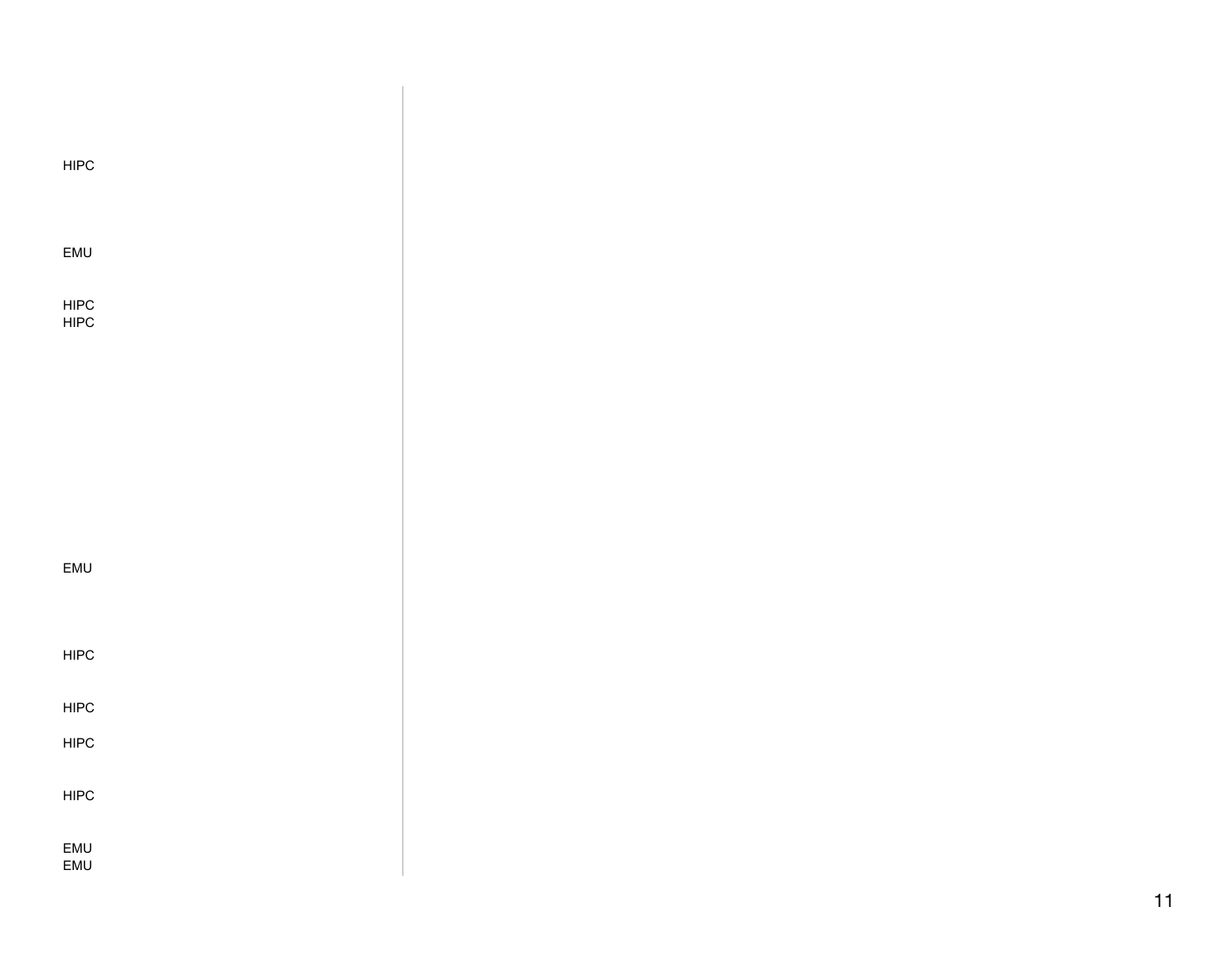| HIPC        |  |
|-------------|--|
| EMU         |  |
|             |  |
| <b>HIPC</b> |  |
|             |  |
| HIPC        |  |
| HIPC        |  |
|             |  |
|             |  |
| <b>HIPC</b> |  |
|             |  |
|             |  |
|             |  |
| <b>HIPC</b> |  |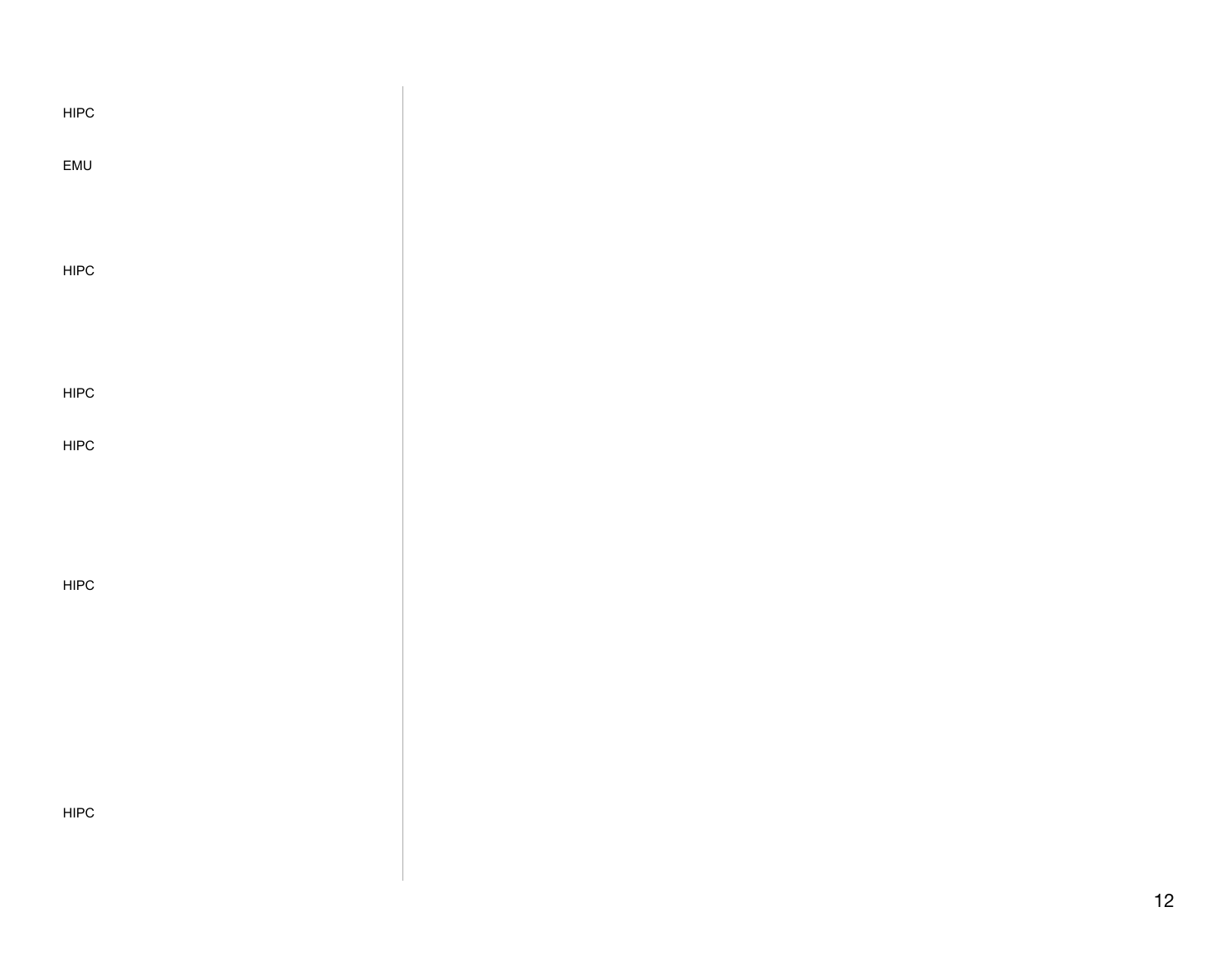among income 4,045; upper

...........................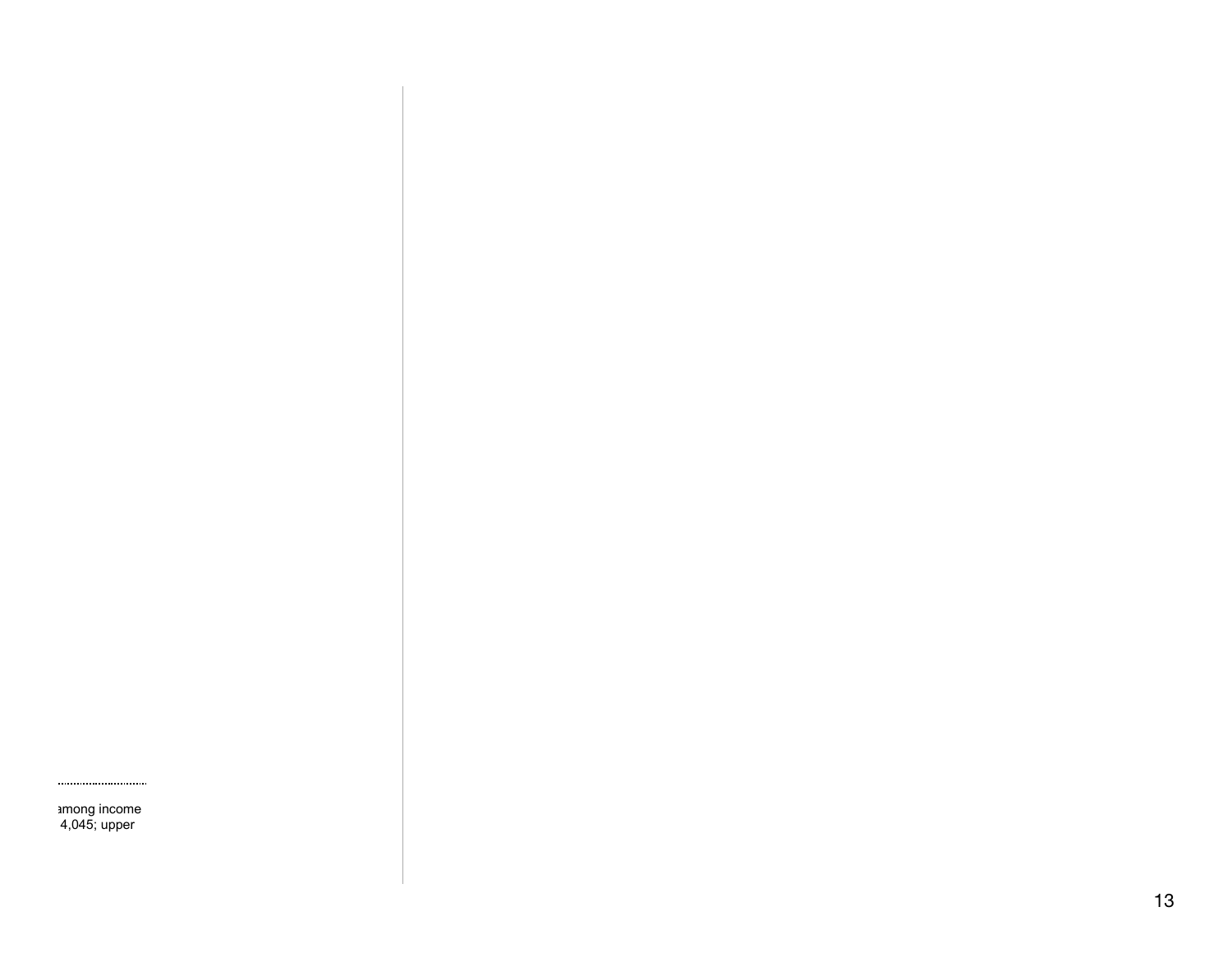vth and financially

Note: The term *country*, used interchangeably with *economy*, does not imply political independence but refers to any territory for which authorities report separate social or economic statistics. Income ussified as ategory to:  $\mathsf{sovo}\ (\mathsf{X}\mathsf{K}\mathsf{X}),$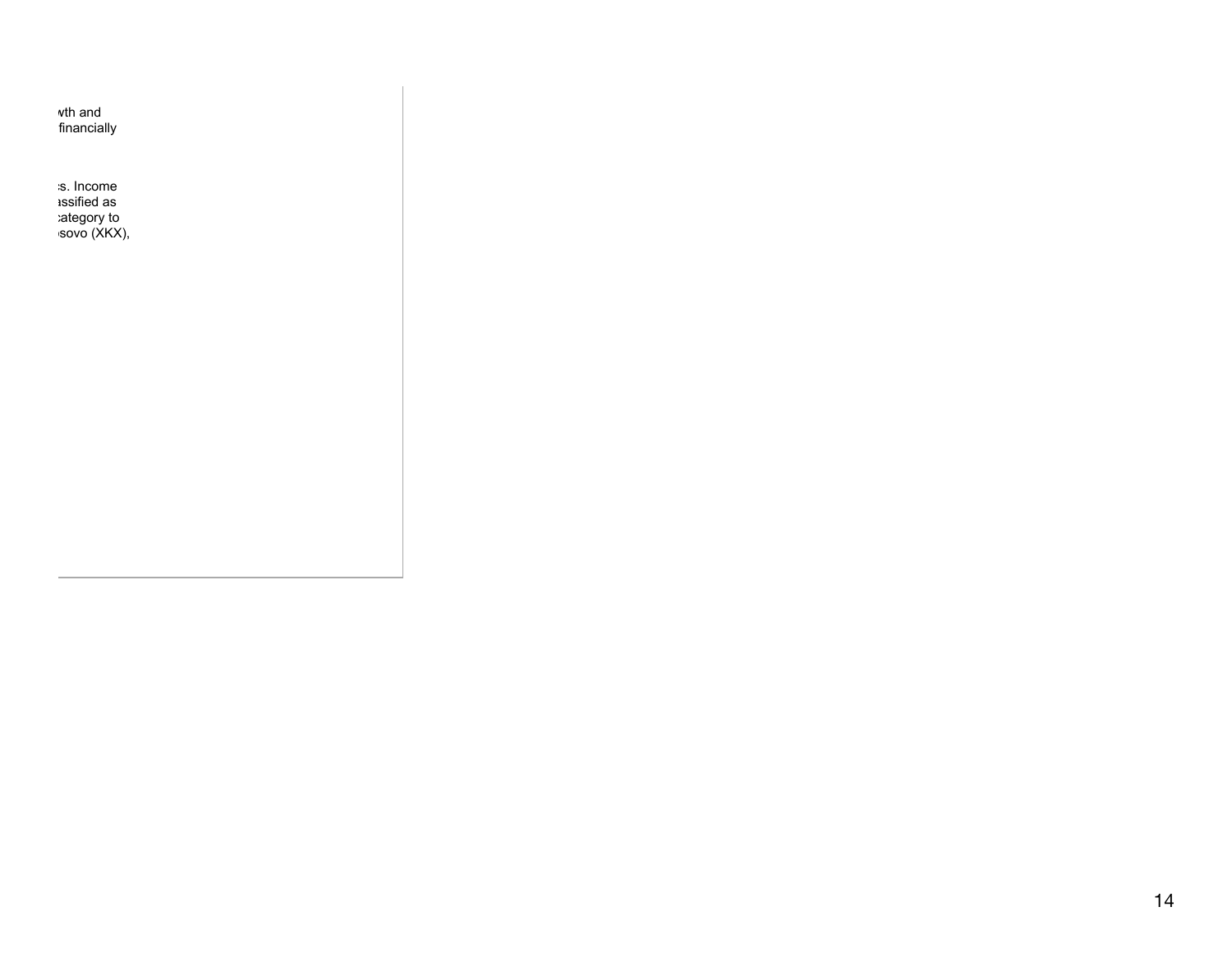| Label                         | Value               |  |  |
|-------------------------------|---------------------|--|--|
| <b>Fiscal Yeay</b>            | <b>FY21</b>         |  |  |
| <b>Publication Date</b>       | (July 2020)         |  |  |
| Low Income Threshold          | \$1,035 or less     |  |  |
| Lower Middle Income Range     | \$1,036 to \$4,045  |  |  |
| Upper Middle Income Range     | \$4,046 to \$12,535 |  |  |
| <b>High Income Threshold</b>  | \$12,536 or more    |  |  |
| Number of economies           | 189                 |  |  |
| <b>GNI Year</b>               | 2019                |  |  |
| Term of Income Classification | until 1 July 2021   |  |  |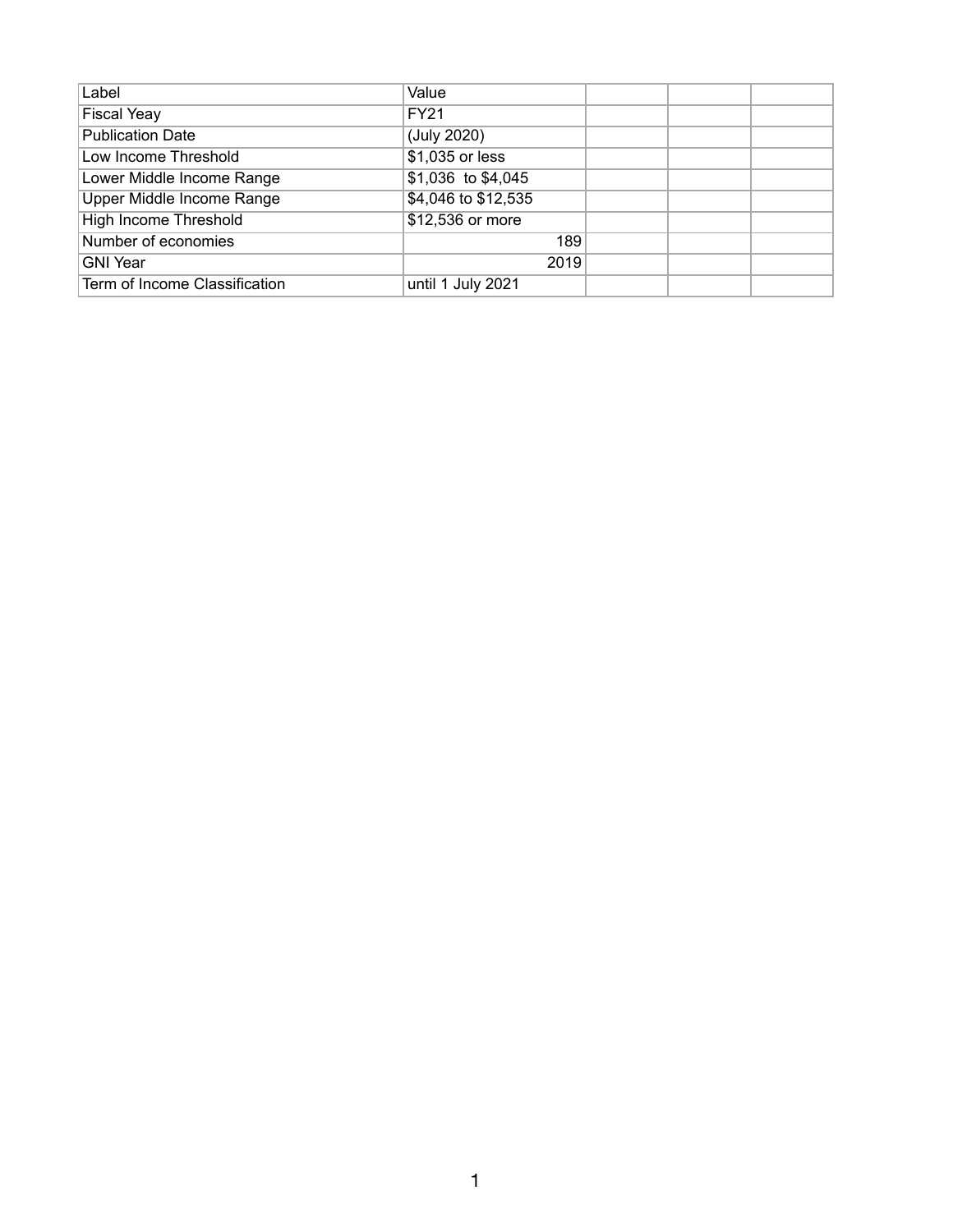| <b>GroupCode</b>        | <b>GroupName</b>                            | <b>CountryCode</b> |
|-------------------------|---------------------------------------------|--------------------|
| <b>ARB</b>              | Arab World                                  | <b>ARE</b>         |
| <b>ARB</b>              | <b>Arab World</b>                           | <b>BHR</b>         |
| <b>ARB</b>              | Arab World                                  | <b>COM</b>         |
| <b>ARB</b>              | <b>Arab World</b>                           | <b>DJI</b>         |
| <b>ARB</b>              | Arab World                                  | <b>DZA</b>         |
| <b>ARB</b>              | Arab World                                  | <b>EGY</b>         |
| <b>ARB</b>              | <b>Arab World</b>                           | <b>IRQ</b>         |
| <b>ARB</b>              | Arab World                                  | <b>JOR</b>         |
| <b>ARB</b>              | Arab World                                  | <b>KWT</b>         |
| <b>ARB</b>              | Arab World                                  | <b>LBN</b>         |
| <b>ARB</b>              | Arab World                                  | <b>LBY</b>         |
| <b>ARB</b>              | <b>Arab World</b>                           | <b>MAR</b>         |
| <b>ARB</b>              | <b>Arab World</b>                           | <b>MRT</b>         |
| <b>ARB</b>              | <b>Arab World</b>                           | <b>OMN</b>         |
| <b>ARB</b>              | <b>Arab World</b>                           | <b>PSE</b>         |
| <b>ARB</b>              | Arab World                                  | QAT                |
| <b>ARB</b>              | Arab World                                  | <b>SAU</b>         |
| <b>ARB</b>              | Arab World                                  | <b>SDN</b>         |
| <b>ARB</b>              | <b>Arab World</b>                           | <b>SOM</b>         |
| <b>ARB</b>              | <b>Arab World</b>                           | <b>SYR</b>         |
| <b>ARB</b>              | <b>Arab World</b>                           | <b>TUN</b>         |
| <b>ARB</b>              | Arab World                                  | <b>YEM</b>         |
| <b>CEB</b>              | Central Europe and the Baltics              | <b>BGR</b>         |
| <b>CEB</b>              | Central Europe and the Baltics              | <b>CZE</b>         |
|                         |                                             |                    |
| <b>CEB</b>              | Central Europe and the Baltics              | <b>EST</b>         |
| <b>CEB</b>              | Central Europe and the Baltics              | <b>HRV</b>         |
| <b>CEB</b>              | Central Europe and the Baltics              | <b>HUN</b>         |
| <b>CEB</b>              | Central Europe and the Baltics              | LTU                |
| <b>CEB</b>              | Central Europe and the Baltics              | <b>LVA</b>         |
| <b>CEB</b>              | Central Europe and the Baltics              | POL                |
| <b>CEB</b>              | Central Europe and the Baltics              | <b>ROU</b>         |
| <b>CEB</b>              | Central Europe and the Baltics              | <b>SVK</b>         |
| <b>CEB</b>              | Central Europe and the Baltics              | <b>SVN</b>         |
| $\overline{\text{CSS}}$ | Caribbean small states                      | <b>ATG</b>         |
| $\overline{\text{CSS}}$ | Caribbean small states                      | <b>BHS</b>         |
| $\overline{\text{CSS}}$ | Caribbean small states                      | <b>BLZ</b>         |
| $\overline{\text{CSS}}$ | Caribbean small states                      | <b>BRB</b>         |
| $\overline{\text{CSS}}$ | Caribbean small states                      | <b>DMA</b>         |
| $\overline{\text{CSS}}$ | Caribbean small states                      | <b>GRD</b>         |
| $\overline{\text{CSS}}$ | Caribbean small states                      | <b>GUY</b>         |
| $\overline{\text{CSS}}$ | Caribbean small states                      | <b>JAM</b>         |
| $\overline{\text{CSS}}$ | Caribbean small states                      | <b>KNA</b>         |
| $\overline{\text{CSS}}$ | Caribbean small states                      | <b>LCA</b>         |
| $\overline{\text{CSS}}$ | Caribbean small states                      | <b>SUR</b>         |
| $\overline{\text{CSS}}$ | Caribbean small states                      | <b>TTO</b>         |
| $\overline{\text{CSS}}$ | Caribbean small states                      | <b>VCT</b>         |
| <b>EAP</b>              | East Asia & Pacific (excluding high income) | <b>ASM</b>         |
| <b>EAP</b>              | East Asia & Pacific (excluding high income) | <b>CHN</b>         |
| <b>EAP</b>              | East Asia & Pacific (excluding high income) | FJI                |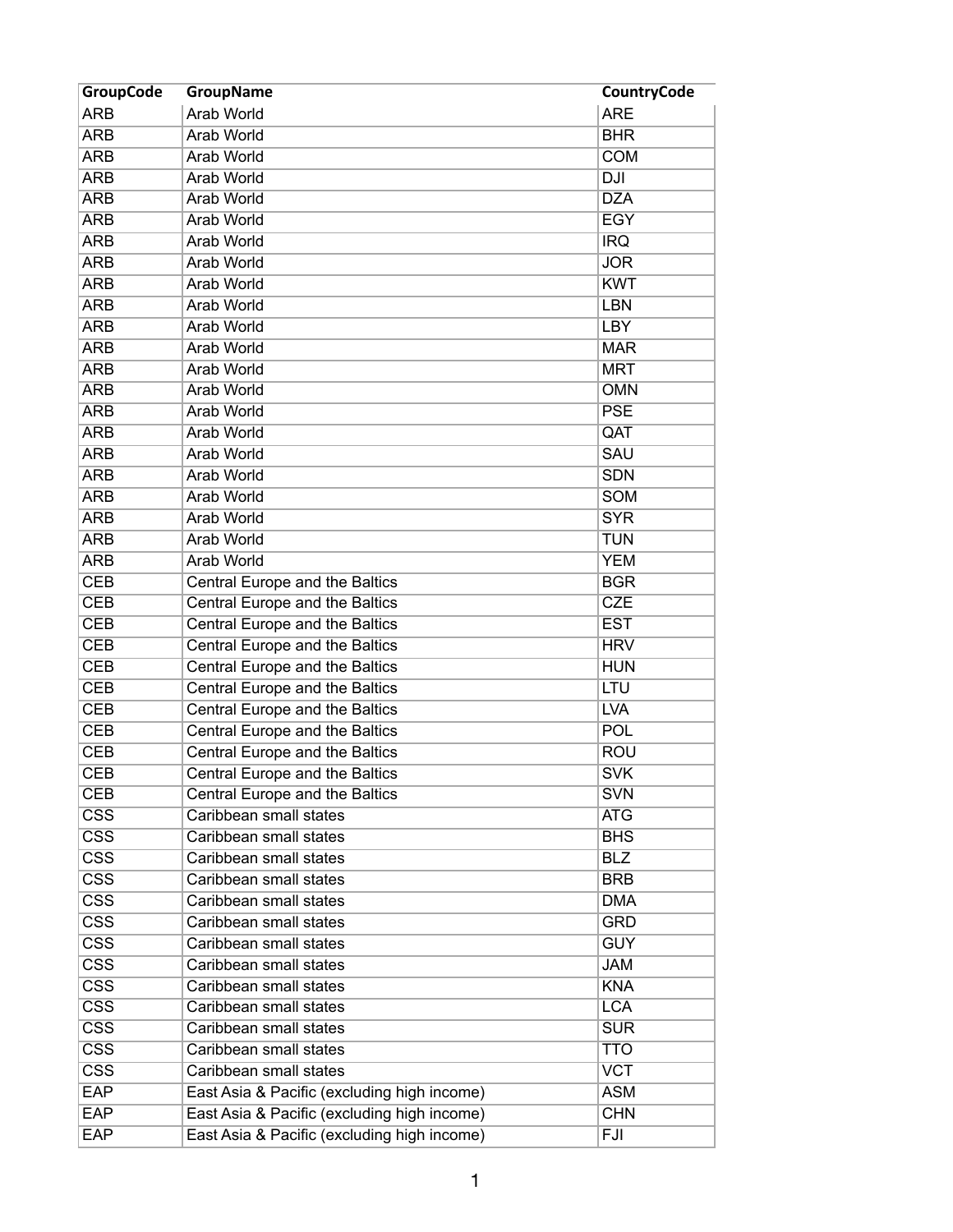| EAP        | East Asia & Pacific (excluding high income) | <b>FSM</b> |
|------------|---------------------------------------------|------------|
| <b>EAP</b> | East Asia & Pacific (excluding high income) | <b>IDN</b> |
| <b>EAP</b> | East Asia & Pacific (excluding high income) | <b>KHM</b> |
| <b>EAP</b> | East Asia & Pacific (excluding high income) | <b>KIR</b> |
| <b>EAP</b> | East Asia & Pacific (excluding high income) | <b>LAO</b> |
| <b>EAP</b> | East Asia & Pacific (excluding high income) | <b>MHL</b> |
| <b>EAP</b> | East Asia & Pacific (excluding high income) | <b>MMR</b> |
| <b>EAP</b> | East Asia & Pacific (excluding high income) | <b>MNG</b> |
| <b>EAP</b> | East Asia & Pacific (excluding high income) | <b>MYS</b> |
| <b>EAP</b> | East Asia & Pacific (excluding high income) | <b>PHL</b> |
| <b>EAP</b> | East Asia & Pacific (excluding high income) | <b>PNG</b> |
| <b>EAP</b> | East Asia & Pacific (excluding high income) | <b>PRK</b> |
| <b>EAP</b> | East Asia & Pacific (excluding high income) | <b>SLB</b> |
| <b>EAP</b> | East Asia & Pacific (excluding high income) | <b>THA</b> |
| <b>EAP</b> | East Asia & Pacific (excluding high income) | <b>TLS</b> |
| <b>EAP</b> | East Asia & Pacific (excluding high income) | <b>TON</b> |
| <b>EAP</b> | East Asia & Pacific (excluding high income) | <b>TUV</b> |
| <b>EAP</b> | East Asia & Pacific (excluding high income) | <b>VNM</b> |
| <b>EAP</b> | East Asia & Pacific (excluding high income) | <b>VUT</b> |
| EAP        | East Asia & Pacific (excluding high income) | <b>WSM</b> |
| <b>EAR</b> | Early-demographic dividend                  | <b>ARG</b> |
| EAR        | Early-demographic dividend                  | <b>BGD</b> |
| <b>EAR</b> | Early-demographic dividend                  | <b>BHR</b> |
| <b>EAR</b> | Early-demographic dividend                  | <b>BLZ</b> |
| <b>EAR</b> | Early-demographic dividend                  | <b>BOL</b> |
| <b>EAR</b> | Early-demographic dividend                  | <b>BTN</b> |
| <b>EAR</b> | Early-demographic dividend                  | <b>BWA</b> |
| <b>EAR</b> | Early-demographic dividend                  | <b>CPV</b> |
| <b>EAR</b> | Early-demographic dividend                  | DJI        |
| <b>EAR</b> | Early-demographic dividend                  | <b>DOM</b> |
| <b>EAR</b> | Early-demographic dividend                  | <b>DZA</b> |
| <b>EAR</b> | Early-demographic dividend                  | <b>ECU</b> |
| <b>EAR</b> | Early-demographic dividend                  | <b>EGY</b> |
| <b>EAR</b> | Early-demographic dividend                  | <b>ETH</b> |
| <b>EAR</b> | Early-demographic dividend                  | <b>FSM</b> |
| <b>EAR</b> | Early-demographic dividend                  | <b>GAB</b> |
| <b>EAR</b> | Early-demographic dividend                  | <b>GHA</b> |
| <b>EAR</b> | Early-demographic dividend                  | <b>GRD</b> |
| <b>EAR</b> | Early-demographic dividend                  | <b>GTM</b> |
| <b>EAR</b> | Early-demographic dividend                  | <b>HND</b> |
| <b>EAR</b> | Early-demographic dividend                  | <b>HTI</b> |
| <b>EAR</b> | Early-demographic dividend                  | <b>IDN</b> |
| <b>EAR</b> | Early-demographic dividend                  | <b>IND</b> |
| <b>EAR</b> | Early-demographic dividend                  | <b>IRN</b> |
| <b>EAR</b> | Early-demographic dividend                  | ISR        |
| <b>EAR</b> | Early-demographic dividend                  | <b>JOR</b> |
| <b>EAR</b> | Early-demographic dividend                  | <b>KHM</b> |
| <b>EAR</b> | Early-demographic dividend                  | KIR        |
| <b>EAR</b> | Early-demographic dividend                  | <b>LAO</b> |
| <b>EAR</b> | Early-demographic dividend                  | <b>LBY</b> |
|            |                                             |            |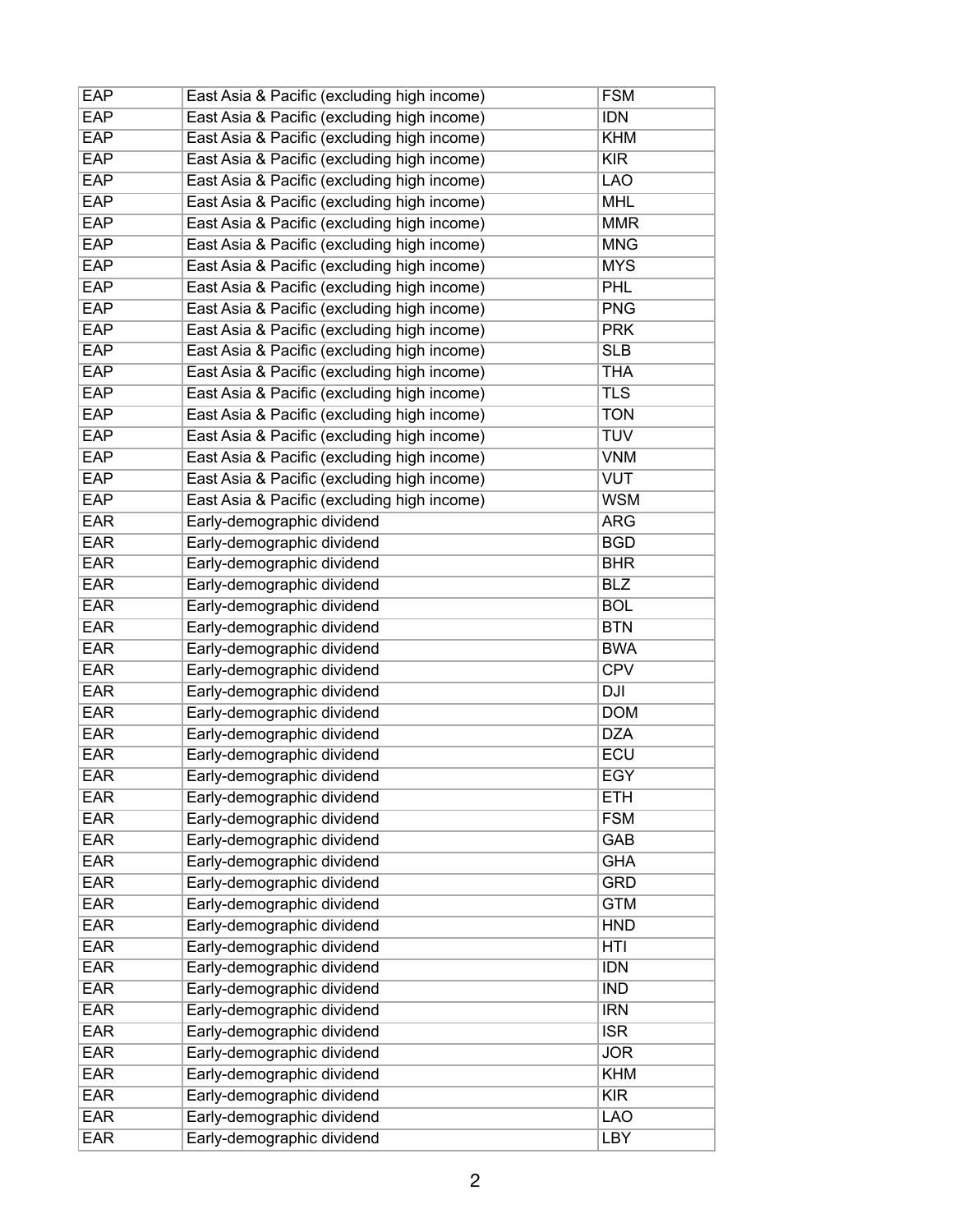| <b>EAR</b> | Early-demographic dividend | <b>LSO</b>              |
|------------|----------------------------|-------------------------|
| <b>EAR</b> | Early-demographic dividend | <b>MDV</b>              |
| <b>EAR</b> | Early-demographic dividend | <b>MEX</b>              |
| <b>EAR</b> | Early-demographic dividend | <b>MMR</b>              |
| <b>EAR</b> | Early-demographic dividend | <b>NAM</b>              |
| <b>EAR</b> | Early-demographic dividend | NIC                     |
| <b>EAR</b> | Early-demographic dividend | <b>NPL</b>              |
| <b>EAR</b> | Early-demographic dividend | <b>PAK</b>              |
| <b>EAR</b> | Early-demographic dividend | <b>PAN</b>              |
| <b>EAR</b> | Early-demographic dividend | <b>PER</b>              |
| <b>EAR</b> | Early-demographic dividend | PHL                     |
| <b>EAR</b> | Early-demographic dividend | <b>PNG</b>              |
| <b>EAR</b> | Early-demographic dividend | <b>PRY</b>              |
| <b>EAR</b> | Early-demographic dividend | <b>PSE</b>              |
| <b>EAR</b> | Early-demographic dividend | <b>RWA</b>              |
| <b>EAR</b> | Early-demographic dividend | <b>SAU</b>              |
| <b>EAR</b> | Early-demographic dividend | SLB                     |
| <b>EAR</b> | Early-demographic dividend | $\overline{\text{SLV}}$ |
| <b>EAR</b> | Early-demographic dividend | <b>SUR</b>              |
| <b>EAR</b> | Early-demographic dividend | <b>SWZ</b>              |
| <b>EAR</b> | Early-demographic dividend | <b>SYR</b>              |
| <b>EAR</b> | Early-demographic dividend | <b>TJK</b>              |
| <b>EAR</b> | Early-demographic dividend | <b>TKM</b>              |
| <b>EAR</b> | Early-demographic dividend | <b>TON</b>              |
| <b>EAR</b> | Early-demographic dividend | <b>TUR</b>              |
| <b>EAR</b> | Early-demographic dividend | <b>UZB</b>              |
| <b>EAR</b> | Early-demographic dividend | <b>VEN</b>              |
| <b>EAR</b> | Early-demographic dividend | <b>VUT</b>              |
| <b>EAR</b> | Early-demographic dividend | <b>WSM</b>              |
| <b>EAR</b> | Early-demographic dividend | <b>YEM</b>              |
| <b>EAR</b> | Early-demographic dividend | ZAF                     |
| <b>EAR</b> | Early-demographic dividend | <b>ZWE</b>              |
| <b>EAS</b> | East Asia & Pacific        | <b>ASM</b>              |
| <b>EAS</b> | East Asia & Pacific        | <b>AUS</b>              |
| <b>EAS</b> | East Asia & Pacific        | <b>BRN</b>              |
| EAS        | East Asia & Pacific        | <b>CHN</b>              |
| EAS        | East Asia & Pacific        | <b>FJI</b>              |
| <b>EAS</b> | East Asia & Pacific        | <b>FSM</b>              |
| <b>EAS</b> | East Asia & Pacific        | <b>GUM</b>              |
| <b>EAS</b> | East Asia & Pacific        | HKG                     |
| <b>EAS</b> | East Asia & Pacific        | <b>IDN</b>              |
| EAS        | East Asia & Pacific        | <b>JPN</b>              |
| <b>EAS</b> | East Asia & Pacific        | KHM                     |
| <b>EAS</b> | East Asia & Pacific        | <b>KIR</b>              |
| <b>EAS</b> | East Asia & Pacific        | <b>KOR</b>              |
| EAS        | East Asia & Pacific        | <b>LAO</b>              |
| EAS        | East Asia & Pacific        | <b>MAC</b>              |
| <b>EAS</b> | East Asia & Pacific        | <b>MHL</b>              |
| <b>EAS</b> | East Asia & Pacific        | <b>MMR</b>              |
| <b>EAS</b> | East Asia & Pacific        | <b>MNG</b>              |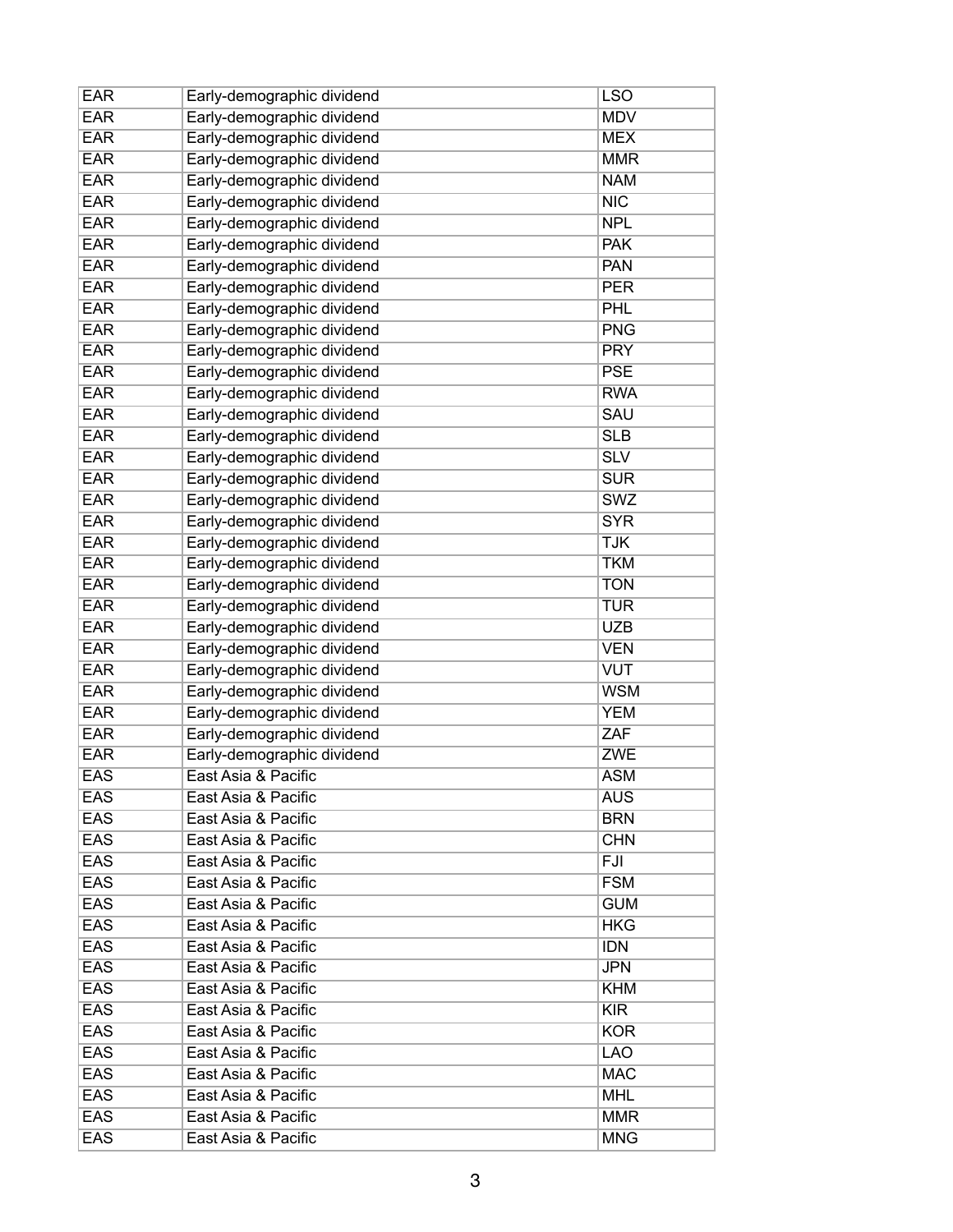| EAS        | East Asia & Pacific                           | <b>MNP</b> |
|------------|-----------------------------------------------|------------|
| <b>EAS</b> | East Asia & Pacific                           | <b>MYS</b> |
| <b>EAS</b> | East Asia & Pacific                           | <b>NCL</b> |
| <b>EAS</b> | East Asia & Pacific                           | <b>NRU</b> |
| <b>EAS</b> | East Asia & Pacific                           | <b>NZL</b> |
| <b>EAS</b> | East Asia & Pacific                           | <b>PHL</b> |
| <b>EAS</b> | East Asia & Pacific                           | <b>PLW</b> |
| <b>EAS</b> | East Asia & Pacific                           | <b>PNG</b> |
| <b>EAS</b> | East Asia & Pacific                           | <b>PRK</b> |
| <b>EAS</b> | East Asia & Pacific                           | <b>PYF</b> |
| <b>EAS</b> | East Asia & Pacific                           | <b>SGP</b> |
| <b>EAS</b> | East Asia & Pacific                           | <b>SLB</b> |
| <b>EAS</b> | East Asia & Pacific                           | <b>THA</b> |
| <b>EAS</b> | East Asia & Pacific                           | <b>TLS</b> |
| <b>EAS</b> | East Asia & Pacific                           | <b>TON</b> |
| <b>EAS</b> | East Asia & Pacific                           | <b>TUV</b> |
| <b>EAS</b> | East Asia & Pacific                           | <b>TWN</b> |
| <b>EAS</b> | East Asia & Pacific                           | <b>VNM</b> |
| <b>EAS</b> | East Asia & Pacific                           | <b>VUT</b> |
| <b>EAS</b> | East Asia & Pacific                           | <b>WSM</b> |
| <b>ECA</b> | Europe & Central Asia (excluding high income) | <b>ALB</b> |
| <b>ECA</b> | Europe & Central Asia (excluding high income) | <b>ARM</b> |
| <b>ECA</b> | Europe & Central Asia (excluding high income) | <b>AZE</b> |
| <b>ECA</b> | Europe & Central Asia (excluding high income) | <b>BGR</b> |
| <b>ECA</b> | Europe & Central Asia (excluding high income) | <b>BIH</b> |
| <b>ECA</b> | Europe & Central Asia (excluding high income) | <b>BLR</b> |
| <b>ECA</b> |                                               | <b>GEO</b> |
| <b>ECA</b> | Europe & Central Asia (excluding high income) | <b>KAZ</b> |
| <b>ECA</b> | Europe & Central Asia (excluding high income) | <b>KGZ</b> |
|            | Europe & Central Asia (excluding high income) |            |
| <b>ECA</b> | Europe & Central Asia (excluding high income) | <b>MDA</b> |
| <b>ECA</b> | Europe & Central Asia (excluding high income) | <b>MKD</b> |
| <b>ECA</b> | Europe & Central Asia (excluding high income) | <b>MNE</b> |
| <b>ECA</b> | Europe & Central Asia (excluding high income) | <b>RUS</b> |
| <b>ECA</b> | Europe & Central Asia (excluding high income) | <b>SRB</b> |
| <b>ECA</b> | Europe & Central Asia (excluding high income) | <b>TJK</b> |
| <b>ECA</b> | Europe & Central Asia (excluding high income) | <b>TKM</b> |
| <b>ECA</b> | Europe & Central Asia (excluding high income) | <b>TUR</b> |
| <b>ECA</b> | Europe & Central Asia (excluding high income) | <b>UKR</b> |
| <b>ECA</b> | Europe & Central Asia (excluding high income) | <b>UZB</b> |
| <b>ECA</b> | Europe & Central Asia (excluding high income) | <b>XKX</b> |
| <b>ECS</b> | Europe & Central Asia                         | <b>ALB</b> |
| <b>ECS</b> | Europe & Central Asia                         | <b>AND</b> |
| <b>ECS</b> | Europe & Central Asia                         | <b>ARM</b> |
| <b>ECS</b> | Europe & Central Asia                         | <b>AUT</b> |
| <b>ECS</b> | Europe & Central Asia                         | <b>AZE</b> |
| <b>ECS</b> | Europe & Central Asia                         | <b>BEL</b> |
| <b>ECS</b> | Europe & Central Asia                         | <b>BGR</b> |
| <b>ECS</b> | Europe & Central Asia                         | <b>BIH</b> |
| <b>ECS</b> | Europe & Central Asia                         | <b>BLR</b> |
| <b>ECS</b> | Europe & Central Asia                         | <b>CHE</b> |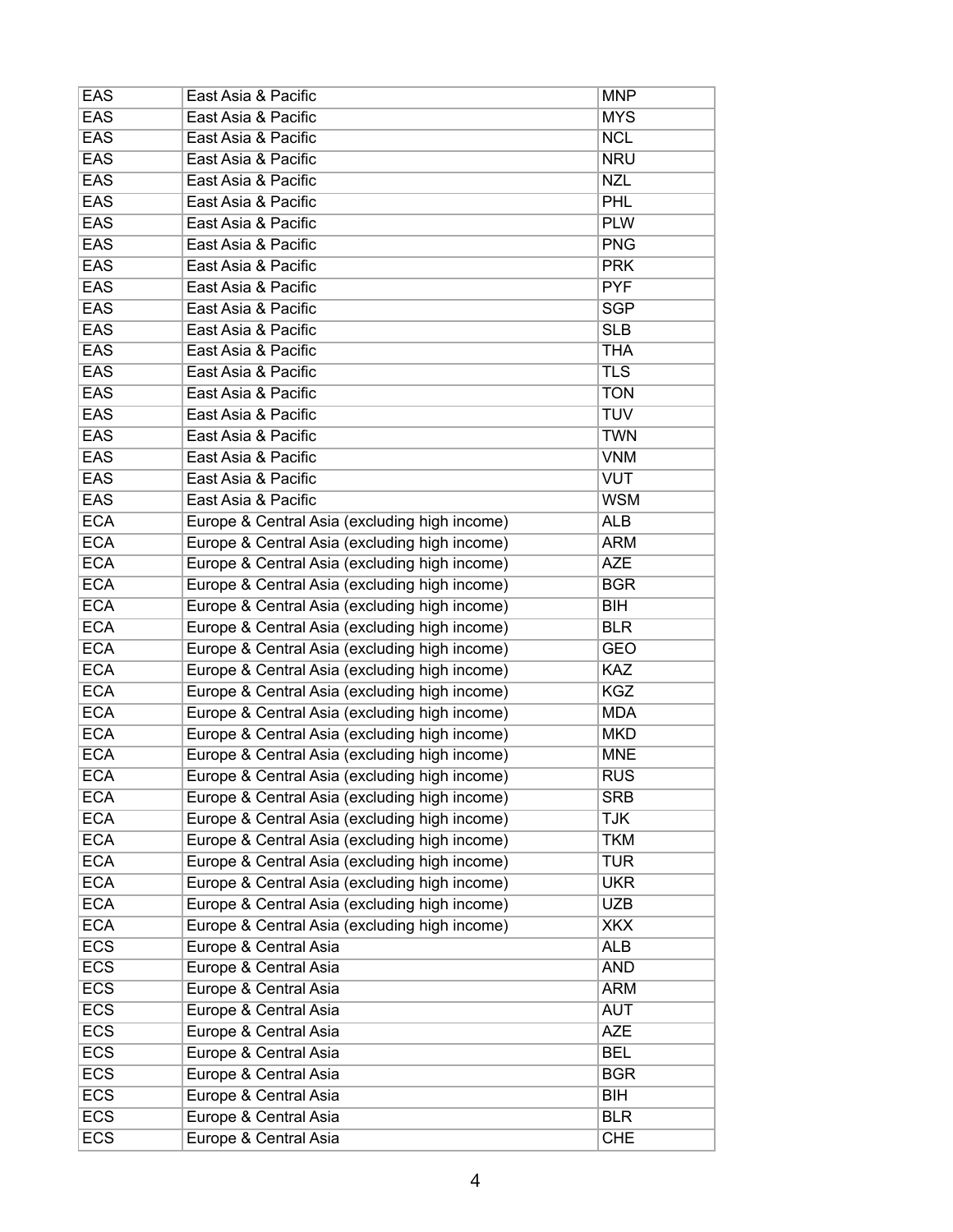| <b>ECS</b> | Europe & Central Asia | <b>CHI</b> |
|------------|-----------------------|------------|
| <b>ECS</b> | Europe & Central Asia | <b>CYP</b> |
| <b>ECS</b> | Europe & Central Asia | <b>CZE</b> |
| <b>ECS</b> | Europe & Central Asia | <b>DEU</b> |
| <b>ECS</b> | Europe & Central Asia | <b>DNK</b> |
| <b>ECS</b> | Europe & Central Asia | <b>ESP</b> |
| <b>ECS</b> | Europe & Central Asia | <b>EST</b> |
| <b>ECS</b> | Europe & Central Asia | <b>FIN</b> |
| <b>ECS</b> | Europe & Central Asia | <b>FRA</b> |
| <b>ECS</b> | Europe & Central Asia | <b>FRO</b> |
| <b>ECS</b> | Europe & Central Asia | <b>GBR</b> |
| <b>ECS</b> | Europe & Central Asia | <b>GEO</b> |
| <b>ECS</b> | Europe & Central Asia | <b>GIB</b> |
| <b>ECS</b> | Europe & Central Asia | <b>GRC</b> |
| <b>ECS</b> | Europe & Central Asia | <b>GRL</b> |
| <b>ECS</b> | Europe & Central Asia | <b>HRV</b> |
| <b>ECS</b> | Europe & Central Asia | <b>HUN</b> |
| <b>ECS</b> | Europe & Central Asia | <b>IMN</b> |
| <b>ECS</b> | Europe & Central Asia | <b>IRL</b> |
| <b>ECS</b> | Europe & Central Asia | <b>ISL</b> |
| <b>ECS</b> | Europe & Central Asia | <b>ITA</b> |
| <b>ECS</b> | Europe & Central Asia | <b>KAZ</b> |
| <b>ECS</b> | Europe & Central Asia | <b>KGZ</b> |
| <b>ECS</b> | Europe & Central Asia | LIE        |
| <b>ECS</b> | Europe & Central Asia | <b>LTU</b> |
| <b>ECS</b> | Europe & Central Asia | <b>LUX</b> |
| <b>ECS</b> | Europe & Central Asia | <b>LVA</b> |
| <b>ECS</b> |                       | <b>MCO</b> |
| <b>ECS</b> | Europe & Central Asia | <b>MDA</b> |
|            | Europe & Central Asia |            |
| <b>ECS</b> | Europe & Central Asia | <b>MKD</b> |
| <b>ECS</b> | Europe & Central Asia | <b>MNE</b> |
| <b>ECS</b> | Europe & Central Asia | <b>NLD</b> |
| <b>ECS</b> | Europe & Central Asia | <b>NOR</b> |
| <b>ECS</b> | Europe & Central Asia | <b>POL</b> |
| <b>ECS</b> | Europe & Central Asia | <b>PRT</b> |
| <b>ECS</b> | Europe & Central Asia | <b>ROU</b> |
| <b>ECS</b> | Europe & Central Asia | <b>RUS</b> |
| <b>ECS</b> | Europe & Central Asia | <b>SMR</b> |
| <b>ECS</b> | Europe & Central Asia | <b>SRB</b> |
| <b>ECS</b> | Europe & Central Asia | <b>SVK</b> |
| <b>ECS</b> | Europe & Central Asia | <b>SVN</b> |
| <b>ECS</b> | Europe & Central Asia | <b>SWE</b> |
| <b>ECS</b> | Europe & Central Asia | <b>TJK</b> |
| <b>ECS</b> | Europe & Central Asia | <b>TKM</b> |
| <b>ECS</b> | Europe & Central Asia | <b>TUR</b> |
| <b>ECS</b> | Europe & Central Asia | <b>UKR</b> |
| <b>ECS</b> | Europe & Central Asia | <b>UZB</b> |
| <b>ECS</b> | Europe & Central Asia | <b>XKX</b> |
| EMU        | Euro area             | <b>AUT</b> |
| <b>EMU</b> | Euro area             | <b>BEL</b> |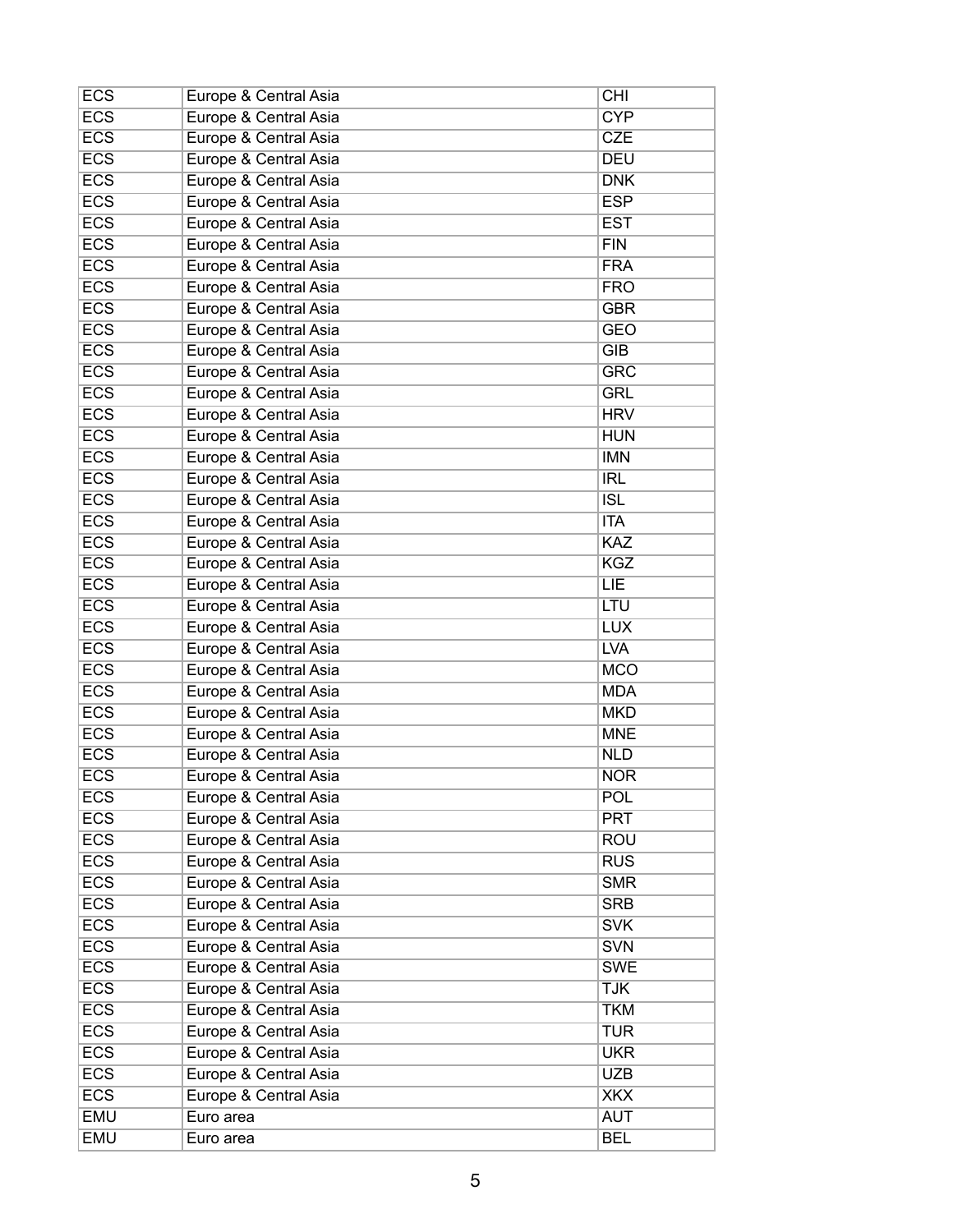| <b>EMU</b>       | Euro area                                | <b>CYP</b> |
|------------------|------------------------------------------|------------|
| <b>EMU</b>       | Euro area                                | <b>DEU</b> |
| <b>EMU</b>       | Euro area                                | <b>ESP</b> |
| <b>EMU</b>       | Euro area                                | <b>EST</b> |
| <b>EMU</b>       | Euro area                                | FIN        |
| <b>EMU</b>       | Euro area                                | <b>FRA</b> |
| <b>EMU</b>       | Euro area                                | <b>GRC</b> |
| <b>EMU</b>       | Euro area                                | <b>IRL</b> |
| <b>EMU</b>       | Euro area                                | <b>ITA</b> |
| <b>EMU</b>       | Euro area                                | LTU        |
| <b>EMU</b>       | Euro area                                | <b>LUX</b> |
| <b>EMU</b>       | Euro area                                | <b>LVA</b> |
| <b>EMU</b>       | Euro area                                | <b>MLT</b> |
| <b>EMU</b>       | Euro area                                | <b>NLD</b> |
| <b>EMU</b>       | Euro area                                | <b>PRT</b> |
| <b>EMU</b>       | Euro area                                | <b>SVK</b> |
| <b>EMU</b>       | Euro area                                | <b>SVN</b> |
| <b>EUU</b>       | European Union                           | <b>AUT</b> |
| <b>EUU</b>       | <b>European Union</b>                    | <b>BEL</b> |
| <b>EUU</b>       | <b>European Union</b>                    | <b>BGR</b> |
| <b>EUU</b>       | <b>European Union</b>                    | <b>CYP</b> |
| <b>EUU</b>       | <b>European Union</b>                    | <b>CZE</b> |
| <b>EUU</b>       | <b>European Union</b>                    | <b>DEU</b> |
| <b>EUU</b>       | <b>European Union</b>                    | <b>DNK</b> |
| <b>EUU</b>       | European Union                           | <b>ESP</b> |
| <b>EUU</b>       | <b>European Union</b>                    | <b>EST</b> |
| <b>EUU</b>       | <b>European Union</b>                    | FIN        |
| <b>EUU</b>       | <b>European Union</b>                    | <b>FRA</b> |
| <b>EUU</b>       | <b>European Union</b>                    | <b>GRC</b> |
| <b>EUU</b>       | <b>European Union</b>                    | <b>HRV</b> |
| <b>EUU</b>       | <b>European Union</b>                    | <b>HUN</b> |
| <b>EUU</b>       | <b>European Union</b>                    | <b>IRL</b> |
| <b>EUU</b>       | <b>European Union</b>                    | <b>ITA</b> |
| <b>EUU</b>       | European Union                           | LTU        |
| <b>EUU</b>       | <b>European Union</b>                    | <b>LUX</b> |
| <b>EUU</b>       | European Union                           | <b>LVA</b> |
| <b>EUU</b>       | <b>European Union</b>                    | <b>MLT</b> |
| <b>EUU</b>       | European Union                           | <b>NLD</b> |
| <b>EUU</b>       | European Union                           | POL        |
| <b>EUU</b>       | <b>European Union</b>                    | <b>PRT</b> |
| <b>EUU</b>       | <b>European Union</b>                    | <b>ROU</b> |
| <b>EUU</b>       | <b>European Union</b>                    | <b>SVK</b> |
| <b>EUU</b>       | European Union                           | <b>SVN</b> |
| <b>EUU</b>       | <b>European Union</b>                    | <b>SWE</b> |
| FCS              | Fragile and conflict affected situations | <b>AFG</b> |
| $\overline{FCS}$ | Fragile and conflict affected situations | <b>BDI</b> |
| FCS              | Fragile and conflict affected situations | <b>BFA</b> |
| FCS              | Fragile and conflict affected situations | CAF        |
| FCS              | Fragile and conflict affected situations | <b>CMR</b> |
| $\overline{FCS}$ | Fragile and conflict affected situations | <b>COD</b> |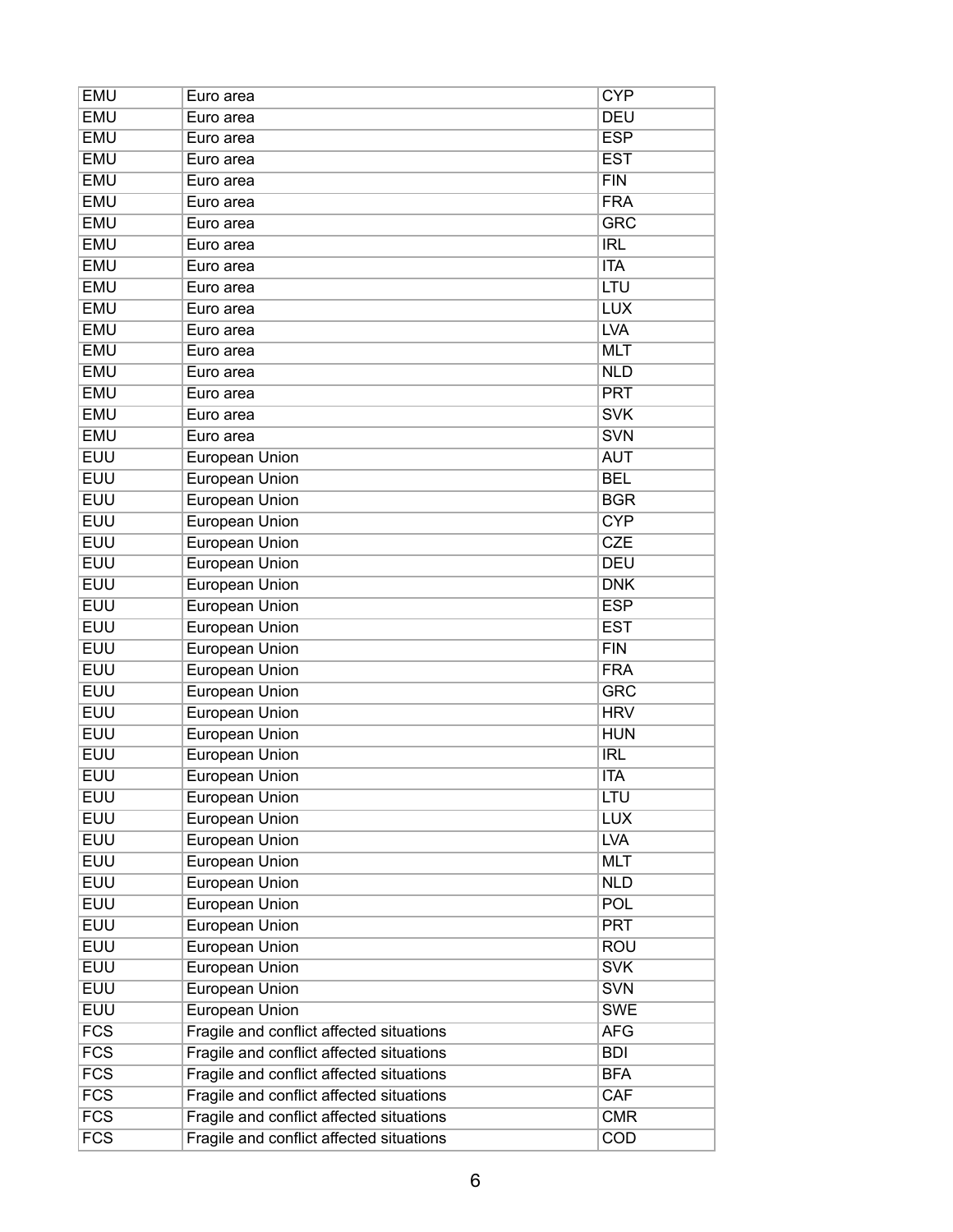| <b>FCS</b>       | Fragile and conflict affected situations | COG        |
|------------------|------------------------------------------|------------|
| FCS              | Fragile and conflict affected situations | <b>COM</b> |
| $\overline{FCS}$ | Fragile and conflict affected situations | <b>ERI</b> |
| $\overline{FCS}$ | Fragile and conflict affected situations | <b>FSM</b> |
| <b>FCS</b>       | Fragile and conflict affected situations | <b>GMB</b> |
| $\overline{FCS}$ | Fragile and conflict affected situations | <b>GNB</b> |
| <b>FCS</b>       | Fragile and conflict affected situations | <b>HTI</b> |
| FCS              | Fragile and conflict affected situations | <b>IRQ</b> |
| FCS              | Fragile and conflict affected situations | <b>KIR</b> |
| FCS              | Fragile and conflict affected situations | LBN        |
| $\overline{FCS}$ | Fragile and conflict affected situations | LBR        |
| FCS              | Fragile and conflict affected situations | LBY        |
| $\overline{FCS}$ | Fragile and conflict affected situations | <b>MHL</b> |
| FCS              | Fragile and conflict affected situations | <b>MLI</b> |
| FCS              | Fragile and conflict affected situations | <b>MMR</b> |
| <b>FCS</b>       | Fragile and conflict affected situations | <b>NER</b> |
| $\overline{FCS}$ | Fragile and conflict affected situations | <b>NGA</b> |
| $\overline{FCS}$ | Fragile and conflict affected situations | <b>PNG</b> |
| $\overline{FCS}$ | Fragile and conflict affected situations | <b>PSE</b> |
| <b>FCS</b>       | Fragile and conflict affected situations | <b>SDN</b> |
| $\overline{FCS}$ | Fragile and conflict affected situations | <b>SLB</b> |
| FCS              | Fragile and conflict affected situations | <b>SOM</b> |
| FCS              | Fragile and conflict affected situations | <b>SSD</b> |
| FCS              | Fragile and conflict affected situations | <b>SYR</b> |
| FCS              | Fragile and conflict affected situations | <b>TCD</b> |
| FCS              | Fragile and conflict affected situations | <b>TLS</b> |
| <b>FCS</b>       | Fragile and conflict affected situations | <b>TUV</b> |
| $\overline{FCS}$ | Fragile and conflict affected situations | <b>VEN</b> |
| FCS              | Fragile and conflict affected situations | <b>XKX</b> |
| $\overline{FCS}$ | Fragile and conflict affected situations | <b>YEM</b> |
| <b>FCS</b>       | Fragile and conflict affected situations | <b>ZWE</b> |
| HIC              | High income                              | <b>ABW</b> |
| <b>HIC</b>       | High income                              | <b>AND</b> |
| HIC              | High income                              | <b>ARE</b> |
| HIC              | High income                              | <b>ATG</b> |
| HIC              | High income                              | <b>AUS</b> |
| HIC              | High income                              | <b>AUT</b> |
| HIC              | High income                              | <b>BEL</b> |
| HIC              | High income                              | <b>BHR</b> |
| HIC              | High income                              | <b>BHS</b> |
| HIC              | <b>High income</b>                       | <b>BMU</b> |
| HIC              | High income                              | <b>BRB</b> |
| HIC              | High income                              | <b>BRN</b> |
| HIC              | High income                              | CAN        |
| HIC              | High income                              | <b>CHE</b> |
| HIC              | <b>High income</b>                       | CHI        |
| HIC              | High income                              | <b>CHL</b> |
| HIC              | <b>High income</b>                       | <b>CUW</b> |
| HIC              | High income                              | <b>CYM</b> |
| HIC              | <b>High income</b>                       | <b>CYP</b> |
|                  |                                          |            |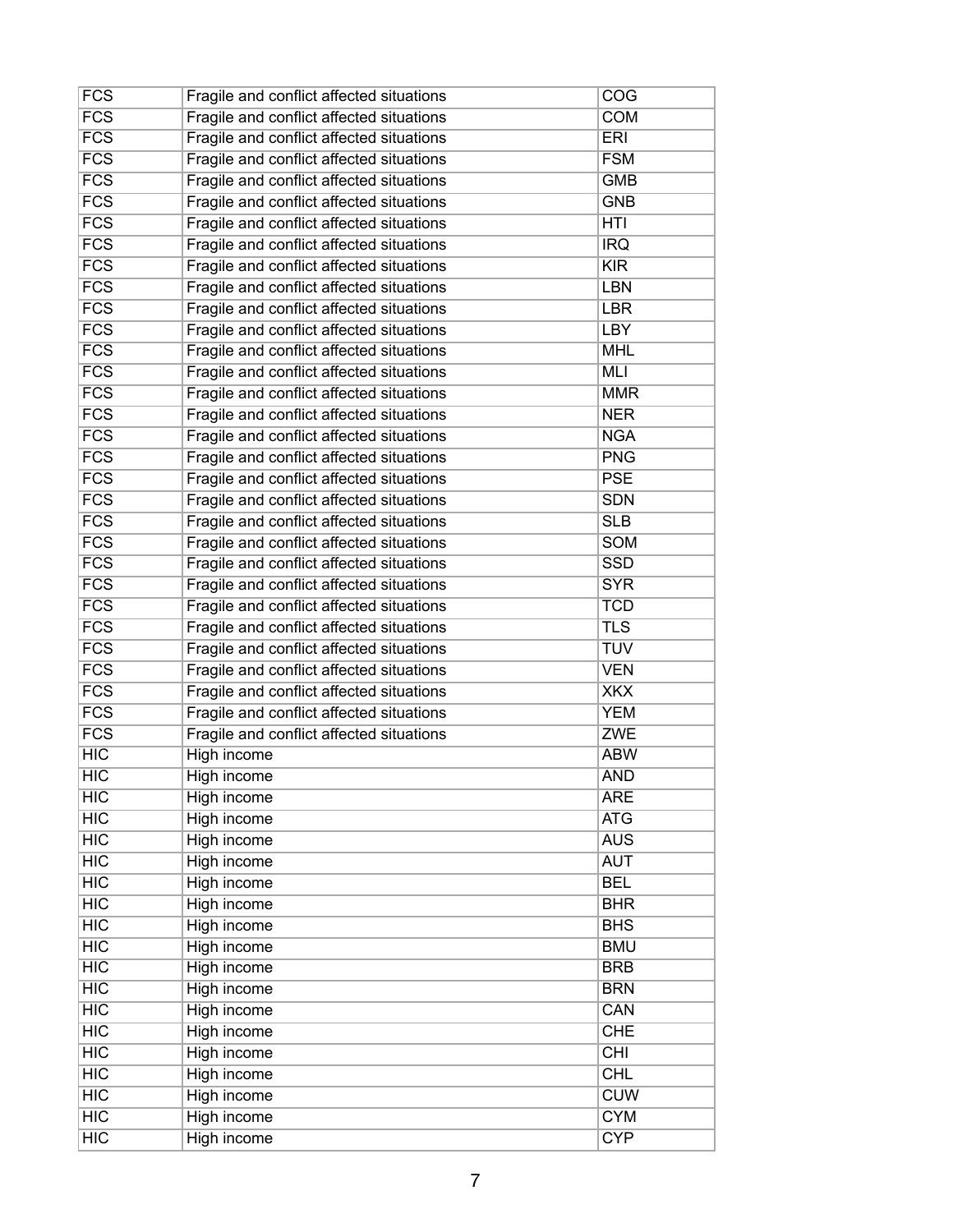| <b>HIC</b> | High income        | <b>CZE</b> |
|------------|--------------------|------------|
| HIC        | <b>High income</b> | <b>DEU</b> |
| <b>HIC</b> | High income        | <b>DNK</b> |
| HIC        | High income        | <b>ESP</b> |
| HIC        | <b>High income</b> | <b>EST</b> |
| HIC        | <b>High income</b> | FIN        |
| HIC        | <b>High income</b> | <b>FRA</b> |
| <b>HIC</b> | <b>High income</b> | <b>FRO</b> |
| HIC        | <b>High income</b> | <b>GBR</b> |
| HIC        | High income        | GIB        |
| HIC        | <b>High income</b> | <b>GRC</b> |
| <b>HIC</b> | High income        | <b>GRL</b> |
| HIC        | <b>High income</b> | <b>GUM</b> |
| <b>HIC</b> | High income        | <b>HKG</b> |
| HIC        | <b>High income</b> | <b>HRV</b> |
| <b>HIC</b> | High income        | <b>HUN</b> |
| HIC        | <b>High income</b> | <b>IMN</b> |
| HIC        | High income        | IRL        |
| HIC        | <b>High income</b> | <b>ISL</b> |
| HIC        | High income        | <b>ISR</b> |
| HIC        | High income        | <b>ITA</b> |
| HIC        | <b>High income</b> | <b>JPN</b> |
| HIC        | High income        | <b>KNA</b> |
| HIC        | <b>High income</b> | <b>KOR</b> |
| HIC        | High income        | <b>KWT</b> |
| HIC        | <b>High income</b> | <b>LIE</b> |
| <b>HIC</b> | High income        | <b>LTU</b> |
| HIC        | <b>High income</b> | <b>LUX</b> |
| <b>HIC</b> | <b>High income</b> | <b>LVA</b> |
| HIC        | High income        | <b>MAC</b> |
| HIC        | <b>High income</b> | <b>MAF</b> |
| HIC        | <b>High income</b> | <b>MCO</b> |
| <b>HIC</b> | <b>High income</b> | <b>MLT</b> |
| HIC        | High income        | <b>MNP</b> |
| HIC        | <b>High income</b> | <b>MUS</b> |
| HIC        | High income        | <b>NCL</b> |
| HIC        | <b>High income</b> | <b>NLD</b> |
| HIC        | High income        | <b>NOR</b> |
| HIC        | <b>High income</b> | <b>NRU</b> |
| HIC        | High income        | <b>NZL</b> |
| HIC        | <b>High income</b> | <b>OMN</b> |
| HIC        | <b>High income</b> | <b>PAN</b> |
| HIC        | High income        | <b>PLW</b> |
| HIC        | <b>High income</b> | <b>POL</b> |
| HIC        | High income        | PRI        |
| HIC        | <b>High income</b> | <b>PRT</b> |
| HIC        | High income        | <b>PYF</b> |
| HIC        | <b>High income</b> | QAT        |
| HIC        | <b>High income</b> | <b>ROU</b> |
| HIC        | <b>High income</b> | <b>SAU</b> |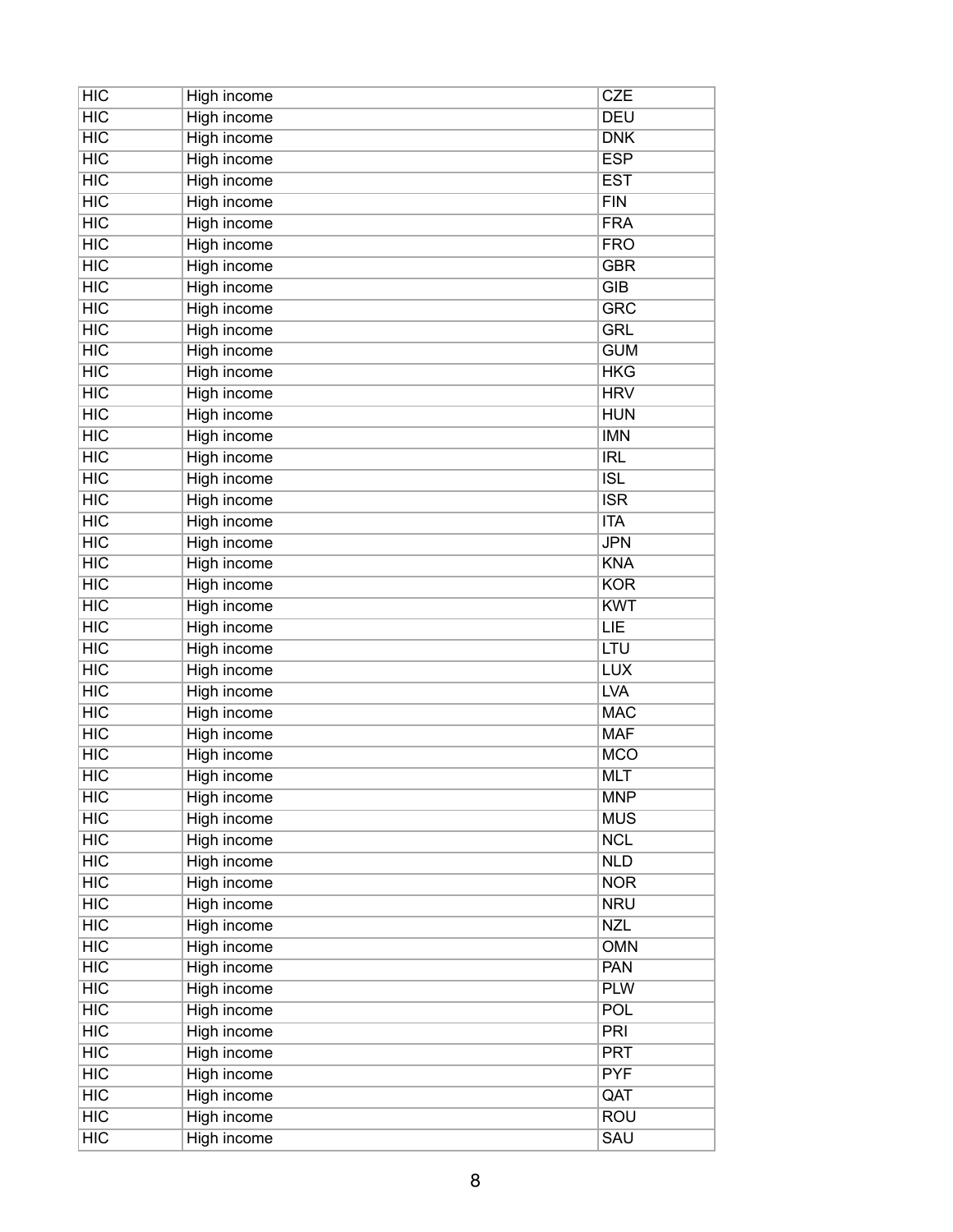| <b>HIC</b> | High income                            | <b>SGP</b> |
|------------|----------------------------------------|------------|
| HIC        | <b>High income</b>                     | <b>SMR</b> |
| <b>HIC</b> | <b>High income</b>                     | <b>SVK</b> |
| HIC        | High income                            | <b>SVN</b> |
| <b>HIC</b> | High income                            | <b>SWE</b> |
| HIC        | <b>High income</b>                     | <b>SXM</b> |
| HIC        | High income                            | <b>SYC</b> |
| <b>HIC</b> | <b>High income</b>                     | <b>TCA</b> |
| HIC        | <b>High income</b>                     | <b>TTO</b> |
| HIC        | High income                            | <b>TWN</b> |
| HIC        | <b>High income</b>                     | <b>URY</b> |
| <b>HIC</b> | High income                            | <b>USA</b> |
| HIC        | <b>High income</b>                     | <b>VGB</b> |
| HIC        | High income                            | <b>VIR</b> |
| <b>HPC</b> | Heavily indebted poor countries (HIPC) | <b>AFG</b> |
| <b>HPC</b> | Heavily indebted poor countries (HIPC) | <b>BDI</b> |
| <b>HPC</b> | Heavily indebted poor countries (HIPC) | <b>BEN</b> |
| <b>HPC</b> | Heavily indebted poor countries (HIPC) | <b>BFA</b> |
| <b>HPC</b> | Heavily indebted poor countries (HIPC) | <b>BOL</b> |
| <b>HPC</b> | Heavily indebted poor countries (HIPC) | CAF        |
| <b>HPC</b> | Heavily indebted poor countries (HIPC) | CIV        |
| <b>HPC</b> | Heavily indebted poor countries (HIPC) | <b>CMR</b> |
| <b>HPC</b> | Heavily indebted poor countries (HIPC) | <b>COD</b> |
| <b>HPC</b> | Heavily indebted poor countries (HIPC) | COG        |
| <b>HPC</b> | Heavily indebted poor countries (HIPC) | <b>COM</b> |
| <b>HPC</b> | Heavily indebted poor countries (HIPC) | <b>ERI</b> |
| <b>HPC</b> | Heavily indebted poor countries (HIPC) | <b>ETH</b> |
| <b>HPC</b> | Heavily indebted poor countries (HIPC) | <b>GHA</b> |
| <b>HPC</b> | Heavily indebted poor countries (HIPC) | <b>GIN</b> |
| <b>HPC</b> | Heavily indebted poor countries (HIPC) | <b>GMB</b> |
| <b>HPC</b> | Heavily indebted poor countries (HIPC) | <b>GNB</b> |
| <b>HPC</b> | Heavily indebted poor countries (HIPC) | <b>GUY</b> |
| <b>HPC</b> | Heavily indebted poor countries (HIPC) | <b>HND</b> |
| <b>HPC</b> | Heavily indebted poor countries (HIPC) | HTI        |
| <b>HPC</b> | Heavily indebted poor countries (HIPC) | <b>LBR</b> |
| <b>HPC</b> | Heavily indebted poor countries (HIPC) | <b>MDG</b> |
| <b>HPC</b> | Heavily indebted poor countries (HIPC) | MLI        |
| <b>HPC</b> | Heavily indebted poor countries (HIPC) | <b>MOZ</b> |
| <b>HPC</b> | Heavily indebted poor countries (HIPC) | <b>MRT</b> |
| <b>HPC</b> | Heavily indebted poor countries (HIPC) | <b>MWI</b> |
| <b>HPC</b> | Heavily indebted poor countries (HIPC) | <b>NER</b> |
| <b>HPC</b> | Heavily indebted poor countries (HIPC) | NIC        |
| <b>HPC</b> | Heavily indebted poor countries (HIPC) | <b>RWA</b> |
| <b>HPC</b> | Heavily indebted poor countries (HIPC) | <b>SDN</b> |
| <b>HPC</b> | Heavily indebted poor countries (HIPC) | <b>SEN</b> |
| <b>HPC</b> | Heavily indebted poor countries (HIPC) | <b>SLE</b> |
| <b>HPC</b> | Heavily indebted poor countries (HIPC) | <b>SOM</b> |
| <b>HPC</b> | Heavily indebted poor countries (HIPC) | <b>STP</b> |
| <b>HPC</b> | Heavily indebted poor countries (HIPC) | <b>TCD</b> |
| <b>HPC</b> | Heavily indebted poor countries (HIPC) | <b>TGO</b> |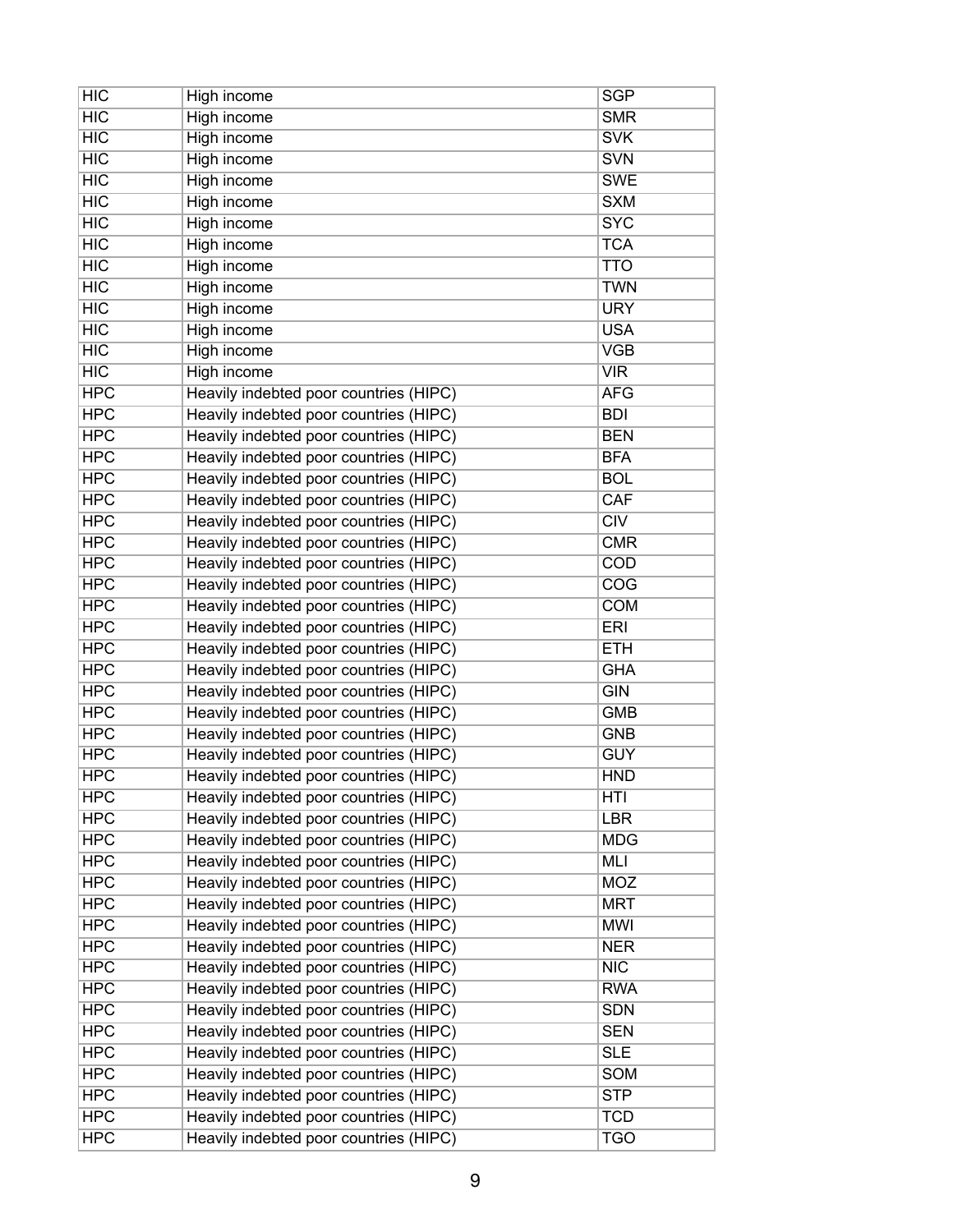| <b>HPC</b> | Heavily indebted poor countries (HIPC) | <b>TZA</b>              |
|------------|----------------------------------------|-------------------------|
| <b>HPC</b> | Heavily indebted poor countries (HIPC) | <b>UGA</b>              |
| <b>HPC</b> | Heavily indebted poor countries (HIPC) | <b>ZMB</b>              |
| <b>IBD</b> | <b>IBRD</b> only                       | <b>AGO</b>              |
| <b>IBD</b> | <b>IBRD</b> only                       | <b>ALB</b>              |
| <b>IBD</b> | <b>IBRD</b> only                       | <b>ARG</b>              |
| <b>IBD</b> | <b>IBRD</b> only                       | <b>ARM</b>              |
| <b>IBD</b> | <b>IBRD</b> only                       | <b>ATG</b>              |
| <b>IBD</b> | <b>IBRD</b> only                       | <b>AZE</b>              |
| <b>IBD</b> | <b>IBRD</b> only                       | <b>BGR</b>              |
| <b>IBD</b> | <b>IBRD</b> only                       | $\overline{BH}$         |
| <b>IBD</b> | <b>IBRD</b> only                       | <b>BLR</b>              |
| <b>IBD</b> | <b>IBRD</b> only                       | <b>BLZ</b>              |
| <b>IBD</b> | <b>IBRD</b> only                       | <b>BOL</b>              |
| <b>IBD</b> | <b>IBRD</b> only                       | <b>BRA</b>              |
| <b>IBD</b> | <b>IBRD</b> only                       | <b>BWA</b>              |
| <b>IBD</b> | <b>IBRD</b> only                       | <b>CHL</b>              |
| <b>IBD</b> | <b>IBRD</b> only                       | <b>CHN</b>              |
| <b>IBD</b> | <b>IBRD</b> only                       | $\overline{\text{COL}}$ |
| <b>IBD</b> | <b>IBRD</b> only                       | CRI                     |
| <b>IBD</b> | <b>IBRD</b> only                       | <b>DOM</b>              |
| <b>IBD</b> | <b>IBRD</b> only                       | <b>DZA</b>              |
| <b>IBD</b> | <b>IBRD</b> only                       | <b>ECU</b>              |
| <b>IBD</b> | <b>IBRD</b> only                       | <b>EGY</b>              |
| <b>IBD</b> | <b>IBRD</b> only                       | <b>GAB</b>              |
| <b>IBD</b> | <b>IBRD</b> only                       | <b>GEO</b>              |
| <b>IBD</b> | <b>IBRD</b> only                       | <b>GNQ</b>              |
| <b>IBD</b> | <b>IBRD</b> only                       | <b>GTM</b>              |
| <b>IBD</b> | <b>IBRD</b> only                       | <b>HRV</b>              |
| <b>IBD</b> | <b>IBRD</b> only                       | <b>IDN</b>              |
| <b>IBD</b> | <b>IBRD</b> only                       | <b>IND</b>              |
| <b>IBD</b> | <b>IBRD</b> only                       | <b>IRN</b>              |
| <b>IBD</b> | <b>IBRD</b> only                       | <b>IRQ</b>              |
| <b>IBD</b> | <b>IBRD</b> only                       | <b>JAM</b>              |
| <b>IBD</b> | <b>IBRD</b> only                       | <b>JOR</b>              |
| <b>IBD</b> | <b>IBRD</b> only                       | KAZ                     |
| <b>IBD</b> | <b>IBRD</b> only                       | <b>KNA</b>              |
| <b>IBD</b> | <b>IBRD only</b>                       | <b>LBN</b>              |
| <b>IBD</b> | <b>IBRD</b> only                       | <b>LBY</b>              |
| <b>IBD</b> | <b>IBRD</b> only                       | <b>LKA</b>              |
| <b>IBD</b> | <b>IBRD</b> only                       | <b>MAR</b>              |
| <b>IBD</b> | <b>IBRD</b> only                       | <b>MDA</b>              |
| <b>IBD</b> | <b>IBRD</b> only                       | <b>MEX</b>              |
| <b>IBD</b> | <b>IBRD</b> only                       | <b>MKD</b>              |
| <b>IBD</b> | <b>IBRD</b> only                       | <b>MNE</b>              |
| <b>IBD</b> | <b>IBRD</b> only                       | <b>MNG</b>              |
| <b>IBD</b> | <b>IBRD</b> only                       | <b>MUS</b>              |
| <b>IBD</b> | <b>IBRD</b> only                       | <b>MYS</b>              |
| <b>IBD</b> | <b>IBRD</b> only                       | <b>NAM</b>              |
| <b>IBD</b> | <b>IBRD</b> only                       | <b>NRU</b>              |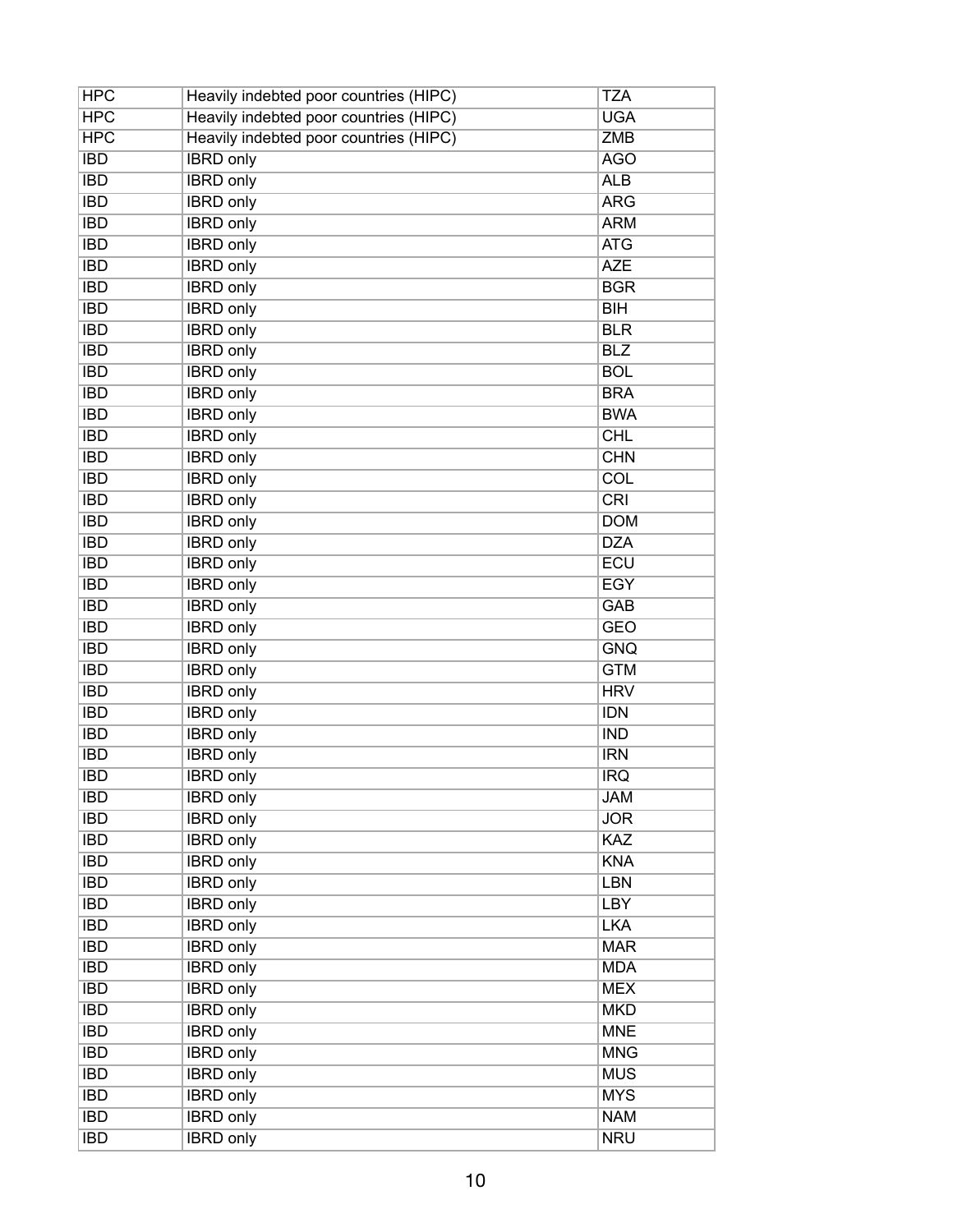| <b>IBD</b>       | <b>IBRD</b> only            | <b>PAN</b> |
|------------------|-----------------------------|------------|
| <b>IBD</b>       | <b>IBRD</b> only            | <b>PER</b> |
| <b>IBD</b>       | <b>IBRD</b> only            | PHL        |
| <b>IBD</b>       | <b>IBRD</b> only            | <b>PLW</b> |
| <b>IBD</b>       | <b>IBRD</b> only            | POL        |
| <b>IBD</b>       | <b>IBRD</b> only            | <b>PRY</b> |
| <b>IBD</b>       | <b>IBRD</b> only            | <b>ROU</b> |
| <b>IBD</b>       | <b>IBRD</b> only            | <b>RUS</b> |
| <b>IBD</b>       | <b>IBRD</b> only            | SLV        |
| <b>IBD</b>       | <b>IBRD</b> only            | <b>SRB</b> |
| <b>IBD</b>       | <b>IBRD</b> only            | <b>SUR</b> |
| <b>IBD</b>       | <b>IBRD</b> only            | <b>SWZ</b> |
| <b>IBD</b>       | <b>IBRD</b> only            | <b>SYC</b> |
| <b>IBD</b>       | <b>IBRD</b> only            | <b>THA</b> |
| <b>IBD</b>       | <b>IBRD</b> only            | <b>TKM</b> |
| <b>IBD</b>       | <b>IBRD</b> only            | <b>TTO</b> |
| <b>IBD</b>       | <b>IBRD</b> only            | <b>TUN</b> |
| <b>IBD</b>       | <b>IBRD</b> only            | <b>TUR</b> |
| <b>IBD</b>       | <b>IBRD</b> only            | <b>UKR</b> |
| <b>IBD</b>       | <b>IBRD</b> only            | <b>URY</b> |
| <b>IBD</b>       | <b>IBRD</b> only            | <b>VEN</b> |
| <b>IBD</b>       | <b>IBRD</b> only            | <b>VNM</b> |
| <b>IBD</b>       | <b>IBRD</b> only            | ZAF        |
| <b>IBT</b>       | IDA & IBRD total            | <b>AFG</b> |
| <b>IBT</b>       | <b>IDA &amp; IBRD total</b> | <b>AGO</b> |
| <b>IBT</b>       | IDA & IBRD total            | <b>ALB</b> |
| <b>IBT</b>       | <b>IDA &amp; IBRD total</b> | <b>ARG</b> |
| <b>IBT</b>       | <b>IDA &amp; IBRD total</b> | <b>ARM</b> |
| <b>IBT</b>       | <b>IDA &amp; IBRD total</b> | <b>ATG</b> |
| <b>IBT</b>       | <b>IDA &amp; IBRD total</b> | <b>AZE</b> |
| <b>IBT</b>       | IDA & IBRD total            | <b>BDI</b> |
| $\overline{IBT}$ | IDA & IBRD total            | <b>BEN</b> |
| <b>IBT</b>       | IDA & IBRD total            | <b>BFA</b> |
| <b>IBT</b>       | IDA & IBRD total            | <b>BGD</b> |
| <b>IBT</b>       | IDA & IBRD total            | <b>BGR</b> |
| <b>IBT</b>       | IDA & IBRD total            | <b>BIH</b> |
| <b>IBT</b>       | IDA & IBRD total            | <b>BLR</b> |
| <b>IBT</b>       | IDA & IBRD total            | <b>BLZ</b> |
| <b>IBT</b>       | <b>IDA &amp; IBRD total</b> | <b>BOL</b> |
| <b>IBT</b>       | IDA & IBRD total            | <b>BRA</b> |
| IBT              | IDA & IBRD total            | <b>BTN</b> |
| <b>IBT</b>       | IDA & IBRD total            | <b>BWA</b> |
| <b>IBT</b>       | IDA & IBRD total            | <b>CAF</b> |
| <b>IBT</b>       | IDA & IBRD total            | <b>CHL</b> |
| <b>IBT</b>       | IDA & IBRD total            | <b>CHN</b> |
| <b>IBT</b>       | IDA & IBRD total            | CIV        |
| <b>IBT</b>       | IDA & IBRD total            | <b>CMR</b> |
| <b>IBT</b>       | IDA & IBRD total            | COD        |
| <b>IBT</b>       | IDA & IBRD total            | <b>COG</b> |
| <b>IBT</b>       | IDA & IBRD total            | <b>COL</b> |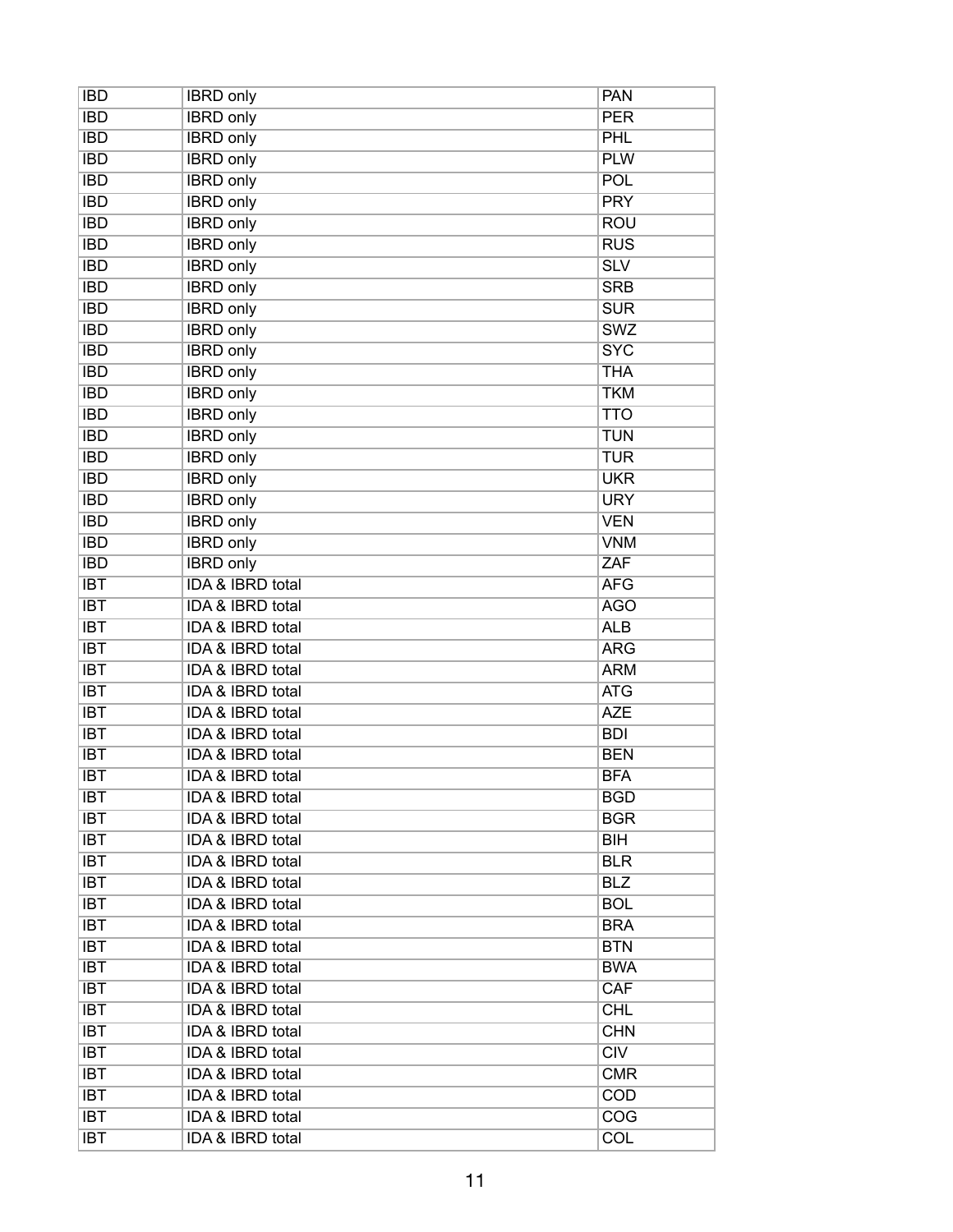| <b>IBT</b>       | IDA & IBRD total            | <b>COM</b> |
|------------------|-----------------------------|------------|
| <b>IBT</b>       | IDA & IBRD total            | <b>CPV</b> |
| <b>IBT</b>       | <b>IDA &amp; IBRD total</b> | CRI        |
| <b>IBT</b>       | <b>IDA &amp; IBRD total</b> | <b>DJI</b> |
| <b>IBT</b>       | <b>IDA &amp; IBRD total</b> | <b>DMA</b> |
| $\overline{IBT}$ | <b>IDA &amp; IBRD total</b> | <b>DOM</b> |
| <b>IBT</b>       | <b>IDA &amp; IBRD total</b> | <b>DZA</b> |
| <b>IBT</b>       | IDA & IBRD total            | ECU        |
| <b>IBT</b>       | <b>IDA &amp; IBRD total</b> | <b>EGY</b> |
| <b>IBT</b>       | <b>IDA &amp; IBRD total</b> | ERI        |
| <b>IBT</b>       | <b>IDA &amp; IBRD total</b> | <b>ETH</b> |
| <b>IBT</b>       | IDA & IBRD total            | <b>FJI</b> |
| $\overline{IBT}$ | <b>IDA &amp; IBRD total</b> | <b>FSM</b> |
| <b>IBT</b>       | IDA & IBRD total            | <b>GAB</b> |
| <b>IBT</b>       | <b>IDA &amp; IBRD total</b> | <b>GEO</b> |
| <b>IBT</b>       | IDA & IBRD total            | <b>GHA</b> |
| <b>IBT</b>       | <b>IDA &amp; IBRD total</b> | GIN        |
| <b>IBT</b>       | IDA & IBRD total            | <b>GMB</b> |
| <b>IBT</b>       | IDA & IBRD total            | <b>GNB</b> |
| <b>IBT</b>       | <b>IDA &amp; IBRD total</b> | <b>GNQ</b> |
| <b>IBT</b>       | IDA & IBRD total            | <b>GRD</b> |
| <b>IBT</b>       | IDA & IBRD total            | <b>GTM</b> |
| <b>IBT</b>       | IDA & IBRD total            | <b>GUY</b> |
| $\overline{IBT}$ | <b>IDA &amp; IBRD total</b> | <b>HND</b> |
| <b>IBT</b>       | IDA & IBRD total            | <b>HRV</b> |
| <b>IBT</b>       | IDA & IBRD total            | <b>HTI</b> |
| <b>IBT</b>       | IDA & IBRD total            | <b>IDN</b> |
| <b>IBT</b>       | IDA & IBRD total            | <b>IND</b> |
| <b>IBT</b>       | IDA & IBRD total            | <b>IRN</b> |
| <b>IBT</b>       | IDA & IBRD total            | <b>IRQ</b> |
| <b>IBT</b>       | <b>IDA &amp; IBRD total</b> | <b>JAM</b> |
| <b>IBT</b>       | <b>IDA &amp; IBRD total</b> | <b>JOR</b> |
| <b>IBT</b>       | <b>IDA &amp; IBRD total</b> | <b>KAZ</b> |
| <b>IBT</b>       | IDA & IBRD total            | <b>KEN</b> |
| <b>IBT</b>       | IDA & IBRD total            | <b>KGZ</b> |
| <b>IBT</b>       | IDA & IBRD total            | <b>KHM</b> |
| <b>IBT</b>       | <b>IDA &amp; IBRD total</b> | <b>KIR</b> |
| <b>IBT</b>       | IDA & IBRD total            | <b>KNA</b> |
| <b>IBT</b>       | IDA & IBRD total            | <b>LAO</b> |
| <b>IBT</b>       | IDA & IBRD total            | <b>LBN</b> |
| <b>IBT</b>       | IDA & IBRD total            | <b>LBR</b> |
| <b>IBT</b>       | IDA & IBRD total            | <b>LBY</b> |
| <b>IBT</b>       | IDA & IBRD total            | <b>LCA</b> |
| <b>IBT</b>       | IDA & IBRD total            | <b>LKA</b> |
| <b>IBT</b>       | IDA & IBRD total            | <b>LSO</b> |
| IBT              | IDA & IBRD total            | <b>MAR</b> |
| <b>IBT</b>       | IDA & IBRD total            | <b>MDA</b> |
| <b>IBT</b>       | IDA & IBRD total            | <b>MDG</b> |
| <b>IBT</b>       | IDA & IBRD total            | <b>MDV</b> |
|                  |                             |            |
| <b>IBT</b>       | <b>IDA &amp; IBRD total</b> | <b>MEX</b> |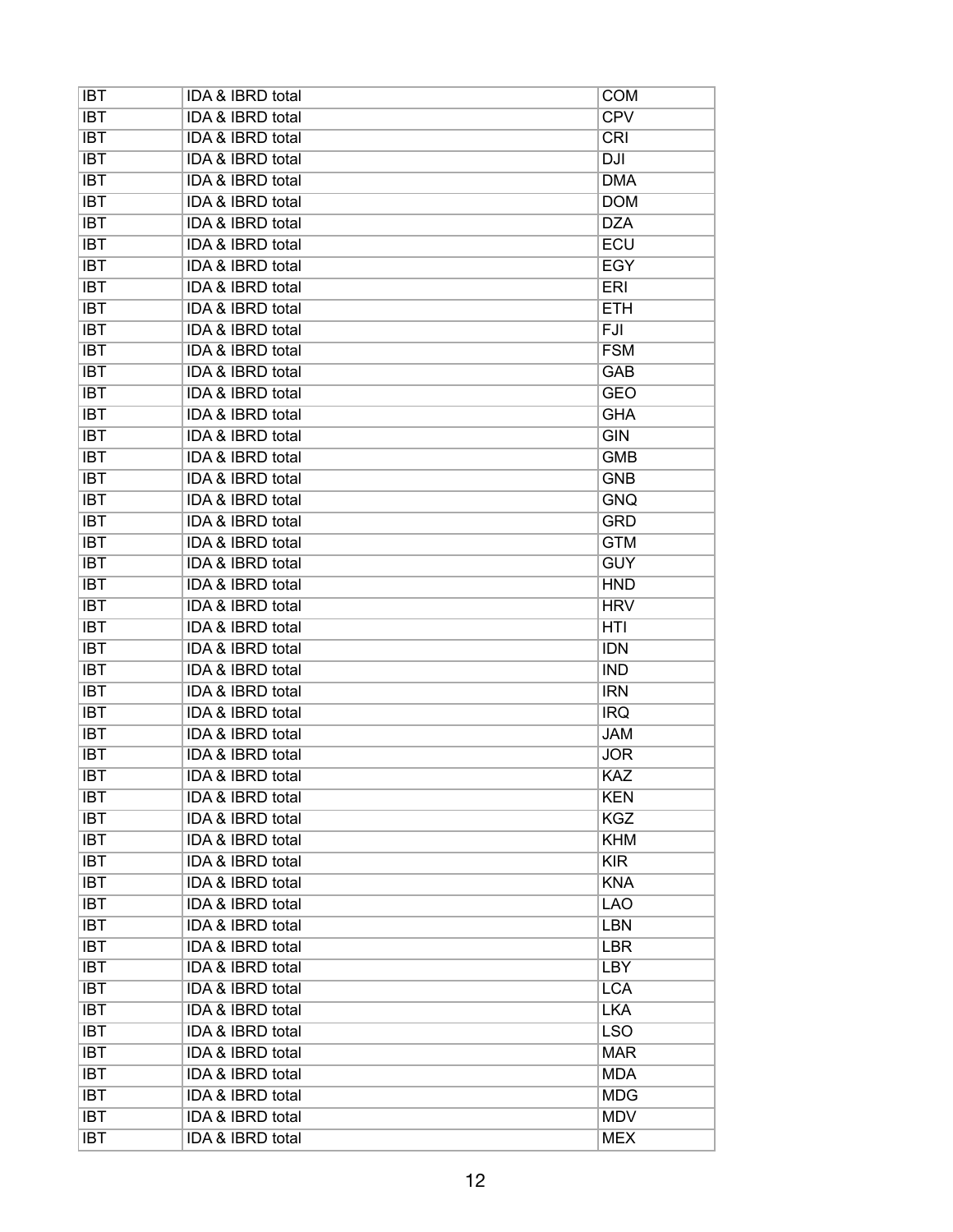| <b>IBT</b> | IDA & IBRD total            | <b>MHL</b> |
|------------|-----------------------------|------------|
| <b>IBT</b> | IDA & IBRD total            | <b>MKD</b> |
| <b>IBT</b> | IDA & IBRD total            | <b>MLI</b> |
| <b>IBT</b> | IDA & IBRD total            | <b>MMR</b> |
| <b>IBT</b> | <b>IDA &amp; IBRD total</b> | <b>MNE</b> |
| <b>IBT</b> | <b>IDA &amp; IBRD total</b> | <b>MNG</b> |
| <b>IBT</b> | IDA & IBRD total            | <b>MOZ</b> |
| <b>IBT</b> | <b>IDA &amp; IBRD total</b> | <b>MRT</b> |
| <b>IBT</b> | <b>IDA &amp; IBRD total</b> | <b>MUS</b> |
| <b>IBT</b> | IDA & IBRD total            | <b>MWI</b> |
| <b>IBT</b> | IDA & IBRD total            | <b>MYS</b> |
| <b>IBT</b> | IDA & IBRD total            | <b>NAM</b> |
| <b>IBT</b> | <b>IDA &amp; IBRD total</b> | <b>NER</b> |
| <b>IBT</b> | IDA & IBRD total            | <b>NGA</b> |
| <b>IBT</b> | IDA & IBRD total            | <b>NIC</b> |
| <b>IBT</b> | <b>IDA &amp; IBRD total</b> | <b>NPL</b> |
| <b>IBT</b> | <b>IDA &amp; IBRD total</b> | <b>NRU</b> |
| <b>IBT</b> | <b>IDA &amp; IBRD total</b> | <b>PAK</b> |
| <b>IBT</b> | <b>IDA &amp; IBRD total</b> | <b>PAN</b> |
| <b>IBT</b> | IDA & IBRD total            | <b>PER</b> |
| <b>IBT</b> | IDA & IBRD total            | <b>PHL</b> |
| <b>IBT</b> | IDA & IBRD total            | <b>PLW</b> |
| <b>IBT</b> | IDA & IBRD total            | <b>PNG</b> |
| <b>IBT</b> | <b>IDA &amp; IBRD total</b> | <b>POL</b> |
| <b>IBT</b> | IDA & IBRD total            | <b>PRY</b> |
| <b>IBT</b> | IDA & IBRD total            | <b>ROU</b> |
| <b>IBT</b> | <b>IDA &amp; IBRD total</b> | <b>RUS</b> |
| <b>IBT</b> | IDA & IBRD total            | <b>RWA</b> |
| <b>IBT</b> | IDA & IBRD total            | <b>SDN</b> |
| <b>IBT</b> | <b>IDA &amp; IBRD total</b> | <b>SEN</b> |
| <b>IBT</b> | <b>IDA &amp; IBRD total</b> | <b>SLB</b> |
| <b>IBT</b> | <b>IDA &amp; IBRD total</b> | <b>SLE</b> |
| <b>IBT</b> | IDA & IBRD total            | <b>SLV</b> |
| <b>IBT</b> | IDA & IBRD total            | <b>SOM</b> |
| <b>IBT</b> | IDA & IBRD total            | <b>SRB</b> |
| <b>IBT</b> | IDA & IBRD total            | <b>SSD</b> |
| <b>IBT</b> | IDA & IBRD total            | <b>STP</b> |
| <b>IBT</b> | IDA & IBRD total            | <b>SUR</b> |
| <b>IBT</b> | <b>IDA &amp; IBRD total</b> | <b>SWZ</b> |
| <b>IBT</b> | IDA & IBRD total            | <b>SYC</b> |
| <b>IBT</b> | <b>IDA &amp; IBRD total</b> | <b>SYR</b> |
| <b>IBT</b> | IDA & IBRD total            | <b>TCD</b> |
| <b>IBT</b> | IDA & IBRD total            | <b>TGO</b> |
| <b>IBT</b> | IDA & IBRD total            | <b>THA</b> |
| <b>IBT</b> | IDA & IBRD total            | <b>TJK</b> |
| <b>IBT</b> | IDA & IBRD total            | <b>TKM</b> |
| <b>IBT</b> | IDA & IBRD total            | <b>TLS</b> |
| <b>IBT</b> | IDA & IBRD total            | <b>TON</b> |
| <b>IBT</b> | IDA & IBRD total            | <b>TTO</b> |
| <b>IBT</b> | IDA & IBRD total            | <b>TUN</b> |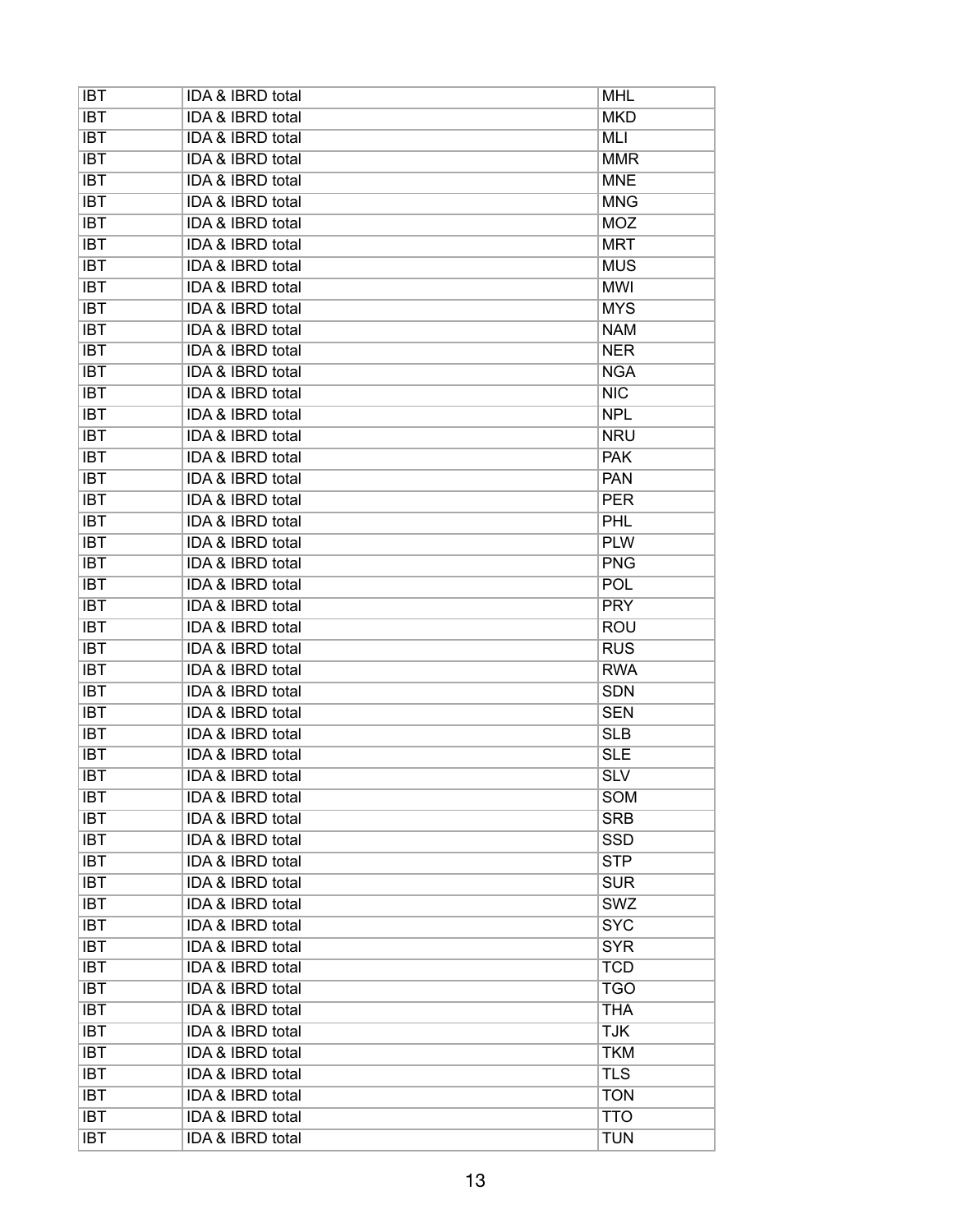| <b>IBT</b>               | IDA & IBRD total                     | <b>TUR</b>               |
|--------------------------|--------------------------------------|--------------------------|
| $\overline{IBT}$         | <b>IDA &amp; IBRD total</b>          | <b>TUV</b>               |
| <b>IBT</b>               | <b>IDA &amp; IBRD total</b>          | <b>TZA</b>               |
| <b>IBT</b>               | <b>IDA &amp; IBRD total</b>          | <b>UGA</b>               |
| <b>IBT</b>               | <b>IDA &amp; IBRD total</b>          | <b>UKR</b>               |
| <b>IBT</b>               | IDA & IBRD total                     | <b>URY</b>               |
| <b>IBT</b>               | <b>IDA &amp; IBRD total</b>          | <b>UZB</b>               |
| <b>IBT</b>               | IDA & IBRD total                     | <b>VCT</b>               |
| <b>IBT</b>               | <b>IDA &amp; IBRD total</b>          | <b>VEN</b>               |
| <b>IBT</b>               | IDA & IBRD total                     | <b>VNM</b>               |
| <b>IBT</b>               | <b>IDA &amp; IBRD total</b>          | <b>VUT</b>               |
| <b>IBT</b>               | IDA & IBRD total                     | <b>WSM</b>               |
| $\overline{IBT}$         | <b>IDA &amp; IBRD total</b>          | <b>XKX</b>               |
| <b>IBT</b>               | IDA & IBRD total                     | <b>YEM</b>               |
| <b>IBT</b>               | <b>IDA &amp; IBRD total</b>          | ZAF                      |
| <b>IBT</b>               | <b>IDA &amp; IBRD total</b>          | <b>ZMB</b>               |
| <b>IBT</b>               | <b>IDA &amp; IBRD total</b>          | <b>ZWE</b>               |
| <b>IDA</b>               | <b>IDA</b> total                     | <b>AFG</b>               |
| <b>IDA</b>               | <b>IDA</b> total                     | <b>BDI</b>               |
| <b>IDA</b>               | <b>IDA</b> total                     | <b>BEN</b>               |
| <b>IDA</b>               | <b>IDA</b> total                     | <b>BFA</b>               |
| <b>IDA</b>               | <b>IDA</b> total                     | <b>BGD</b>               |
| <b>IDA</b>               | <b>IDA</b> total                     | <b>BTN</b>               |
| <b>IDA</b>               | <b>IDA</b> total                     | CAF                      |
| <b>IDA</b>               | <b>IDA</b> total                     | CIV                      |
| <b>IDA</b>               | <b>IDA</b> total                     | <b>CMR</b>               |
| <b>IDA</b>               | <b>IDA</b> total                     | <b>COD</b>               |
| <b>IDA</b>               | <b>IDA</b> total                     | COG                      |
| <b>IDA</b>               | <b>IDA</b> total                     | <b>COM</b>               |
| <b>IDA</b>               | <b>IDA</b> total                     | <b>CPV</b>               |
| <b>IDA</b>               | <b>IDA</b> total                     | DJI                      |
| <b>IDA</b>               | <b>IDA</b> total                     | <b>DMA</b>               |
| <b>IDA</b>               | <b>IDA</b> total                     | <b>ERI</b>               |
| <b>IDA</b>               | <b>IDA</b> total                     | <b>ETH</b>               |
| <b>IDA</b>               | <b>IDA</b> total                     | FJI                      |
| <b>IDA</b>               | <b>IDA</b> total                     | <b>FSM</b>               |
| <b>IDA</b>               | <b>IDA</b> total                     | <b>GHA</b>               |
| <b>IDA</b>               | <b>IDA</b> total                     | <b>GIN</b>               |
| <b>IDA</b>               | <b>IDA</b> total                     | <b>GMB</b>               |
| <b>IDA</b>               | <b>IDA</b> total                     | <b>GNB</b>               |
| <b>IDA</b>               |                                      | <b>GRD</b>               |
| <b>IDA</b>               | <b>IDA</b> total<br><b>IDA</b> total | <b>GUY</b>               |
|                          |                                      |                          |
| <b>IDA</b><br><b>IDA</b> | <b>IDA</b> total<br><b>IDA</b> total | <b>HND</b><br><b>HTI</b> |
|                          |                                      |                          |
| <b>IDA</b>               | <b>IDA</b> total                     | <b>KEN</b>               |
| <b>IDA</b>               | <b>IDA</b> total                     | <b>KGZ</b>               |
| <b>IDA</b>               | <b>IDA</b> total                     | <b>KHM</b>               |
| <b>IDA</b>               | <b>IDA</b> total                     | KIR                      |
| <b>IDA</b>               | <b>IDA</b> total                     | <b>LAO</b>               |
| <b>IDA</b>               | <b>IDA</b> total                     | <b>LBR</b>               |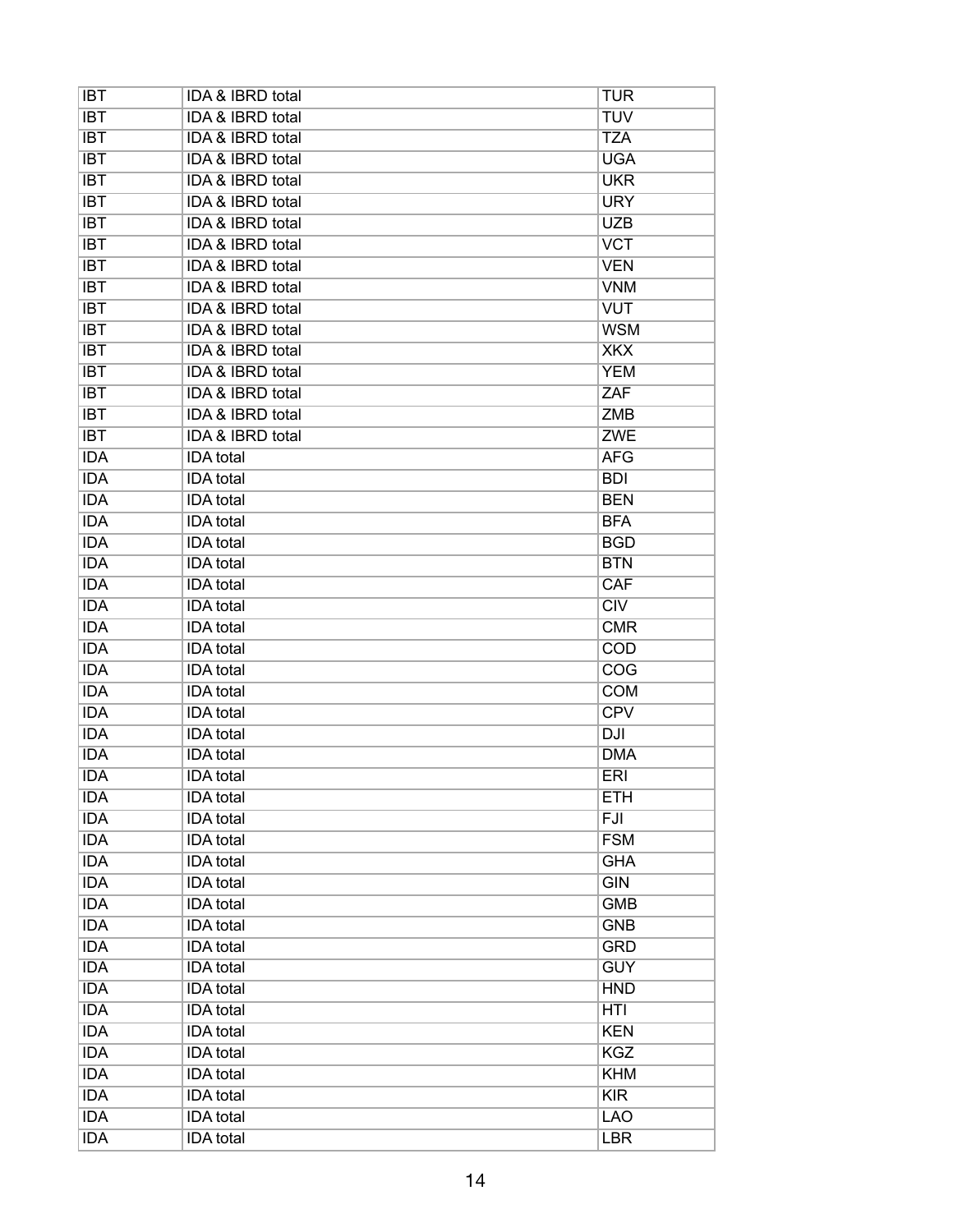| <b>IDA</b> | <b>IDA</b> total | <b>LCA</b> |
|------------|------------------|------------|
| <b>IDA</b> | <b>IDA</b> total | <b>LSO</b> |
| <b>IDA</b> | <b>IDA</b> total | <b>MDG</b> |
| <b>IDA</b> | <b>IDA</b> total | <b>MDV</b> |
| <b>IDA</b> | <b>IDA</b> total | <b>MHL</b> |
| <b>IDA</b> | <b>IDA</b> total | <b>MLI</b> |
| <b>IDA</b> | <b>IDA</b> total | <b>MMR</b> |
| <b>IDA</b> | <b>IDA</b> total | <b>MOZ</b> |
| <b>IDA</b> | <b>IDA</b> total | <b>MRT</b> |
| <b>IDA</b> | <b>IDA</b> total | <b>MWI</b> |
| <b>IDA</b> | <b>IDA</b> total | <b>NER</b> |
| <b>IDA</b> | <b>IDA</b> total | <b>NGA</b> |
| <b>IDA</b> | <b>IDA</b> total | NIC        |
| <b>IDA</b> | <b>IDA</b> total | <b>NPL</b> |
| <b>IDA</b> | <b>IDA</b> total | <b>PAK</b> |
| <b>IDA</b> | <b>IDA</b> total | <b>PNG</b> |
| <b>IDA</b> | <b>IDA</b> total | <b>RWA</b> |
| <b>IDA</b> | <b>IDA</b> total | <b>SDN</b> |
| <b>IDA</b> | <b>IDA</b> total | <b>SEN</b> |
| <b>IDA</b> | <b>IDA</b> total | <b>SLB</b> |
| <b>IDA</b> | <b>IDA</b> total | <b>SLE</b> |
| <b>IDA</b> | <b>IDA</b> total | <b>SOM</b> |
| <b>IDA</b> | <b>IDA</b> total | <b>SSD</b> |
| <b>IDA</b> | <b>IDA</b> total | <b>STP</b> |
| <b>IDA</b> | <b>IDA</b> total | <b>SYR</b> |
| <b>IDA</b> | <b>IDA</b> total | <b>TCD</b> |
| <b>IDA</b> | <b>IDA</b> total | <b>TGO</b> |
| <b>IDA</b> | <b>IDA</b> total | <b>TJK</b> |
| <b>IDA</b> | <b>IDA</b> total | <b>TLS</b> |
| <b>IDA</b> | <b>IDA</b> total | <b>TON</b> |
| <b>IDA</b> | <b>IDA</b> total | <b>TUV</b> |
| <b>IDA</b> | <b>IDA</b> total | <b>TZA</b> |
| <b>IDA</b> | <b>IDA</b> total | <b>UGA</b> |
| <b>IDA</b> | <b>IDA</b> total | <b>UZB</b> |
| <b>IDA</b> | <b>IDA</b> total | <b>VCT</b> |
| <b>IDA</b> | <b>IDA</b> total | <b>VUT</b> |
| <b>IDA</b> | <b>IDA</b> total | <b>WSM</b> |
| <b>IDA</b> | IDA total        | <b>XKX</b> |
| <b>IDA</b> | <b>IDA</b> total | <b>YEM</b> |
| <b>IDA</b> | <b>IDA</b> total | <b>ZMB</b> |
| <b>IDA</b> | <b>IDA</b> total | <b>ZWE</b> |
| <b>IDB</b> | <b>IDA</b> blend | <b>CMR</b> |
| <b>IDB</b> | <b>IDA</b> blend | <b>COG</b> |
| <b>IDB</b> | <b>IDA</b> blend | <b>CPV</b> |
| <b>IDB</b> | <b>IDA</b> blend | <b>DMA</b> |
| <b>IDB</b> | <b>IDA</b> blend | FJI        |
| <b>IDB</b> | <b>IDA</b> blend | <b>GRD</b> |
| <b>IDB</b> | <b>IDA</b> blend | <b>KEN</b> |
| <b>IDB</b> | <b>IDA</b> blend | <b>LCA</b> |
| <b>IDB</b> | <b>IDA</b> blend | <b>NGA</b> |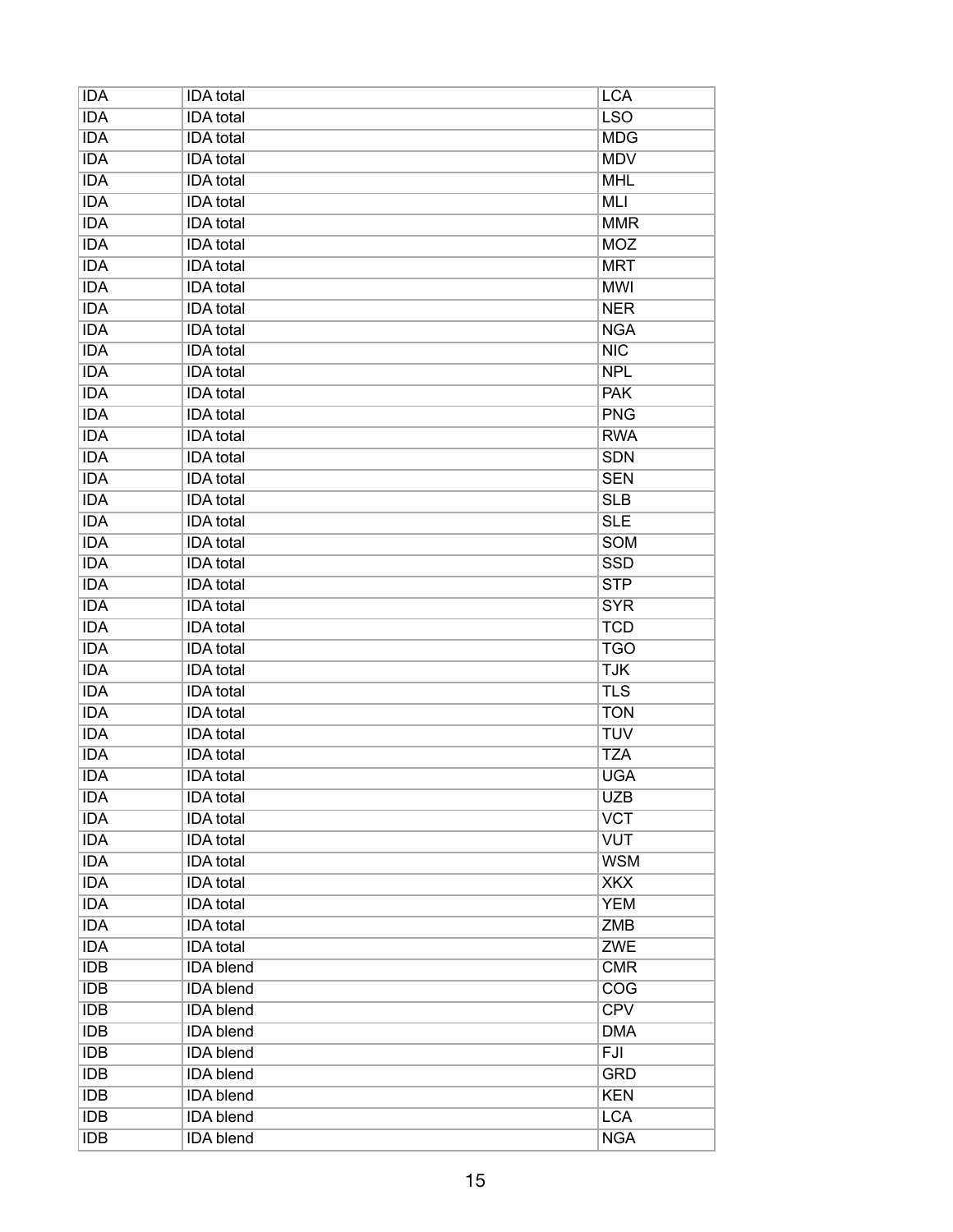| <b>IDB</b>       | <b>IDA</b> blend                   | <b>PAK</b>       |
|------------------|------------------------------------|------------------|
| <b>IDB</b>       | <b>IDA</b> blend                   | <b>PNG</b>       |
| IDB              | <b>IDA</b> blend                   | <b>TLS</b>       |
| <b>IDB</b>       | <b>IDA</b> blend                   | <b>UZB</b>       |
| <b>IDB</b>       | <b>IDA</b> blend                   | <b>VCT</b>       |
| <b>IDB</b>       | <b>IDA</b> blend                   | <b>ZWE</b>       |
| IDX              | <b>IDA</b> only                    | <b>AFG</b>       |
| <b>IDX</b>       | <b>IDA</b> only                    | <b>BDI</b>       |
| <b>IDX</b>       | <b>IDA</b> only                    | <b>BEN</b>       |
| <b>IDX</b>       | <b>IDA</b> only                    | <b>BFA</b>       |
| $\overline{IDX}$ | <b>IDA</b> only                    | <b>BGD</b>       |
| <b>IDX</b>       | <b>IDA</b> only                    | <b>BTN</b>       |
| IDX              | <b>IDA</b> only                    | CAF              |
| IDX              | <b>IDA</b> only                    | $\overline{CIV}$ |
| <b>IDX</b>       | <b>IDA</b> only                    | <b>COD</b>       |
| <b>IDX</b>       | <b>IDA</b> only                    | <b>COM</b>       |
| IDX              | <b>IDA</b> only                    | DJI              |
| <b>IDX</b>       | <b>IDA</b> only                    | <b>ERI</b>       |
| <b>IDX</b>       | <b>IDA</b> only                    | <b>ETH</b>       |
| IDX              | <b>IDA</b> only                    | <b>FSM</b>       |
| <b>IDX</b>       | <b>IDA</b> only                    | <b>GHA</b>       |
| <b>IDX</b>       | <b>IDA</b> only                    | <b>GIN</b>       |
| <b>IDX</b>       | <b>IDA</b> only                    | <b>GMB</b>       |
| $\overline{IDX}$ | <b>IDA</b> only                    | <b>GNB</b>       |
| <b>IDX</b>       | <b>IDA</b> only                    | <b>GUY</b>       |
| <b>IDX</b>       | <b>IDA</b> only                    | <b>HND</b>       |
| <b>IDX</b>       | <b>IDA</b> only                    | HTI              |
| IDX              | <b>IDA</b> only                    | <b>KGZ</b>       |
| IDX              | <b>IDA</b> only                    | <b>KHM</b>       |
| <b>IDX</b>       | <b>IDA</b> only                    | KIR              |
| IDX              | <b>IDA</b> only                    | <b>LAO</b>       |
| IDX              | <b>IDA</b> only                    | <b>LBR</b>       |
| <b>IDX</b>       | <b>IDA</b> only                    | <b>LSO</b>       |
| <b>IDX</b>       | IDA only                           | <b>MDG</b>       |
| <b>IDX</b>       | <b>IDA</b> only                    | <b>MDV</b>       |
| <b>IDX</b>       | <b>IDA</b> only                    | <b>MHL</b>       |
| IDX              | <b>IDA</b> only                    | <b>MLI</b>       |
| <b>IDX</b>       | <b>IDA</b> only                    | <b>MMR</b>       |
| IDX              | <b>IDA</b> only                    | <b>MOZ</b>       |
| IDX              | <b>IDA</b> only                    | <b>MRT</b>       |
| IDX              | <b>IDA</b> only                    | <b>MWI</b>       |
| <b>IDX</b>       | <b>IDA</b> only                    | <b>NER</b>       |
| IDX              |                                    | NIC              |
| <b>IDX</b>       | <b>IDA</b> only<br><b>IDA</b> only | <b>NPL</b>       |
| IDX              |                                    | <b>RWA</b>       |
|                  | <b>IDA</b> only                    |                  |
| <b>IDX</b>       | <b>IDA</b> only                    | <b>SDN</b>       |
| <b>IDX</b>       | <b>IDA</b> only                    | <b>SEN</b>       |
| <b>IDX</b>       | <b>IDA</b> only                    | <b>SLB</b>       |
| IDX              | <b>IDA</b> only                    | <b>SLE</b>       |
| $\overline{IDX}$ | <b>IDA</b> only                    | <b>SOM</b>       |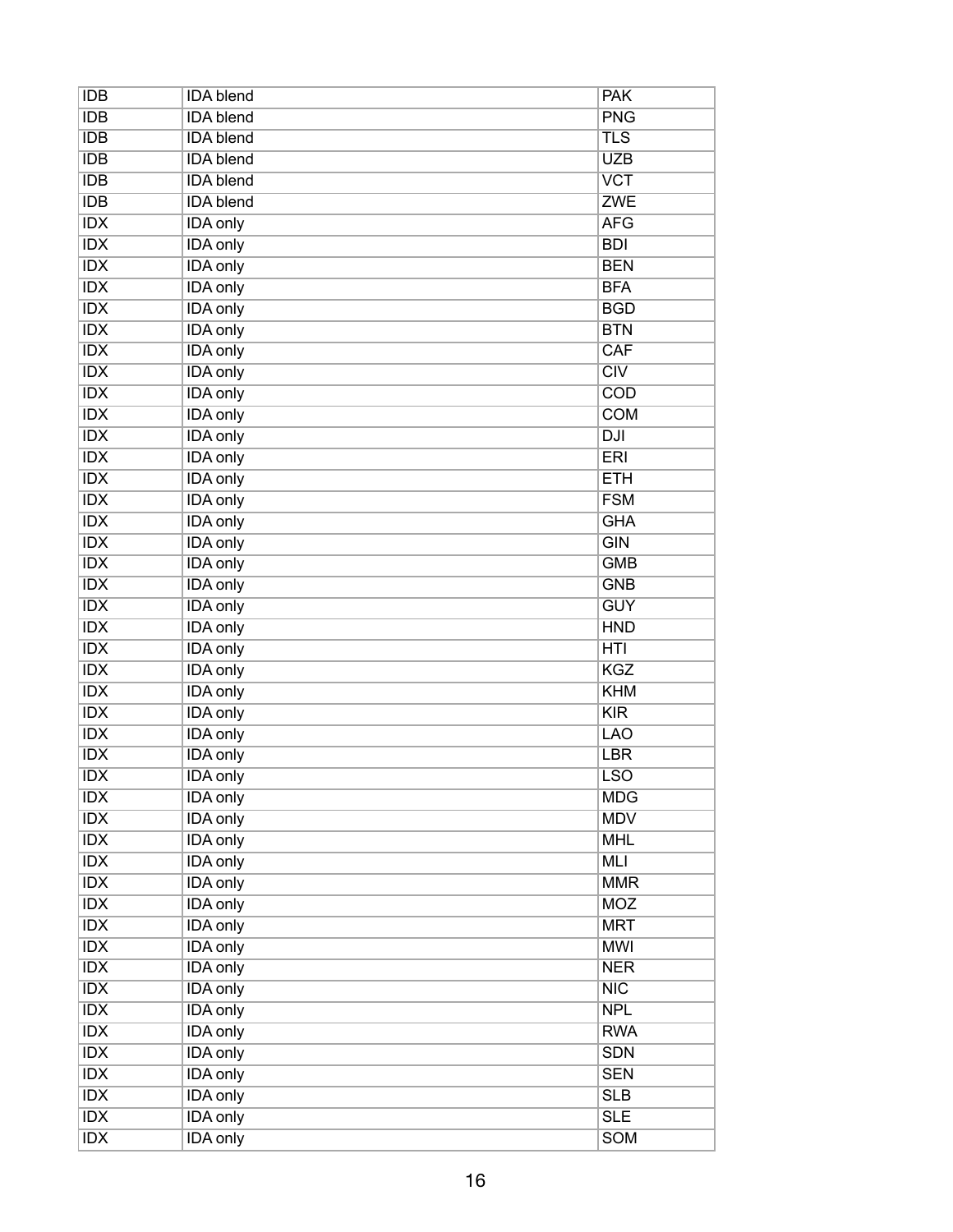| <b>IDX</b> | IDA only                                          | SSD        |
|------------|---------------------------------------------------|------------|
| <b>IDX</b> | IDA only                                          | <b>STP</b> |
| <b>IDX</b> | <b>IDA</b> only                                   | <b>SYR</b> |
| <b>IDX</b> | IDA only                                          | <b>TCD</b> |
| <b>IDX</b> | <b>IDA</b> only                                   | <b>TGO</b> |
| <b>IDX</b> | IDA only                                          | <b>TJK</b> |
| <b>IDX</b> | <b>IDA</b> only                                   | <b>TON</b> |
| <b>IDX</b> | IDA only                                          | <b>TUV</b> |
| <b>IDX</b> | <b>IDA</b> only                                   | <b>TZA</b> |
| <b>IDX</b> | IDA only                                          | <b>UGA</b> |
| <b>IDX</b> | IDA only                                          | <b>VUT</b> |
| <b>IDX</b> | IDA only                                          | <b>WSM</b> |
| IDX        | IDA only                                          | <b>XKX</b> |
| <b>IDX</b> | <b>IDA</b> only                                   | <b>YEM</b> |
| <b>IDX</b> | IDA only                                          | <b>ZMB</b> |
| <b>LAC</b> | Latin America & Caribbean (excluding high income) | <b>ARG</b> |
| <b>LAC</b> | Latin America & Caribbean (excluding high income) | <b>BLZ</b> |
| <b>LAC</b> | Latin America & Caribbean (excluding high income) | <b>BOL</b> |
| <b>LAC</b> | Latin America & Caribbean (excluding high income) | <b>BRA</b> |
| <b>LAC</b> | Latin America & Caribbean (excluding high income) | <b>COL</b> |
| <b>LAC</b> | Latin America & Caribbean (excluding high income) | CRI        |
| <b>LAC</b> | Latin America & Caribbean (excluding high income) | <b>CUB</b> |
| <b>LAC</b> | Latin America & Caribbean (excluding high income) | <b>DMA</b> |
| <b>LAC</b> | Latin America & Caribbean (excluding high income) | <b>DOM</b> |
| <b>LAC</b> | Latin America & Caribbean (excluding high income) | ECU        |
| <b>LAC</b> | Latin America & Caribbean (excluding high income) | <b>GRD</b> |
| <b>LAC</b> | Latin America & Caribbean (excluding high income) | <b>GTM</b> |
| <b>LAC</b> | Latin America & Caribbean (excluding high income) | <b>GUY</b> |
| <b>LAC</b> | Latin America & Caribbean (excluding high income) | <b>HND</b> |
| <b>LAC</b> | Latin America & Caribbean (excluding high income) | HTI        |
| <b>LAC</b> | Latin America & Caribbean (excluding high income) | <b>JAM</b> |
| <b>LAC</b> | Latin America & Caribbean (excluding high income) | <b>LCA</b> |
|            |                                                   |            |
| <b>LAC</b> | Latin America & Caribbean (excluding high income) | <b>MEX</b> |
| <b>LAC</b> | Latin America & Caribbean (excluding high income) | <b>NIC</b> |
| <b>LAC</b> | Latin America & Caribbean (excluding high income) | <b>PER</b> |
| <b>LAC</b> | Latin America & Caribbean (excluding high income) | <b>PRY</b> |
| <b>LAC</b> | Latin America & Caribbean (excluding high income) | <b>SLV</b> |
| <b>LAC</b> | Latin America & Caribbean (excluding high income) | <b>SUR</b> |
| <b>LAC</b> | Latin America & Caribbean (excluding high income) | <b>VCT</b> |
| <b>LAC</b> | Latin America & Caribbean (excluding high income) | <b>VEN</b> |
| <b>LCN</b> | Latin America & Caribbean                         | <b>ABW</b> |
| <b>LCN</b> | Latin America & Caribbean                         | <b>ARG</b> |
| <b>LCN</b> | Latin America & Caribbean                         | <b>ATG</b> |
| <b>LCN</b> | Latin America & Caribbean                         | <b>BHS</b> |
| <b>LCN</b> | Latin America & Caribbean                         | <b>BLZ</b> |
| <b>LCN</b> | Latin America & Caribbean                         | <b>BOL</b> |
| <b>LCN</b> | Latin America & Caribbean                         | <b>BRA</b> |
| <b>LCN</b> | Latin America & Caribbean                         | <b>BRB</b> |
| <b>LCN</b> | Latin America & Caribbean                         | <b>CHL</b> |
| <b>LCN</b> | Latin America & Caribbean                         | <b>COL</b> |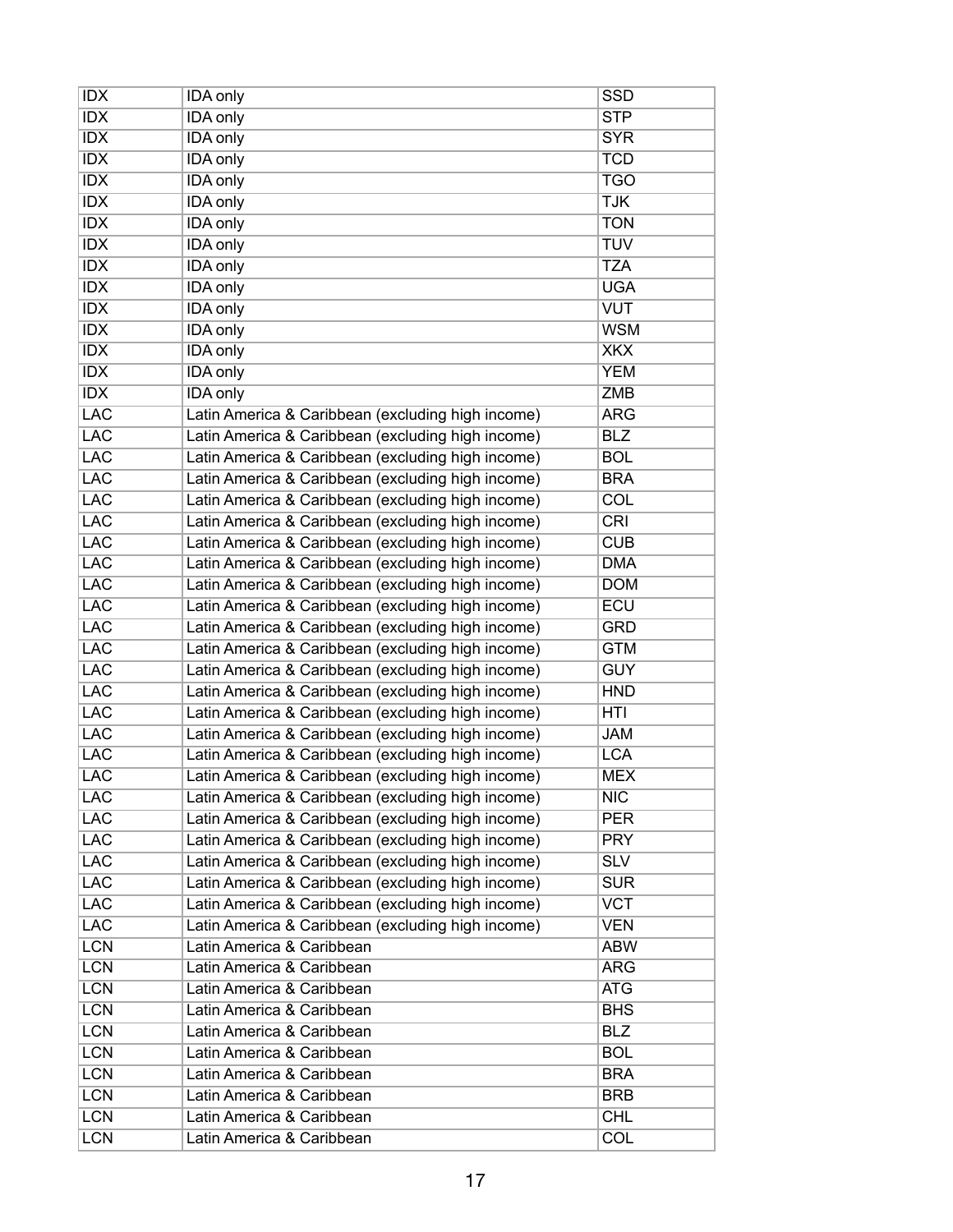| <b>LCN</b>               | Latin America & Caribbean                    | <b>CRI</b> |
|--------------------------|----------------------------------------------|------------|
| <b>LCN</b>               | Latin America & Caribbean                    | <b>CUB</b> |
| <b>LCN</b>               | Latin America & Caribbean                    | <b>CUW</b> |
| <b>LCN</b>               | Latin America & Caribbean                    | <b>CYM</b> |
| <b>LCN</b>               | Latin America & Caribbean                    | <b>DMA</b> |
| <b>LCN</b>               | Latin America & Caribbean                    | <b>DOM</b> |
| <b>LCN</b>               | Latin America & Caribbean                    | ECU        |
| <b>LCN</b>               | Latin America & Caribbean                    | <b>GRD</b> |
| <b>LCN</b>               | Latin America & Caribbean                    | <b>GTM</b> |
| <b>LCN</b>               | Latin America & Caribbean                    | <b>GUY</b> |
| <b>LCN</b>               | Latin America & Caribbean                    | <b>HND</b> |
| <b>LCN</b>               | Latin America & Caribbean                    | HTI        |
| <b>LCN</b>               | Latin America & Caribbean                    | <b>JAM</b> |
| <b>LCN</b>               | Latin America & Caribbean                    | <b>KNA</b> |
| <b>LCN</b>               | Latin America & Caribbean                    | <b>LCA</b> |
| <b>LCN</b>               | Latin America & Caribbean                    | <b>MAF</b> |
| <b>LCN</b>               | Latin America & Caribbean                    | <b>MEX</b> |
| <b>LCN</b>               | Latin America & Caribbean                    | <b>NIC</b> |
| <b>LCN</b>               | Latin America & Caribbean                    | <b>PAN</b> |
| <b>LCN</b>               | Latin America & Caribbean                    | <b>PER</b> |
| <b>LCN</b>               | Latin America & Caribbean                    | <b>PRI</b> |
| <b>LCN</b>               | Latin America & Caribbean                    | <b>PRY</b> |
| <b>LCN</b>               | Latin America & Caribbean                    | <b>SLV</b> |
| <b>LCN</b>               | Latin America & Caribbean                    | <b>SUR</b> |
| <b>LCN</b>               | Latin America & Caribbean                    | <b>SXM</b> |
| <b>LCN</b>               | Latin America & Caribbean                    | <b>TCA</b> |
| <b>LCN</b>               | Latin America & Caribbean                    | TTO        |
| <b>LCN</b>               | Latin America & Caribbean                    | <b>URY</b> |
| <b>LCN</b>               | Latin America & Caribbean                    | <b>VCT</b> |
| <b>LCN</b>               | Latin America & Caribbean                    | <b>VEN</b> |
| <b>LCN</b>               | Latin America & Caribbean                    | <b>VGB</b> |
| <b>LCN</b>               | Latin America & Caribbean                    | <b>VIR</b> |
| <b>LDC</b>               | Least developed countries: UN classification | <b>AFG</b> |
| LDC                      | Least developed countries: UN classification | <b>AGO</b> |
| <b>LDC</b>               | Least developed countries: UN classification | <b>BDI</b> |
| <b>LDC</b>               | Least developed countries: UN classification | <b>BEN</b> |
| <b>LDC</b>               | Least developed countries: UN classification | <b>BFA</b> |
|                          |                                              |            |
| <b>LDC</b><br><b>LDC</b> | Least developed countries: UN classification | <b>BGD</b> |
|                          | Least developed countries: UN classification | <b>BTN</b> |
| <b>LDC</b>               | Least developed countries: UN classification | <b>CAF</b> |
| <b>LDC</b>               | Least developed countries: UN classification | <b>COD</b> |
| <b>LDC</b>               | Least developed countries: UN classification | <b>COM</b> |
| <b>LDC</b>               | Least developed countries: UN classification | DJI        |
| <b>LDC</b>               | Least developed countries: UN classification | <b>ERI</b> |
| <b>LDC</b>               | Least developed countries: UN classification | <b>ETH</b> |
| <b>LDC</b>               | Least developed countries: UN classification | <b>GIN</b> |
| <b>LDC</b>               | Least developed countries: UN classification | <b>GMB</b> |
| <b>LDC</b>               | Least developed countries: UN classification | <b>GNB</b> |
| <b>LDC</b>               | Least developed countries: UN classification | HTI        |
| <b>LDC</b>               | Least developed countries: UN classification | <b>KHM</b> |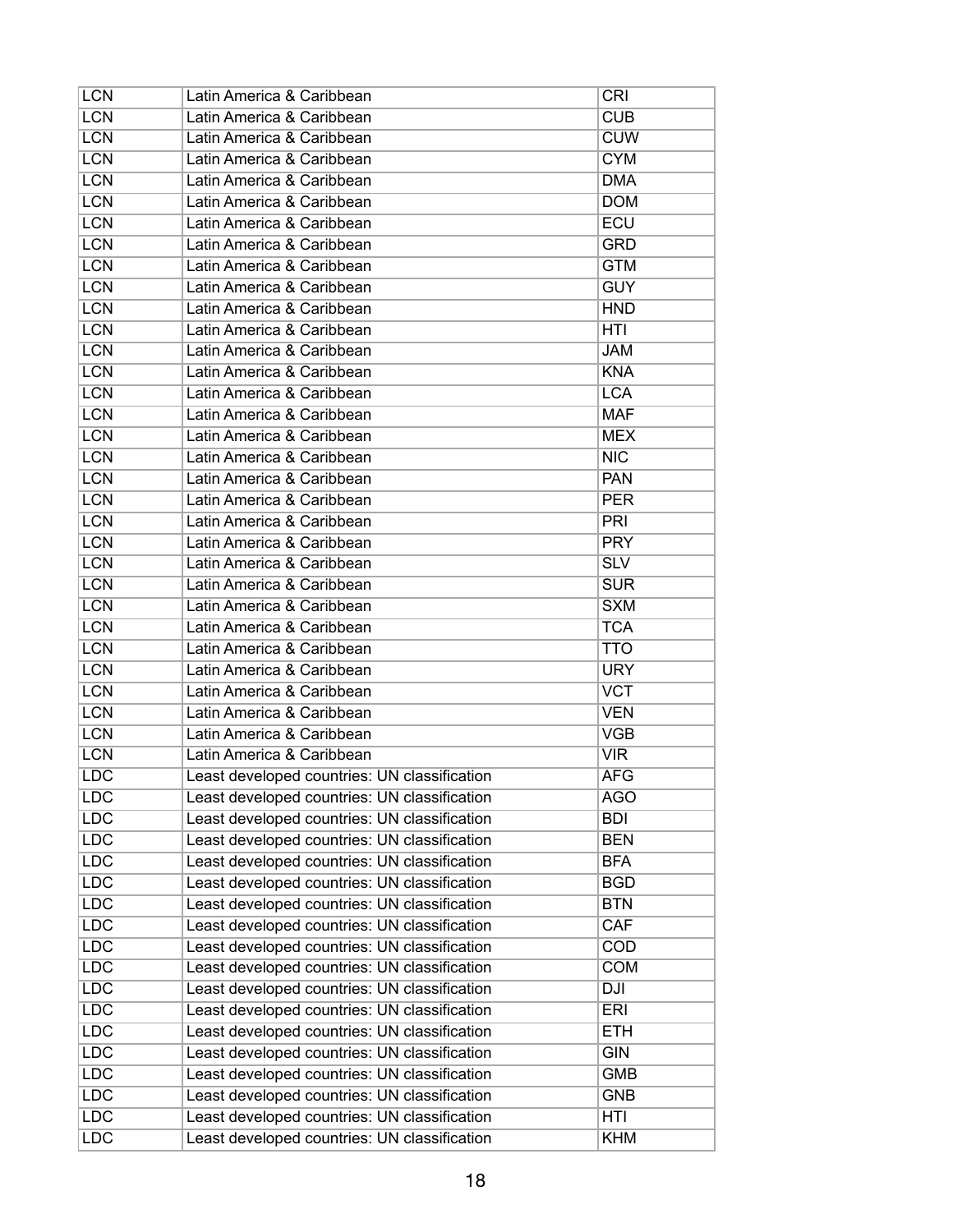| <b>LDC</b>       | Least developed countries: UN classification | <b>KIR</b> |
|------------------|----------------------------------------------|------------|
| <b>LDC</b>       | Least developed countries: UN classification | <b>LAO</b> |
| <b>LDC</b>       | Least developed countries: UN classification | <b>LBR</b> |
| <b>LDC</b>       | Least developed countries: UN classification | <b>LSO</b> |
| <b>LDC</b>       | Least developed countries: UN classification | <b>MDG</b> |
| <b>LDC</b>       | Least developed countries: UN classification | <b>MLI</b> |
| <b>LDC</b>       | Least developed countries: UN classification | <b>MMR</b> |
| <b>LDC</b>       | Least developed countries: UN classification | <b>MOZ</b> |
| <b>LDC</b>       | Least developed countries: UN classification | <b>MRT</b> |
| <b>LDC</b>       | Least developed countries: UN classification | <b>MWI</b> |
| <b>LDC</b>       | Least developed countries: UN classification | <b>NER</b> |
| <b>LDC</b>       | Least developed countries: UN classification | <b>NPL</b> |
| <b>LDC</b>       | Least developed countries: UN classification | <b>RWA</b> |
| <b>LDC</b>       | Least developed countries: UN classification | <b>SDN</b> |
| <b>LDC</b>       | Least developed countries: UN classification | <b>SEN</b> |
| <b>LDC</b>       | Least developed countries: UN classification | <b>SLB</b> |
| <b>LDC</b>       | Least developed countries: UN classification | <b>SLE</b> |
| <b>LDC</b>       | Least developed countries: UN classification | <b>SOM</b> |
| <b>LDC</b>       | Least developed countries: UN classification | <b>SSD</b> |
| <b>LDC</b>       | Least developed countries: UN classification | <b>STP</b> |
| <b>LDC</b>       | Least developed countries: UN classification | <b>TCD</b> |
| <b>LDC</b>       | Least developed countries: UN classification | <b>TGO</b> |
| <b>LDC</b>       | Least developed countries: UN classification | <b>TLS</b> |
| <b>LDC</b>       | Least developed countries: UN classification | <b>TUV</b> |
| <b>LDC</b>       | Least developed countries: UN classification | <b>TZA</b> |
| <b>LDC</b>       | Least developed countries: UN classification | <b>UGA</b> |
| <b>LDC</b>       | Least developed countries: UN classification | <b>VUT</b> |
| <b>LDC</b>       | Least developed countries: UN classification | <b>YEM</b> |
| <b>LDC</b>       | Least developed countries: UN classification | <b>ZMB</b> |
| LIC              | Low income                                   | <b>AFG</b> |
| LIC              | Low income                                   | <b>BDI</b> |
| $\overline{LIC}$ | Low income                                   | <b>BFA</b> |
| LIC              | Low income                                   | CAF        |
| <b>LIC</b>       | Low income                                   | <b>COD</b> |
| LIC              | Low income                                   | <b>ERI</b> |
| <b>LIC</b>       | Low income                                   | <b>ETH</b> |
| LIC              | Low income                                   | <b>GIN</b> |
| LIC              | Low income                                   | <b>GMB</b> |
| $\overline{LIC}$ | Low income                                   | <b>GNB</b> |
| LIC              | Low income                                   | HTI        |
| LIC              | Low income                                   | <b>LBR</b> |
| LIC              | Low income                                   | <b>MDG</b> |
| LIC              | Low income                                   | MLI        |
| LIC              | Low income                                   | <b>MOZ</b> |
| <b>LIC</b>       | Low income                                   | <b>MWI</b> |
| LIC              | Low income                                   | <b>NER</b> |
| <b>LIC</b>       | Low income                                   | <b>PRK</b> |
| LIC              | Low income                                   | <b>RWA</b> |
| <b>LIC</b>       | Low income                                   | <b>SDN</b> |
| LIC              | Low income                                   | <b>SLE</b> |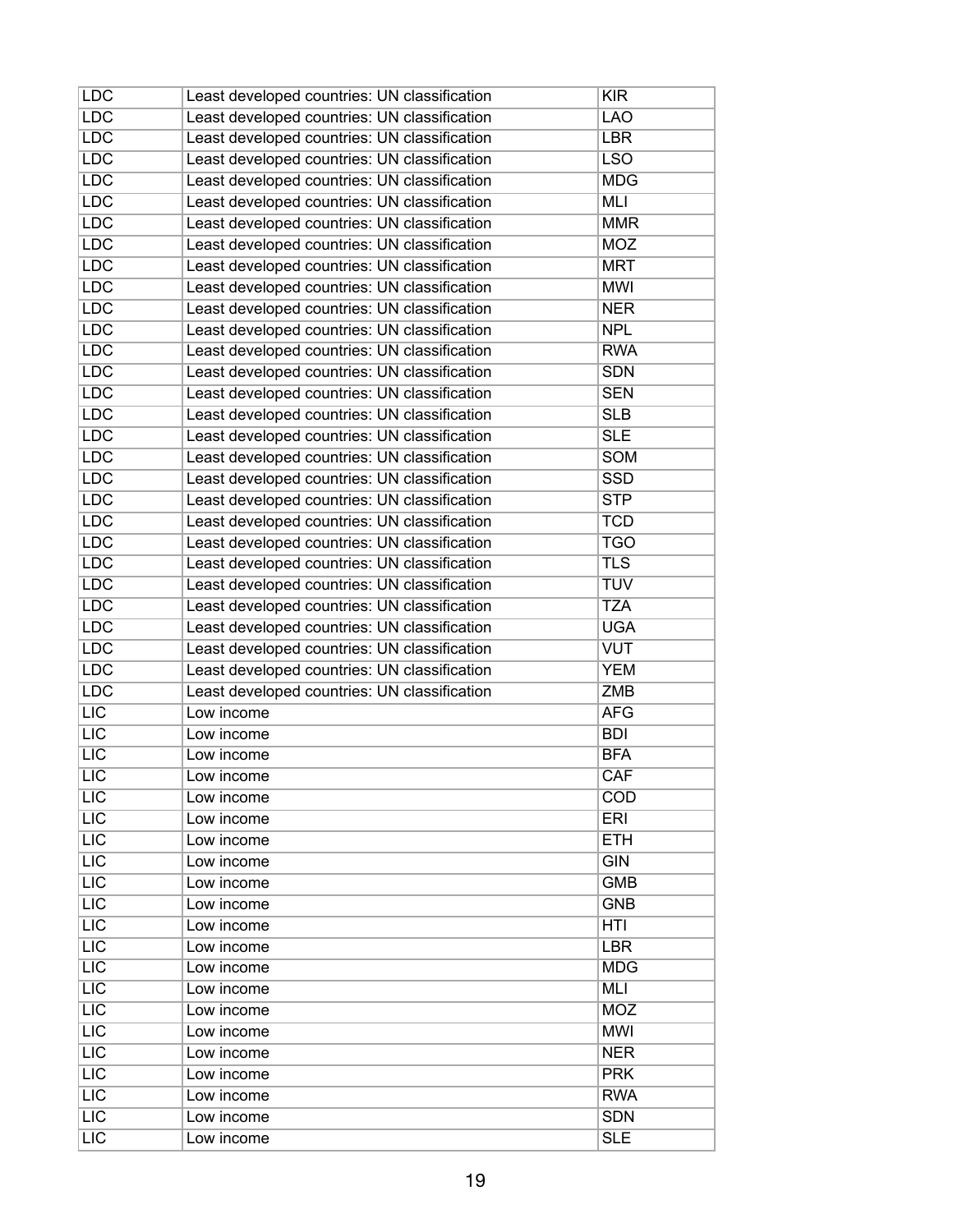| <b>LIC</b> | Low income          | SOM        |
|------------|---------------------|------------|
| LIC        | Low income          | <b>SSD</b> |
| <b>LIC</b> | Low income          | <b>SYR</b> |
| LIC        | Low income          | <b>TCD</b> |
| <b>LIC</b> | Low income          | <b>TGO</b> |
| LIC        | Low income          | <b>TJK</b> |
| LIC        | Low income          | <b>UGA</b> |
| <b>LIC</b> | Low income          | <b>YEM</b> |
| <b>LMC</b> | Lower middle income | <b>AGO</b> |
| <b>LMC</b> | Lower middle income | <b>BEN</b> |
| <b>LMC</b> | Lower middle income | <b>BGD</b> |
| <b>LMC</b> | Lower middle income | <b>BOL</b> |
| <b>LMC</b> | Lower middle income | <b>BTN</b> |
| <b>LMC</b> | Lower middle income | CIV        |
| <b>LMC</b> | Lower middle income | <b>CMR</b> |
| <b>LMC</b> | Lower middle income | COG        |
| <b>LMC</b> | Lower middle income | <b>COM</b> |
| <b>LMC</b> | Lower middle income | <b>CPV</b> |
| <b>LMC</b> | Lower middle income | <b>DJI</b> |
| <b>LMC</b> | Lower middle income | <b>DZA</b> |
| <b>LMC</b> | Lower middle income | <b>EGY</b> |
| <b>LMC</b> | Lower middle income | <b>FSM</b> |
| <b>LMC</b> | Lower middle income | <b>GHA</b> |
| <b>LMC</b> | Lower middle income | <b>HND</b> |
| <b>LMC</b> | Lower middle income | <b>IND</b> |
| <b>LMC</b> | Lower middle income | <b>KEN</b> |
| <b>LMC</b> | Lower middle income | <b>KGZ</b> |
| <b>LMC</b> | Lower middle income | <b>KHM</b> |
| <b>LMC</b> | Lower middle income | <b>KIR</b> |
| <b>LMC</b> | Lower middle income | <b>LAO</b> |
| <b>LMC</b> | Lower middle income | <b>LKA</b> |
| <b>LMC</b> | Lower middle income | <b>LSO</b> |
| <b>LMC</b> | Lower middle income | <b>MAR</b> |
| <b>LMC</b> | Lower middle income | <b>MDA</b> |
| <b>LMC</b> | Lower middle income | <b>MMR</b> |
| <b>LMC</b> | Lower middle income | <b>MNG</b> |
| <b>LMC</b> | Lower middle income | <b>MRT</b> |
| <b>LMC</b> | Lower middle income | <b>NGA</b> |
| <b>LMC</b> | Lower middle income | <b>NIC</b> |
| <b>LMC</b> | Lower middle income | <b>NPL</b> |
| <b>LMC</b> | Lower middle income | <b>PAK</b> |
| <b>LMC</b> | Lower middle income | <b>PHL</b> |
| <b>LMC</b> | Lower middle income | <b>PNG</b> |
| <b>LMC</b> | Lower middle income | <b>PSE</b> |
| <b>LMC</b> | Lower middle income | <b>SEN</b> |
| <b>LMC</b> | Lower middle income | <b>SLB</b> |
| <b>LMC</b> | Lower middle income | <b>SLV</b> |
| <b>LMC</b> | Lower middle income | <b>STP</b> |
| <b>LMC</b> | Lower middle income | SWZ        |
| <b>LMC</b> | Lower middle income | <b>TLS</b> |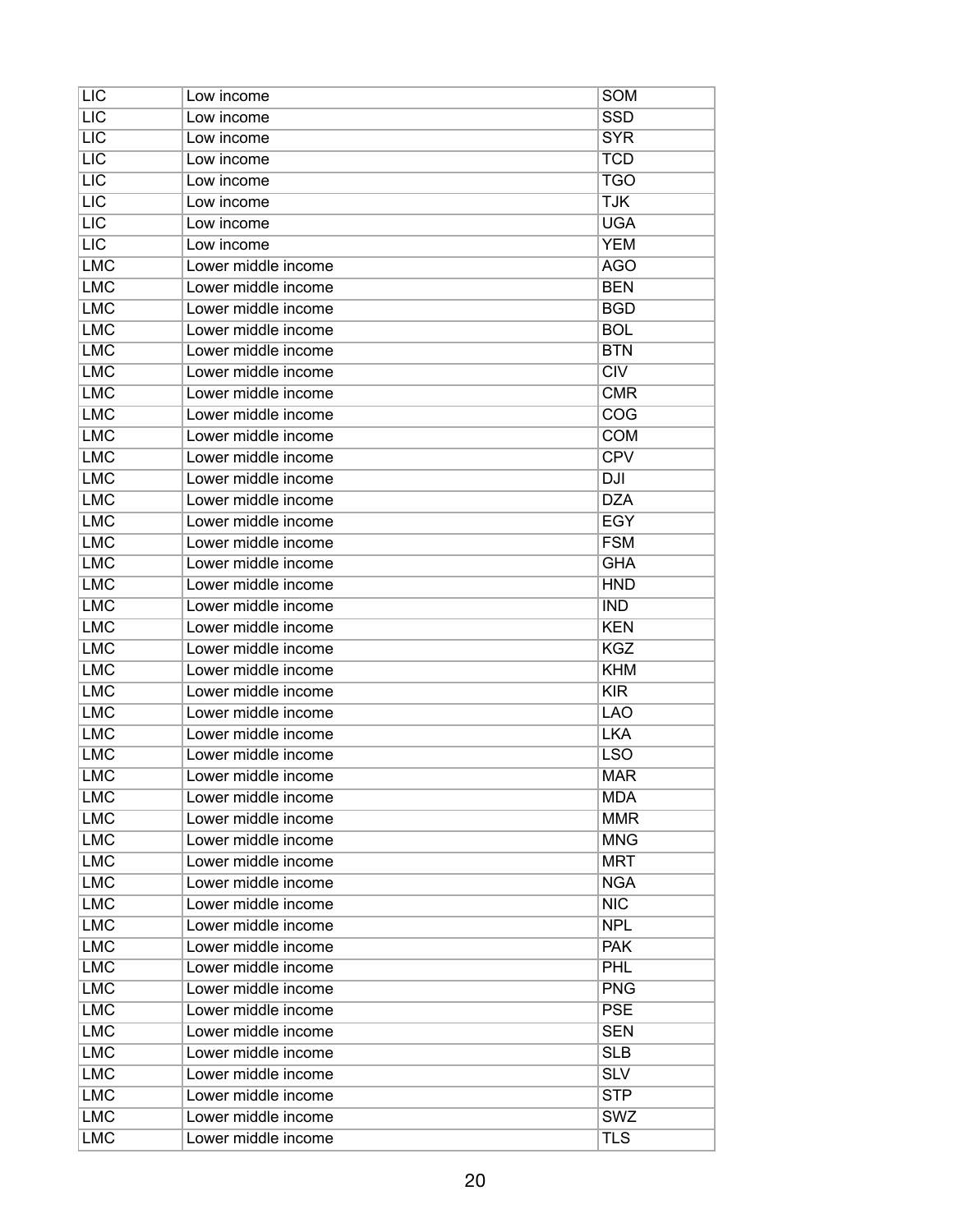| <b>LMC</b> | Lower middle income | <b>TUN</b> |
|------------|---------------------|------------|
| <b>LMC</b> | Lower middle income | <b>TZA</b> |
| <b>LMC</b> | Lower middle income | <b>UKR</b> |
| <b>LMC</b> | Lower middle income | <b>UZB</b> |
| <b>LMC</b> | Lower middle income | <b>VNM</b> |
| <b>LMC</b> | Lower middle income | <b>VUT</b> |
| <b>LMC</b> | Lower middle income | <b>ZMB</b> |
| <b>LMC</b> | Lower middle income | <b>ZWE</b> |
| LMY        | Low & middle income | AFG        |
| <b>LMY</b> | Low & middle income | AGO        |
| LMY        | Low & middle income | <b>ALB</b> |
| LMY        | Low & middle income | ARG        |
| LMY        | Low & middle income | <b>ARM</b> |
| <b>LMY</b> | Low & middle income | <b>ASM</b> |
| LMY        | Low & middle income | <b>AZE</b> |
| <b>LMY</b> | Low & middle income | <b>BDI</b> |
| <b>LMY</b> | Low & middle income | <b>BEN</b> |
| LMY        | Low & middle income | <b>BFA</b> |
| LMY        | Low & middle income | <b>BGD</b> |
| <b>LMY</b> | Low & middle income | <b>BGR</b> |
| <b>LMY</b> | Low & middle income | <b>BIH</b> |
| LMY        | Low & middle income | <b>BLR</b> |
| <b>LMY</b> | Low & middle income | <b>BLZ</b> |
| <b>LMY</b> | Low & middle income | <b>BOL</b> |
| LMY        | Low & middle income | <b>BRA</b> |
| LMY        | Low & middle income | <b>BTN</b> |
| LMY        | Low & middle income | <b>BWA</b> |
| <b>LMY</b> | Low & middle income | <b>CAF</b> |
| LMY        | Low & middle income | <b>CHN</b> |
| <b>LMY</b> | Low & middle income | <b>CIV</b> |
| <b>LMY</b> | Low & middle income | <b>CMR</b> |
| <b>LMY</b> | Low & middle income | <b>COD</b> |
| <b>LMY</b> | Low & middle income | COG        |
| LMY        | Low & middle income | COL        |
| <b>LMY</b> | Low & middle income | <b>COM</b> |
| LMY        | Low & middle income | <b>CPV</b> |
| LMY        | Low & middle income | <b>CRI</b> |
| <b>LMY</b> | Low & middle income | <b>CUB</b> |
| <b>LMY</b> | Low & middle income | <b>DJI</b> |
| LMY        | Low & middle income | <b>DMA</b> |
| LMY        | Low & middle income | <b>DOM</b> |
| <b>LMY</b> | Low & middle income | <b>DZA</b> |
| LMY        | Low & middle income | <b>ECU</b> |
| LMY        | Low & middle income | EGY        |
| <b>LMY</b> | Low & middle income | <b>ERI</b> |
| <b>LMY</b> | Low & middle income | <b>ETH</b> |
| LMY        | Low & middle income | FJI        |
| LMY        | Low & middle income | <b>FSM</b> |
| <b>LMY</b> | Low & middle income | GAB        |
| <b>LMY</b> | Low & middle income | <b>GEO</b> |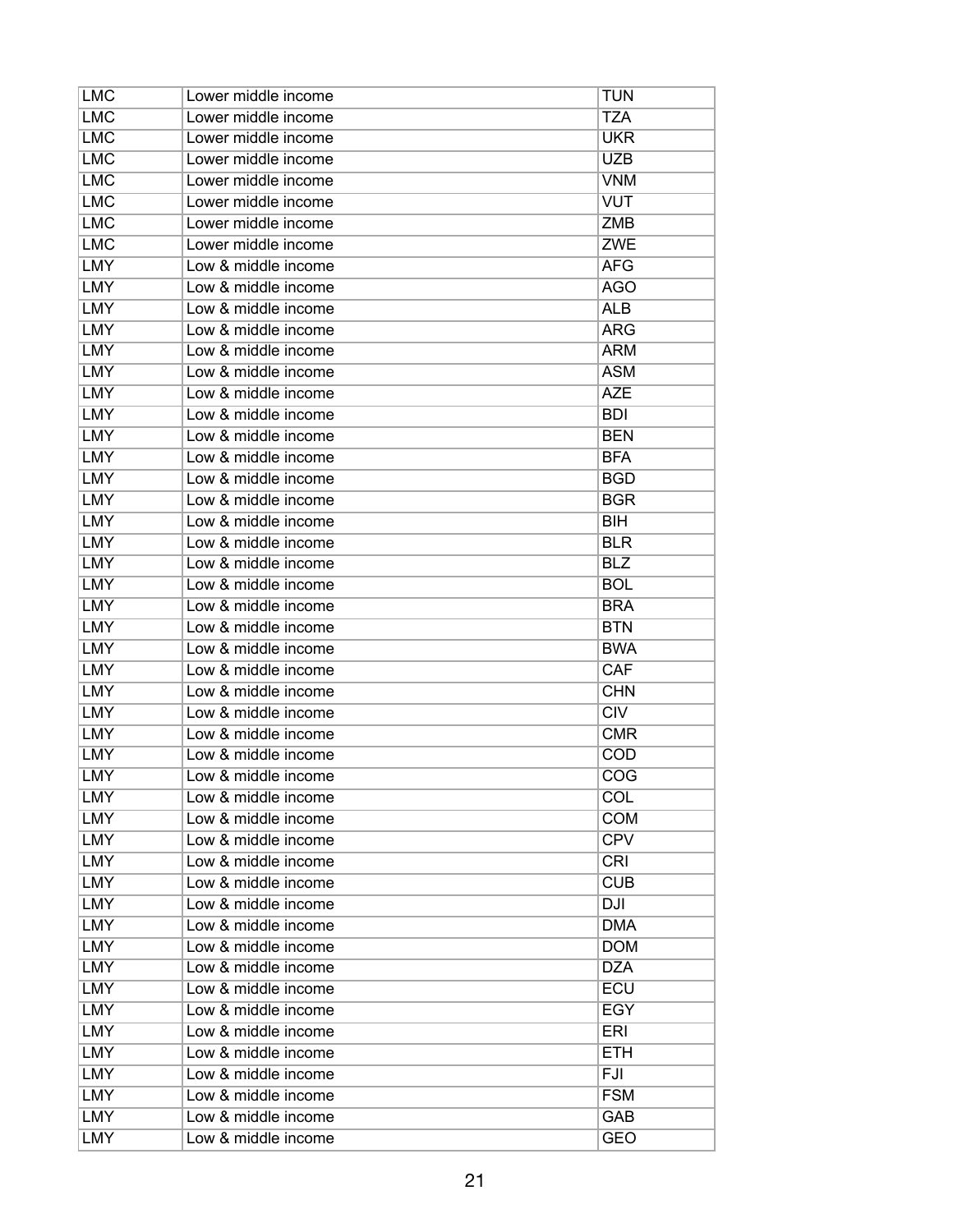| LMY        | Low & middle income | GHA        |
|------------|---------------------|------------|
| LMY        | Low & middle income | <b>GIN</b> |
| <b>LMY</b> | Low & middle income | <b>GMB</b> |
| LMY        | Low & middle income | <b>GNB</b> |
| LMY        | Low & middle income | <b>GNQ</b> |
| <b>LMY</b> | Low & middle income | <b>GRD</b> |
| <b>LMY</b> | Low & middle income | <b>GTM</b> |
| LMY        | Low & middle income | <b>GUY</b> |
| LMY        | Low & middle income | <b>HND</b> |
| <b>LMY</b> | Low & middle income | HTI        |
| LMY        | Low & middle income | <b>IDN</b> |
| LMY        | Low & middle income | <b>IND</b> |
| <b>LMY</b> | Low & middle income | <b>IRN</b> |
| <b>LMY</b> | Low & middle income | <b>IRQ</b> |
| LMY        | Low & middle income | <b>JAM</b> |
| <b>LMY</b> | Low & middle income | <b>JOR</b> |
| <b>LMY</b> | Low & middle income | <b>KAZ</b> |
| <b>LMY</b> | Low & middle income | <b>KEN</b> |
| LMY        | Low & middle income | <b>KGZ</b> |
| LMY        | Low & middle income | <b>KHM</b> |
| <b>LMY</b> | Low & middle income | <b>KIR</b> |
| LMY        | Low & middle income | LAO        |
| <b>LMY</b> | Low & middle income | <b>LBN</b> |
| <b>LMY</b> | Low & middle income | <b>LBR</b> |
| <b>LMY</b> | Low & middle income | <b>LBY</b> |
| LMY        | Low & middle income | <b>LCA</b> |
| LMY        | Low & middle income | <b>LKA</b> |
| <b>LMY</b> | Low & middle income | <b>LSO</b> |
| LMY        | Low & middle income | <b>MAR</b> |
| LMY        | Low & middle income | <b>MDA</b> |
| LMY        | Low & middle income | <b>MDG</b> |
| <b>LMY</b> | Low & middle income | <b>MDV</b> |
| <b>LMY</b> | Low & middle income | <b>MEX</b> |
| LMY        | Low & middle income | <b>MHL</b> |
| <b>LMY</b> | Low & middle income | <b>MKD</b> |
| LMY        | Low & middle income | MLI        |
| LMY        | Low & middle income | <b>MMR</b> |
| <b>LMY</b> | Low & middle income | <b>MNE</b> |
| <b>LMY</b> | Low & middle income | <b>MNG</b> |
| <b>LMY</b> | Low & middle income | <b>MOZ</b> |
| LMY        | Low & middle income | <b>MRT</b> |
| <b>LMY</b> | Low & middle income | <b>MWI</b> |
| <b>LMY</b> | Low & middle income | <b>MYS</b> |
| LMY        | Low & middle income | <b>NAM</b> |
| LMY        | Low & middle income | <b>NER</b> |
| <b>LMY</b> | Low & middle income | <b>NGA</b> |
| LMY        | Low & middle income | <b>NIC</b> |
| LMY        | Low & middle income | <b>NPL</b> |
| LMY        | Low & middle income | <b>PAK</b> |
| <b>LMY</b> | Low & middle income | <b>PER</b> |
|            |                     |            |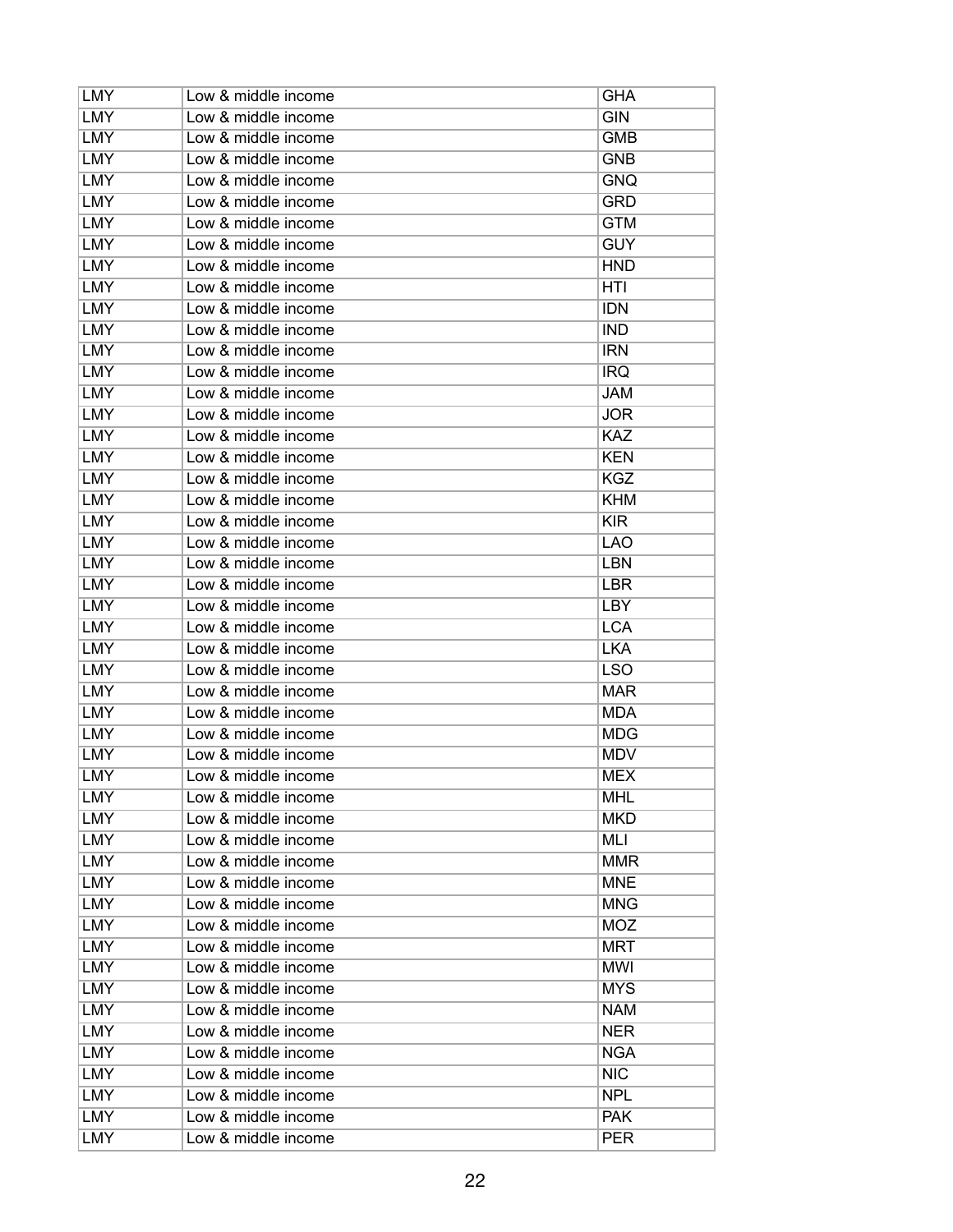| LMY        | Low & middle income       | <b>PHL</b> |
|------------|---------------------------|------------|
| LMY        | Low & middle income       | <b>PNG</b> |
| <b>LMY</b> | Low & middle income       | <b>PRK</b> |
| LMY        | Low & middle income       | <b>PRY</b> |
| LMY        | Low & middle income       | <b>PSE</b> |
| <b>LMY</b> | Low & middle income       | <b>RUS</b> |
| <b>LMY</b> | Low & middle income       | <b>RWA</b> |
| LMY        | Low & middle income       | <b>SDN</b> |
| LMY        | Low & middle income       | <b>SEN</b> |
| <b>LMY</b> | Low & middle income       | <b>SLB</b> |
| LMY        | Low & middle income       | <b>SLE</b> |
| LMY        | Low & middle income       | <b>SLV</b> |
| <b>LMY</b> | Low & middle income       | <b>SOM</b> |
| <b>LMY</b> | Low & middle income       | <b>SRB</b> |
| LMY        | Low & middle income       | <b>SSD</b> |
| <b>LMY</b> | Low & middle income       | <b>STP</b> |
| <b>LMY</b> | Low & middle income       | <b>SUR</b> |
| <b>LMY</b> | Low & middle income       | SWZ        |
| LMY        | Low & middle income       | <b>SYR</b> |
| LMY        | Low & middle income       | <b>TCD</b> |
| <b>LMY</b> | Low & middle income       | <b>TGO</b> |
| LMY        | Low & middle income       | <b>THA</b> |
| <b>LMY</b> | Low & middle income       | <b>TJK</b> |
| <b>LMY</b> | Low & middle income       | <b>TKM</b> |
| <b>LMY</b> | Low & middle income       | <b>TLS</b> |
| LMY        | Low & middle income       | <b>TON</b> |
| LMY        | Low & middle income       | <b>TUN</b> |
| <b>LMY</b> | Low & middle income       | <b>TUR</b> |
| LMY        | Low & middle income       | <b>TUV</b> |
| LMY        | Low & middle income       | <b>TZA</b> |
| LMY        | Low & middle income       | <b>UGA</b> |
| <b>LMY</b> | Low & middle income       | <b>UKR</b> |
| <b>LMY</b> | Low & middle income       | <b>UZB</b> |
| <b>LMY</b> | Low & middle income       | <b>VCT</b> |
| <b>LMY</b> | Low & middle income       | <b>VEN</b> |
| <b>LMY</b> | Low & middle income       | <b>VNM</b> |
| <b>LMY</b> | Low & middle income       | <b>VUT</b> |
| <b>LMY</b> | Low & middle income       | <b>WSM</b> |
| <b>LMY</b> | Low & middle income       | <b>XKX</b> |
| <b>LMY</b> | Low & middle income       | <b>YEM</b> |
| <b>LMY</b> | Low & middle income       | ZAF        |
| <b>LMY</b> | Low & middle income       | ZMB        |
| <b>LMY</b> | Low & middle income       | <b>ZWE</b> |
| <b>LTE</b> | Late-demographic dividend | <b>ABW</b> |
| <b>LTE</b> | Late-demographic dividend | <b>ALB</b> |
| <b>LTE</b> | Late-demographic dividend | <b>ARE</b> |
| <b>LTE</b> | Late-demographic dividend | <b>ARM</b> |
| <b>LTE</b> | Late-demographic dividend | <b>AZE</b> |
| <b>LTE</b> | Late-demographic dividend | <b>BHS</b> |
| <b>LTE</b> | Late-demographic dividend | <b>BRA</b> |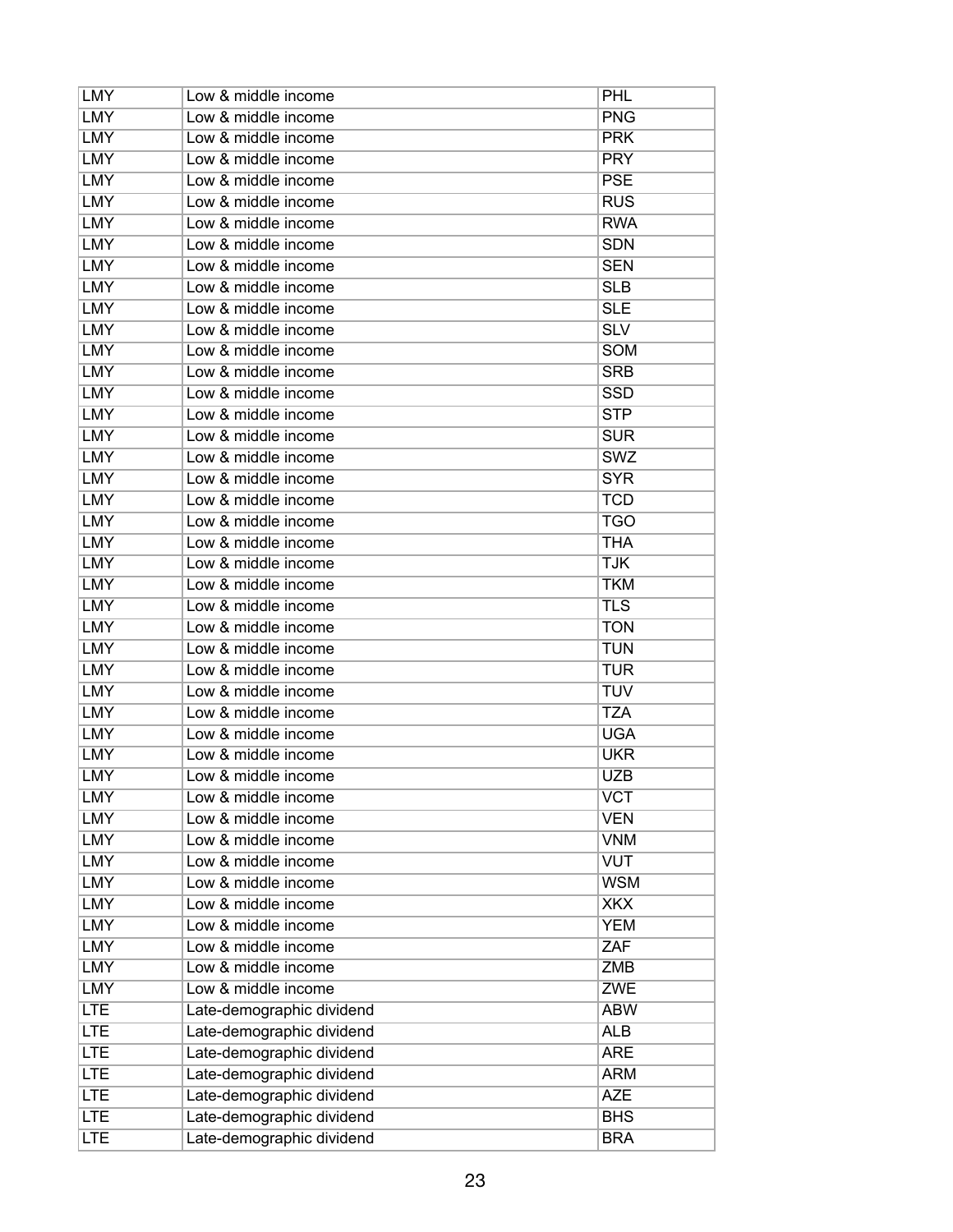| <b>LTE</b> | Late-demographic dividend  | <b>BRN</b>       |
|------------|----------------------------|------------------|
| <b>LTE</b> | Late-demographic dividend  | <b>CHL</b>       |
| <b>LTE</b> | Late-demographic dividend  | <b>CHN</b>       |
| <b>LTE</b> | Late-demographic dividend  | COL              |
| <b>LTE</b> | Late-demographic dividend  | CRI              |
| <b>LTE</b> | Late-demographic dividend  | <b>CYP</b>       |
| <b>LTE</b> | Late-demographic dividend  | <b>EST</b>       |
| <b>LTE</b> | Late-demographic dividend  | $\overline{FJI}$ |
| <b>LTE</b> | Late-demographic dividend  | <b>GEO</b>       |
| <b>LTE</b> | Late-demographic dividend  | <b>GUM</b>       |
| <b>LTE</b> | Late-demographic dividend  | <b>GUY</b>       |
| <b>LTE</b> | Late-demographic dividend  | <b>IRL</b>       |
| <b>LTE</b> | Late-demographic dividend  | ISL              |
| <b>LTE</b> | Late-demographic dividend  | <b>JAM</b>       |
| <b>LTE</b> | Late-demographic dividend  | KAZ              |
| <b>LTE</b> | Late-demographic dividend  | <b>KGZ</b>       |
| <b>LTE</b> | Late-demographic dividend  | <b>KWT</b>       |
| <b>LTE</b> | Late-demographic dividend  | LBN              |
| <b>LTE</b> | Late-demographic dividend  | <b>LCA</b>       |
| <b>LTE</b> | Late-demographic dividend  | <b>LKA</b>       |
| <b>LTE</b> | Late-demographic dividend  | <b>LVA</b>       |
| <b>LTE</b> | Late-demographic dividend  | <b>MAR</b>       |
| <b>LTE</b> | Late-demographic dividend  | <b>MDA</b>       |
| <b>LTE</b> | Late-demographic dividend  | <b>MKD</b>       |
| <b>LTE</b> | Late-demographic dividend  | <b>MNE</b>       |
| <b>LTE</b> | Late-demographic dividend  | <b>MNG</b>       |
| <b>LTE</b> | Late-demographic dividend  | <b>MUS</b>       |
| <b>LTE</b> | Late-demographic dividend  | <b>MYS</b>       |
| <b>LTE</b> | Late-demographic dividend  | <b>NCL</b>       |
| <b>LTE</b> | Late-demographic dividend  | <b>OMN</b>       |
| <b>LTE</b> | Late-demographic dividend  | <b>POL</b>       |
| <b>LTE</b> | Late-demographic dividend  | <b>PRI</b>       |
| <b>LTE</b> | Late-demographic dividend  | <b>PRK</b>       |
| <b>LTE</b> | Late-demographic dividend  | <b>PYF</b>       |
| <b>LTE</b> | Late-demographic dividend  | QAT              |
| <b>LTE</b> | Late-demographic dividend  | <b>ROU</b>       |
| <b>LTE</b> | Late-demographic dividend  | <b>RUS</b>       |
| <b>LTE</b> | Late-demographic dividend  | <b>SRB</b>       |
| <b>LTE</b> | Late-demographic dividend  | <b>SVK</b>       |
| <b>LTE</b> | Late-demographic dividend  | <b>SYC</b>       |
| <b>LTE</b> | Late-demographic dividend  | <b>THA</b>       |
| <b>LTE</b> | Late-demographic dividend  | <b>TTO</b>       |
| <b>LTE</b> | Late-demographic dividend  | <b>TUN</b>       |
| <b>LTE</b> | Late-demographic dividend  | <b>URY</b>       |
| <b>LTE</b> | Late-demographic dividend  | <b>VCT</b>       |
| <b>LTE</b> | Late-demographic dividend  | <b>VIR</b>       |
| <b>LTE</b> | Late-demographic dividend  | <b>VNM</b>       |
| <b>MEA</b> | Middle East & North Africa | <b>ARE</b>       |
| <b>MEA</b> | Middle East & North Africa | <b>BHR</b>       |
| <b>MEA</b> | Middle East & North Africa | DJI              |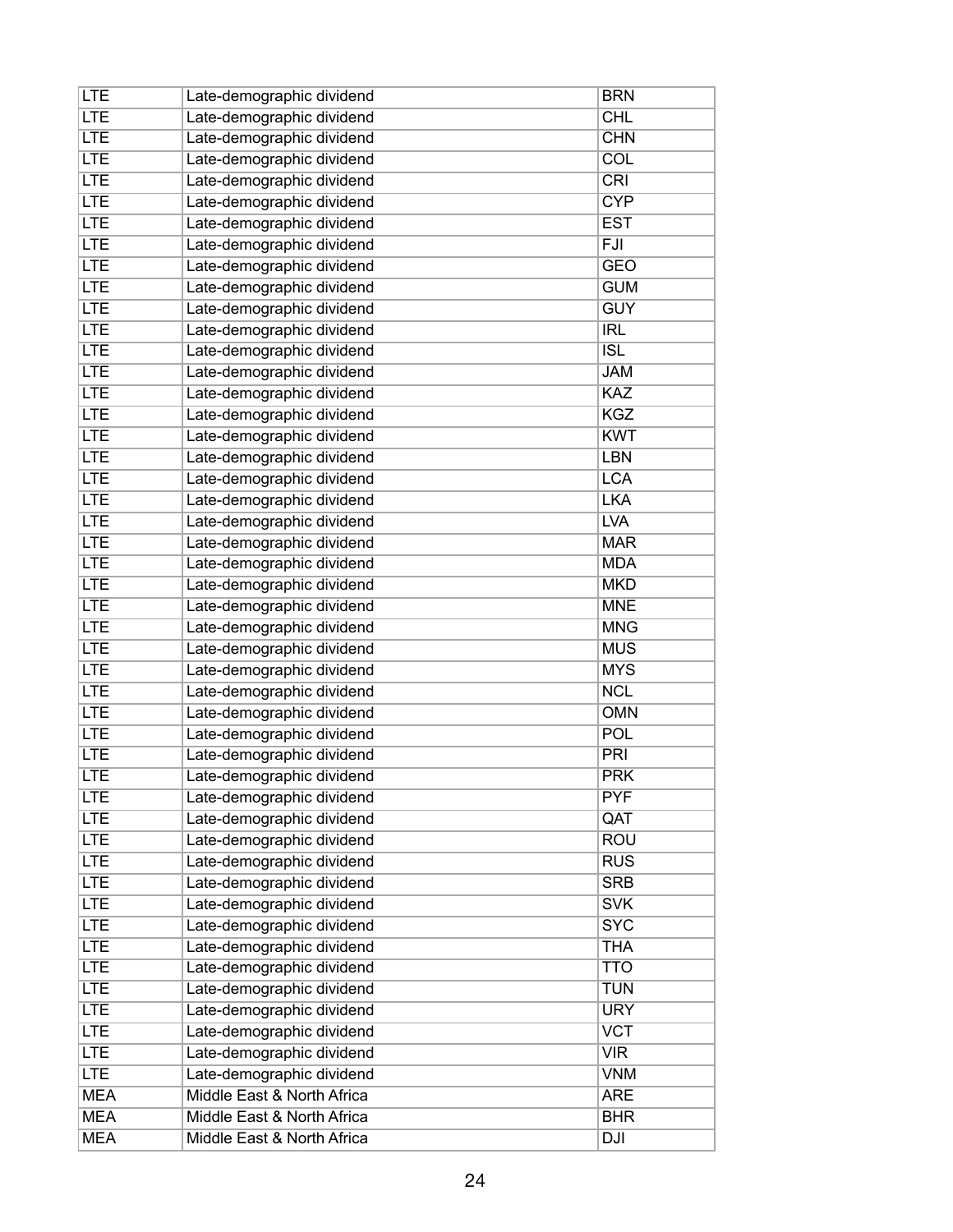| <b>MEA</b> | Middle East & North Africa | <b>DZA</b> |
|------------|----------------------------|------------|
| <b>MEA</b> | Middle East & North Africa | <b>EGY</b> |
| <b>MEA</b> | Middle East & North Africa | <b>IRN</b> |
| <b>MEA</b> | Middle East & North Africa | <b>IRQ</b> |
| <b>MEA</b> | Middle East & North Africa | <b>ISR</b> |
| <b>MEA</b> | Middle East & North Africa | <b>JOR</b> |
| <b>MEA</b> | Middle East & North Africa | <b>KWT</b> |
| <b>MEA</b> | Middle East & North Africa | <b>LBN</b> |
| <b>MEA</b> | Middle East & North Africa | <b>LBY</b> |
| <b>MEA</b> | Middle East & North Africa | <b>MAR</b> |
| <b>MEA</b> | Middle East & North Africa | <b>MLT</b> |
| <b>MEA</b> | Middle East & North Africa | <b>OMN</b> |
| <b>MEA</b> | Middle East & North Africa | <b>PSE</b> |
| <b>MEA</b> | Middle East & North Africa | QAT        |
| <b>MEA</b> | Middle East & North Africa | SAU        |
| <b>MEA</b> | Middle East & North Africa | <b>SYR</b> |
| <b>MEA</b> | Middle East & North Africa | <b>TUN</b> |
| <b>MEA</b> | Middle East & North Africa | <b>YEM</b> |
| <b>MIC</b> | Middle income              | <b>AGO</b> |
| <b>MIC</b> | Middle income              | <b>ALB</b> |
| <b>MIC</b> | Middle income              | <b>ARG</b> |
| <b>MIC</b> | Middle income              | <b>ARM</b> |
| <b>MIC</b> | Middle income              | <b>ASM</b> |
| <b>MIC</b> | Middle income              | <b>AZE</b> |
| <b>MIC</b> | Middle income              | <b>BEN</b> |
| <b>MIC</b> | Middle income              | <b>BGD</b> |
| <b>MIC</b> | Middle income              | <b>BGR</b> |
| <b>MIC</b> | Middle income              | <b>BIH</b> |
| <b>MIC</b> | Middle income              | <b>BLR</b> |
| <b>MIC</b> | Middle income              | <b>BLZ</b> |
| <b>MIC</b> | Middle income              | <b>BOL</b> |
| <b>MIC</b> | Middle income              | <b>BRA</b> |
| <b>MIC</b> | Middle income              | <b>BTN</b> |
| <b>MIC</b> | Middle income              | <b>BWA</b> |
| <b>MIC</b> | Middle income              | <b>CHN</b> |
| <b>MIC</b> | Middle income              | <b>CIV</b> |
| <b>MIC</b> | Middle income              | <b>CMR</b> |
| <b>MIC</b> | Middle income              | COG        |
| <b>MIC</b> | Middle income              | <b>COL</b> |
| <b>MIC</b> | Middle income              | <b>COM</b> |
| <b>MIC</b> | Middle income              | <b>CPV</b> |
| <b>MIC</b> | Middle income              | <b>CRI</b> |
| <b>MIC</b> | Middle income              | <b>CUB</b> |
| <b>MIC</b> | Middle income              | <b>DJI</b> |
| <b>MIC</b> | Middle income              | <b>DMA</b> |
| <b>MIC</b> | Middle income              | <b>DOM</b> |
| <b>MIC</b> | Middle income              | <b>DZA</b> |
| <b>MIC</b> | Middle income              | ECU        |
| <b>MIC</b> | Middle income              | <b>EGY</b> |
| <b>MIC</b> | Middle income              | FJI        |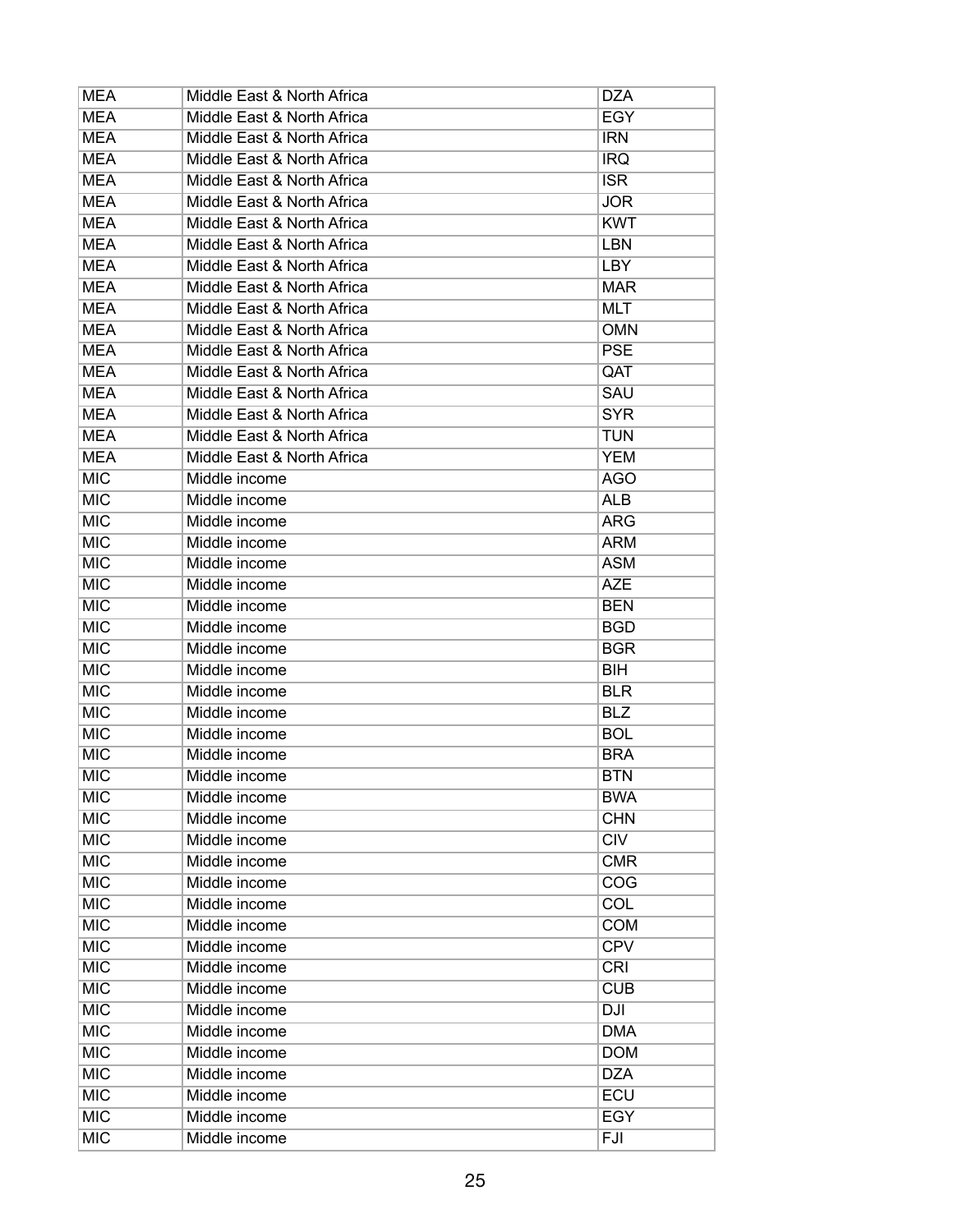| <b>MIC</b> | Middle income | <b>FSM</b> |
|------------|---------------|------------|
| <b>MIC</b> | Middle income | GAB        |
| <b>MIC</b> | Middle income | <b>GEO</b> |
| <b>MIC</b> | Middle income | <b>GHA</b> |
| <b>MIC</b> | Middle income | <b>GNQ</b> |
| <b>MIC</b> | Middle income | <b>GRD</b> |
| <b>MIC</b> | Middle income | <b>GTM</b> |
| <b>MIC</b> | Middle income | <b>GUY</b> |
| <b>MIC</b> | Middle income | <b>HND</b> |
| <b>MIC</b> | Middle income | <b>IDN</b> |
| <b>MIC</b> | Middle income | <b>IND</b> |
| <b>MIC</b> | Middle income | <b>IRN</b> |
| <b>MIC</b> | Middle income | <b>IRQ</b> |
| <b>MIC</b> | Middle income | <b>JAM</b> |
| <b>MIC</b> | Middle income | <b>JOR</b> |
| <b>MIC</b> | Middle income | KAZ        |
| <b>MIC</b> | Middle income | <b>KEN</b> |
| <b>MIC</b> | Middle income | <b>KGZ</b> |
| <b>MIC</b> | Middle income | <b>KHM</b> |
| <b>MIC</b> | Middle income | <b>KIR</b> |
| <b>MIC</b> | Middle income | <b>LAO</b> |
| <b>MIC</b> | Middle income | <b>LBN</b> |
| <b>MIC</b> | Middle income | <b>LBY</b> |
| <b>MIC</b> | Middle income | <b>LCA</b> |
| <b>MIC</b> | Middle income | <b>LKA</b> |
| <b>MIC</b> | Middle income | <b>LSO</b> |
| <b>MIC</b> | Middle income | <b>MAR</b> |
| <b>MIC</b> | Middle income | <b>MDA</b> |
| <b>MIC</b> | Middle income | <b>MDV</b> |
| <b>MIC</b> | Middle income | <b>MEX</b> |
| <b>MIC</b> | Middle income | <b>MHL</b> |
| <b>MIC</b> | Middle income | <b>MKD</b> |
| <b>MIC</b> | Middle income | <b>MMR</b> |
| <b>MIC</b> | Middle income | <b>MNE</b> |
| <b>MIC</b> | Middle income | <b>MNG</b> |
| <b>MIC</b> | Middle income | <b>MRT</b> |
| <b>MIC</b> | Middle income | <b>MYS</b> |
| <b>MIC</b> | Middle income | <b>NAM</b> |
| <b>MIC</b> | Middle income | <b>NGA</b> |
| <b>MIC</b> | Middle income | <b>NIC</b> |
| <b>MIC</b> | Middle income | <b>NPL</b> |
| <b>MIC</b> | Middle income | <b>PAK</b> |
| <b>MIC</b> | Middle income | <b>PER</b> |
| <b>MIC</b> | Middle income | <b>PHL</b> |
| <b>MIC</b> | Middle income | <b>PNG</b> |
| <b>MIC</b> | Middle income | <b>PRY</b> |
| <b>MIC</b> | Middle income | <b>PSE</b> |
| <b>MIC</b> | Middle income | <b>RUS</b> |
| <b>MIC</b> | Middle income | <b>SEN</b> |
| <b>MIC</b> | Middle income | <b>SLB</b> |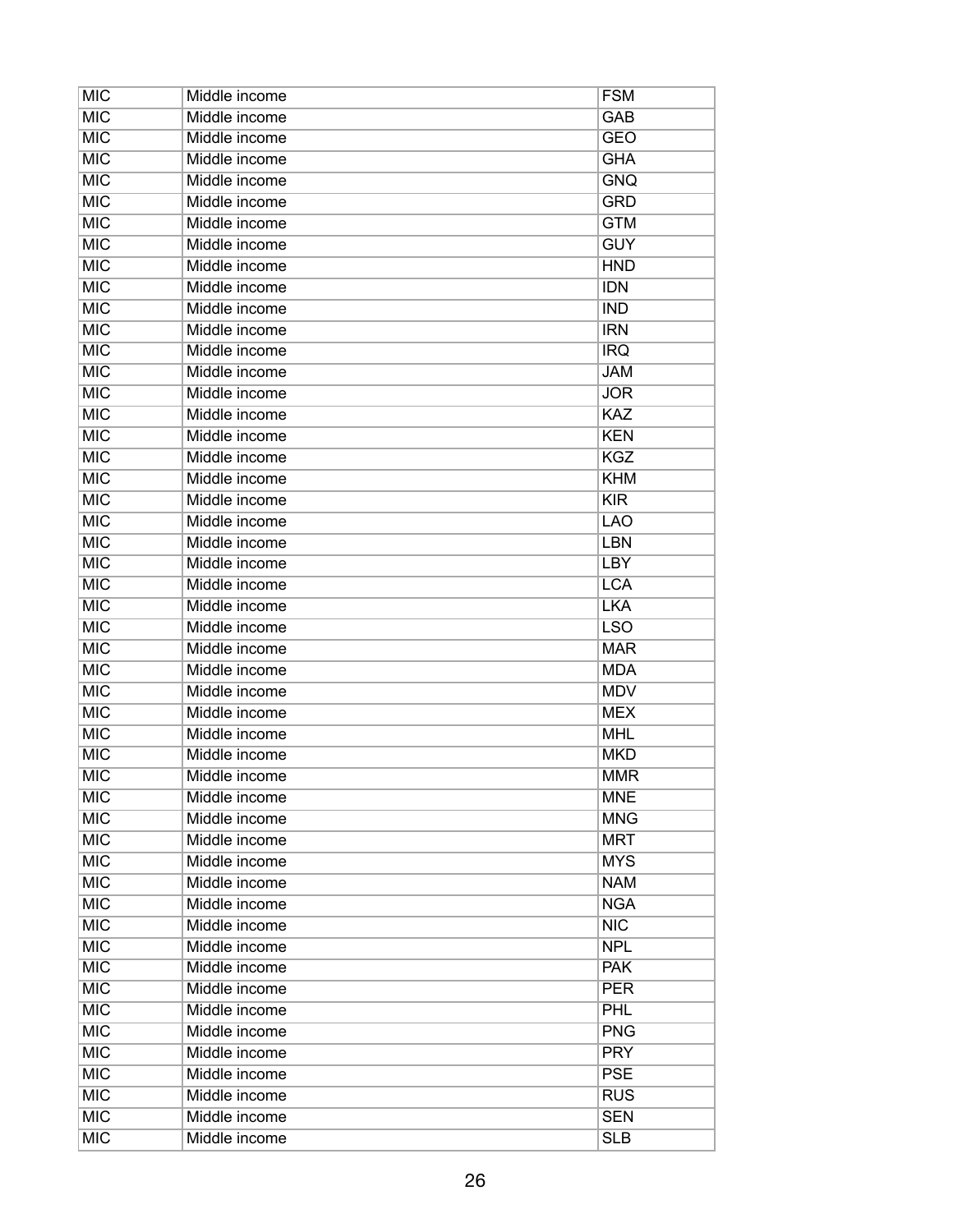| <b>MIC</b> | Middle income                                      | <b>SLV</b> |
|------------|----------------------------------------------------|------------|
| <b>MIC</b> | Middle income                                      | <b>SRB</b> |
| <b>MIC</b> | Middle income                                      | <b>STP</b> |
| <b>MIC</b> | Middle income                                      | <b>SUR</b> |
| <b>MIC</b> | Middle income                                      | <b>SWZ</b> |
| <b>MIC</b> | Middle income                                      | <b>THA</b> |
| <b>MIC</b> | Middle income                                      | <b>TKM</b> |
| <b>MIC</b> | Middle income                                      | <b>TLS</b> |
| <b>MIC</b> | Middle income                                      | <b>TON</b> |
| <b>MIC</b> | Middle income                                      | <b>TUN</b> |
| <b>MIC</b> | Middle income                                      | <b>TUR</b> |
| <b>MIC</b> | Middle income                                      | <b>TUV</b> |
| <b>MIC</b> | Middle income                                      | <b>TZA</b> |
| <b>MIC</b> | Middle income                                      | <b>UKR</b> |
| <b>MIC</b> | Middle income                                      | <b>UZB</b> |
| <b>MIC</b> | Middle income                                      | <b>VCT</b> |
| <b>MIC</b> | Middle income                                      | <b>VEN</b> |
| <b>MIC</b> | Middle income                                      | <b>VNM</b> |
| <b>MIC</b> | Middle income                                      | <b>VUT</b> |
| <b>MIC</b> | Middle income                                      | <b>WSM</b> |
| <b>MIC</b> | Middle income                                      | <b>XKX</b> |
| <b>MIC</b> | Middle income                                      | ZAF        |
| <b>MIC</b> | Middle income                                      | <b>ZMB</b> |
| <b>MIC</b> | Middle income                                      | <b>ZWE</b> |
| <b>MNA</b> | Middle East & North Africa (excluding high income) | <b>DJI</b> |
| <b>MNA</b> | Middle East & North Africa (excluding high income) | <b>DZA</b> |
| <b>MNA</b> | Middle East & North Africa (excluding high income) | <b>EGY</b> |
| <b>MNA</b> | Middle East & North Africa (excluding high income) | <b>IRN</b> |
| <b>MNA</b> | Middle East & North Africa (excluding high income) | <b>IRQ</b> |
| <b>MNA</b> | Middle East & North Africa (excluding high income) | <b>JOR</b> |
| <b>MNA</b> | Middle East & North Africa (excluding high income) | <b>LBN</b> |
| <b>MNA</b> | Middle East & North Africa (excluding high income) | <b>LBY</b> |
| <b>MNA</b> | Middle East & North Africa (excluding high income) | <b>MAR</b> |
| <b>MNA</b> | Middle East & North Africa (excluding high income) | <b>PSE</b> |
| <b>MNA</b> | Middle East & North Africa (excluding high income) | <b>SYR</b> |
| <b>MNA</b> | Middle East & North Africa (excluding high income) | <b>TUN</b> |
| <b>MNA</b> | Middle East & North Africa (excluding high income) | <b>YEM</b> |
| <b>NAC</b> | <b>North America</b>                               | <b>BMU</b> |
| <b>NAC</b> | <b>North America</b>                               | CAN        |
| <b>NAC</b> | North America                                      | <b>USA</b> |
| <b>OED</b> | <b>OECD</b> members                                | <b>AUS</b> |
| <b>OED</b> | <b>OECD</b> members                                | <b>AUT</b> |
| <b>OED</b> | <b>OECD</b> members                                | <b>BEL</b> |
| <b>OED</b> | <b>OECD</b> members                                | CAN        |
| <b>OED</b> | <b>OECD</b> members                                | <b>CHE</b> |
| <b>OED</b> | <b>OECD</b> members                                | <b>CHL</b> |
| <b>OED</b> | <b>OECD</b> members                                | COL        |
| <b>OED</b> | <b>OECD</b> members                                | <b>CZE</b> |
| <b>OED</b> | <b>OECD</b> members                                | <b>DEU</b> |
| OED        | <b>OECD</b> members                                | <b>DNK</b> |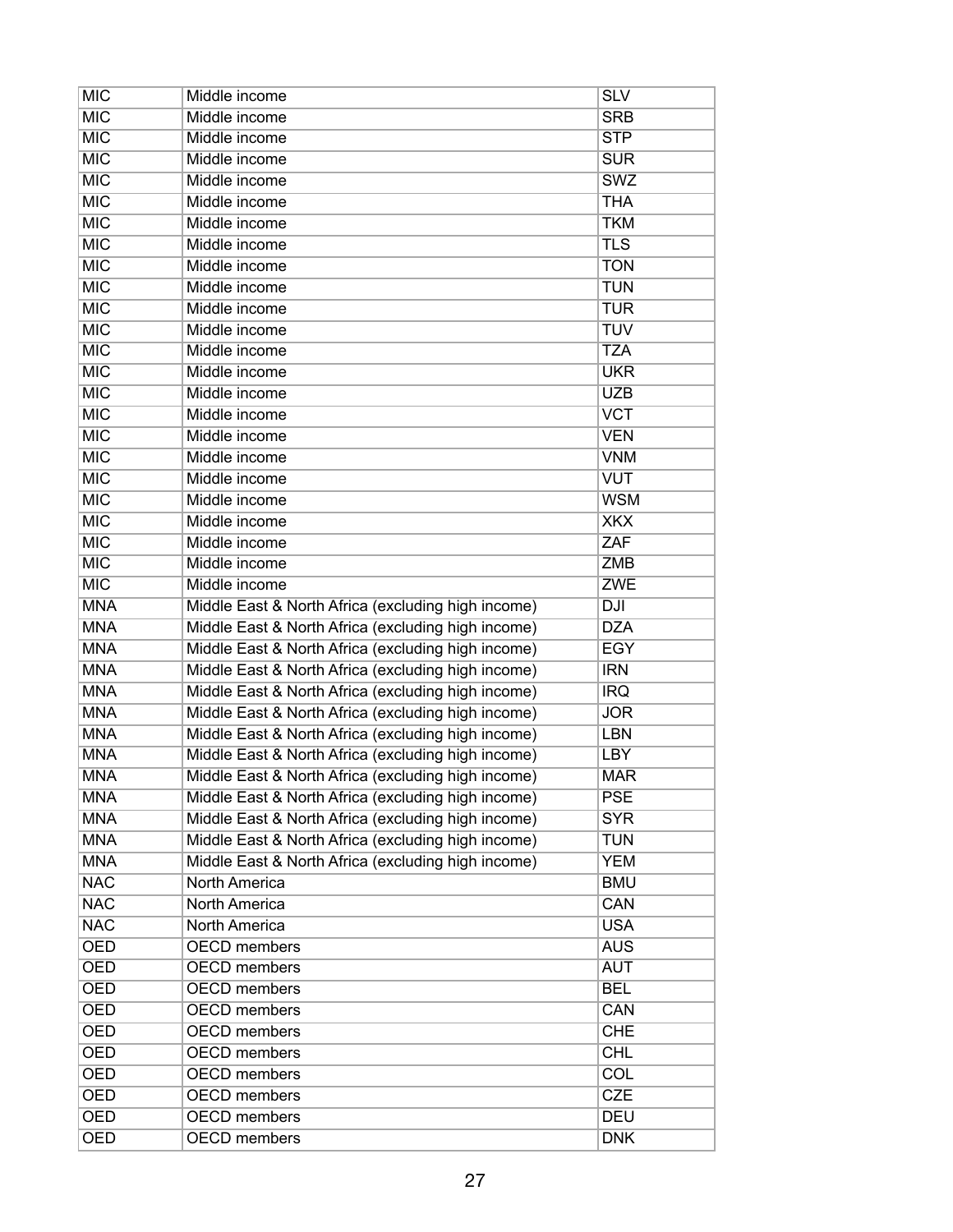| <b>OED</b>                | <b>OECD</b> members | <b>ESP</b> |
|---------------------------|---------------------|------------|
| <b>OED</b>                | <b>OECD</b> members | <b>EST</b> |
| <b>OED</b>                | <b>OECD</b> members | FIN        |
| <b>OED</b>                | <b>OECD</b> members | <b>FRA</b> |
| <b>OED</b>                | <b>OECD</b> members | <b>GBR</b> |
| <b>OED</b>                | <b>OECD</b> members | <b>GRC</b> |
| <b>OED</b>                | <b>OECD</b> members | <b>HUN</b> |
| <b>OED</b>                | <b>OECD</b> members | <b>IRL</b> |
| <b>OED</b>                | <b>OECD</b> members | <b>ISL</b> |
| <b>OED</b>                | <b>OECD</b> members | <b>ISR</b> |
| <b>OED</b>                | <b>OECD</b> members | <b>ITA</b> |
| <b>OED</b>                | <b>OECD</b> members | <b>JPN</b> |
| <b>OED</b>                | <b>OECD</b> members | <b>KOR</b> |
| <b>OED</b>                | <b>OECD</b> members | <b>LTU</b> |
| <b>OED</b>                | <b>OECD</b> members | <b>LUX</b> |
| <b>OED</b>                | <b>OECD</b> members | <b>LVA</b> |
| <b>OED</b>                | <b>OECD</b> members | <b>MEX</b> |
| <b>OED</b>                | <b>OECD</b> members | <b>NLD</b> |
| <b>OED</b>                | <b>OECD</b> members | <b>NOR</b> |
| <b>OED</b>                | <b>OECD</b> members | <b>NZL</b> |
| <b>OED</b>                | <b>OECD</b> members | POL        |
| <b>OED</b>                | <b>OECD</b> members | <b>PRT</b> |
| <b>OED</b>                | <b>OECD</b> members | <b>SVK</b> |
| <b>OED</b>                | <b>OECD</b> members | <b>SVN</b> |
| <b>OED</b>                | <b>OECD</b> members | <b>SWE</b> |
| <b>OED</b>                | <b>OECD</b> members | <b>TUR</b> |
| <b>OED</b>                | <b>OECD</b> members | <b>USA</b> |
| $\overline{\text{OSS}}$   | Other small states  | <b>BHR</b> |
| $\overline{\text{OSS}}$   | Other small states  | <b>BRN</b> |
| $\overline{\text{OSS}}$   | Other small states  | <b>BTN</b> |
| $\overline{\text{OSS}}$   | Other small states  | <b>BWA</b> |
| $\overline{\mathrm{OSS}}$ | Other small states  | <b>COM</b> |
| $\overline{OSS}$          | Other small states  | <b>CPV</b> |
| <b>OSS</b>                | Other small states  | <b>CYP</b> |
| $\overline{\text{OSS}}$   | Other small states  | DJI        |
| <b>OSS</b>                | Other small states  | <b>EST</b> |
| $\overline{\text{OSS}}$   | Other small states  | GAB        |
| <b>OSS</b>                | Other small states  | <b>GMB</b> |
| $\overline{\text{OSS}}$   | Other small states  | <b>GNB</b> |
| $\overline{\text{OSS}}$   | Other small states  | <b>GNQ</b> |
| $\overline{\text{OSS}}$   | Other small states  | <b>ISL</b> |
| $\overline{\text{OSS}}$   | Other small states  | <b>LSO</b> |
| $\overline{\text{OSS}}$   | Other small states  | <b>MDV</b> |
| $\overline{\text{OSS}}$   | Other small states  | <b>MLT</b> |
| <b>OSS</b>                | Other small states  | <b>MNE</b> |
| $\overline{\text{OSS}}$   | Other small states  | <b>MUS</b> |
| <b>OSS</b>                | Other small states  | <b>NAM</b> |
| $\overline{\text{OSS}}$   | Other small states  | QAT        |
| <b>OSS</b>                | Other small states  | <b>SMR</b> |
| $\overline{\text{OSS}}$   | Other small states  | <b>STP</b> |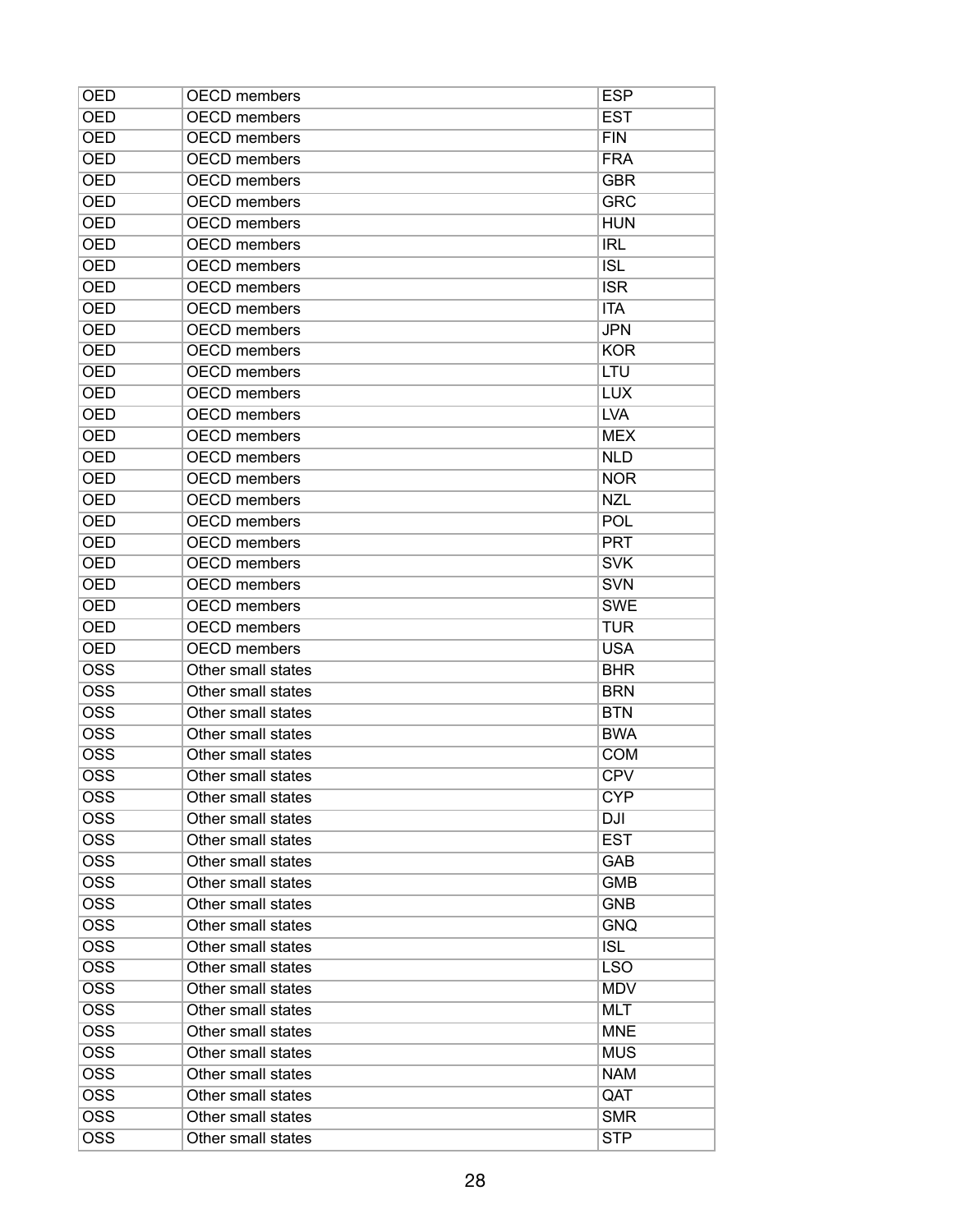| <b>OSS</b>              | Other small states          | <b>SWZ</b>               |
|-------------------------|-----------------------------|--------------------------|
| $\overline{\text{OSS}}$ | Other small states          | <b>SYC</b>               |
| $\overline{\text{OSS}}$ | Other small states          | <b>TLS</b>               |
| <b>PRE</b>              | Pre-demographic dividend    | <b>AFG</b>               |
| <b>PRE</b>              | Pre-demographic dividend    | <b>AGO</b>               |
| <b>PRE</b>              | Pre-demographic dividend    | <b>BDI</b>               |
| <b>PRE</b>              | Pre-demographic dividend    | <b>BEN</b>               |
| <b>PRE</b>              | Pre-demographic dividend    | <b>BFA</b>               |
| <b>PRE</b>              | Pre-demographic dividend    | CAF                      |
| <b>PRE</b>              | Pre-demographic dividend    | CIV                      |
| <b>PRE</b>              | Pre-demographic dividend    | <b>CMR</b>               |
| <b>PRE</b>              | Pre-demographic dividend    | COD                      |
| <b>PRE</b>              | Pre-demographic dividend    | COG                      |
| <b>PRE</b>              | Pre-demographic dividend    | <b>COM</b>               |
| <b>PRE</b>              | Pre-demographic dividend    | <b>ERI</b>               |
| <b>PRE</b>              | Pre-demographic dividend    | <b>GIN</b>               |
| <b>PRE</b>              | Pre-demographic dividend    | <b>GMB</b>               |
| <b>PRE</b>              | Pre-demographic dividend    | <b>GNB</b>               |
| <b>PRE</b>              | Pre-demographic dividend    | <b>GNQ</b>               |
| <b>PRE</b>              | Pre-demographic dividend    | <b>IRQ</b>               |
| <b>PRE</b>              | Pre-demographic dividend    | <b>KEN</b>               |
| <b>PRE</b>              | Pre-demographic dividend    | <b>LBR</b>               |
| <b>PRE</b>              | Pre-demographic dividend    | <b>MDG</b>               |
| <b>PRE</b>              | Pre-demographic dividend    | <b>MLI</b>               |
| <b>PRE</b>              | Pre-demographic dividend    | <b>MOZ</b>               |
| <b>PRE</b>              | Pre-demographic dividend    | <b>MRT</b>               |
| <b>PRE</b>              | Pre-demographic dividend    | <b>MWI</b>               |
| <b>PRE</b>              |                             | <b>NER</b>               |
| <b>PRE</b>              | Pre-demographic dividend    | <b>NGA</b>               |
|                         | Pre-demographic dividend    |                          |
| <b>PRE</b>              | Pre-demographic dividend    | <b>SDN</b><br><b>SEN</b> |
| <b>PRE</b>              | Pre-demographic dividend    |                          |
| <b>PRE</b>              | Pre-demographic dividend    | <b>SLE</b>               |
| <b>PRE</b>              | Pre-demographic dividend    | <b>SOM</b>               |
| <b>PRE</b>              | Pre-demographic dividend    | <b>SSD</b>               |
| <b>PRE</b>              | Pre-demographic dividend    | <b>TCD</b>               |
| <b>PRE</b>              | Pre-demographic dividend    | <b>TGO</b>               |
| <b>PRE</b>              | Pre-demographic dividend    | <b>TLS</b>               |
| <b>PRE</b>              | Pre-demographic dividend    | <b>TZA</b>               |
| <b>PRE</b>              | Pre-demographic dividend    | <b>UGA</b>               |
| <b>PRE</b>              | Pre-demographic dividend    | <b>ZMB</b>               |
| <b>PSS</b>              | Pacific island small states | <b>FJI</b>               |
| <b>PSS</b>              | Pacific island small states | <b>FSM</b>               |
| $\overline{\text{PSS}}$ | Pacific island small states | KIR                      |
| <b>PSS</b>              | Pacific island small states | <b>MHL</b>               |
| <b>PSS</b>              | Pacific island small states | <b>NRU</b>               |
| <b>PSS</b>              | Pacific island small states | <b>PLW</b>               |
| <b>PSS</b>              | Pacific island small states | <b>SLB</b>               |
| <b>PSS</b>              | Pacific island small states | <b>TON</b>               |
| <b>PSS</b>              | Pacific island small states | <b>TUV</b>               |
| $\overline{\text{PSS}}$ | Pacific island small states | <b>VUT</b>               |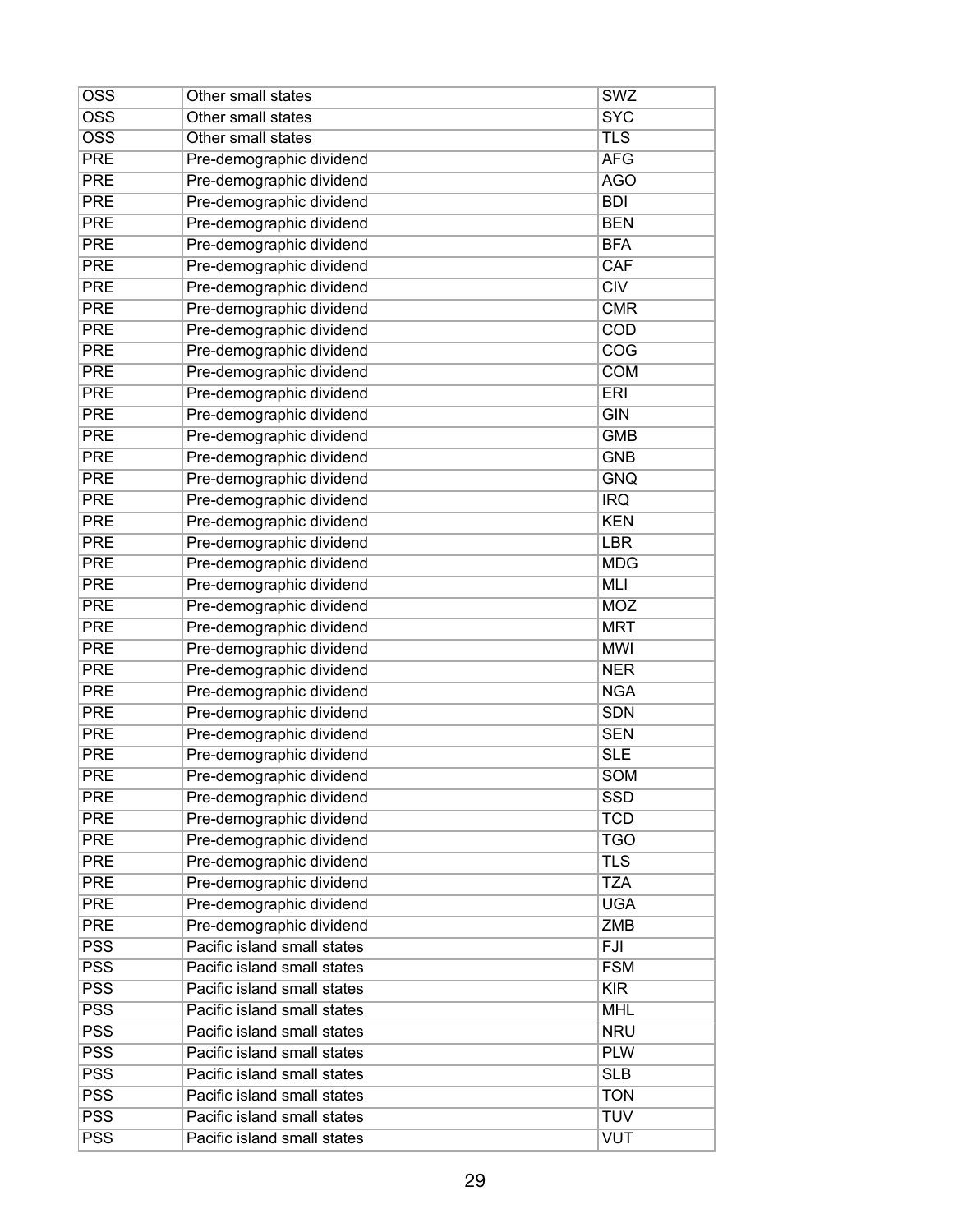| <b>PSS</b>                | Pacific island small states                | <b>WSM</b> |
|---------------------------|--------------------------------------------|------------|
| $\overline{PST}$          | Post-demographic dividend                  | <b>ATG</b> |
| <b>PST</b>                | Post-demographic dividend                  | <b>AUS</b> |
| <b>PST</b>                | Post-demographic dividend                  | <b>AUT</b> |
| <b>PST</b>                | Post-demographic dividend                  | <b>BEL</b> |
| <b>PST</b>                | Post-demographic dividend                  | <b>BGR</b> |
| $\overline{PST}$          | Post-demographic dividend                  | <b>BIH</b> |
| <b>PST</b>                | Post-demographic dividend                  | <b>BLR</b> |
| <b>PST</b>                | Post-demographic dividend                  | <b>BRB</b> |
| $\overline{PST}$          | Post-demographic dividend                  | CAN        |
| <b>PST</b>                | Post-demographic dividend                  | <b>CHE</b> |
| <b>PST</b>                | Post-demographic dividend                  | <b>CUB</b> |
| <b>PST</b>                | Post-demographic dividend                  | <b>CZE</b> |
| <b>PST</b>                | Post-demographic dividend                  | <b>DEU</b> |
| <b>PST</b>                | Post-demographic dividend                  | <b>DNK</b> |
| <b>PST</b>                | Post-demographic dividend                  | <b>ESP</b> |
| <b>PST</b>                | Post-demographic dividend                  | <b>FIN</b> |
| <b>PST</b>                | Post-demographic dividend                  | <b>FRA</b> |
| <b>PST</b>                | Post-demographic dividend                  | <b>GBR</b> |
| <b>PST</b>                | Post-demographic dividend                  | <b>GRC</b> |
| $\overline{PST}$          | Post-demographic dividend                  | <b>HKG</b> |
| <b>PST</b>                | Post-demographic dividend                  | <b>HRV</b> |
| <b>PST</b>                | Post-demographic dividend                  | <b>HUN</b> |
| <b>PST</b>                | Post-demographic dividend                  | <b>ITA</b> |
| <b>PST</b>                | Post-demographic dividend                  | <b>JPN</b> |
| <b>PST</b>                | Post-demographic dividend                  | <b>KOR</b> |
| <b>PST</b>                | Post-demographic dividend                  | LTU        |
| $\overline{\mathsf{PST}}$ | Post-demographic dividend                  | <b>LUX</b> |
| <b>PST</b>                | Post-demographic dividend                  | <b>MAC</b> |
| <b>PST</b>                | Post-demographic dividend                  | <b>MLT</b> |
| <b>PST</b>                | Post-demographic dividend                  | <b>NLD</b> |
| <b>PST</b>                | Post-demographic dividend                  | <b>NOR</b> |
| <b>PST</b>                | Post-demographic dividend                  | <b>NZL</b> |
| <b>PST</b>                | Post-demographic dividend                  | <b>PRT</b> |
| <b>PST</b>                | Post-demographic dividend                  | <b>SGP</b> |
| <b>PST</b>                | Post-demographic dividend                  | <b>SVN</b> |
| <b>PST</b>                | Post-demographic dividend                  | <b>SWE</b> |
| <b>PST</b>                | Post-demographic dividend                  | <b>UKR</b> |
| <b>PST</b>                | Post-demographic dividend                  | <b>USA</b> |
| <b>SAS</b>                | South Asia                                 | <b>AFG</b> |
| SAS                       | South Asia                                 | <b>BGD</b> |
| <b>SAS</b>                | South Asia                                 | <b>BTN</b> |
| SAS                       | South Asia                                 | <b>IND</b> |
| <b>SAS</b>                | South Asia                                 | <b>LKA</b> |
| <b>SAS</b>                | South Asia                                 | <b>MDV</b> |
| <b>SAS</b>                | South Asia                                 | <b>NPL</b> |
| <b>SAS</b>                | South Asia                                 | <b>PAK</b> |
| <b>SSA</b>                | Sub-Saharan Africa (excluding high income) | <b>AGO</b> |
| <b>SSA</b>                | Sub-Saharan Africa (excluding high income) | <b>BDI</b> |
| <b>SSA</b>                | Sub-Saharan Africa (excluding high income) | <b>BEN</b> |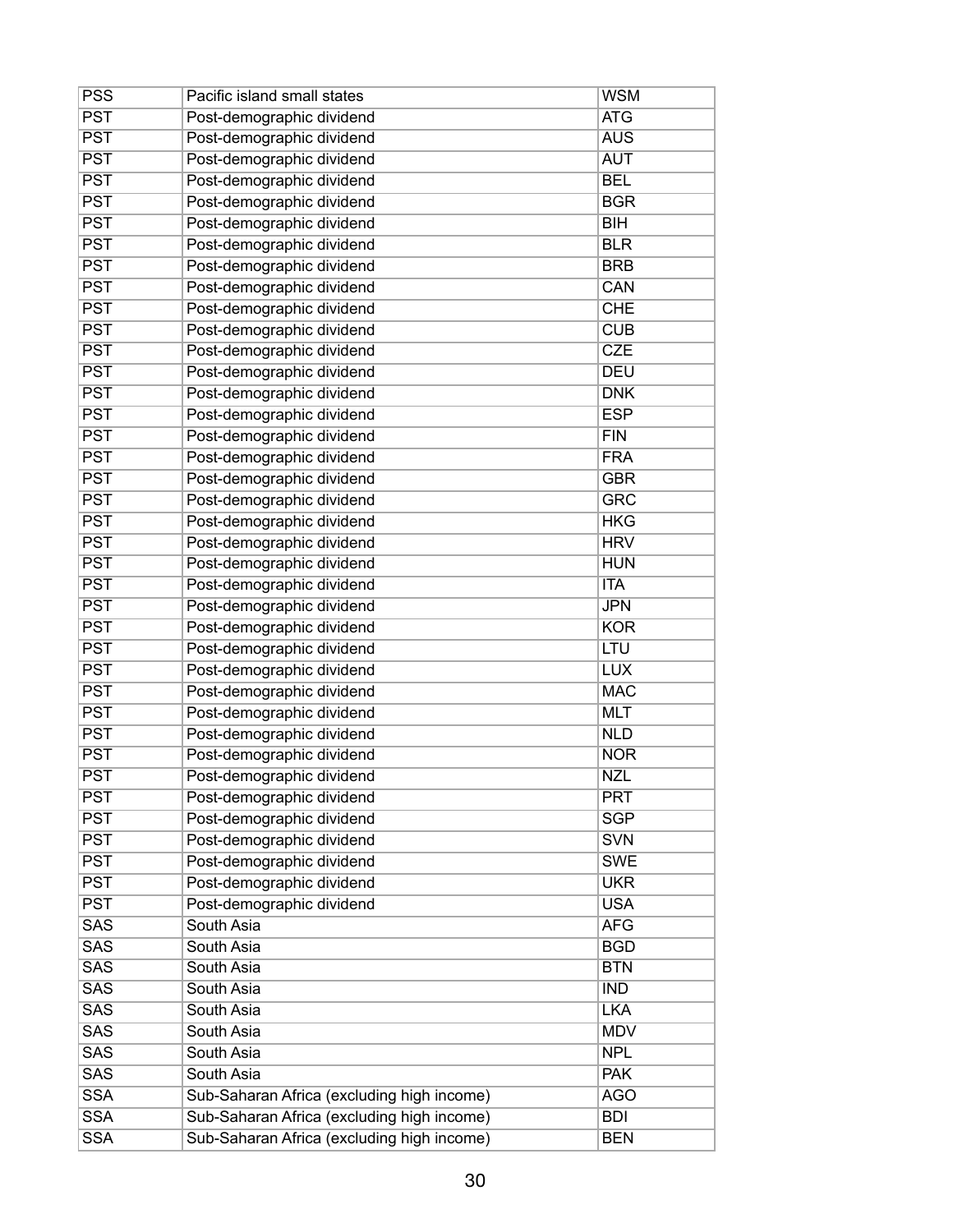| SSA                      | Sub-Saharan Africa (excluding high income) | <b>BFA</b>              |
|--------------------------|--------------------------------------------|-------------------------|
| <b>SSA</b>               | Sub-Saharan Africa (excluding high income) | <b>BWA</b>              |
| <b>SSA</b>               | Sub-Saharan Africa (excluding high income) | <b>CAF</b>              |
| <b>SSA</b>               | Sub-Saharan Africa (excluding high income) | $\overline{\text{CIV}}$ |
| <b>SSA</b>               | Sub-Saharan Africa (excluding high income) | <b>CMR</b>              |
| <b>SSA</b>               | Sub-Saharan Africa (excluding high income) | <b>COD</b>              |
| <b>SSA</b>               | Sub-Saharan Africa (excluding high income) | COG                     |
| <b>SSA</b>               | Sub-Saharan Africa (excluding high income) | <b>COM</b>              |
| <b>SSA</b>               | Sub-Saharan Africa (excluding high income) | <b>CPV</b>              |
| <b>SSA</b>               | Sub-Saharan Africa (excluding high income) | ERI                     |
| <b>SSA</b>               | Sub-Saharan Africa (excluding high income) | <b>ETH</b>              |
| <b>SSA</b>               | Sub-Saharan Africa (excluding high income) | GAB                     |
| <b>SSA</b>               | Sub-Saharan Africa (excluding high income) | <b>GHA</b>              |
| <b>SSA</b>               | Sub-Saharan Africa (excluding high income) | <b>GIN</b>              |
| <b>SSA</b>               | Sub-Saharan Africa (excluding high income) | <b>GMB</b>              |
| <b>SSA</b>               | Sub-Saharan Africa (excluding high income) | <b>GNB</b>              |
| <b>SSA</b>               | Sub-Saharan Africa (excluding high income) | <b>GNQ</b>              |
| <b>SSA</b>               | Sub-Saharan Africa (excluding high income) | <b>KEN</b>              |
| <b>SSA</b>               | Sub-Saharan Africa (excluding high income) | <b>LBR</b>              |
| <b>SSA</b>               | Sub-Saharan Africa (excluding high income) | <b>LSO</b>              |
| <b>SSA</b>               | Sub-Saharan Africa (excluding high income) | <b>MDG</b>              |
| <b>SSA</b>               | Sub-Saharan Africa (excluding high income) | MLI                     |
| <b>SSA</b>               | Sub-Saharan Africa (excluding high income) | <b>MOZ</b>              |
| <b>SSA</b>               | Sub-Saharan Africa (excluding high income) | <b>MRT</b>              |
| <b>SSA</b>               | Sub-Saharan Africa (excluding high income) | <b>MWI</b>              |
| <b>SSA</b>               | Sub-Saharan Africa (excluding high income) | <b>NAM</b>              |
| <b>SSA</b>               | Sub-Saharan Africa (excluding high income) | <b>NER</b>              |
| <b>SSA</b>               | Sub-Saharan Africa (excluding high income) | <b>NGA</b>              |
| <b>SSA</b>               | Sub-Saharan Africa (excluding high income) | <b>RWA</b>              |
| <b>SSA</b>               | Sub-Saharan Africa (excluding high income) | <b>SDN</b>              |
| <b>SSA</b>               | Sub-Saharan Africa (excluding high income) | <b>SEN</b>              |
| <b>SSA</b>               | Sub-Saharan Africa (excluding high income) | <b>SLE</b>              |
| <b>SSA</b>               | Sub-Saharan Africa (excluding high income) | <b>SOM</b>              |
| <b>SSA</b>               | Sub-Saharan Africa (excluding high income) | <b>SSD</b>              |
| <b>SSA</b>               | Sub-Saharan Africa (excluding high income) | <b>STP</b>              |
| <b>SSA</b>               | Sub-Saharan Africa (excluding high income) | <b>SWZ</b>              |
| <b>SSA</b>               | Sub-Saharan Africa (excluding high income) | <b>TCD</b>              |
| <b>SSA</b>               | Sub-Saharan Africa (excluding high income) | <b>TGO</b>              |
| SSA                      | Sub-Saharan Africa (excluding high income) | <b>TZA</b>              |
| <b>SSA</b>               | Sub-Saharan Africa (excluding high income) | <b>UGA</b>              |
| <b>SSA</b>               | Sub-Saharan Africa (excluding high income) | ZAF                     |
| <b>SSA</b>               | Sub-Saharan Africa (excluding high income) | <b>ZMB</b>              |
|                          |                                            |                         |
| <b>SSA</b><br><b>SSF</b> | Sub-Saharan Africa (excluding high income) | <b>ZWE</b>              |
|                          | Sub-Saharan Africa                         | <b>AGO</b>              |
| <b>SSF</b>               | Sub-Saharan Africa                         | <b>BDI</b>              |
| <b>SSF</b>               | Sub-Saharan Africa                         | <b>BEN</b>              |
| <b>SSF</b>               | Sub-Saharan Africa                         | <b>BFA</b>              |
| <b>SSF</b>               | Sub-Saharan Africa                         | <b>BWA</b>              |
| <b>SSF</b>               | Sub-Saharan Africa                         | CAF                     |
| <b>SSF</b>               | Sub-Saharan Africa                         | CIV                     |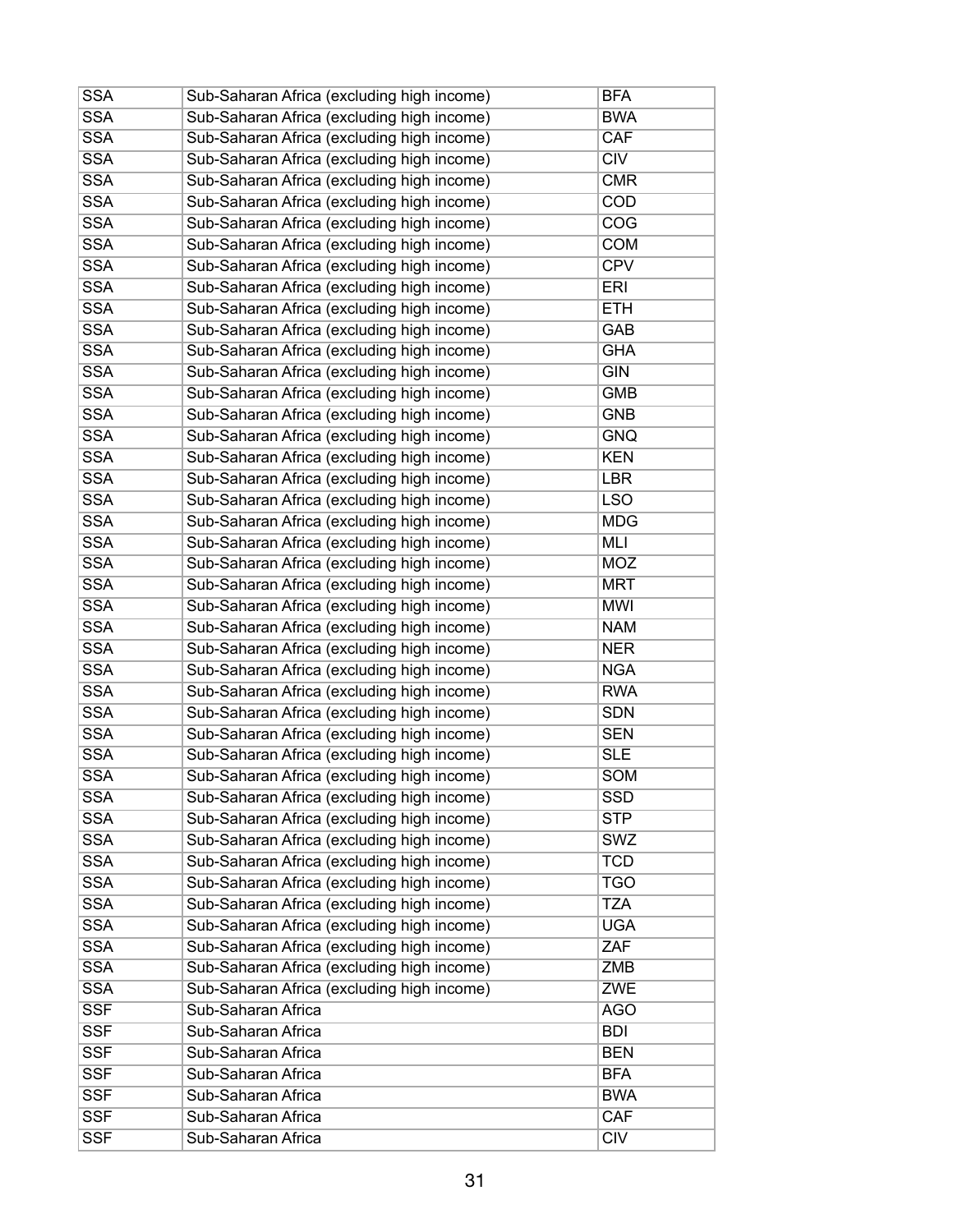| <b>SSF</b> | Sub-Saharan Africa | <b>CMR</b> |
|------------|--------------------|------------|
| <b>SSF</b> | Sub-Saharan Africa | COD        |
| <b>SSF</b> | Sub-Saharan Africa | COG        |
| <b>SSF</b> | Sub-Saharan Africa | <b>COM</b> |
| <b>SSF</b> | Sub-Saharan Africa | <b>CPV</b> |
| <b>SSF</b> | Sub-Saharan Africa | ERI        |
| <b>SSF</b> | Sub-Saharan Africa | <b>ETH</b> |
| <b>SSF</b> | Sub-Saharan Africa | GAB        |
| <b>SSF</b> | Sub-Saharan Africa | <b>GHA</b> |
| <b>SSF</b> | Sub-Saharan Africa | <b>GIN</b> |
| <b>SSF</b> | Sub-Saharan Africa | <b>GMB</b> |
| <b>SSF</b> | Sub-Saharan Africa | <b>GNB</b> |
| <b>SSF</b> | Sub-Saharan Africa | <b>GNQ</b> |
| <b>SSF</b> | Sub-Saharan Africa | <b>KEN</b> |
| <b>SSF</b> | Sub-Saharan Africa | <b>LBR</b> |
| <b>SSF</b> | Sub-Saharan Africa | <b>LSO</b> |
| <b>SSF</b> | Sub-Saharan Africa | <b>MDG</b> |
| <b>SSF</b> | Sub-Saharan Africa | <b>MLI</b> |
| <b>SSF</b> | Sub-Saharan Africa | <b>MOZ</b> |
| <b>SSF</b> | Sub-Saharan Africa | <b>MRT</b> |
| <b>SSF</b> | Sub-Saharan Africa | <b>MUS</b> |
| <b>SSF</b> | Sub-Saharan Africa | <b>MWI</b> |
| <b>SSF</b> | Sub-Saharan Africa | <b>NAM</b> |
| <b>SSF</b> | Sub-Saharan Africa | <b>NER</b> |
| <b>SSF</b> | Sub-Saharan Africa | <b>NGA</b> |
| <b>SSF</b> | Sub-Saharan Africa | <b>RWA</b> |
| <b>SSF</b> | Sub-Saharan Africa | <b>SDN</b> |
| <b>SSF</b> | Sub-Saharan Africa | <b>SEN</b> |
| <b>SSF</b> | Sub-Saharan Africa | <b>SLE</b> |
| <b>SSF</b> | Sub-Saharan Africa | SOM        |
| <b>SSF</b> | Sub-Saharan Africa | <b>SSD</b> |
| <b>SSF</b> | Sub-Saharan Africa | <b>STP</b> |
| <b>SSF</b> | Sub-Saharan Africa | <b>SWZ</b> |
| <b>SSF</b> | Sub-Saharan Africa | <b>SYC</b> |
| <b>SSF</b> | Sub-Saharan Africa | <b>TCD</b> |
| <b>SSF</b> | Sub-Saharan Africa | TGO        |
| <b>SSF</b> | Sub-Saharan Africa | <b>TZA</b> |
| <b>SSF</b> | Sub-Saharan Africa | <b>UGA</b> |
| <b>SSF</b> | Sub-Saharan Africa | ZAF        |
| <b>SSF</b> | Sub-Saharan Africa | ZMB        |
| <b>SSF</b> | Sub-Saharan Africa | <b>ZWE</b> |
| <b>SST</b> | Small states       | ATG        |
| <b>SST</b> | Small states       | <b>BHR</b> |
| <b>SST</b> | Small states       | <b>BHS</b> |
| <b>SST</b> | Small states       | <b>BLZ</b> |
| <b>SST</b> | Small states       | <b>BRB</b> |
| <b>SST</b> | Small states       | <b>BRN</b> |
| <b>SST</b> | Small states       | <b>BTN</b> |
| <b>SST</b> | Small states       | <b>BWA</b> |
| <b>SST</b> | Small states       | <b>COM</b> |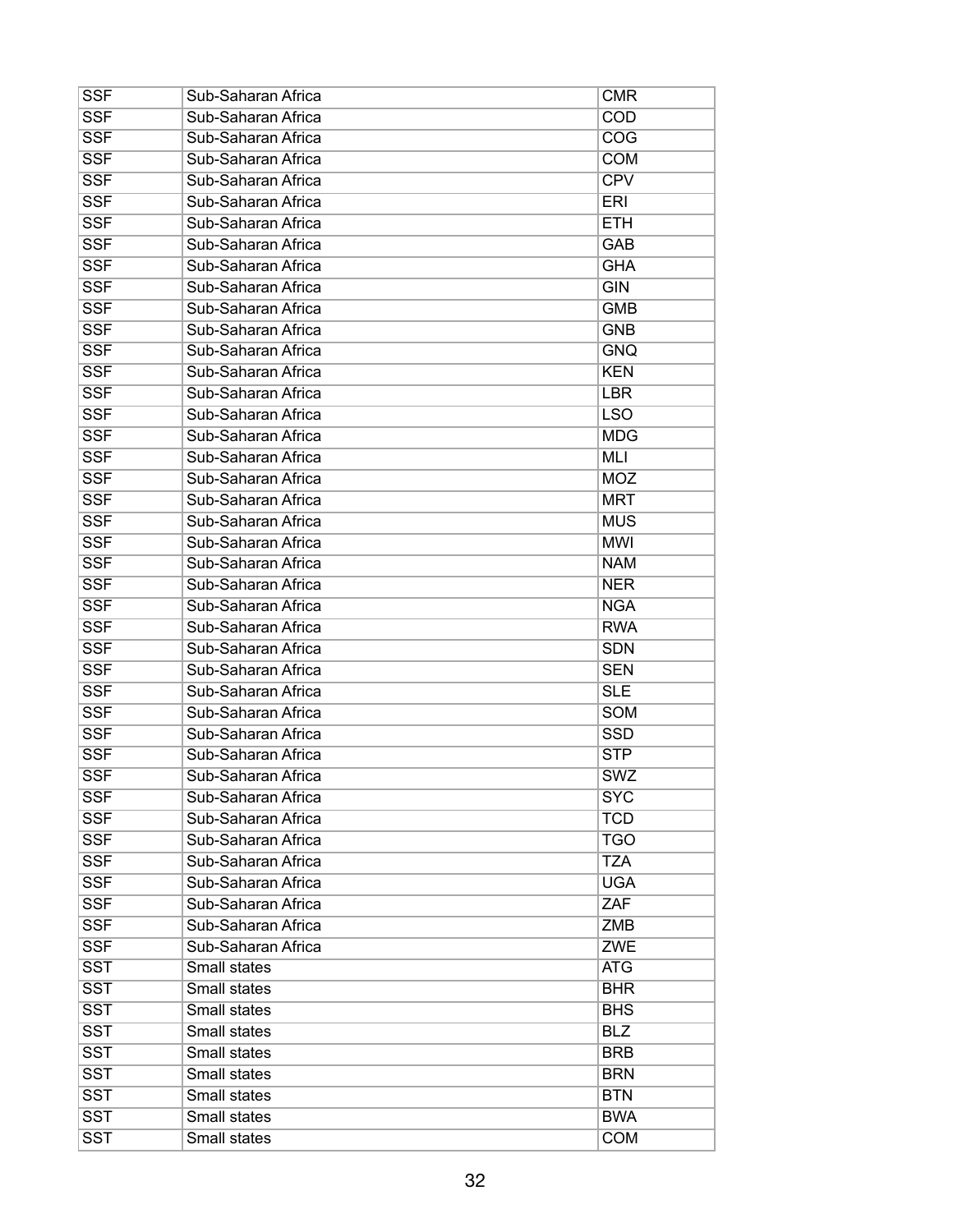| <b>SST</b>              | Small states                     | <b>CPV</b> |
|-------------------------|----------------------------------|------------|
| <b>SST</b>              | Small states                     | <b>CYP</b> |
| <b>SST</b>              | Small states                     | <b>DJI</b> |
| <b>SST</b>              | Small states                     | <b>DMA</b> |
| <b>SST</b>              | Small states                     | <b>EST</b> |
| <b>SST</b>              | Small states                     | FJI        |
| <b>SST</b>              | Small states                     | <b>FSM</b> |
| <b>SST</b>              | Small states                     | <b>GAB</b> |
| <b>SST</b>              | Small states                     | <b>GMB</b> |
| <b>SST</b>              | Small states                     | <b>GNB</b> |
| <b>SST</b>              | Small states                     | <b>GNQ</b> |
| <b>SST</b>              | Small states                     | <b>GRD</b> |
| $\overline{\text{SST}}$ | Small states                     | <b>GUY</b> |
| <b>SST</b>              | Small states                     | <b>ISL</b> |
| <b>SST</b>              | Small states                     | <b>JAM</b> |
| <b>SST</b>              | Small states                     | <b>KIR</b> |
| <b>SST</b>              | Small states                     | <b>KNA</b> |
| <b>SST</b>              | Small states                     | <b>LCA</b> |
| <b>SST</b>              | Small states                     | <b>LSO</b> |
| <b>SST</b>              | Small states                     | <b>MDV</b> |
| <b>SST</b>              | <b>Small states</b>              | <b>MHL</b> |
| <b>SST</b>              | Small states                     | <b>MLT</b> |
| <b>SST</b>              | Small states                     | <b>MNE</b> |
| <b>SST</b>              | Small states                     | <b>MUS</b> |
| <b>SST</b>              | Small states                     | <b>NAM</b> |
| <b>SST</b>              | Small states                     | <b>NRU</b> |
| <b>SST</b>              | Small states                     | <b>PLW</b> |
| <b>SST</b>              | Small states                     | QAT        |
| <b>SST</b>              | Small states                     | <b>SLB</b> |
| <b>SST</b>              | Small states                     | <b>SMR</b> |
| <b>SST</b>              | Small states                     | <b>STP</b> |
| <b>SST</b>              | <b>Small states</b>              | <b>SUR</b> |
| <b>SST</b>              | Small states                     | <b>SWZ</b> |
| <b>SST</b>              | Small states                     | <b>SYC</b> |
| $\overline{\text{SST}}$ | Small states                     | <b>TLS</b> |
| <b>SST</b>              | Small states                     | <b>TON</b> |
| <b>SST</b>              | Small states                     | <b>TTO</b> |
| <b>SST</b>              | Small states                     | <b>TUV</b> |
| $\overline{\text{SST}}$ | Small states                     | <b>VCT</b> |
| <b>SST</b>              | Small states                     | <b>VUT</b> |
| <b>SST</b>              | Small states                     | <b>WSM</b> |
| <b>TEA</b>              | East Asia & Pacific (IDA & IBRD) | <b>CHN</b> |
| <b>TEA</b>              | East Asia & Pacific (IDA & IBRD) | FJI        |
| <b>TEA</b>              | East Asia & Pacific (IDA & IBRD) | <b>FSM</b> |
| <b>TEA</b>              | East Asia & Pacific (IDA & IBRD) | <b>IDN</b> |
| <b>TEA</b>              | East Asia & Pacific (IDA & IBRD) | <b>KHM</b> |
| <b>TEA</b>              | East Asia & Pacific (IDA & IBRD) | <b>KIR</b> |
| <b>TEA</b>              | East Asia & Pacific (IDA & IBRD) | <b>LAO</b> |
| <b>TEA</b>              | East Asia & Pacific (IDA & IBRD) | <b>MHL</b> |
| <b>TEA</b>              | East Asia & Pacific (IDA & IBRD) | <b>MMR</b> |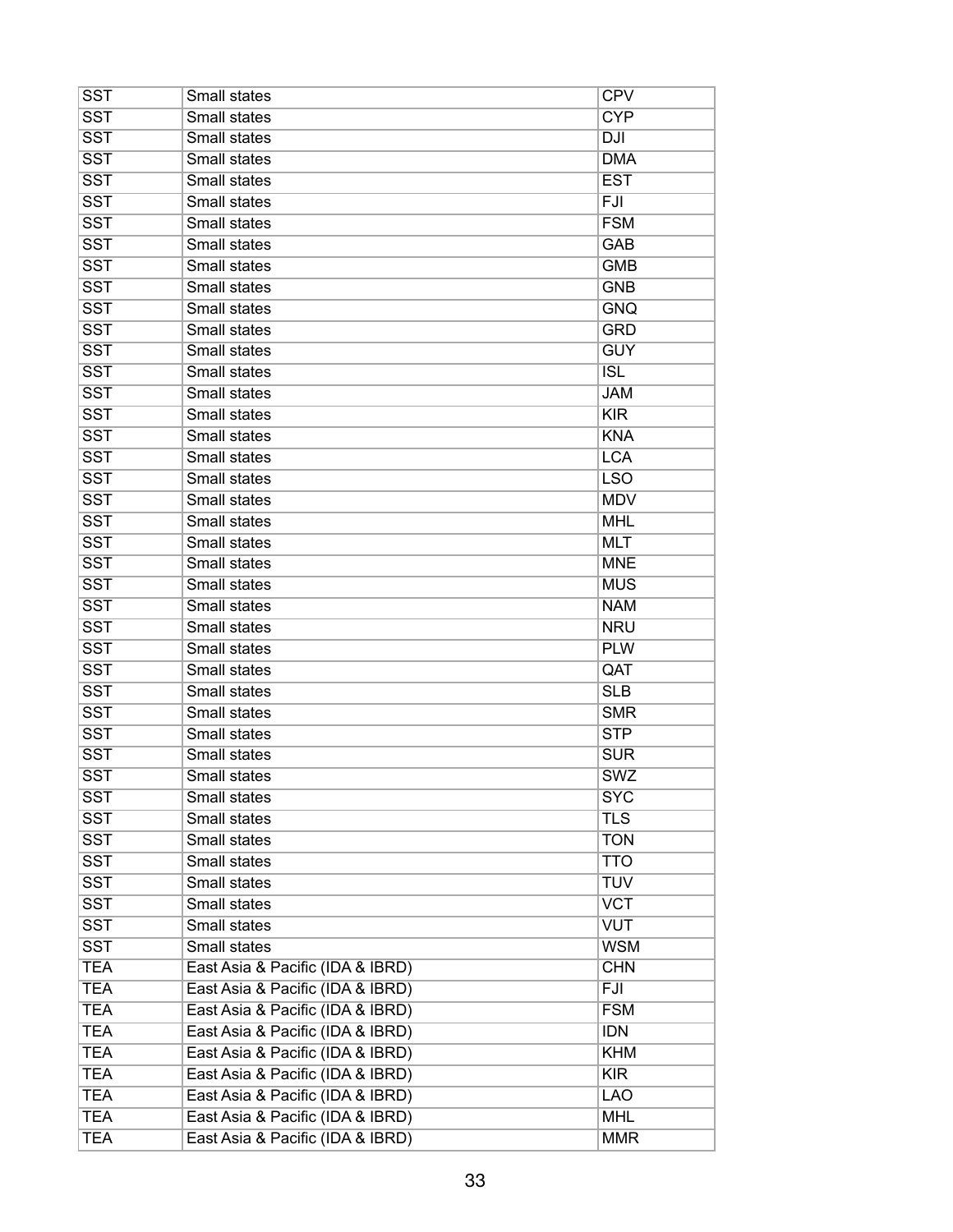| <b>TEA</b> | East Asia & Pacific (IDA & IBRD)       | <b>MNG</b> |
|------------|----------------------------------------|------------|
| <b>TEA</b> | East Asia & Pacific (IDA & IBRD)       | <b>MYS</b> |
| <b>TEA</b> | East Asia & Pacific (IDA & IBRD)       | <b>NRU</b> |
| <b>TEA</b> | East Asia & Pacific (IDA & IBRD)       | <b>PHL</b> |
| <b>TEA</b> | East Asia & Pacific (IDA & IBRD)       | <b>PLW</b> |
| <b>TEA</b> | East Asia & Pacific (IDA & IBRD)       | <b>PNG</b> |
| <b>TEA</b> | East Asia & Pacific (IDA & IBRD)       | <b>SLB</b> |
| <b>TEA</b> | East Asia & Pacific (IDA & IBRD)       | <b>THA</b> |
| <b>TEA</b> | East Asia & Pacific (IDA & IBRD)       | <b>TLS</b> |
| <b>TEA</b> | East Asia & Pacific (IDA & IBRD)       | <b>TON</b> |
| <b>TEA</b> | East Asia & Pacific (IDA & IBRD)       | <b>TUV</b> |
| <b>TEA</b> | East Asia & Pacific (IDA & IBRD)       | <b>VNM</b> |
| <b>TEA</b> | East Asia & Pacific (IDA & IBRD)       | <b>VUT</b> |
| <b>TEA</b> | East Asia & Pacific (IDA & IBRD)       | <b>WSM</b> |
| <b>TEC</b> | Europe & Central Asia (IDA & IBRD)     | <b>ALB</b> |
| <b>TEC</b> | Europe & Central Asia (IDA & IBRD)     | <b>ARM</b> |
| <b>TEC</b> | Europe & Central Asia (IDA & IBRD)     | <b>AZE</b> |
| <b>TEC</b> | Europe & Central Asia (IDA & IBRD)     | <b>BGR</b> |
| <b>TEC</b> | Europe & Central Asia (IDA & IBRD)     | BIH        |
| <b>TEC</b> | Europe & Central Asia (IDA & IBRD)     | <b>BLR</b> |
| <b>TEC</b> | Europe & Central Asia (IDA & IBRD)     | <b>GEO</b> |
| <b>TEC</b> | Europe & Central Asia (IDA & IBRD)     | <b>HRV</b> |
| <b>TEC</b> | Europe & Central Asia (IDA & IBRD)     | <b>KAZ</b> |
| <b>TEC</b> | Europe & Central Asia (IDA & IBRD)     | <b>KGZ</b> |
|            |                                        |            |
| <b>TEC</b> | Europe & Central Asia (IDA & IBRD)     | <b>MDA</b> |
| <b>TEC</b> | Europe & Central Asia (IDA & IBRD)     | <b>MKD</b> |
| <b>TEC</b> | Europe & Central Asia (IDA & IBRD)     | <b>MNE</b> |
| <b>TEC</b> | Europe & Central Asia (IDA & IBRD)     | <b>POL</b> |
| <b>TEC</b> | Europe & Central Asia (IDA & IBRD)     | <b>ROU</b> |
| <b>TEC</b> | Europe & Central Asia (IDA & IBRD)     | <b>RUS</b> |
| <b>TEC</b> | Europe & Central Asia (IDA & IBRD)     | <b>SRB</b> |
| <b>TEC</b> | Europe & Central Asia (IDA & IBRD)     | <b>TJK</b> |
| <b>TEC</b> | Europe & Central Asia (IDA & IBRD)     | <b>TKM</b> |
| <b>TEC</b> | Europe & Central Asia (IDA & IBRD)     | <b>TUR</b> |
| <b>TEC</b> | Europe & Central Asia (IDA & IBRD)     | <b>UKR</b> |
| <b>TEC</b> | Europe & Central Asia (IDA & IBRD)     | <b>UZB</b> |
| <b>TEC</b> | Europe & Central Asia (IDA & IBRD)     | <b>XKX</b> |
| <b>TLA</b> | Latin America & Caribbean (IDA & IBRD) | <b>ARG</b> |
| <b>TLA</b> | Latin America & Caribbean (IDA & IBRD) | <b>ATG</b> |
| <b>TLA</b> | Latin America & Caribbean (IDA & IBRD) | <b>BLZ</b> |
| <b>TLA</b> | Latin America & Caribbean (IDA & IBRD) | <b>BOL</b> |
| <b>TLA</b> | Latin America & Caribbean (IDA & IBRD) | <b>BRA</b> |
| <b>TLA</b> | Latin America & Caribbean (IDA & IBRD) | <b>CHL</b> |
| <b>TLA</b> | Latin America & Caribbean (IDA & IBRD) | COL        |
| <b>TLA</b> | Latin America & Caribbean (IDA & IBRD) | <b>CRI</b> |
| <b>TLA</b> | Latin America & Caribbean (IDA & IBRD) | <b>DMA</b> |
| <b>TLA</b> | Latin America & Caribbean (IDA & IBRD) | <b>DOM</b> |
| <b>TLA</b> | Latin America & Caribbean (IDA & IBRD) | ECU        |
| <b>TLA</b> | Latin America & Caribbean (IDA & IBRD) | <b>GRD</b> |
| <b>TLA</b> | Latin America & Caribbean (IDA & IBRD) | <b>GTM</b> |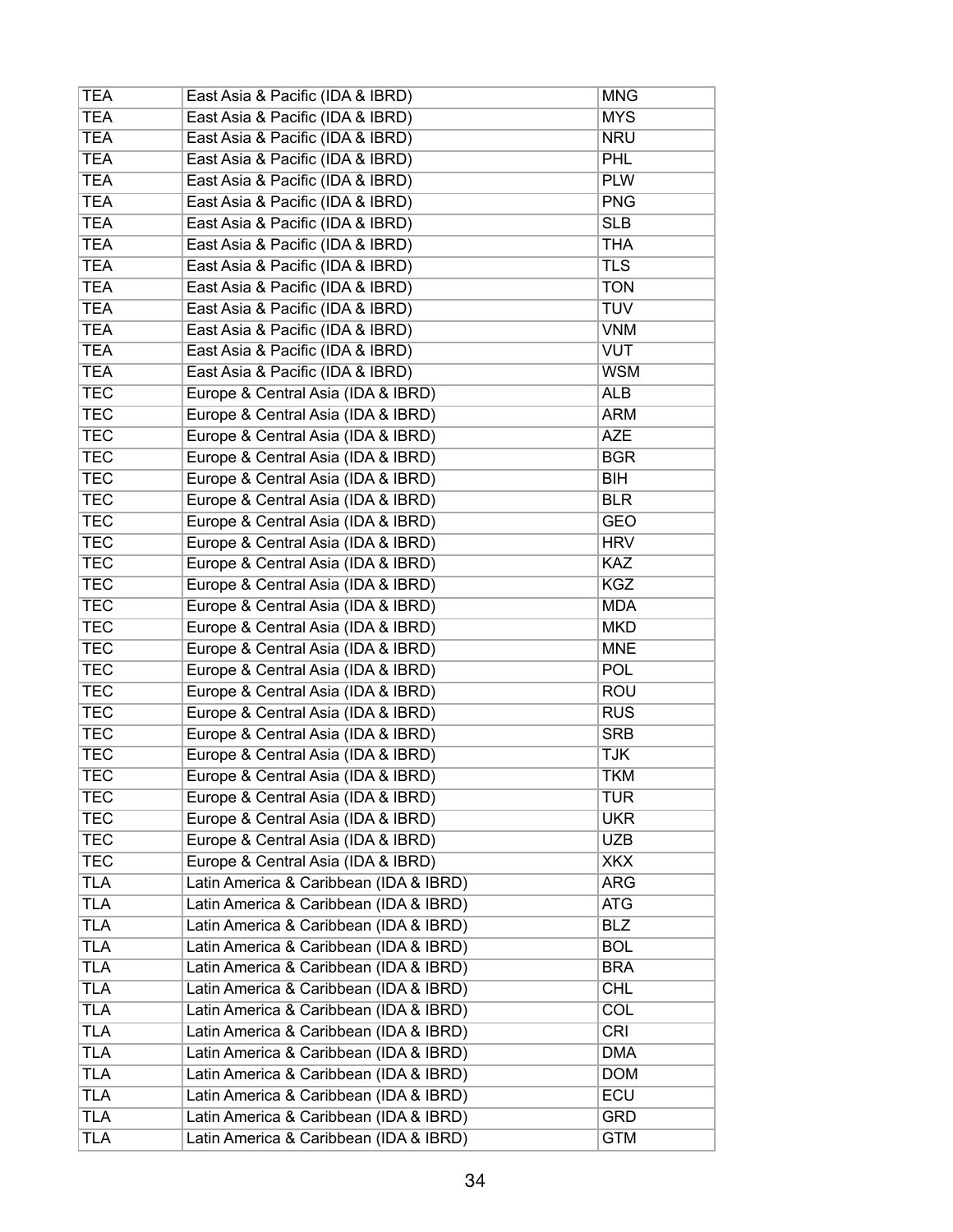| TLA                     | Latin America & Caribbean (IDA & IBRD)  | <b>GUY</b> |
|-------------------------|-----------------------------------------|------------|
| <b>TLA</b>              | Latin America & Caribbean (IDA & IBRD)  | <b>HND</b> |
| <b>TLA</b>              | Latin America & Caribbean (IDA & IBRD)  | <b>HTI</b> |
| <b>TLA</b>              | Latin America & Caribbean (IDA & IBRD)  | <b>JAM</b> |
| <b>TLA</b>              | Latin America & Caribbean (IDA & IBRD)  | <b>KNA</b> |
| <b>TLA</b>              | Latin America & Caribbean (IDA & IBRD)  | <b>LCA</b> |
| <b>TLA</b>              | Latin America & Caribbean (IDA & IBRD)  | <b>MEX</b> |
| <b>TLA</b>              | Latin America & Caribbean (IDA & IBRD)  | <b>NIC</b> |
| <b>TLA</b>              | Latin America & Caribbean (IDA & IBRD)  | <b>PAN</b> |
| <b>TLA</b>              | Latin America & Caribbean (IDA & IBRD)  | <b>PER</b> |
| <b>TLA</b>              | Latin America & Caribbean (IDA & IBRD)  | <b>PRY</b> |
| <b>TLA</b>              | Latin America & Caribbean (IDA & IBRD)  | <b>SLV</b> |
| <b>TLA</b>              | Latin America & Caribbean (IDA & IBRD)  | <b>SUR</b> |
| <b>TLA</b>              | Latin America & Caribbean (IDA & IBRD)  | <b>TTO</b> |
| <b>TLA</b>              | Latin America & Caribbean (IDA & IBRD)  | <b>URY</b> |
| <b>TLA</b>              | Latin America & Caribbean (IDA & IBRD)  | <b>VCT</b> |
| <b>TLA</b>              | Latin America & Caribbean (IDA & IBRD)  | <b>VEN</b> |
| <b>TMN</b>              | Middle East & North Africa (IDA & IBRD) | <b>DJI</b> |
| <b>TMN</b>              | Middle East & North Africa (IDA & IBRD) | <b>DZA</b> |
| <b>TMN</b>              | Middle East & North Africa (IDA & IBRD) | EGY        |
| <b>TMN</b>              | Middle East & North Africa (IDA & IBRD) | <b>IRN</b> |
| <b>TMN</b>              | Middle East & North Africa (IDA & IBRD) | <b>IRQ</b> |
| <b>TMN</b>              | Middle East & North Africa (IDA & IBRD) | <b>JOR</b> |
| <b>TMN</b>              | Middle East & North Africa (IDA & IBRD) | LBN        |
| <b>TMN</b>              | Middle East & North Africa (IDA & IBRD) | LBY        |
| <b>TMN</b>              | Middle East & North Africa (IDA & IBRD) | <b>MAR</b> |
| <b>TMN</b>              | Middle East & North Africa (IDA & IBRD) | <b>SYR</b> |
| <b>TMN</b>              | Middle East & North Africa (IDA & IBRD) | <b>TUN</b> |
| <b>TMN</b>              | Middle East & North Africa (IDA & IBRD) | <b>YEM</b> |
| <b>TSA</b>              | South Asia (IDA & IBRD)                 | <b>AFG</b> |
| <b>TSA</b>              | South Asia (IDA & IBRD)                 | <b>BGD</b> |
| <b>TSA</b>              | South Asia (IDA & IBRD)                 | <b>BTN</b> |
| <b>TSA</b>              | South Asia (IDA & IBRD)                 | <b>IND</b> |
| <b>TSA</b>              | South Asia (IDA & IBRD)                 | <b>LKA</b> |
| <b>TSA</b>              | South Asia (IDA & IBRD)                 | <b>MDV</b> |
| <b>TSA</b>              | South Asia (IDA & IBRD)                 | <b>NPL</b> |
| <b>TSA</b>              | South Asia (IDA & IBRD)                 | <b>PAK</b> |
| <b>TSS</b>              | Sub-Saharan Africa (IDA & IBRD)         | <b>AGO</b> |
| $\overline{\text{TSS}}$ | Sub-Saharan Africa (IDA & IBRD)         | <b>BDI</b> |
| $\overline{\text{TSS}}$ | Sub-Saharan Africa (IDA & IBRD)         | <b>BEN</b> |
| $\overline{\text{TSS}}$ | Sub-Saharan Africa (IDA & IBRD)         | <b>BFA</b> |
| $\overline{\text{TSS}}$ | Sub-Saharan Africa (IDA & IBRD)         | <b>BWA</b> |
|                         |                                         |            |
| $\overline{\text{TSS}}$ | Sub-Saharan Africa (IDA & IBRD)         | CAF        |
| $\overline{\text{TSS}}$ | Sub-Saharan Africa (IDA & IBRD)         | <b>CIV</b> |
| <b>TSS</b>              | Sub-Saharan Africa (IDA & IBRD)         | <b>CMR</b> |
| <b>TSS</b>              | Sub-Saharan Africa (IDA & IBRD)         | <b>COD</b> |
| <b>TSS</b>              | Sub-Saharan Africa (IDA & IBRD)         | COG        |
| <b>TSS</b>              | Sub-Saharan Africa (IDA & IBRD)         | <b>COM</b> |
| <b>TSS</b>              | Sub-Saharan Africa (IDA & IBRD)         | <b>CPV</b> |
| $\overline{\text{TSS}}$ | Sub-Saharan Africa (IDA & IBRD)         | <b>ERI</b> |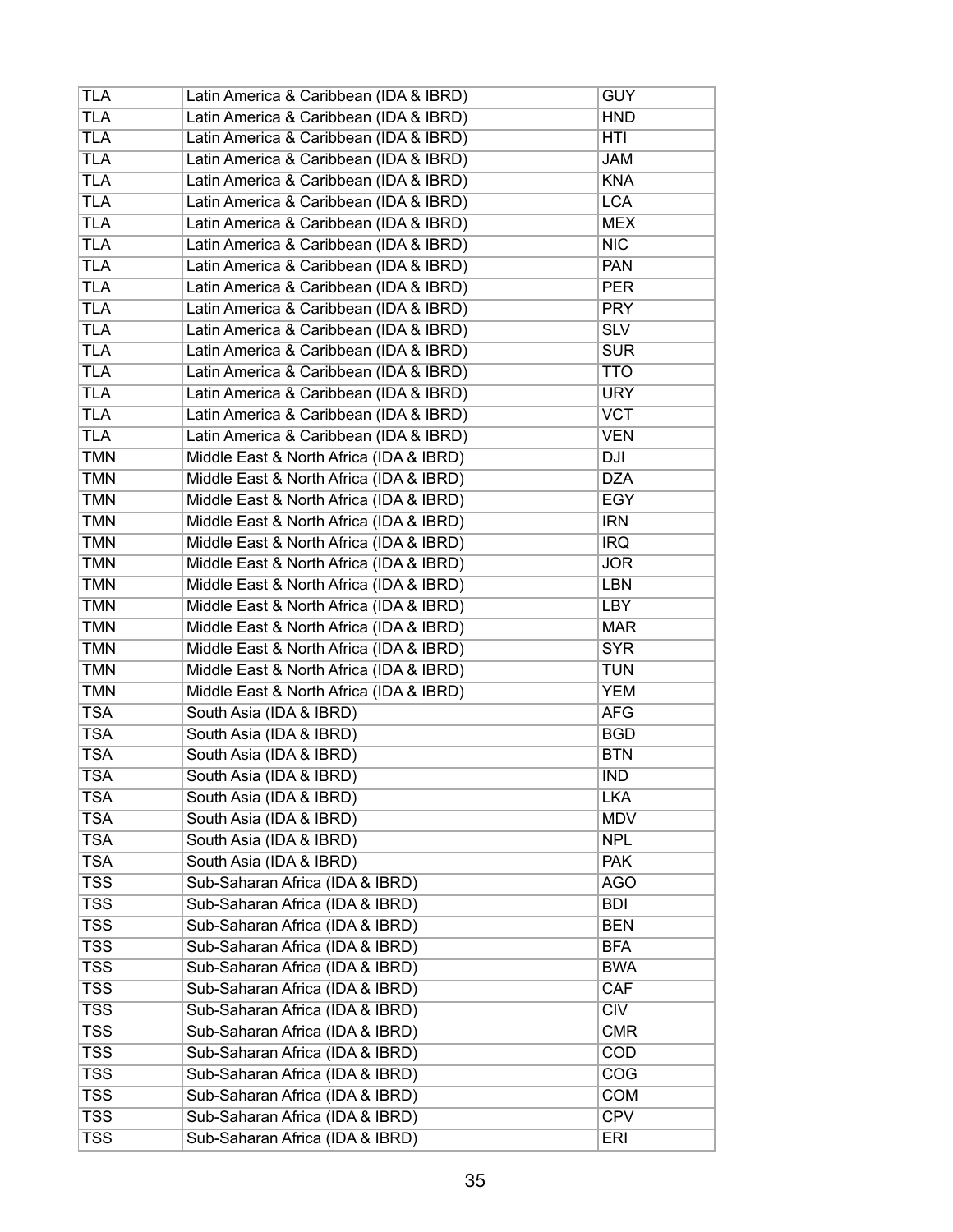| $\overline{\text{TSS}}$<br>Sub-Saharan Africa (IDA & IBRD)<br>GAB        |  |
|--------------------------------------------------------------------------|--|
| $\overline{\text{TSS}}$<br>Sub-Saharan Africa (IDA & IBRD)<br><b>GHA</b> |  |
| <b>TSS</b><br>Sub-Saharan Africa (IDA & IBRD)<br><b>GIN</b>              |  |
| $\overline{\text{TSS}}$<br>Sub-Saharan Africa (IDA & IBRD)<br><b>GMB</b> |  |
| <b>TSS</b><br>Sub-Saharan Africa (IDA & IBRD)<br><b>GNB</b>              |  |
| $\overline{\text{TSS}}$<br>Sub-Saharan Africa (IDA & IBRD)<br><b>GNQ</b> |  |
| <b>TSS</b><br>Sub-Saharan Africa (IDA & IBRD)<br><b>KEN</b>              |  |
| <b>TSS</b><br>Sub-Saharan Africa (IDA & IBRD)<br><b>LBR</b>              |  |
| <b>TSS</b><br>Sub-Saharan Africa (IDA & IBRD)<br><b>LSO</b>              |  |
| $\overline{\text{TSS}}$<br>Sub-Saharan Africa (IDA & IBRD)<br><b>MDG</b> |  |
| <b>TSS</b><br>Sub-Saharan Africa (IDA & IBRD)<br>MLI                     |  |
| $\overline{\text{TSS}}$<br>Sub-Saharan Africa (IDA & IBRD)<br><b>MOZ</b> |  |
| <b>TSS</b><br>Sub-Saharan Africa (IDA & IBRD)<br><b>MRT</b>              |  |
| <b>TSS</b><br>Sub-Saharan Africa (IDA & IBRD)<br><b>MUS</b>              |  |
| $\overline{\text{TSS}}$<br>Sub-Saharan Africa (IDA & IBRD)<br><b>MWI</b> |  |
| <b>TSS</b><br>Sub-Saharan Africa (IDA & IBRD)<br><b>NAM</b>              |  |
| <b>TSS</b><br>Sub-Saharan Africa (IDA & IBRD)<br><b>NER</b>              |  |
| <b>TSS</b><br>Sub-Saharan Africa (IDA & IBRD)<br><b>NGA</b>              |  |
| <b>TSS</b><br>Sub-Saharan Africa (IDA & IBRD)<br><b>RWA</b>              |  |
| $\overline{\text{TSS}}$<br>Sub-Saharan Africa (IDA & IBRD)<br><b>SDN</b> |  |
| <b>TSS</b><br>Sub-Saharan Africa (IDA & IBRD)<br><b>SEN</b>              |  |
| <b>TSS</b><br>Sub-Saharan Africa (IDA & IBRD)<br><b>SLE</b>              |  |
| <b>TSS</b><br>Sub-Saharan Africa (IDA & IBRD)<br>SOM                     |  |
| $\overline{\text{TSS}}$<br>Sub-Saharan Africa (IDA & IBRD)<br><b>SSD</b> |  |
| $\overline{\text{TSS}}$<br>Sub-Saharan Africa (IDA & IBRD)<br><b>STP</b> |  |
| $\overline{\text{TSS}}$<br>Sub-Saharan Africa (IDA & IBRD)<br>SWZ        |  |
| <b>TSS</b><br>Sub-Saharan Africa (IDA & IBRD)<br><b>SYC</b>              |  |
| <b>TSS</b><br>Sub-Saharan Africa (IDA & IBRD)<br><b>TCD</b>              |  |
| <b>TSS</b><br>Sub-Saharan Africa (IDA & IBRD)<br><b>TGO</b>              |  |
| $\overline{\text{TSS}}$<br>Sub-Saharan Africa (IDA & IBRD)<br><b>TZA</b> |  |
| $\overline{\text{TSS}}$<br>Sub-Saharan Africa (IDA & IBRD)<br><b>UGA</b> |  |
| <b>TSS</b><br>Sub-Saharan Africa (IDA & IBRD)<br>ZAF                     |  |
| <b>TSS</b><br>Sub-Saharan Africa (IDA & IBRD)<br><b>ZMB</b>              |  |
| $\overline{\text{TSS}}$<br>Sub-Saharan Africa (IDA & IBRD)<br><b>ZWE</b> |  |
| <b>UMC</b><br>Upper middle income<br><b>ALB</b>                          |  |
| <b>UMC</b><br>Upper middle income<br><b>ARG</b>                          |  |
| <b>UMC</b><br>Upper middle income<br><b>ARM</b>                          |  |
| <b>UMC</b><br>Upper middle income<br><b>ASM</b>                          |  |
| <b>UMC</b><br>Upper middle income<br><b>AZE</b>                          |  |
| <b>UMC</b><br>Upper middle income<br><b>BGR</b>                          |  |
| <b>UMC</b><br>Upper middle income<br>BH                                  |  |
| <b>UMC</b><br>Upper middle income<br><b>BLR</b>                          |  |
| <b>UMC</b><br>Upper middle income<br><b>BLZ</b>                          |  |
| <b>UMC</b><br>Upper middle income<br><b>BRA</b>                          |  |
| <b>UMC</b><br>Upper middle income<br><b>BWA</b>                          |  |
| <b>UMC</b><br>Upper middle income<br><b>CHN</b>                          |  |
| <b>UMC</b><br>Upper middle income<br>COL                                 |  |
| <b>UMC</b><br>Upper middle income<br><b>CRI</b>                          |  |
| <b>UMC</b><br>Upper middle income<br><b>CUB</b>                          |  |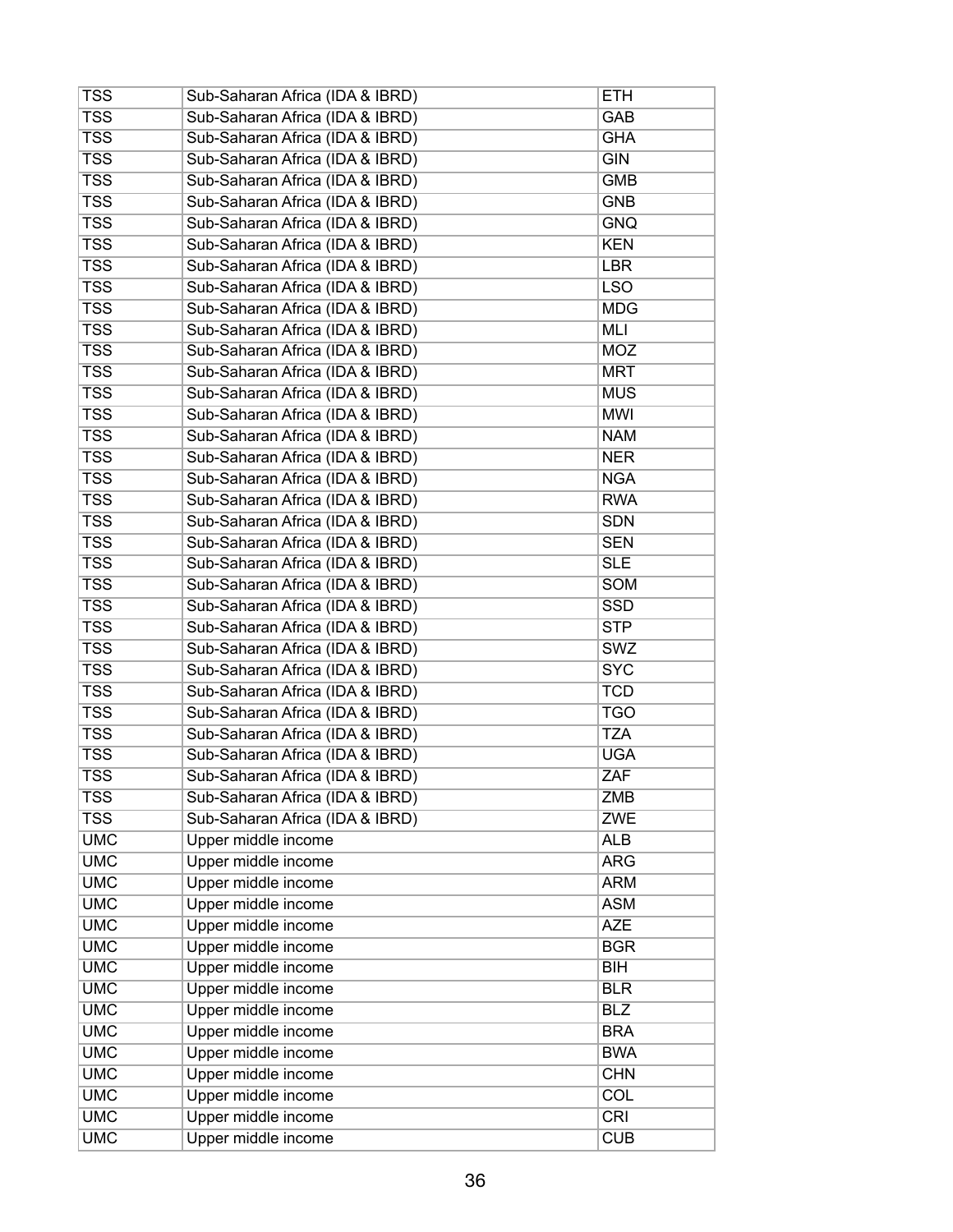| <b>UMC</b> | Upper middle income | <b>DMA</b> |
|------------|---------------------|------------|
| <b>UMC</b> | Upper middle income | <b>DOM</b> |
| <b>UMC</b> | Upper middle income | <b>ECU</b> |
| <b>UMC</b> | Upper middle income | FJI        |
| <b>UMC</b> | Upper middle income | <b>GAB</b> |
| <b>UMC</b> | Upper middle income | <b>GEO</b> |
| <b>UMC</b> | Upper middle income | <b>GNQ</b> |
| <b>UMC</b> | Upper middle income | <b>GRD</b> |
| <b>UMC</b> | Upper middle income | <b>GTM</b> |
| <b>UMC</b> | Upper middle income | <b>GUY</b> |
| <b>UMC</b> | Upper middle income | <b>IDN</b> |
| <b>UMC</b> | Upper middle income | <b>IRN</b> |
| <b>UMC</b> | Upper middle income | <b>IRQ</b> |
| <b>UMC</b> | Upper middle income | <b>JAM</b> |
| <b>UMC</b> | Upper middle income | <b>JOR</b> |
| <b>UMC</b> | Upper middle income | KAZ        |
| <b>UMC</b> | Upper middle income | <b>LBN</b> |
| <b>UMC</b> | Upper middle income | LBY        |
| <b>UMC</b> | Upper middle income | <b>LCA</b> |
| <b>UMC</b> | Upper middle income | <b>MDV</b> |
| <b>UMC</b> | Upper middle income | <b>MEX</b> |
| <b>UMC</b> | Upper middle income | <b>MHL</b> |
| <b>UMC</b> | Upper middle income | <b>MKD</b> |
| <b>UMC</b> | Upper middle income | <b>MNE</b> |
| <b>UMC</b> | Upper middle income | <b>MYS</b> |
| <b>UMC</b> | Upper middle income | <b>NAM</b> |
| <b>UMC</b> | Upper middle income | <b>PER</b> |
| <b>UMC</b> |                     | <b>PRY</b> |
| <b>UMC</b> | Upper middle income | <b>RUS</b> |
|            | Upper middle income |            |
| <b>UMC</b> | Upper middle income | <b>SRB</b> |
| <b>UMC</b> | Upper middle income | <b>SUR</b> |
| <b>UMC</b> | Upper middle income | <b>THA</b> |
| <b>UMC</b> | Upper middle income | <b>TKM</b> |
| <b>UMC</b> | Upper middle income | <b>TON</b> |
| <b>UMC</b> | Upper middle income | <b>TUR</b> |
| <b>UMC</b> | Upper middle income | <b>TUV</b> |
| <b>UMC</b> | Upper middle income | <b>VCT</b> |
| <b>UMC</b> | Upper middle income | <b>VEN</b> |
| <b>UMC</b> | Upper middle income | <b>WSM</b> |
| <b>UMC</b> | Upper middle income | <b>XKX</b> |
| <b>UMC</b> | Upper middle income | ZAF        |
| <b>WLD</b> | World               | <b>ABW</b> |
| <b>WLD</b> | World               | <b>AFG</b> |
| <b>WLD</b> | World               | <b>AGO</b> |
| <b>WLD</b> | World               | <b>ALB</b> |
| <b>WLD</b> | World               | <b>AND</b> |
| <b>WLD</b> | World               | <b>ARE</b> |
| <b>WLD</b> | World               | <b>ARG</b> |
| <b>WLD</b> | World               | <b>ARM</b> |
| <b>WLD</b> | World               | <b>ASM</b> |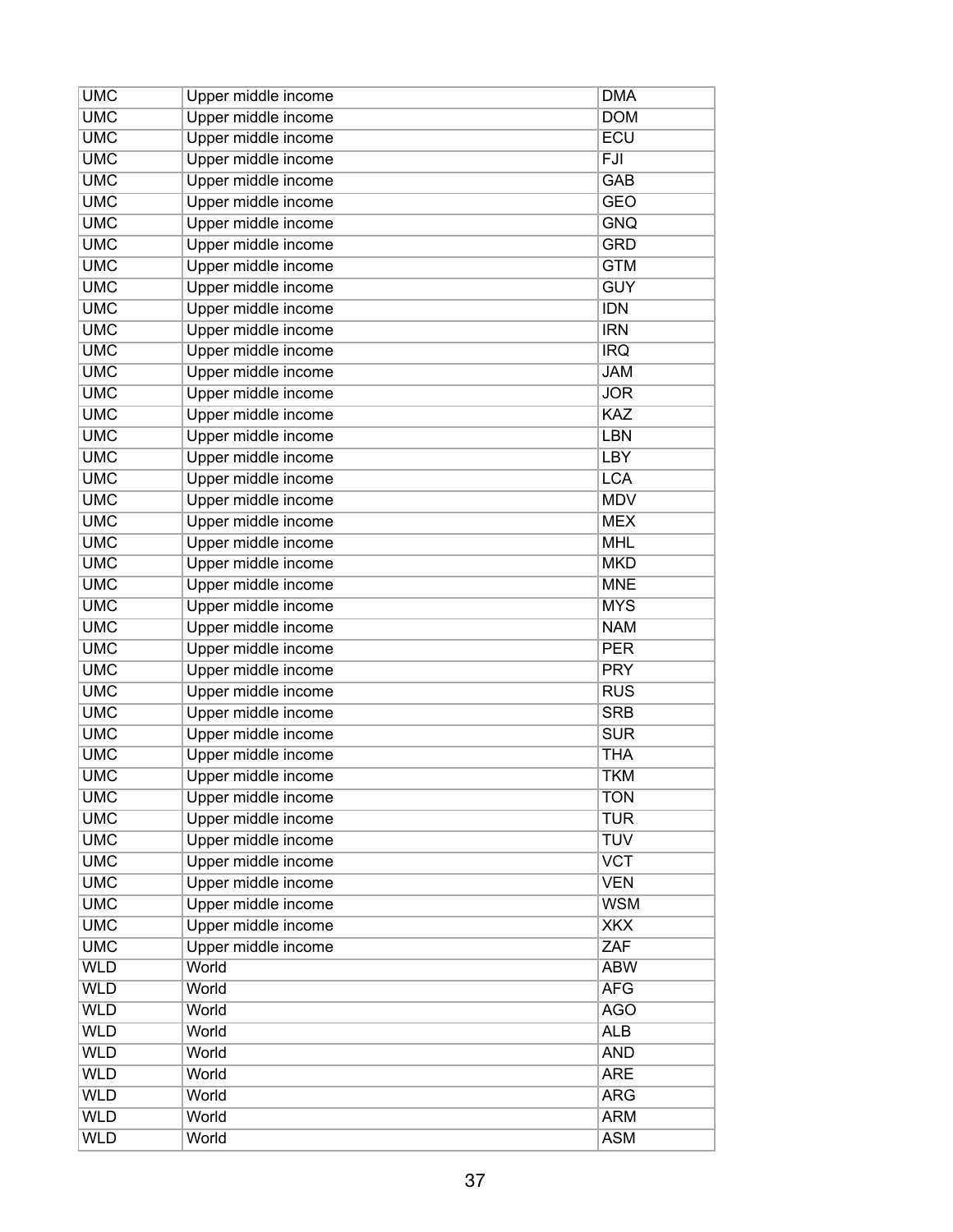| <b>WLD</b> | World | <b>ATG</b>       |
|------------|-------|------------------|
| <b>WLD</b> | World | <b>AUS</b>       |
| <b>WLD</b> | World | <b>AUT</b>       |
| <b>WLD</b> | World | <b>AZE</b>       |
| <b>WLD</b> | World | <b>BDI</b>       |
| <b>WLD</b> | World | <b>BEL</b>       |
| <b>WLD</b> | World | <b>BEN</b>       |
| <b>WLD</b> | World | <b>BFA</b>       |
| <b>WLD</b> | World | <b>BGD</b>       |
| <b>WLD</b> | World | <b>BGR</b>       |
| <b>WLD</b> | World | <b>BHR</b>       |
| <b>WLD</b> | World | <b>BHS</b>       |
| <b>WLD</b> | World | BH               |
| <b>WLD</b> | World | <b>BLR</b>       |
| <b>WLD</b> | World | <b>BLZ</b>       |
| <b>WLD</b> | World | <b>BMU</b>       |
| <b>WLD</b> | World | <b>BOL</b>       |
| <b>WLD</b> | World | <b>BRA</b>       |
| <b>WLD</b> | World | <b>BRB</b>       |
| <b>WLD</b> | World | <b>BRN</b>       |
| <b>WLD</b> | World | <b>BTN</b>       |
| <b>WLD</b> | World | <b>BWA</b>       |
| <b>WLD</b> | World | CAF              |
| <b>WLD</b> | World | CAN              |
| <b>WLD</b> | World | <b>CHE</b>       |
| <b>WLD</b> | World | CHI              |
| <b>WLD</b> | World | <b>CHL</b>       |
| <b>WLD</b> |       |                  |
| <b>WLD</b> | World | <b>CHN</b>       |
|            | World | CIV              |
| <b>WLD</b> | World | <b>CMR</b>       |
| <b>WLD</b> | World | <b>COD</b>       |
| <b>WLD</b> | World | $\overline{COG}$ |
| <b>WLD</b> | World | <b>COL</b>       |
| <b>WLD</b> | World | <b>COM</b>       |
| <b>WLD</b> | World | <b>CPV</b>       |
| <b>WLD</b> | World | <b>CRI</b>       |
| <b>WLD</b> | World | <b>CUB</b>       |
| <b>WLD</b> | World | <b>CUW</b>       |
| <b>WLD</b> | World | <b>CYM</b>       |
| <b>WLD</b> | World | <b>CYP</b>       |
| <b>WLD</b> | World | <b>CZE</b>       |
| <b>WLD</b> | World | <b>DEU</b>       |
| <b>WLD</b> | World | <b>DJI</b>       |
| <b>WLD</b> | World | <b>DMA</b>       |
| <b>WLD</b> | World | <b>DNK</b>       |
| <b>WLD</b> | World | <b>DOM</b>       |
| <b>WLD</b> | World | <b>DZA</b>       |
| <b>WLD</b> | World | <b>ECU</b>       |
| <b>WLD</b> | World | <b>EGY</b>       |
| <b>WLD</b> | World | <b>ERI</b>       |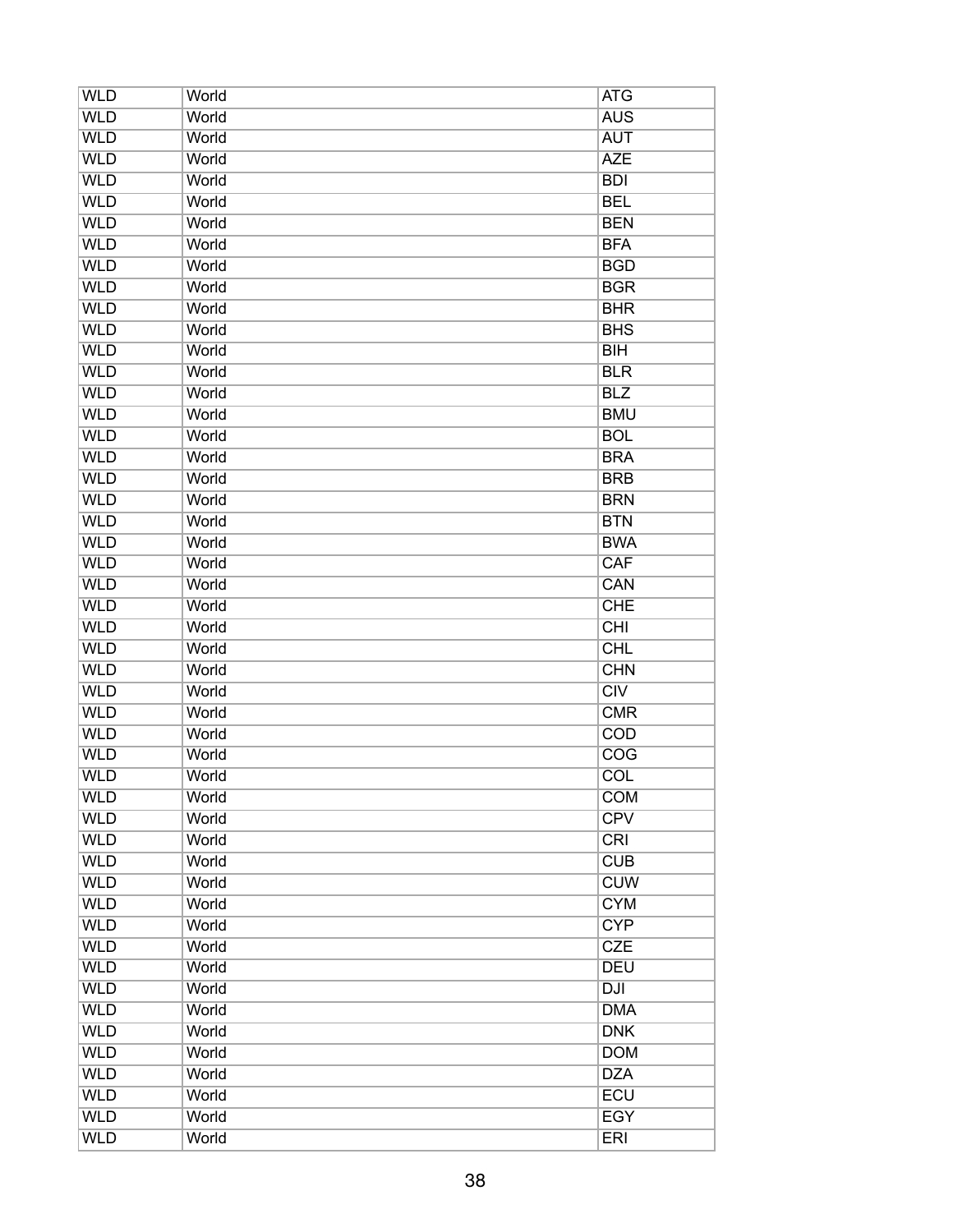| <b>WLD</b> | World | <b>ESP</b>       |
|------------|-------|------------------|
| <b>WLD</b> | World | <b>EST</b>       |
| <b>WLD</b> | World | <b>ETH</b>       |
| <b>WLD</b> | World | <b>FIN</b>       |
| <b>WLD</b> | World | FJI              |
| <b>WLD</b> | World | <b>FRA</b>       |
| <b>WLD</b> | World | <b>FRO</b>       |
| <b>WLD</b> | World | <b>FSM</b>       |
| <b>WLD</b> | World | <b>GAB</b>       |
| <b>WLD</b> | World | <b>GBR</b>       |
| <b>WLD</b> | World | <b>GEO</b>       |
| <b>WLD</b> | World | <b>GHA</b>       |
| <b>WLD</b> | World | GIB              |
| <b>WLD</b> | World | $\overline{GIN}$ |
| <b>WLD</b> | World | <b>GMB</b>       |
| <b>WLD</b> | World | <b>GNB</b>       |
| <b>WLD</b> | World | <b>GNQ</b>       |
| <b>WLD</b> | World | <b>GRC</b>       |
| <b>WLD</b> | World | <b>GRD</b>       |
| <b>WLD</b> | World | <b>GRL</b>       |
| <b>WLD</b> | World | <b>GTM</b>       |
| <b>WLD</b> | World | <b>GUM</b>       |
| <b>WLD</b> | World | <b>GUY</b>       |
| <b>WLD</b> | World | <b>HKG</b>       |
| <b>WLD</b> | World | <b>HND</b>       |
| <b>WLD</b> | World | <b>HRV</b>       |
| <b>WLD</b> | World | HTI              |
| <b>WLD</b> |       |                  |
|            | World | <b>HUN</b>       |
| <b>WLD</b> | World | <b>IDN</b>       |
| <b>WLD</b> | World | <b>IMN</b>       |
| <b>WLD</b> | World | <b>IND</b>       |
| <b>WLD</b> | World | <b>IRL</b>       |
| <b>WLD</b> | World | <b>IRN</b>       |
| <b>WLD</b> | World | <b>IRQ</b>       |
| <b>WLD</b> | World | <b>ISL</b>       |
| <b>WLD</b> | World | <b>ISR</b>       |
| <b>WLD</b> | World | <b>ITA</b>       |
| <b>WLD</b> | World | <b>JAM</b>       |
| <b>WLD</b> | World | <b>JOR</b>       |
| <b>WLD</b> | World | <b>JPN</b>       |
| <b>WLD</b> | World | KAZ              |
| <b>WLD</b> | World | <b>KEN</b>       |
| <b>WLD</b> | World | <b>KGZ</b>       |
| <b>WLD</b> | World | <b>KHM</b>       |
| <b>WLD</b> | World | KIR              |
| <b>WLD</b> | World | <b>KNA</b>       |
| <b>WLD</b> | World | <b>KOR</b>       |
| <b>WLD</b> | World | <b>KWT</b>       |
| <b>WLD</b> | World | <b>LAO</b>       |
| <b>WLD</b> | World | <b>LBN</b>       |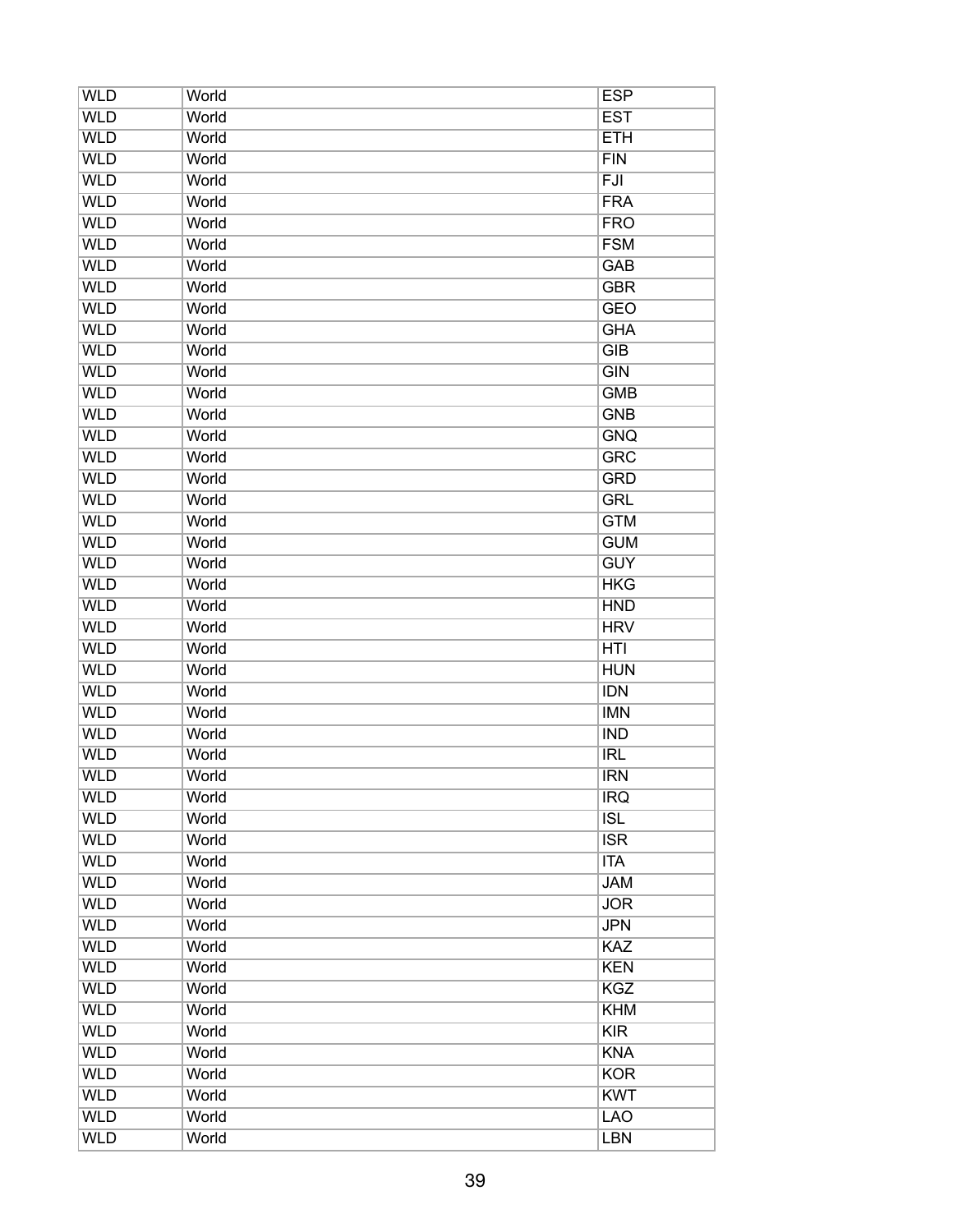| <b>WLD</b> | World | <b>LBR</b>               |
|------------|-------|--------------------------|
| <b>WLD</b> | World | <b>LBY</b>               |
| <b>WLD</b> | World | <b>LCA</b>               |
| <b>WLD</b> | World | LIE                      |
| <b>WLD</b> | World | <b>LKA</b>               |
| <b>WLD</b> | World | <b>LSO</b>               |
| <b>WLD</b> | World | LTU                      |
| <b>WLD</b> | World | <b>LUX</b>               |
| <b>WLD</b> | World | <b>LVA</b>               |
| <b>WLD</b> | World | <b>MAC</b>               |
| <b>WLD</b> | World | <b>MAF</b>               |
| <b>WLD</b> | World | <b>MAR</b>               |
| <b>WLD</b> | World | <b>MCO</b>               |
| <b>WLD</b> | World | <b>MDA</b>               |
| <b>WLD</b> | World | <b>MDG</b>               |
| <b>WLD</b> | World | <b>MDV</b>               |
| <b>WLD</b> | World | <b>MEX</b>               |
| <b>WLD</b> | World | <b>MHL</b>               |
| <b>WLD</b> | World | <b>MKD</b>               |
| <b>WLD</b> | World | <b>MLI</b>               |
| <b>WLD</b> | World | <b>MLT</b>               |
| <b>WLD</b> | World | <b>MMR</b>               |
| <b>WLD</b> | World | <b>MNE</b>               |
| <b>WLD</b> | World | <b>MNG</b>               |
| <b>WLD</b> | World | <b>MNP</b>               |
| <b>WLD</b> | World | <b>MOZ</b>               |
| <b>WLD</b> | World | <b>MRT</b>               |
| <b>WLD</b> | World |                          |
|            |       | <b>MUS</b><br><b>MWI</b> |
| <b>WLD</b> | World |                          |
| <b>WLD</b> | World | <b>MYS</b>               |
| <b>WLD</b> | World | <b>NAM</b>               |
| <b>WLD</b> | World | <b>NCL</b>               |
| <b>WLD</b> | World | <b>NER</b>               |
| <b>WLD</b> | World | <b>NGA</b>               |
| <b>WLD</b> | World | NIC                      |
| <b>WLD</b> | World | <b>NLD</b>               |
| <b>WLD</b> | World | <b>NOR</b>               |
| <b>WLD</b> | World | <b>NPL</b>               |
| <b>WLD</b> | World | <b>NRU</b>               |
| <b>WLD</b> | World | <b>NZL</b>               |
| <b>WLD</b> | World | <b>OMN</b>               |
| <b>WLD</b> | World | <b>PAK</b>               |
| <b>WLD</b> | World | <b>PAN</b>               |
| <b>WLD</b> | World | <b>PER</b>               |
| <b>WLD</b> | World | <b>PHL</b>               |
| <b>WLD</b> | World | <b>PLW</b>               |
| <b>WLD</b> | World | <b>PNG</b>               |
| <b>WLD</b> | World | POL                      |
| <b>WLD</b> | World | <b>PRI</b>               |
| <b>WLD</b> | World | <b>PRK</b>               |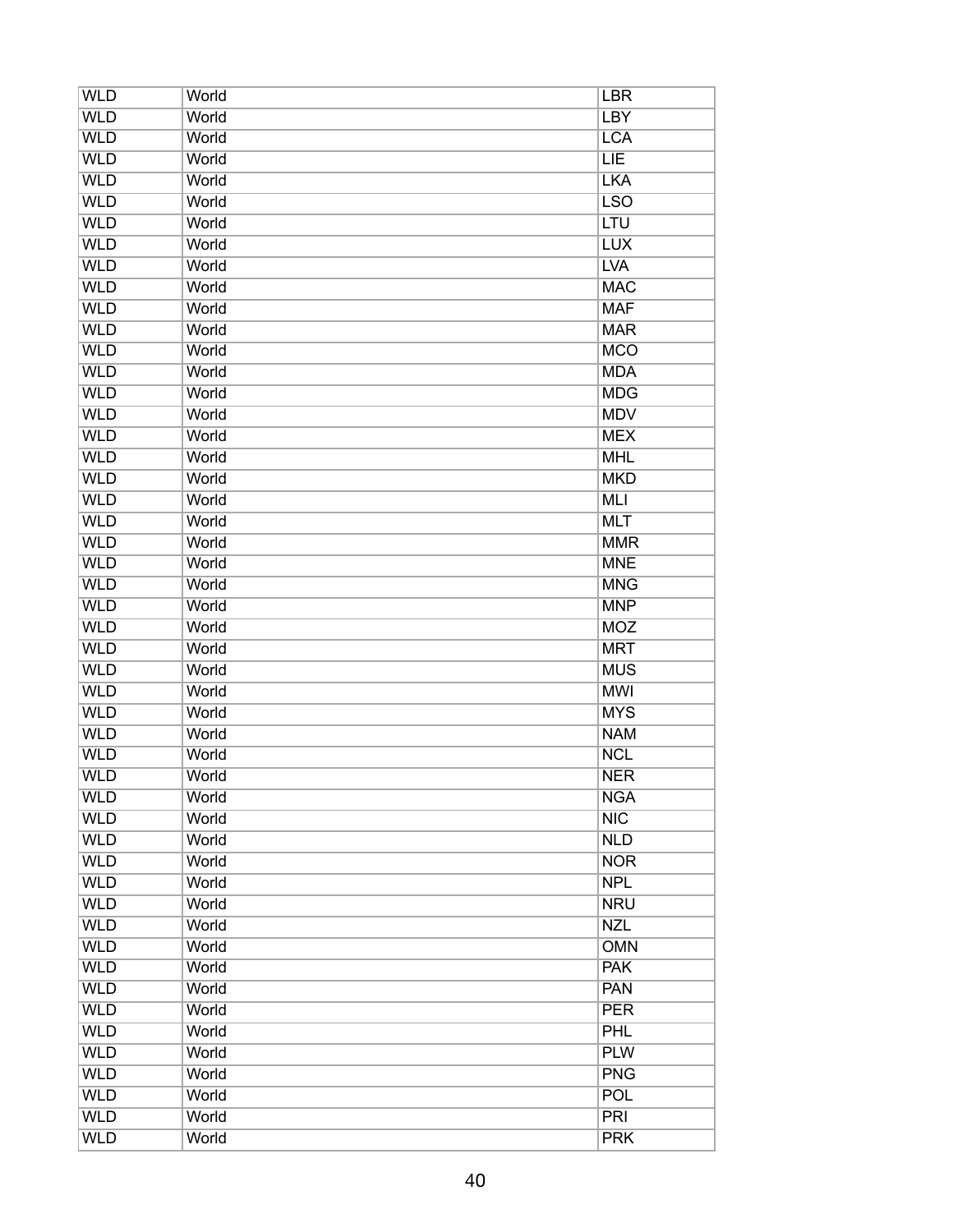| <b>WLD</b> | World | <b>PRT</b>              |
|------------|-------|-------------------------|
| <b>WLD</b> | World | <b>PRY</b>              |
| <b>WLD</b> | World | <b>PSE</b>              |
| <b>WLD</b> | World | <b>PYF</b>              |
| <b>WLD</b> | World | QAT                     |
| <b>WLD</b> | World | <b>ROU</b>              |
| <b>WLD</b> | World | <b>RUS</b>              |
| <b>WLD</b> | World | <b>RWA</b>              |
| <b>WLD</b> | World | <b>SAU</b>              |
| <b>WLD</b> | World | <b>SDN</b>              |
| <b>WLD</b> | World | <b>SEN</b>              |
| <b>WLD</b> | World | <b>SGP</b>              |
| <b>WLD</b> | World | SLB                     |
| <b>WLD</b> | World | <b>SLE</b>              |
| <b>WLD</b> | World | $\overline{\text{SLV}}$ |
| <b>WLD</b> | World | <b>SMR</b>              |
| <b>WLD</b> | World | <b>SOM</b>              |
| <b>WLD</b> | World | <b>SRB</b>              |
| <b>WLD</b> | World | <b>SSD</b>              |
| <b>WLD</b> | World | <b>STP</b>              |
| <b>WLD</b> | World | <b>SUR</b>              |
| <b>WLD</b> | World | <b>SVK</b>              |
| <b>WLD</b> | World | <b>SVN</b>              |
| <b>WLD</b> | World | <b>SWE</b>              |
| <b>WLD</b> | World | <b>SWZ</b>              |
| <b>WLD</b> | World | <b>SXM</b>              |
| <b>WLD</b> | World | <b>SYC</b>              |
| <b>WLD</b> |       | <b>SYR</b>              |
| <b>WLD</b> | World |                         |
|            | World | <b>TCA</b>              |
| <b>WLD</b> | World | <b>TCD</b>              |
| <b>WLD</b> | World | <b>TGO</b>              |
| <b>WLD</b> | World | <b>THA</b>              |
| <b>WLD</b> | World | <b>TJK</b>              |
| <b>WLD</b> | World | <b>TKM</b>              |
| <b>WLD</b> | World | <b>TLS</b>              |
| <b>WLD</b> | World | <b>TON</b>              |
| <b>WLD</b> | World | <b>TTO</b>              |
| <b>WLD</b> | World | <b>TUN</b>              |
| <b>WLD</b> | World | <b>TUR</b>              |
| <b>WLD</b> | World | <b>TUV</b>              |
| <b>WLD</b> | World | <b>TWN</b>              |
| <b>WLD</b> | World | <b>TZA</b>              |
| <b>WLD</b> | World | <b>UGA</b>              |
| <b>WLD</b> | World | <b>UKR</b>              |
| <b>WLD</b> | World | <b>URY</b>              |
| <b>WLD</b> | World | <b>USA</b>              |
| <b>WLD</b> | World | <b>UZB</b>              |
| <b>WLD</b> | World | <b>VCT</b>              |
| <b>WLD</b> | World | <b>VEN</b>              |
| <b>WLD</b> | World | <b>VGB</b>              |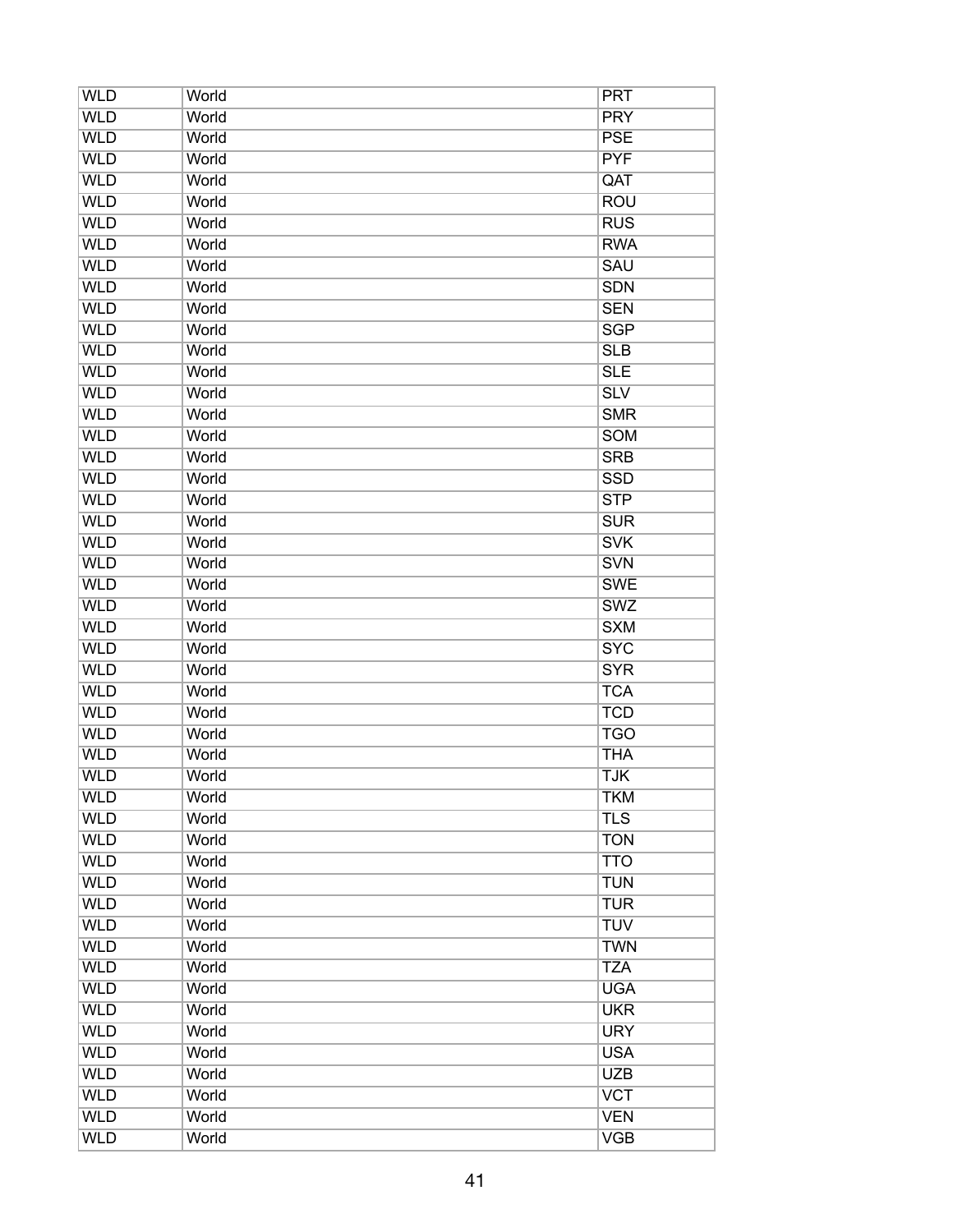| <b>WLD</b> | World | <b>VIR</b> |
|------------|-------|------------|
| <b>WLD</b> | World | <b>VNM</b> |
| <b>WLD</b> | World | <b>VUT</b> |
| <b>WLD</b> | World | <b>WSM</b> |
| <b>WLD</b> | World | <b>XKX</b> |
| <b>WLD</b> | World | <b>YEM</b> |
| <b>WLD</b> | World | ZAF        |
| <b>WLD</b> | World | <b>ZMB</b> |
| <b>WLD</b> | World | <b>ZWE</b> |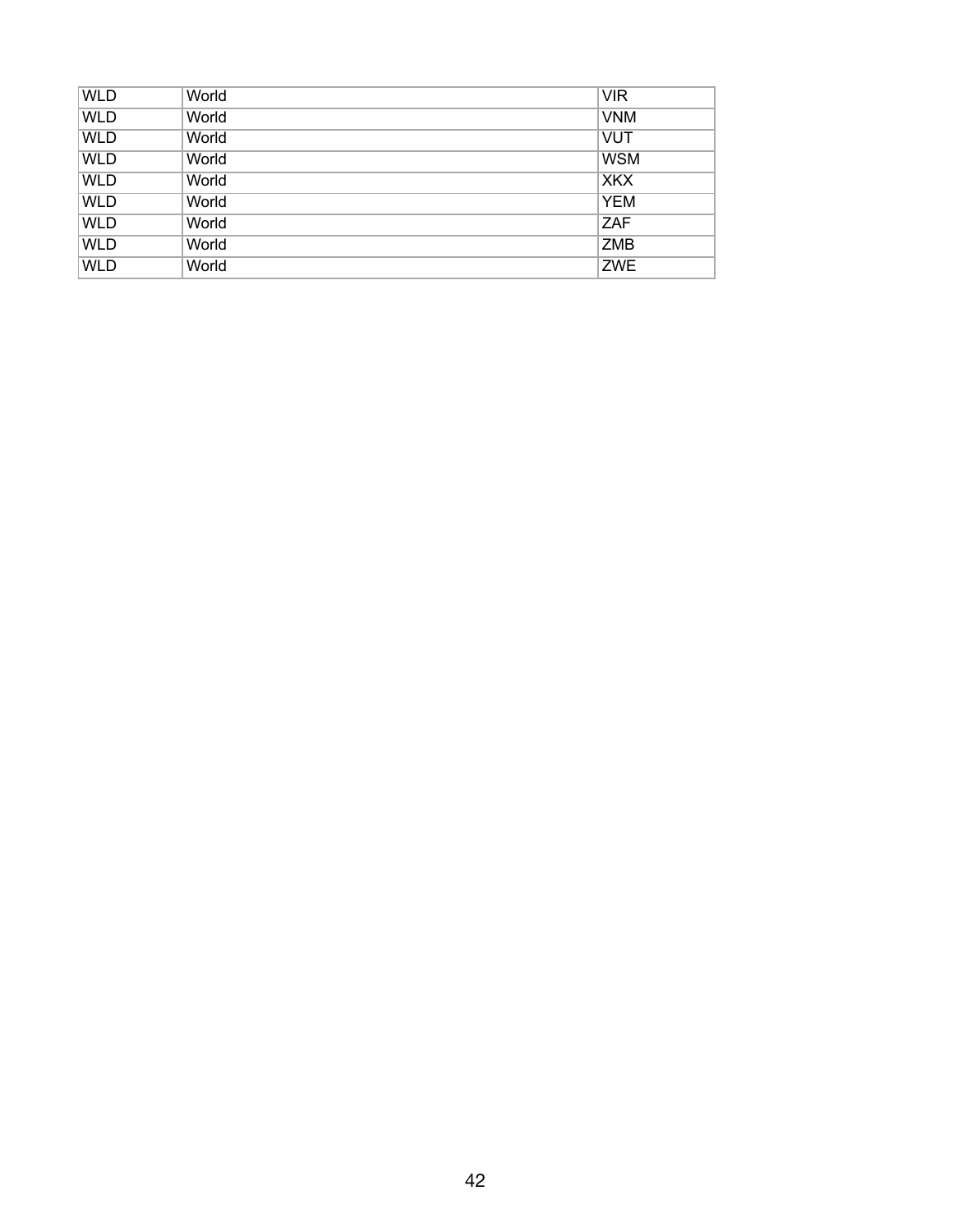| <b>CountryName</b>             |  |
|--------------------------------|--|
| <b>United Arab Emirates</b>    |  |
| <b>Bahrain</b>                 |  |
| Comoros                        |  |
| Djibouti                       |  |
| Algeria                        |  |
| Egypt, Arab Rep.               |  |
| Iraq                           |  |
| Jordan                         |  |
| Kuwait                         |  |
| Lebanon                        |  |
| Libya                          |  |
| Morocco                        |  |
| Mauritania                     |  |
| Oman                           |  |
| <b>West Bank and Gaza</b>      |  |
| Qatar                          |  |
| Saudi Arabia                   |  |
| Sudan                          |  |
| Somalia                        |  |
| Syrian Arab Republic           |  |
| Tunisia                        |  |
| Yemen, Rep.                    |  |
| <b>Bulgaria</b>                |  |
| <b>Czech Republic</b>          |  |
| Estonia                        |  |
| Croatia                        |  |
| Hungary                        |  |
| Lithuania                      |  |
| Latvia                         |  |
| Poland                         |  |
| Romania                        |  |
| Slovak Republic                |  |
| Slovenia                       |  |
| Antigua and Barbuda            |  |
| Bahamas, The                   |  |
| <b>Belize</b>                  |  |
| <b>Barbados</b>                |  |
| Dominica                       |  |
| Grenada                        |  |
| Guyana                         |  |
| Jamaica                        |  |
| St. Kitts and Nevis            |  |
| St. Lucia                      |  |
| Suriname                       |  |
| <b>Trinidad and Tobago</b>     |  |
| St. Vincent and the Grenadines |  |
| American Samoa                 |  |
| China                          |  |
| Fiji                           |  |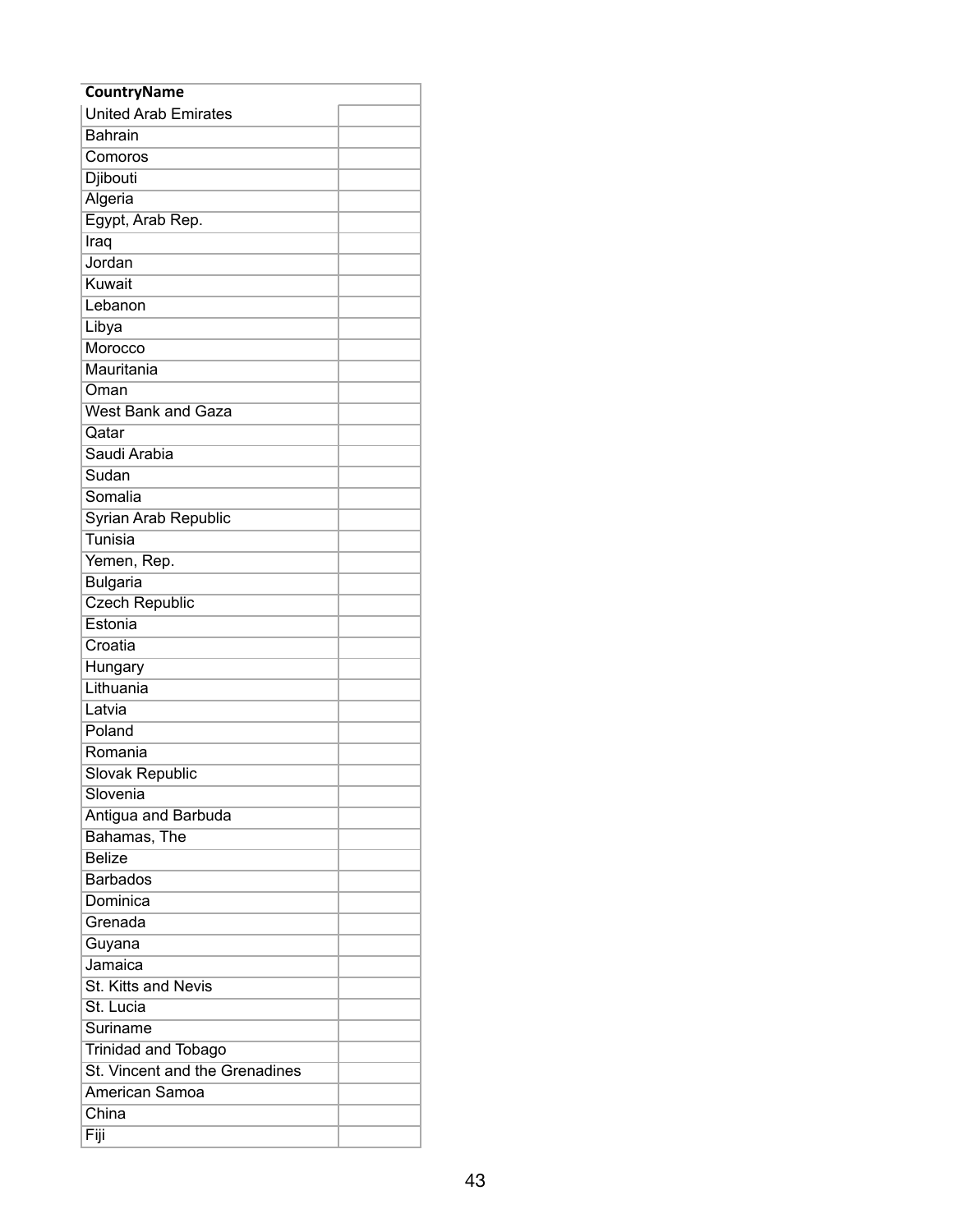| Micronesia, Fed. Sts.     |  |
|---------------------------|--|
| Indonesia                 |  |
| Cambodia                  |  |
| Kiribati                  |  |
| Lao PDR                   |  |
| <b>Marshall Islands</b>   |  |
| Myanmar                   |  |
| Mongolia                  |  |
| Malaysia                  |  |
| Philippines               |  |
| Papua New Guinea          |  |
| Korea, Dem. People's Rep. |  |
| Solomon Islands           |  |
| Thailand                  |  |
| Timor-Leste               |  |
| Tonga                     |  |
| Tuvalu                    |  |
| Vietnam                   |  |
| Vanuatu                   |  |
| Samoa                     |  |
| Argentina                 |  |
| Bangladesh                |  |
| <b>Bahrain</b>            |  |
| <b>Belize</b>             |  |
| <b>Bolivia</b>            |  |
| <b>Bhutan</b>             |  |
| Botswana                  |  |
| Cabo Verde                |  |
| Djibouti                  |  |
| Dominican Republic        |  |
| Algeria                   |  |
| Ecuador                   |  |
| Egypt, Arab Rep.          |  |
| Ethiopia                  |  |
| Micronesia, Fed. Sts.     |  |
| Gabon                     |  |
| Ghana                     |  |
| Grenada                   |  |
| Guatemala                 |  |
| Honduras                  |  |
| Haiti                     |  |
| Indonesia                 |  |
| India                     |  |
| Iran, Islamic Rep.        |  |
| <b>Israel</b>             |  |
| Jordan                    |  |
| Cambodia                  |  |
| Kiribati                  |  |
| Lao PDR                   |  |
| Libya                     |  |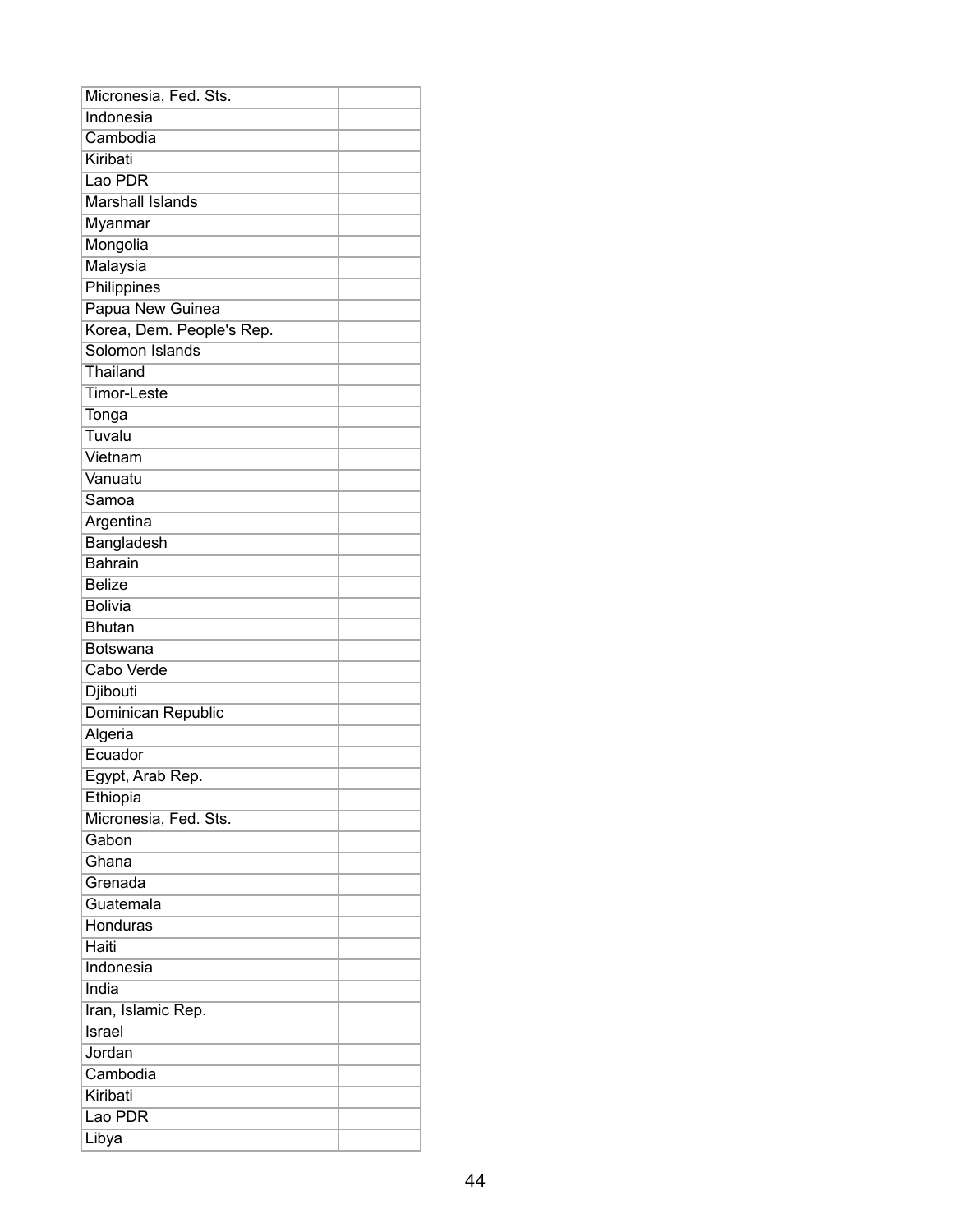| Lesotho                   |  |
|---------------------------|--|
| <b>Maldives</b>           |  |
| <b>Mexico</b>             |  |
| Myanmar                   |  |
| Namibia                   |  |
| Nicaragua                 |  |
| Nepal                     |  |
| Pakistan                  |  |
| Panama                    |  |
| Peru                      |  |
| Philippines               |  |
| Papua New Guinea          |  |
| Paraguay                  |  |
| <b>West Bank and Gaza</b> |  |
| Rwanda                    |  |
| Saudi Arabia              |  |
| Solomon Islands           |  |
| <b>El Salvador</b>        |  |
| Suriname                  |  |
| Eswatini                  |  |
| Syrian Arab Republic      |  |
| Tajikistan                |  |
| Turkmenistan              |  |
| Tonga                     |  |
| <b>Turkey</b>             |  |
| <b>Uzbekistan</b>         |  |
| Venezuela, RB             |  |
| Vanuatu                   |  |
| Samoa                     |  |
|                           |  |
| Yemen, Rep.               |  |
| South Africa              |  |
| Zimbabwe                  |  |
| American Samoa            |  |
| Australia                 |  |
| <b>Brunei Darussalam</b>  |  |
| China                     |  |
| Fiji                      |  |
| Micronesia, Fed. Sts.     |  |
| Guam                      |  |
| Hong Kong SAR, China      |  |
| Indonesia                 |  |
| Japan                     |  |
| Cambodia                  |  |
| Kiribati                  |  |
| Korea, Rep.               |  |
| Lao PDR                   |  |
| Macao SAR, China          |  |
| <b>Marshall Islands</b>   |  |
| Myanmar                   |  |
| Mongolia                  |  |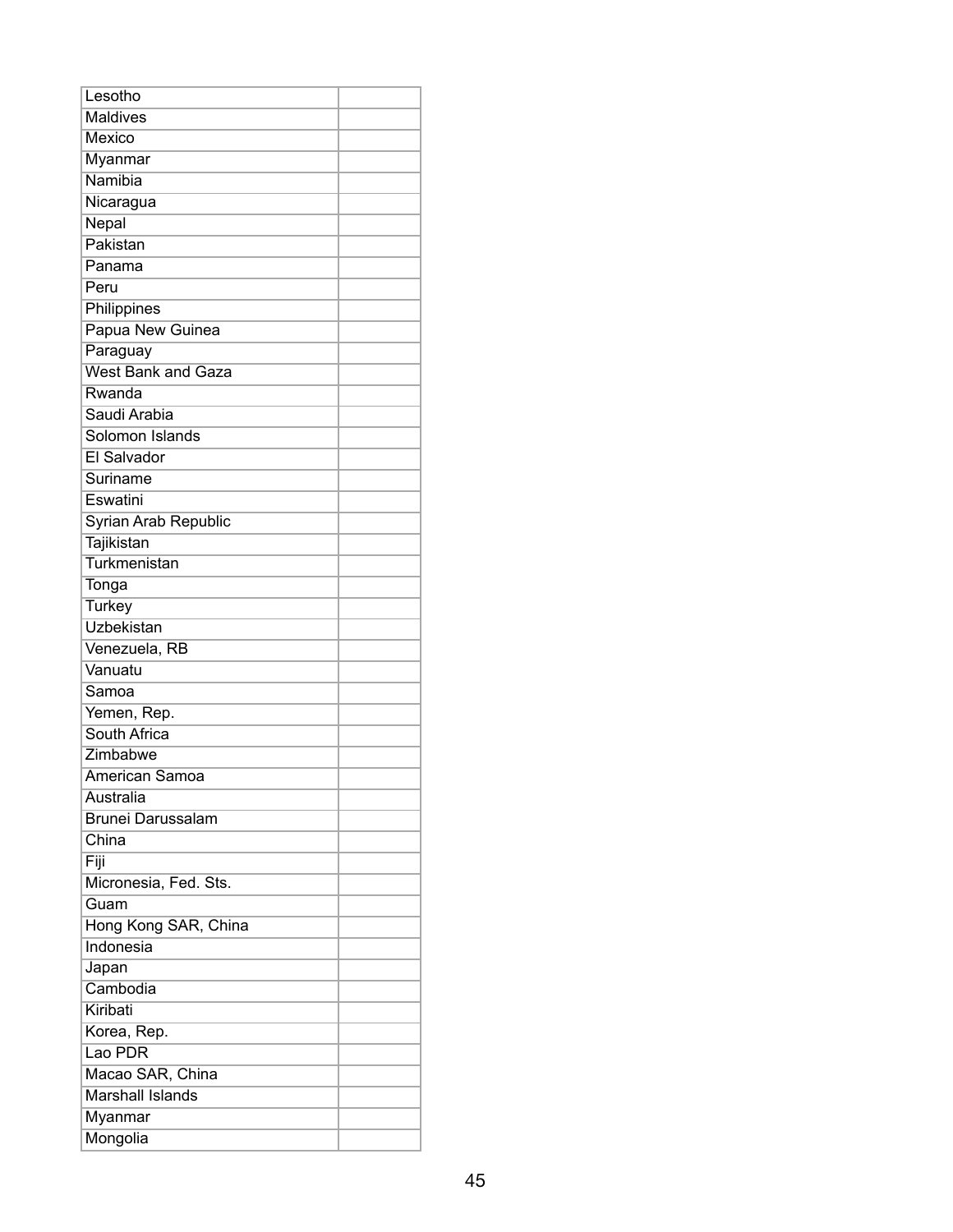| Northern Mariana Islands  |  |
|---------------------------|--|
| Malaysia                  |  |
| <b>New Caledonia</b>      |  |
| Nauru                     |  |
| <b>New Zealand</b>        |  |
| Philippines               |  |
| Palau                     |  |
| Papua New Guinea          |  |
| Korea, Dem. People's Rep. |  |
| <b>French Polynesia</b>   |  |
| Singapore                 |  |
| Solomon Islands           |  |
| Thailand                  |  |
| <b>Timor-Leste</b>        |  |
| Tonga                     |  |
| Tuvalu                    |  |
| Taiwan, China             |  |
| Vietnam                   |  |
| Vanuatu                   |  |
| Samoa                     |  |
| Albania                   |  |
| Armenia                   |  |
| Azerbaijan                |  |
| <b>Bulgaria</b>           |  |
| Bosnia and Herzegovina    |  |
| <b>Belarus</b>            |  |
| Georgia                   |  |
| Kazakhstan                |  |
| <b>Kyrgyz Republic</b>    |  |
| Moldova                   |  |
| North Macedonia           |  |
| Montenegro                |  |
| <b>Russian Federation</b> |  |
| Serbia                    |  |
| Tajikistan                |  |
| Turkmenistan              |  |
| <b>Turkey</b>             |  |
| Ukraine                   |  |
| <b>Uzbekistan</b>         |  |
| Kosovo                    |  |
| Albania                   |  |
| Andorra                   |  |
| Armenia                   |  |
| Austria                   |  |
| Azerbaijan                |  |
| Belgium                   |  |
| <b>Bulgaria</b>           |  |
| Bosnia and Herzegovina    |  |
| <b>Belarus</b>            |  |
| Switzerland               |  |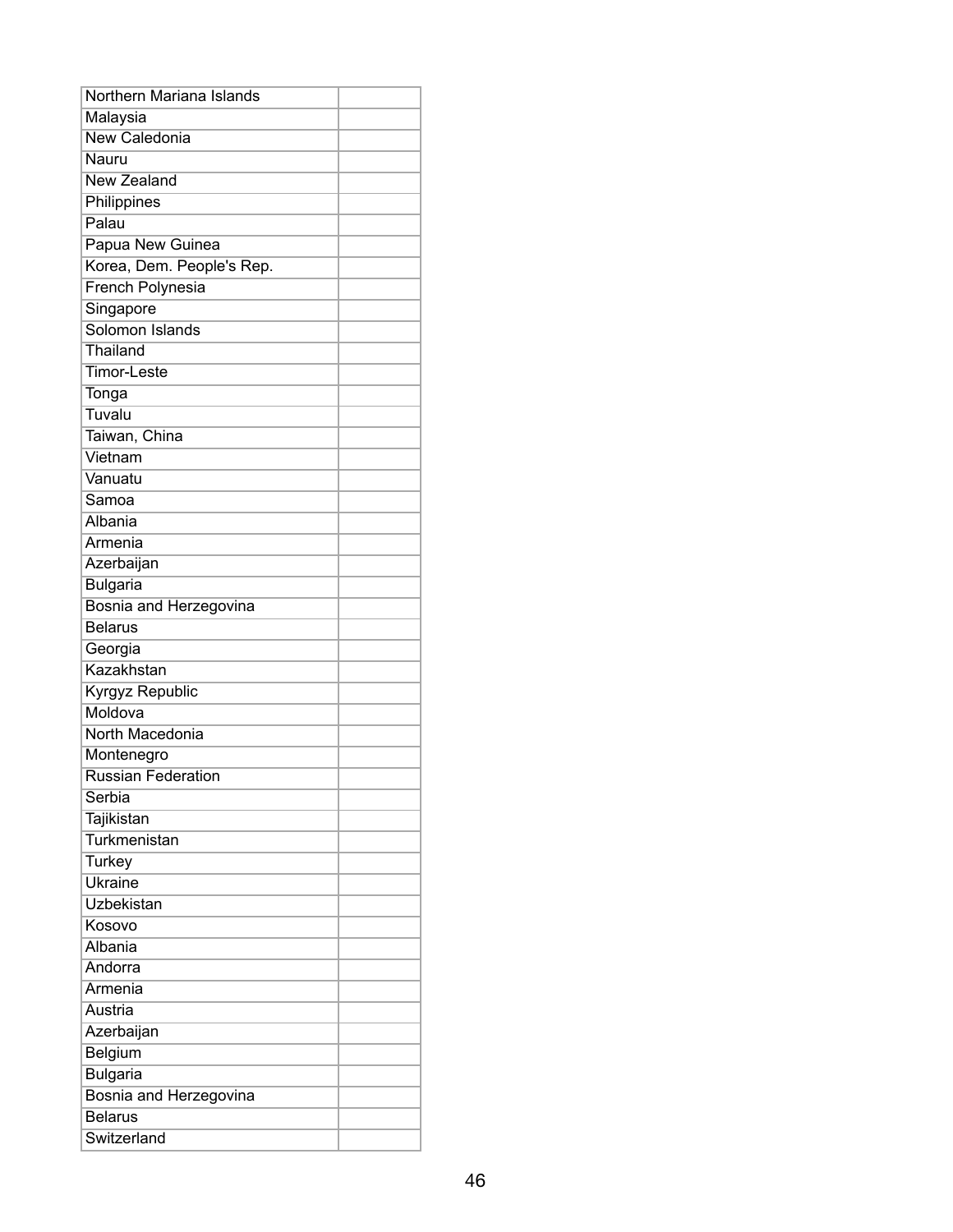| <b>Channel Islands</b>    |  |
|---------------------------|--|
| Cyprus                    |  |
| <b>Czech Republic</b>     |  |
| Germany                   |  |
| Denmark                   |  |
| Spain                     |  |
| Estonia                   |  |
| Finland                   |  |
| France                    |  |
| <b>Faroe Islands</b>      |  |
| <b>United Kingdom</b>     |  |
| Georgia                   |  |
| Gibraltar                 |  |
| Greece                    |  |
| Greenland                 |  |
| Croatia                   |  |
| Hungary                   |  |
| <b>Isle of Man</b>        |  |
| Ireland                   |  |
| Iceland                   |  |
| Italy                     |  |
| Kazakhstan                |  |
| Kyrgyz Republic           |  |
| Liechtenstein             |  |
| Lithuania                 |  |
| Luxembourg                |  |
| Latvia                    |  |
| Monaco                    |  |
| Moldova                   |  |
| North Macedonia           |  |
| Montenegro                |  |
| Netherlands               |  |
| Norway                    |  |
| Poland                    |  |
| Portugal                  |  |
| Romania                   |  |
| <b>Russian Federation</b> |  |
| San Marino                |  |
| Serbia                    |  |
| <b>Slovak Republic</b>    |  |
| Slovenia                  |  |
| Sweden                    |  |
| Tajikistan                |  |
| Turkmenistan              |  |
| <b>Turkey</b>             |  |
| <b>Ukraine</b>            |  |
| Uzbekistan                |  |
| Kosovo                    |  |
| Austria                   |  |
| Belgium                   |  |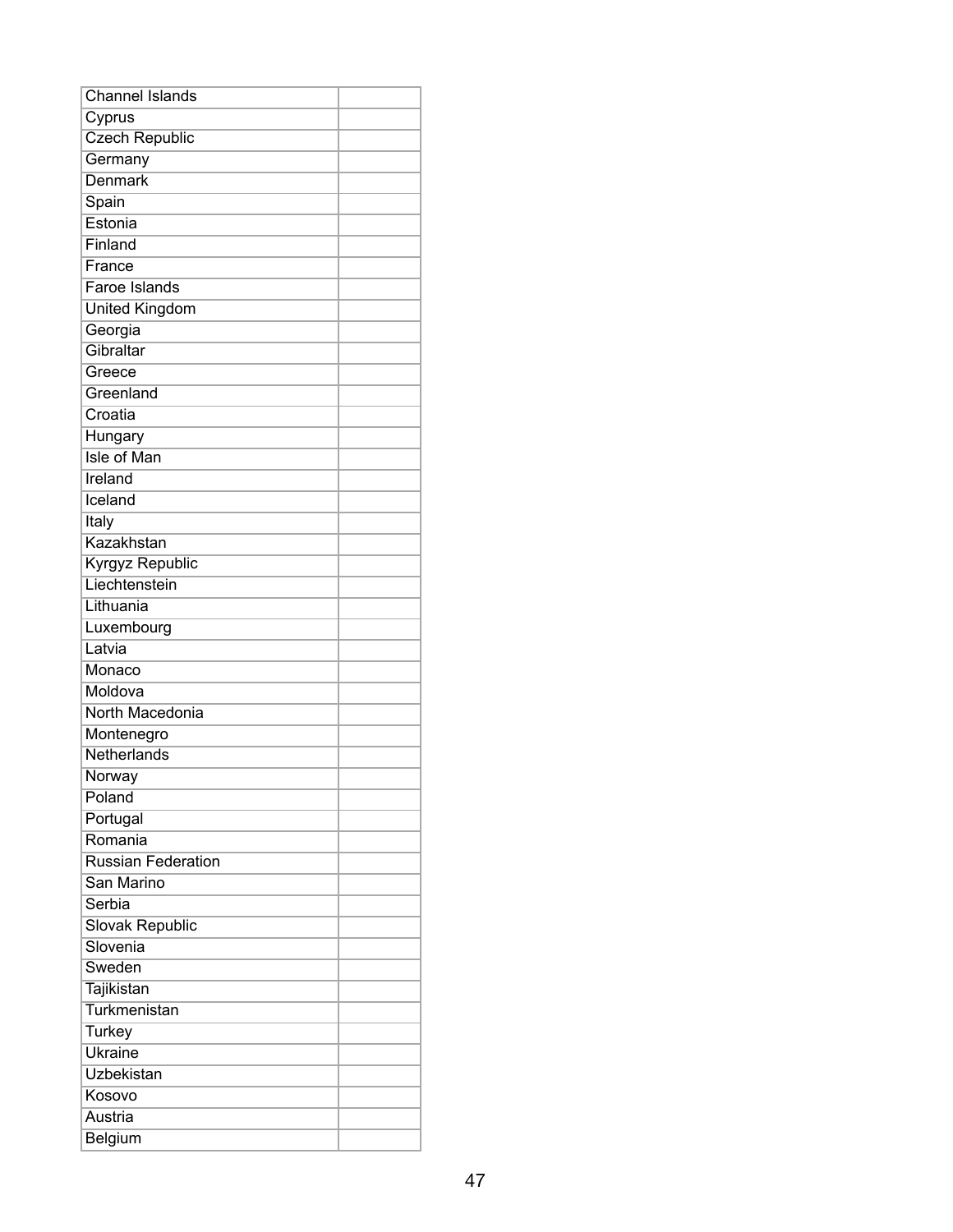| Cyprus                   |  |
|--------------------------|--|
| Germany                  |  |
| Spain                    |  |
| Estonia                  |  |
| Finland                  |  |
| France                   |  |
| Greece                   |  |
| Ireland                  |  |
| Italy                    |  |
| Lithuania                |  |
| Luxembourg               |  |
| Latvia                   |  |
| Malta                    |  |
| Netherlands              |  |
| Portugal                 |  |
| Slovak Republic          |  |
| Slovenia                 |  |
| Austria                  |  |
| Belgium                  |  |
| <b>Bulgaria</b>          |  |
| Cyprus                   |  |
| <b>Czech Republic</b>    |  |
| Germany                  |  |
| <b>Denmark</b>           |  |
| Spain                    |  |
| Estonia                  |  |
| Finland                  |  |
| France                   |  |
| Greece                   |  |
| Croatia                  |  |
| Hungary                  |  |
| Ireland                  |  |
| <b>Italy</b>             |  |
| Lithuania                |  |
| Luxembourg               |  |
| Latvia                   |  |
| Malta                    |  |
| Netherlands              |  |
| Poland                   |  |
| Portugal                 |  |
| Romania                  |  |
| Slovak Republic          |  |
| Slovenia                 |  |
| Sweden                   |  |
| Afghanistan              |  |
| <b>Burundi</b>           |  |
| <b>Burkina Faso</b>      |  |
| Central African Republic |  |
| Cameroon                 |  |
| Congo, Dem. Rep.         |  |
|                          |  |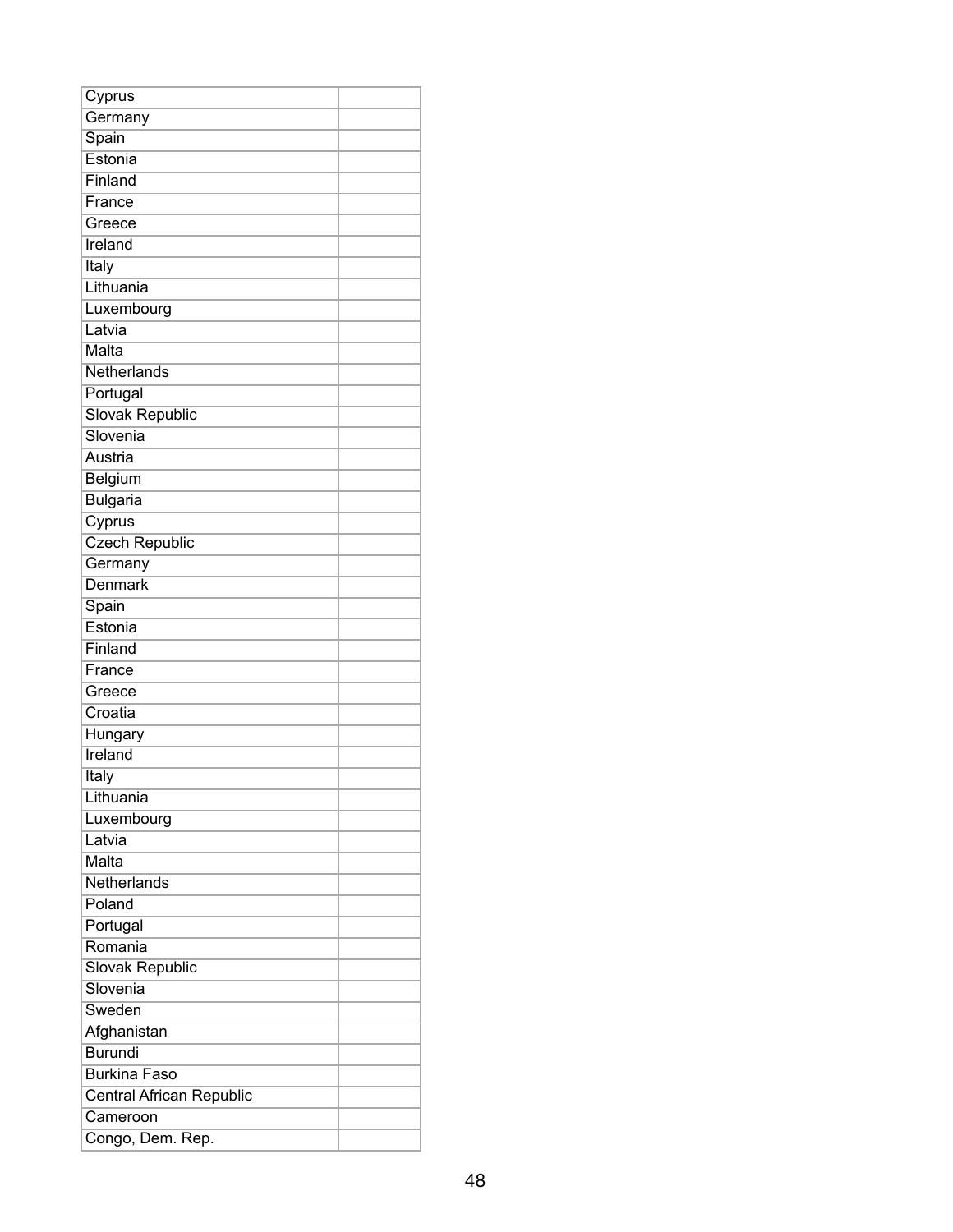| Congo, Rep.                 |  |
|-----------------------------|--|
| Comoros                     |  |
| Eritrea                     |  |
| Micronesia, Fed. Sts.       |  |
| Gambia, The                 |  |
| Guinea-Bissau               |  |
| Haiti                       |  |
| Iraq                        |  |
| Kiribati                    |  |
| Lebanon                     |  |
| Liberia                     |  |
| Libya                       |  |
| <b>Marshall Islands</b>     |  |
| Mali                        |  |
| Myanmar                     |  |
| Niger                       |  |
| Nigeria                     |  |
| Papua New Guinea            |  |
| <b>West Bank and Gaza</b>   |  |
| Sudan                       |  |
| Solomon Islands             |  |
| Somalia                     |  |
| South Sudan                 |  |
| Syrian Arab Republic        |  |
| Chad                        |  |
| Timor-Leste                 |  |
| Tuvalu                      |  |
| Venezuela, RB               |  |
| Kosovo                      |  |
| Yemen, Rep.                 |  |
| Zimbabwe                    |  |
| Aruba                       |  |
| Andorra                     |  |
| <b>United Arab Emirates</b> |  |
| Antigua and Barbuda         |  |
| Australia                   |  |
| Austria                     |  |
| Belgium                     |  |
| <b>Bahrain</b>              |  |
| Bahamas, The                |  |
| Bermuda                     |  |
| <b>Barbados</b>             |  |
| <b>Brunei Darussalam</b>    |  |
| Canada                      |  |
| Switzerland                 |  |
| <b>Channel Islands</b>      |  |
| Chile                       |  |
|                             |  |
| Curacao                     |  |
| Cayman Islands              |  |
| Cyprus                      |  |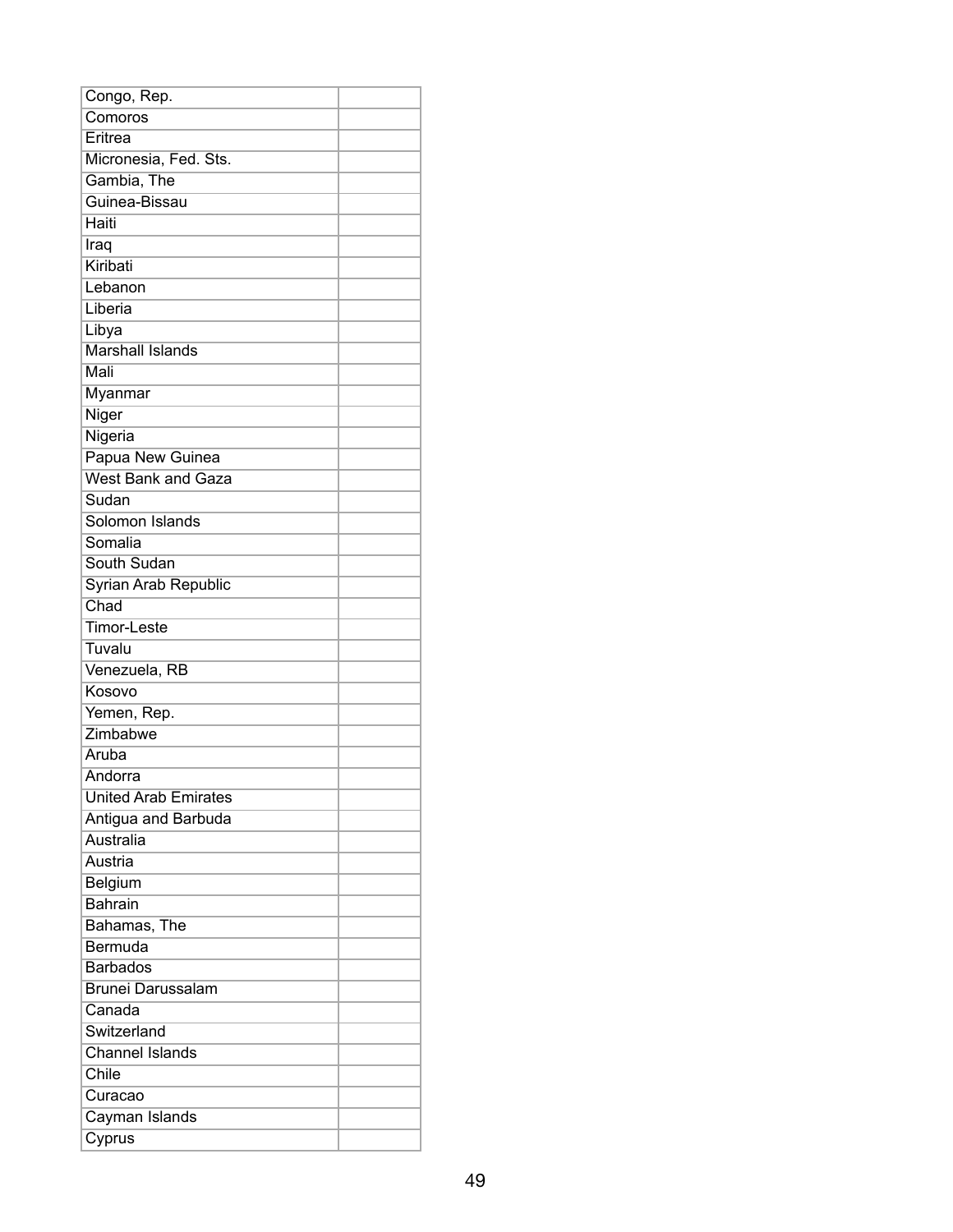| <b>Czech Republic</b>    |  |
|--------------------------|--|
| Germany                  |  |
| Denmark                  |  |
| Spain                    |  |
| Estonia                  |  |
| Finland                  |  |
| France                   |  |
| <b>Faroe Islands</b>     |  |
| <b>United Kingdom</b>    |  |
| Gibraltar                |  |
| Greece                   |  |
| Greenland                |  |
| Guam                     |  |
| Hong Kong SAR, China     |  |
| Croatia                  |  |
| Hungary                  |  |
| <b>Isle of Man</b>       |  |
| Ireland                  |  |
| Iceland                  |  |
| Israel                   |  |
| Italy                    |  |
| Japan                    |  |
| St. Kitts and Nevis      |  |
| Korea, Rep.              |  |
| Kuwait                   |  |
| Liechtenstein            |  |
| Lithuania                |  |
| Luxembourg               |  |
| Latvia                   |  |
| Macao SAR, China         |  |
| St. Martin (French part) |  |
| Monaco                   |  |
| Malta                    |  |
| Northern Mariana Islands |  |
| <b>Mauritius</b>         |  |
| New Caledonia            |  |
| Netherlands              |  |
| Norway                   |  |
| Nauru                    |  |
| <b>New Zealand</b>       |  |
| Oman                     |  |
| Panama                   |  |
| Palau                    |  |
| Poland                   |  |
| <b>Puerto Rico</b>       |  |
| Portugal                 |  |
| French Polynesia         |  |
| Qatar                    |  |
| Romania                  |  |
| Saudi Arabia             |  |
|                          |  |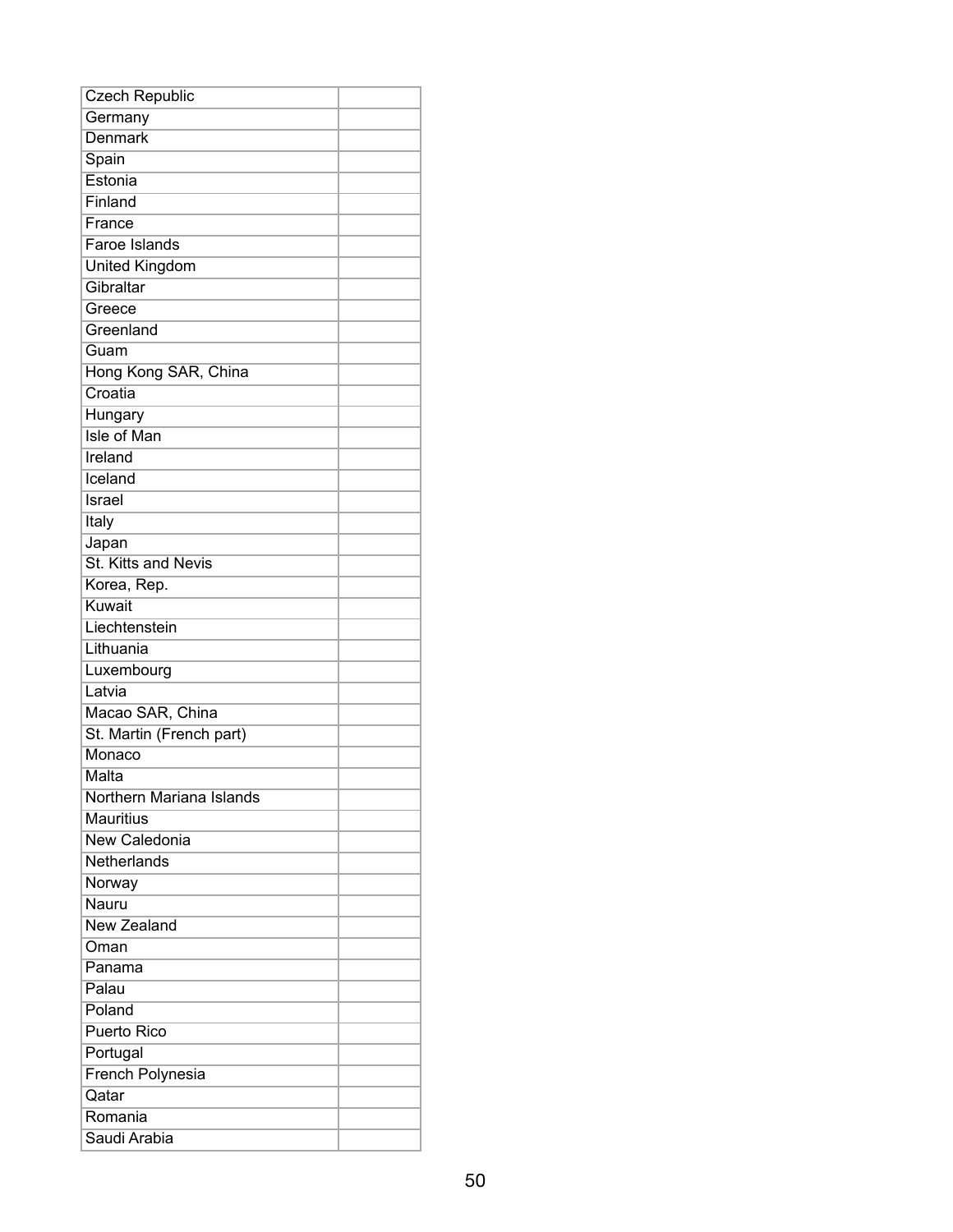| Singapore                       |  |
|---------------------------------|--|
| San Marino                      |  |
| <b>Slovak Republic</b>          |  |
| Slovenia                        |  |
| Sweden                          |  |
| Sint Maarten (Dutch part)       |  |
| Seychelles                      |  |
| <b>Turks and Caicos Islands</b> |  |
| <b>Trinidad and Tobago</b>      |  |
| Taiwan, China                   |  |
| Uruguay                         |  |
| <b>United States</b>            |  |
| <b>British Virgin Islands</b>   |  |
| Virgin Islands (U.S.)           |  |
| Afghanistan                     |  |
| <b>Burundi</b>                  |  |
| <b>Benin</b>                    |  |
| <b>Burkina Faso</b>             |  |
| <b>Bolivia</b>                  |  |
| Central African Republic        |  |
| Cote d'Ivoire                   |  |
| Cameroon                        |  |
| Congo, Dem. Rep.                |  |
| Congo, Rep.                     |  |
| Comoros                         |  |
| Eritrea                         |  |
| Ethiopia                        |  |
| Ghana                           |  |
| Guinea                          |  |
| Gambia, The                     |  |
| Guinea-Bissau                   |  |
| Guyana                          |  |
| <b>Honduras</b>                 |  |
| Haiti                           |  |
| Liberia                         |  |
| Madagascar                      |  |
| Mali                            |  |
| Mozambique                      |  |
| Mauritania                      |  |
| Malawi                          |  |
| Niger                           |  |
| Nicaragua                       |  |
| Rwanda                          |  |
| Sudan                           |  |
| Senegal                         |  |
| Sierra Leone                    |  |
| Somalia                         |  |
| Sao Tome and Principe           |  |
| Chad                            |  |
| Togo                            |  |
|                                 |  |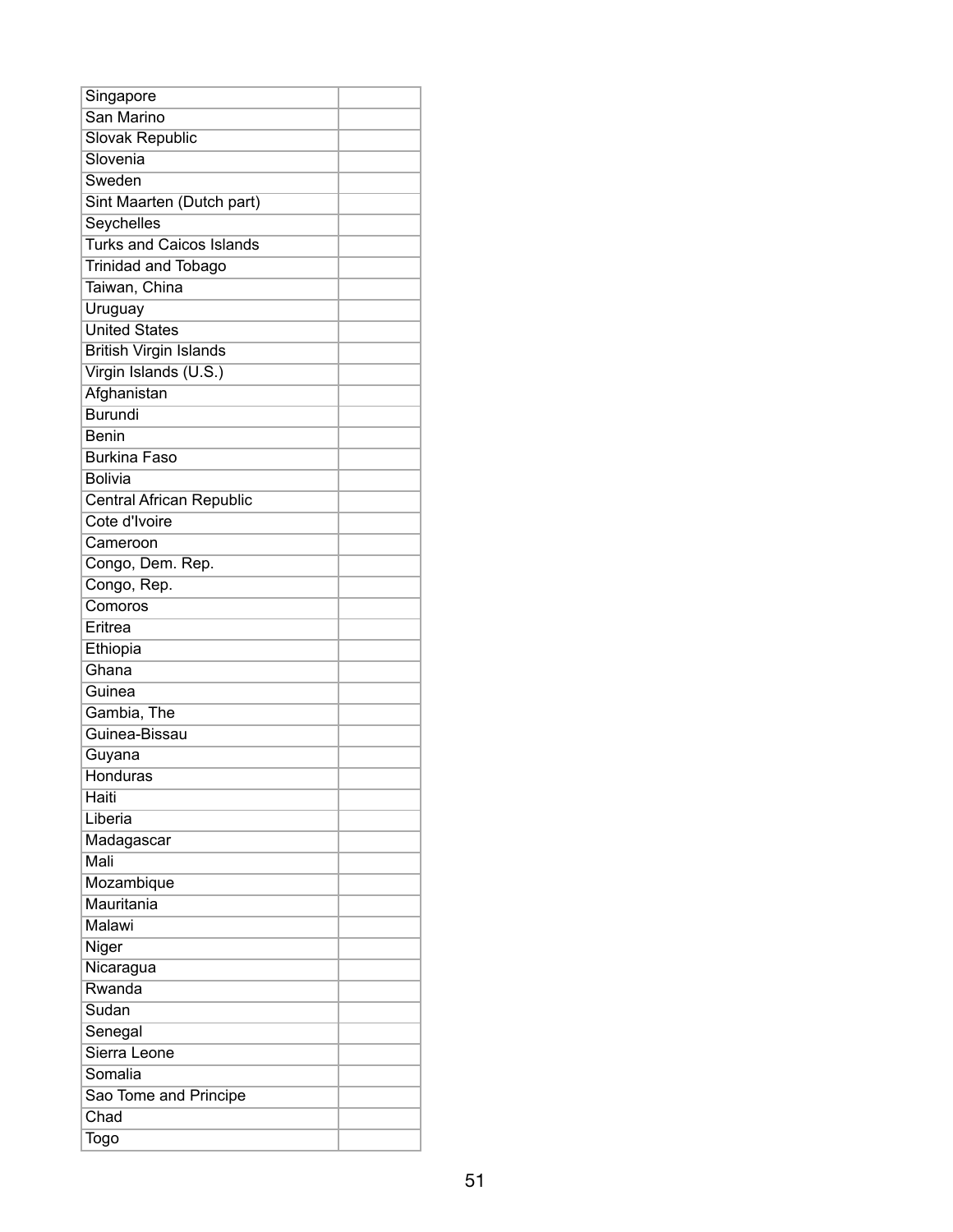| Tanzania                      |  |
|-------------------------------|--|
| Uganda                        |  |
| Zambia                        |  |
| Angola                        |  |
| Albania                       |  |
| Argentina                     |  |
| Armenia                       |  |
| Antigua and Barbuda           |  |
| Azerbaijan                    |  |
| <b>Bulgaria</b>               |  |
| <b>Bosnia and Herzegovina</b> |  |
| <b>Belarus</b>                |  |
| <b>Belize</b>                 |  |
| <b>Bolivia</b>                |  |
| <b>Brazil</b>                 |  |
| Botswana                      |  |
| Chile                         |  |
| China                         |  |
| Colombia                      |  |
| Costa Rica                    |  |
| Dominican Republic            |  |
| Algeria                       |  |
| Ecuador                       |  |
| Egypt, Arab Rep.              |  |
| Gabon                         |  |
| Georgia                       |  |
| <b>Equatorial Guinea</b>      |  |
| Guatemala                     |  |
| Croatia                       |  |
| Indonesia                     |  |
| India                         |  |
| Iran, Islamic Rep.            |  |
| Iraq                          |  |
| Jamaica                       |  |
| Jordan                        |  |
| Kazakhstan                    |  |
| St. Kitts and Nevis           |  |
| Lebanon                       |  |
| Libya                         |  |
| Sri Lanka                     |  |
| Morocco                       |  |
| Moldova                       |  |
| Mexico                        |  |
| North Macedonia               |  |
| Montenegro                    |  |
| Mongolia                      |  |
| <b>Mauritius</b>              |  |
| Malaysia                      |  |
| Namibia                       |  |
| Nauru                         |  |
|                               |  |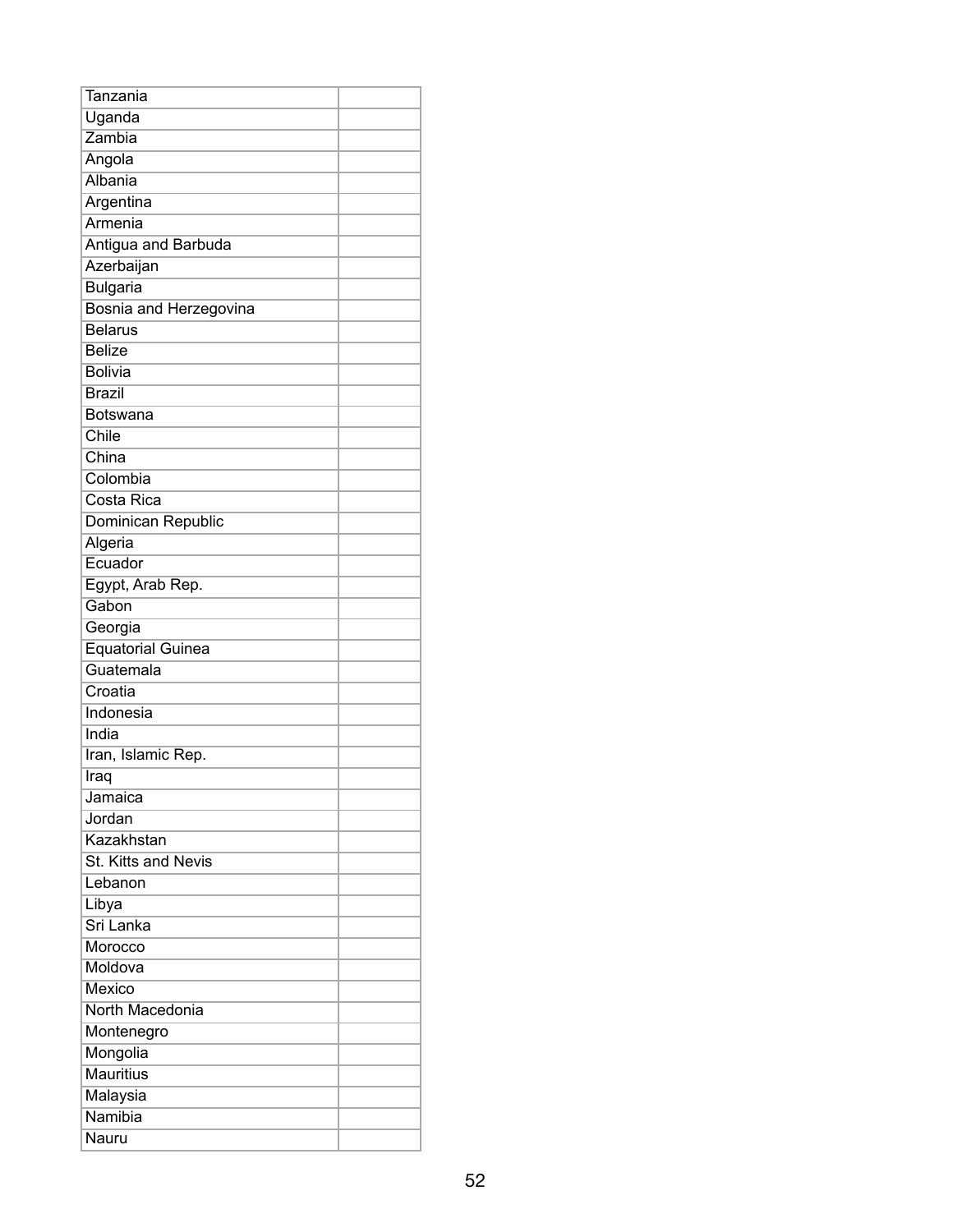| Panama                     |  |
|----------------------------|--|
| Peru                       |  |
| Philippines                |  |
| Palau                      |  |
| Poland                     |  |
| Paraguay                   |  |
| Romania                    |  |
| <b>Russian Federation</b>  |  |
| El Salvador                |  |
| Serbia                     |  |
| Suriname                   |  |
| Eswatini                   |  |
| Seychelles                 |  |
| Thailand                   |  |
| Turkmenistan               |  |
| <b>Trinidad and Tobago</b> |  |
| Tunisia                    |  |
| <b>Turkey</b>              |  |
| Ukraine                    |  |
| Uruguay                    |  |
| Venezuela, RB              |  |
| Vietnam                    |  |
| South Africa               |  |
| Afghanistan                |  |
| Angola                     |  |
| Albania                    |  |
| Argentina                  |  |
| Armenia                    |  |
| Antigua and Barbuda        |  |
| Azerbaijan                 |  |
| <b>Burundi</b>             |  |
| <b>Benin</b>               |  |
| <b>Burkina Faso</b>        |  |
| Bangladesh                 |  |
| <b>Bulgaria</b>            |  |
| Bosnia and Herzegovina     |  |
| <b>Belarus</b>             |  |
| <b>Belize</b>              |  |
| <b>Bolivia</b>             |  |
| <b>Brazil</b>              |  |
| <b>Bhutan</b>              |  |
| <b>Botswana</b>            |  |
| Central African Republic   |  |
| Chile                      |  |
| China                      |  |
| Cote d'Ivoire              |  |
| Cameroon                   |  |
| Congo, Dem. Rep.           |  |
| Congo, Rep.                |  |
| Colombia                   |  |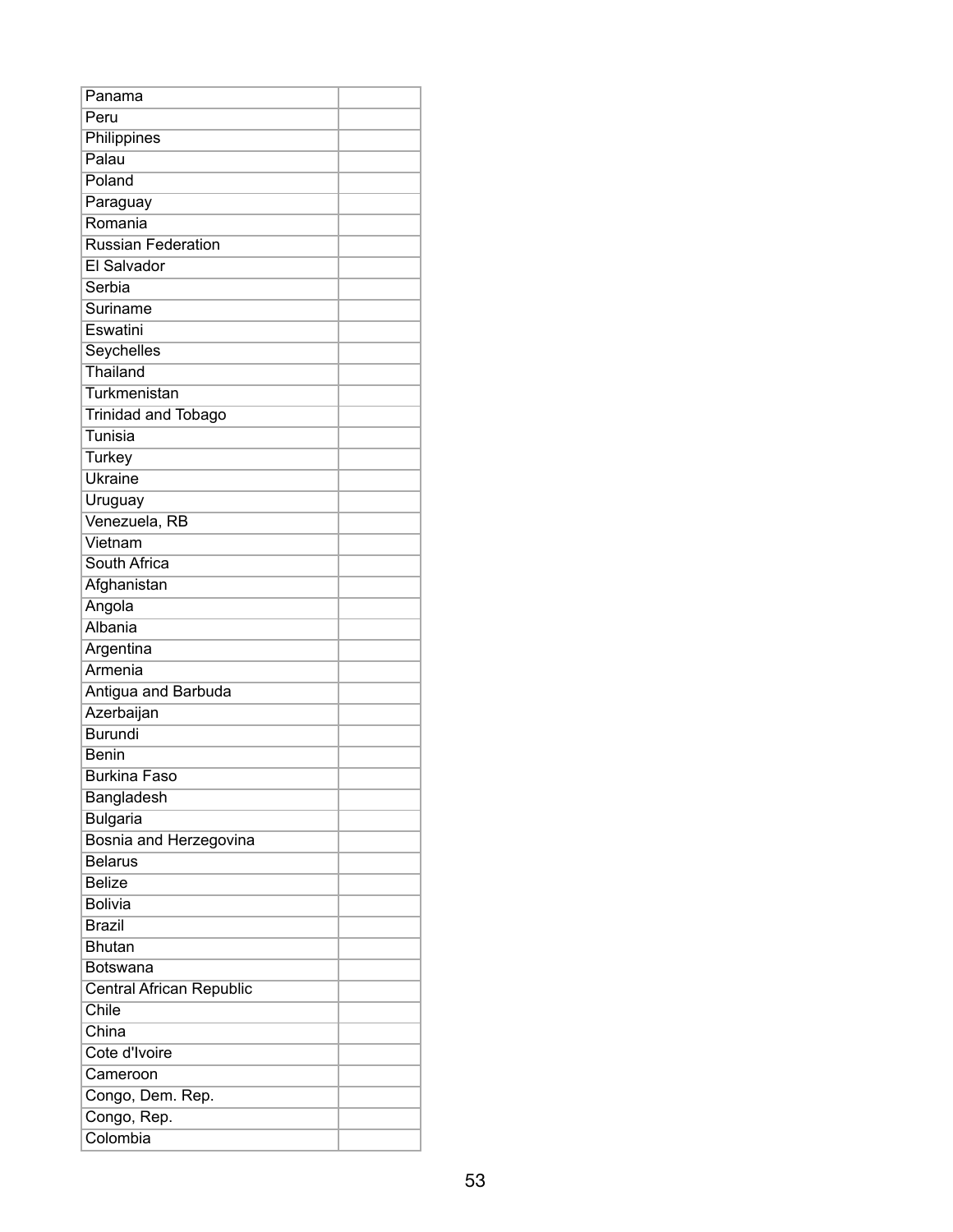| Comoros                  |  |
|--------------------------|--|
| <b>Cabo Verde</b>        |  |
| Costa Rica               |  |
| Djibouti                 |  |
| Dominica                 |  |
| Dominican Republic       |  |
| Algeria                  |  |
| Ecuador                  |  |
| Egypt, Arab Rep.         |  |
| Eritrea                  |  |
| Ethiopia                 |  |
| Fiji                     |  |
| Micronesia, Fed. Sts.    |  |
| Gabon                    |  |
| Georgia                  |  |
| Ghana                    |  |
| Guinea                   |  |
| Gambia, The              |  |
| Guinea-Bissau            |  |
| <b>Equatorial Guinea</b> |  |
| Grenada                  |  |
| Guatemala                |  |
| Guyana                   |  |
| Honduras                 |  |
| Croatia                  |  |
| Haiti                    |  |
| Indonesia                |  |
| India                    |  |
| Iran, Islamic Rep.       |  |
| Iraq                     |  |
| Jamaica                  |  |
| Jordan                   |  |
| Kazakhstan               |  |
| Kenya                    |  |
| <b>Kyrgyz Republic</b>   |  |
| Cambodia                 |  |
| Kiribati                 |  |
| St. Kitts and Nevis      |  |
| Lao PDR                  |  |
| Lebanon                  |  |
| Liberia                  |  |
| Libya                    |  |
| St. Lucia                |  |
| Sri Lanka                |  |
| Lesotho                  |  |
| Morocco                  |  |
| Moldova                  |  |
| Madagascar               |  |
| <b>Maldives</b>          |  |
| Mexico                   |  |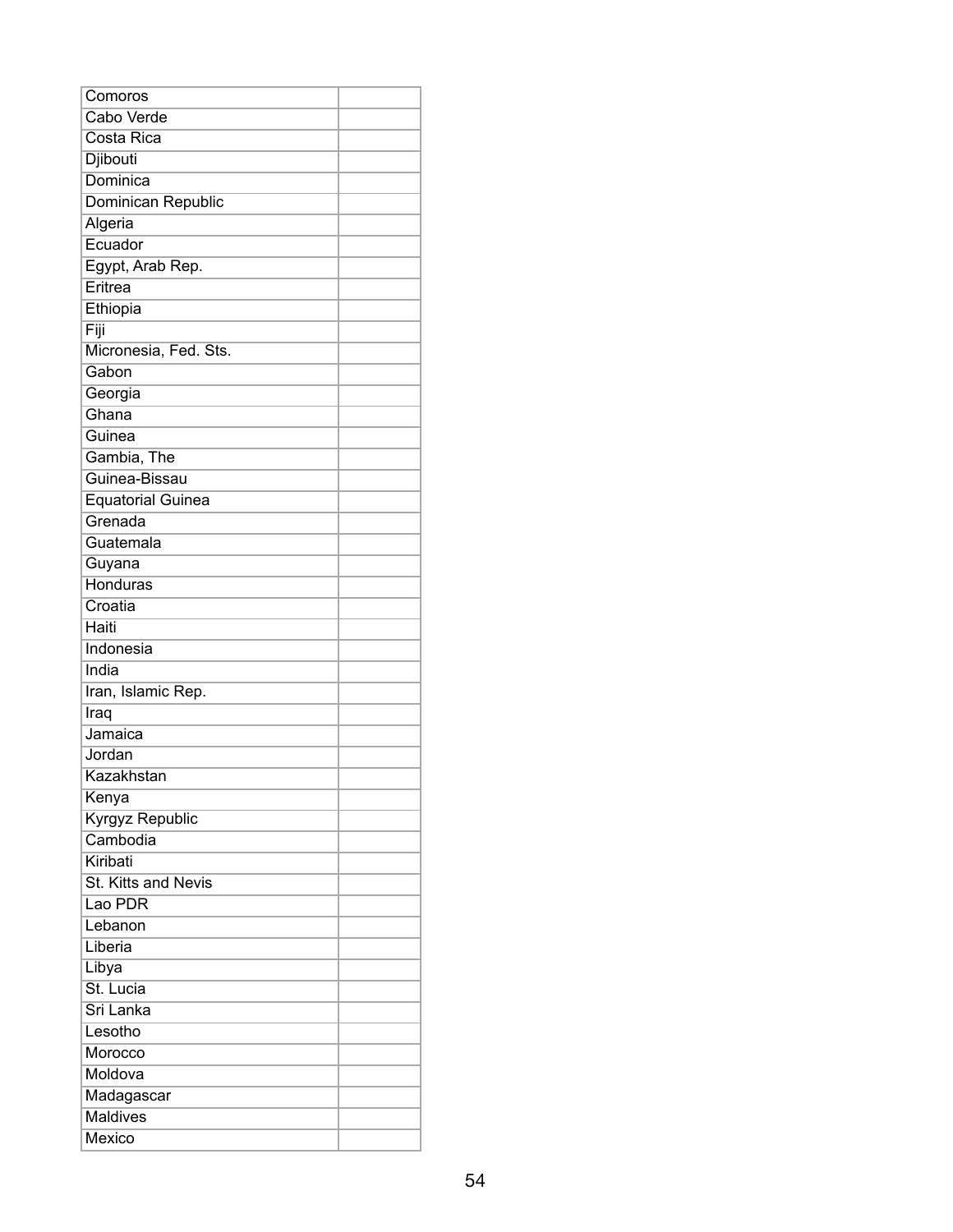| <b>Marshall Islands</b>    |  |
|----------------------------|--|
| North Macedonia            |  |
| Mali                       |  |
| Myanmar                    |  |
| Montenegro                 |  |
| Mongolia                   |  |
| Mozambique                 |  |
| Mauritania                 |  |
| <b>Mauritius</b>           |  |
| Malawi                     |  |
| Malaysia                   |  |
| Namibia                    |  |
| Niger                      |  |
| Nigeria                    |  |
| Nicaragua                  |  |
| Nepal                      |  |
| Nauru                      |  |
| Pakistan                   |  |
| Panama                     |  |
| Peru                       |  |
| Philippines                |  |
| Palau                      |  |
| Papua New Guinea           |  |
| Poland                     |  |
| Paraguay                   |  |
| Romania                    |  |
| <b>Russian Federation</b>  |  |
| Rwanda                     |  |
| Sudan                      |  |
| Senegal                    |  |
| Solomon Islands            |  |
| Sierra Leone               |  |
| El Salvador                |  |
| Somalia                    |  |
| Serbia                     |  |
| South Sudan                |  |
| Sao Tome and Principe      |  |
| Suriname                   |  |
| Eswatini                   |  |
| Seychelles                 |  |
| Syrian Arab Republic       |  |
| Chad                       |  |
| <b>Togo</b>                |  |
| Thailand                   |  |
| Tajikistan                 |  |
| Turkmenistan               |  |
| <b>Timor-Leste</b>         |  |
| Tonga                      |  |
| <b>Trinidad and Tobago</b> |  |
| <b>Tunisia</b>             |  |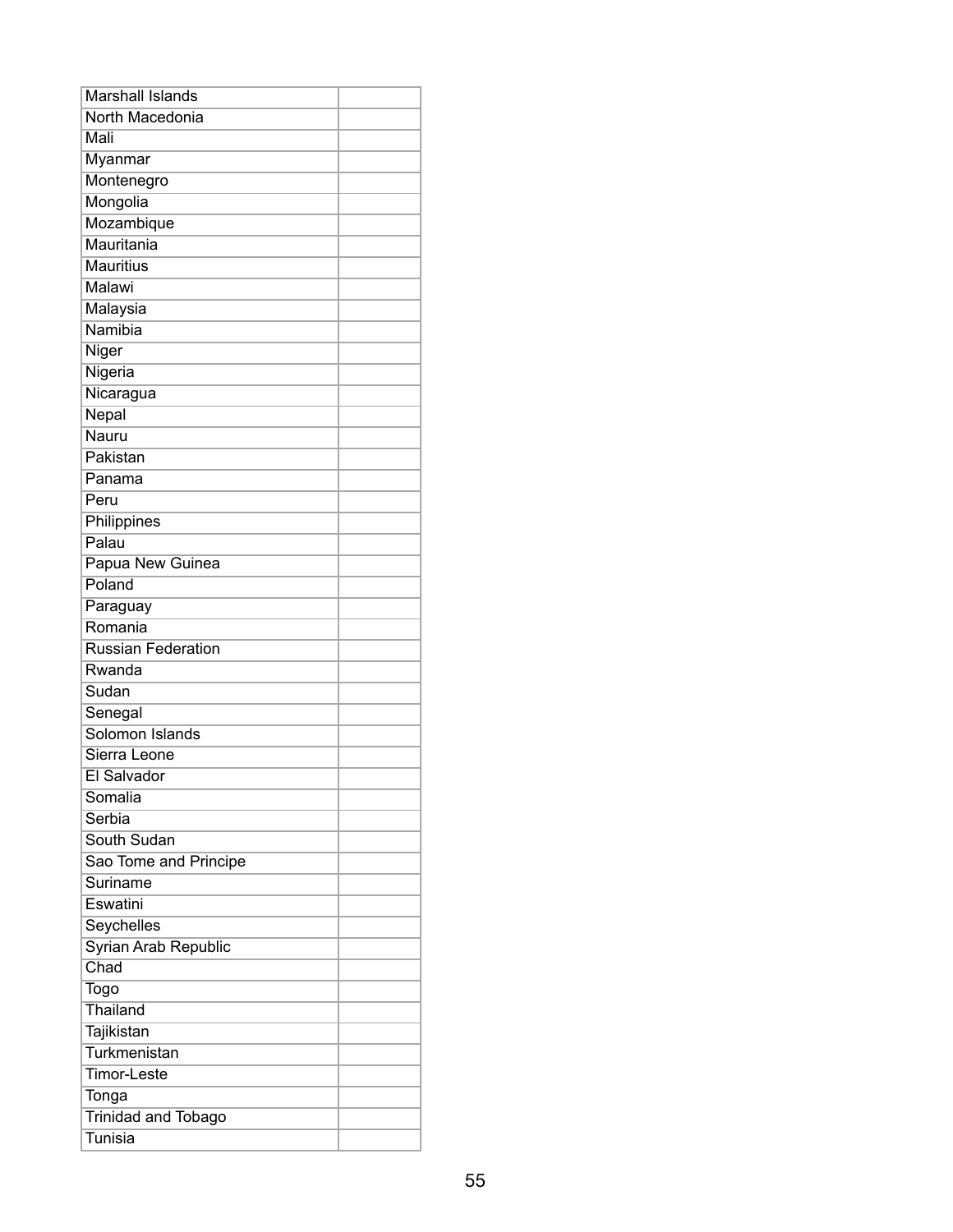| <b>Turkey</b>                   |  |
|---------------------------------|--|
| Tuvalu                          |  |
| Tanzania                        |  |
| Uganda                          |  |
| <b>Ukraine</b>                  |  |
| Uruguay                         |  |
| <b>Uzbekistan</b>               |  |
| St. Vincent and the Grenadines  |  |
| Venezuela, RB                   |  |
| Vietnam                         |  |
| Vanuatu                         |  |
| Samoa                           |  |
| Kosovo                          |  |
| Yemen, Rep.                     |  |
| South Africa                    |  |
| Zambia                          |  |
| Zimbabwe                        |  |
| Afghanistan                     |  |
| <b>Burundi</b>                  |  |
| <b>Benin</b>                    |  |
| <b>Burkina Faso</b>             |  |
| Bangladesh                      |  |
| <b>Bhutan</b>                   |  |
| <b>Central African Republic</b> |  |
| Cote d'Ivoire                   |  |
| Cameroon                        |  |
| Congo, Dem. Rep.                |  |
| Congo, Rep.                     |  |
| Comoros                         |  |
| Cabo Verde                      |  |
| Djibouti                        |  |
| Dominica                        |  |
| Eritrea                         |  |
| Ethiopia                        |  |
| Fiji                            |  |
| Micronesia, Fed. Sts.           |  |
| Ghana                           |  |
| Guinea                          |  |
| Gambia, The                     |  |
| Guinea-Bissau                   |  |
| Grenada                         |  |
| Guyana                          |  |
| <b>Honduras</b>                 |  |
| <b>Haiti</b>                    |  |
| Kenya                           |  |
| <b>Kyrgyz Republic</b>          |  |
| Cambodia                        |  |
| Kiribati                        |  |
| Lao PDR                         |  |
| Liberia                         |  |
|                                 |  |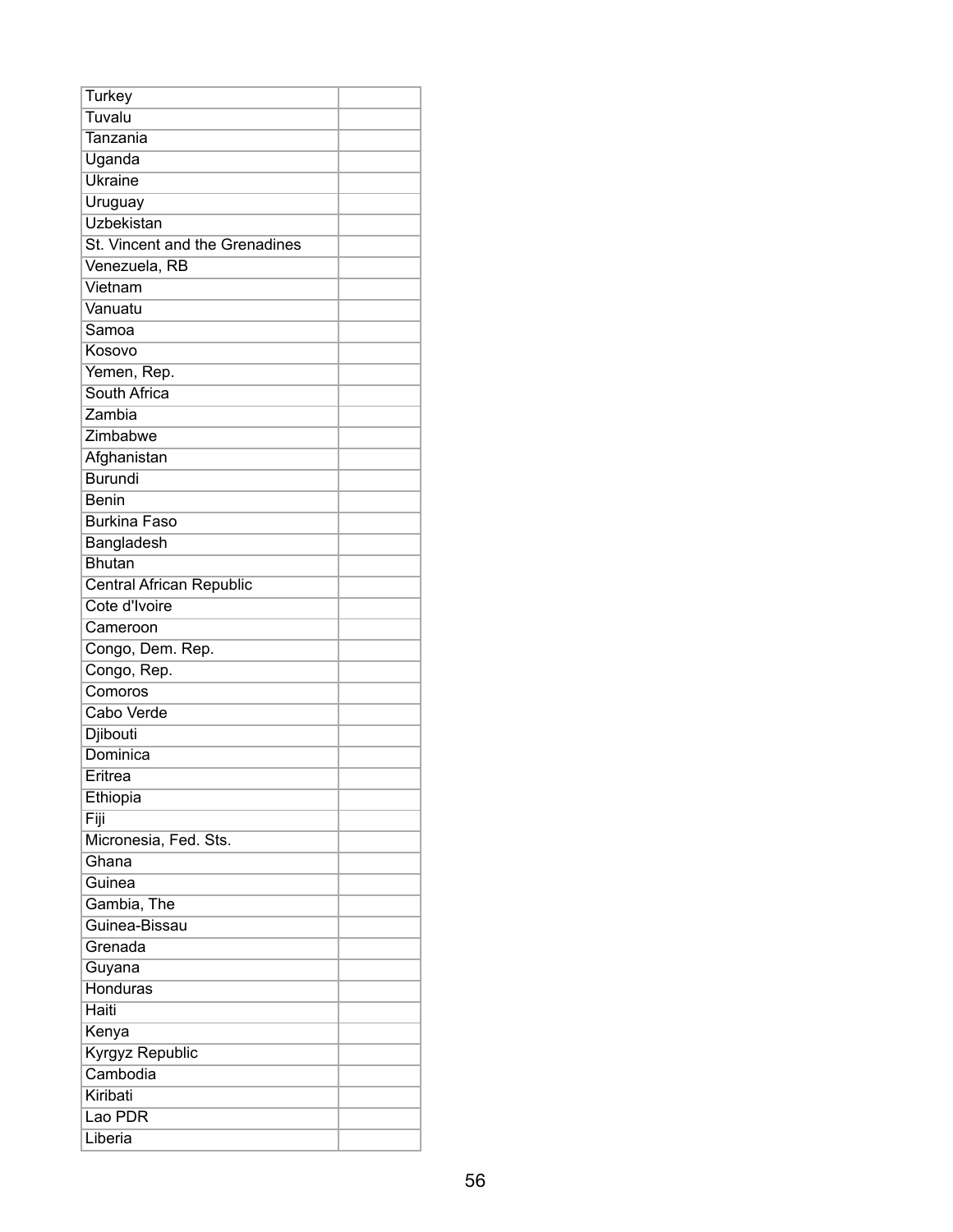| St. Lucia                      |  |
|--------------------------------|--|
| Lesotho                        |  |
| Madagascar                     |  |
| <b>Maldives</b>                |  |
| <b>Marshall Islands</b>        |  |
| Mali                           |  |
| Myanmar                        |  |
| Mozambique                     |  |
| Mauritania                     |  |
| Malawi                         |  |
| Niger                          |  |
| Nigeria                        |  |
| Nicaragua                      |  |
| Nepal                          |  |
| Pakistan                       |  |
| Papua New Guinea               |  |
| Rwanda                         |  |
| Sudan                          |  |
| Senegal                        |  |
| Solomon Islands                |  |
| Sierra Leone                   |  |
| Somalia                        |  |
| South Sudan                    |  |
| Sao Tome and Principe          |  |
| Syrian Arab Republic           |  |
| Chad                           |  |
| Togo                           |  |
| Tajikistan                     |  |
| <b>Timor-Leste</b>             |  |
| Tonga                          |  |
| Tuvalu                         |  |
| Tanzania                       |  |
| Uganda                         |  |
| Uzbekistan                     |  |
| St. Vincent and the Grenadines |  |
| Vanuatu                        |  |
| Samoa                          |  |
| Kosovo                         |  |
| Yemen, Rep.                    |  |
| Zambia                         |  |
| Zimbabwe                       |  |
| Cameroon                       |  |
| Congo, Rep.                    |  |
| <b>Cabo Verde</b>              |  |
| Dominica                       |  |
| Fiji                           |  |
| Grenada                        |  |
| Kenya                          |  |
| St. Lucia                      |  |
| Nigeria                        |  |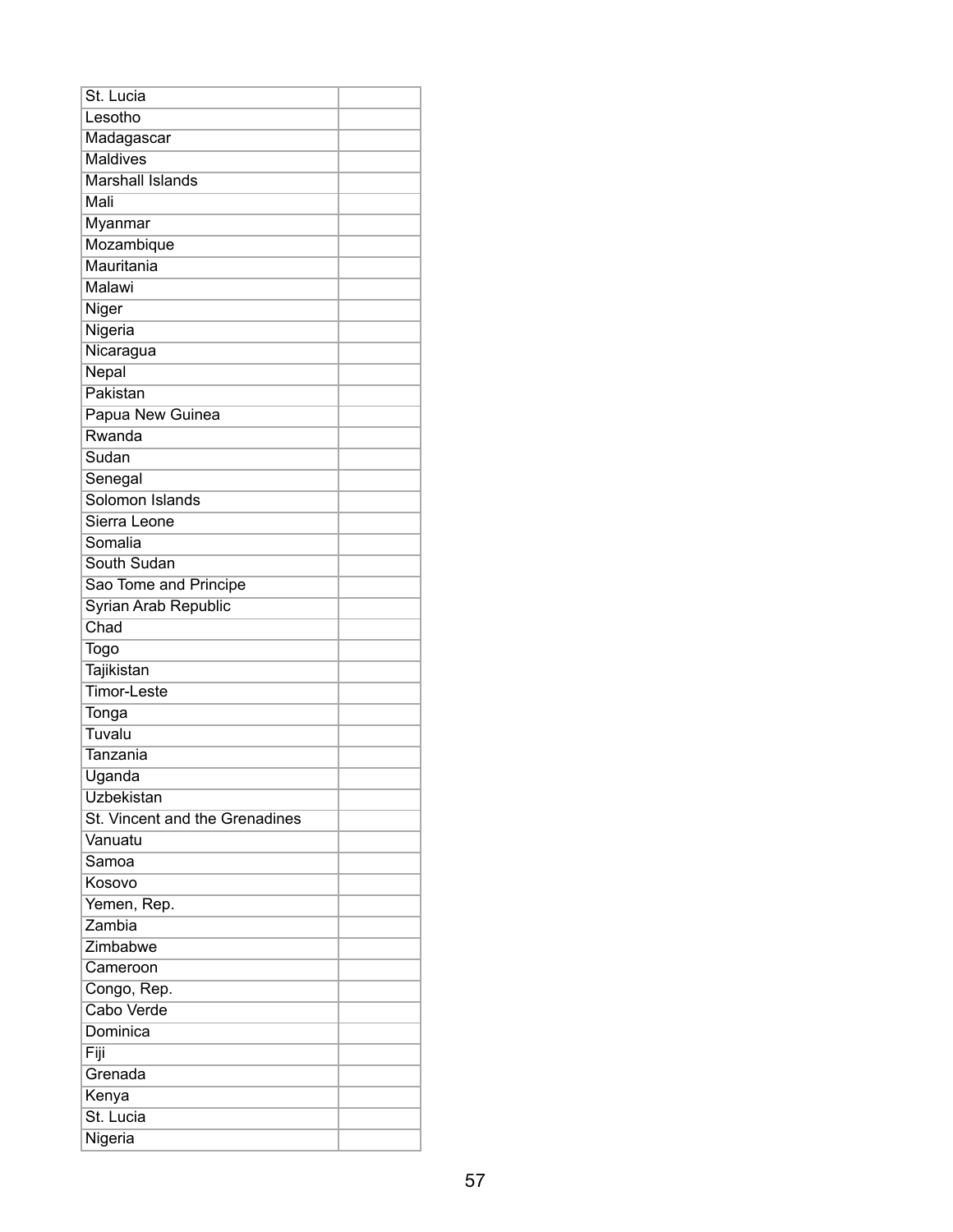| Pakistan                       |  |
|--------------------------------|--|
| Papua New Guinea               |  |
| <b>Timor-Leste</b>             |  |
| Uzbekistan                     |  |
| St. Vincent and the Grenadines |  |
| Zimbabwe                       |  |
| Afghanistan                    |  |
| <b>Burundi</b>                 |  |
| <b>Benin</b>                   |  |
| <b>Burkina Faso</b>            |  |
| Bangladesh                     |  |
| <b>Bhutan</b>                  |  |
| Central African Republic       |  |
| Cote d'Ivoire                  |  |
| Congo, Dem. Rep.               |  |
| Comoros                        |  |
| Djibouti                       |  |
| Eritrea                        |  |
| Ethiopia                       |  |
| Micronesia, Fed. Sts.          |  |
| Ghana                          |  |
| Guinea                         |  |
| Gambia, The                    |  |
| Guinea-Bissau                  |  |
| Guyana                         |  |
| <b>Honduras</b>                |  |
| Haiti                          |  |
| Kyrgyz Republic                |  |
| Cambodia                       |  |
| Kiribati                       |  |
| Lao PDR                        |  |
| Liberia                        |  |
| Lesotho                        |  |
| Madagascar                     |  |
| <b>Maldives</b>                |  |
| <b>Marshall Islands</b>        |  |
| Mali                           |  |
| Myanmar                        |  |
| Mozambique                     |  |
| Mauritania                     |  |
| Malawi                         |  |
| Niger                          |  |
| Nicaragua                      |  |
| Nepal                          |  |
| Rwanda                         |  |
| Sudan                          |  |
| Senegal                        |  |
| Solomon Islands                |  |
| Sierra Leone                   |  |
| Somalia                        |  |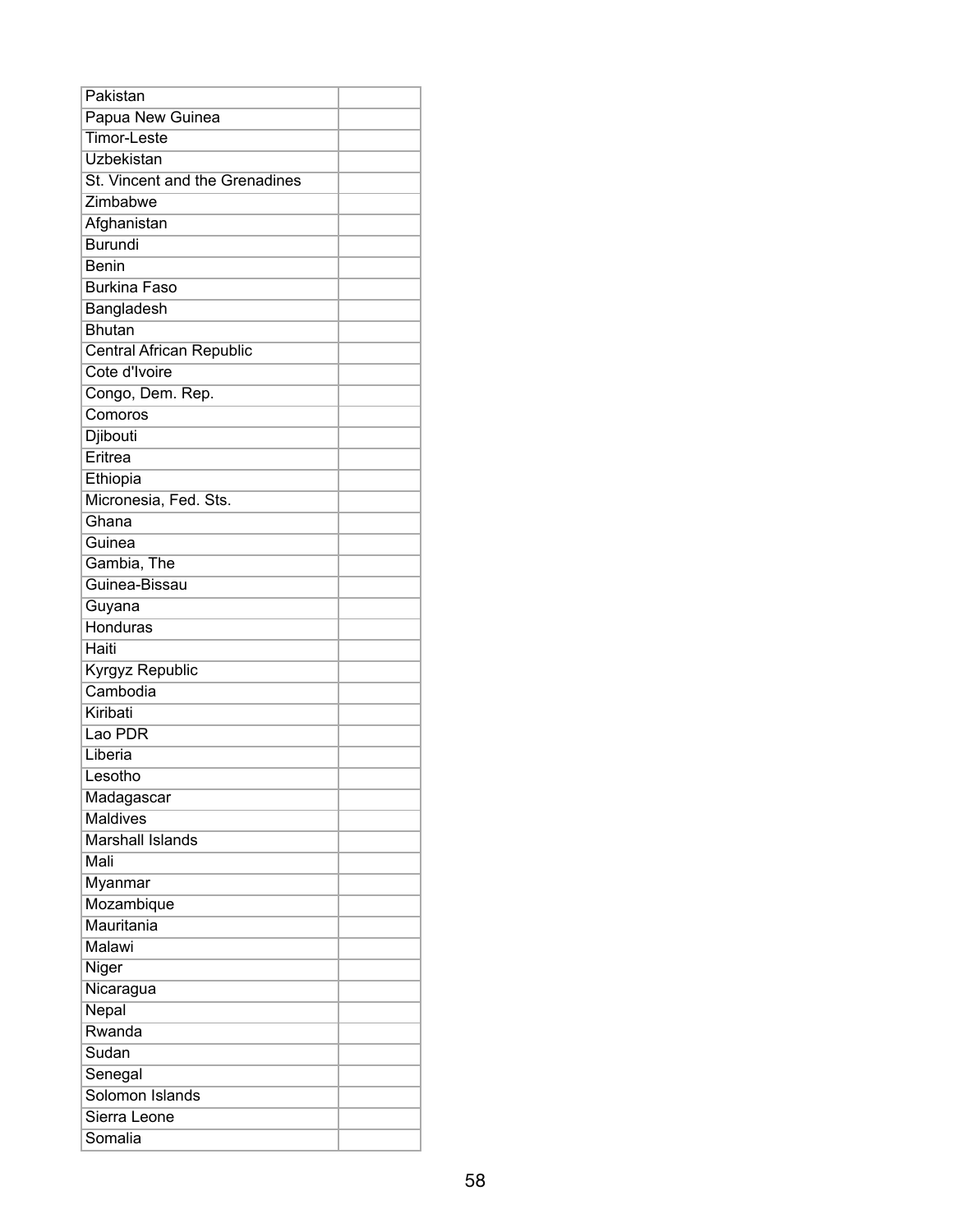| South Sudan                    |  |
|--------------------------------|--|
| Sao Tome and Principe          |  |
| Syrian Arab Republic           |  |
| Chad                           |  |
| Togo                           |  |
| Tajikistan                     |  |
| Tonga                          |  |
| Tuvalu                         |  |
| Tanzania                       |  |
| Uganda                         |  |
| Vanuatu                        |  |
| Samoa                          |  |
| Kosovo                         |  |
| Yemen, Rep.                    |  |
| Zambia                         |  |
| Argentina                      |  |
| <b>Belize</b>                  |  |
| <b>Bolivia</b>                 |  |
| <b>Brazil</b>                  |  |
| Colombia                       |  |
| Costa Rica                     |  |
| Cuba                           |  |
| Dominica                       |  |
| Dominican Republic             |  |
| Ecuador                        |  |
| Grenada                        |  |
| Guatemala                      |  |
| Guyana                         |  |
| <b>Honduras</b>                |  |
| Haiti                          |  |
| Jamaica                        |  |
| St. Lucia                      |  |
| Mexico                         |  |
| Nicaragua                      |  |
| Peru                           |  |
| Paraguay                       |  |
| El Salvador                    |  |
| Suriname                       |  |
| St. Vincent and the Grenadines |  |
| Venezuela, RB                  |  |
| Aruba                          |  |
| Argentina                      |  |
| Antigua and Barbuda            |  |
| Bahamas, The                   |  |
| <b>Belize</b>                  |  |
| <b>Bolivia</b>                 |  |
| <b>Brazil</b>                  |  |
| <b>Barbados</b>                |  |
| Chile                          |  |
| Colombia                       |  |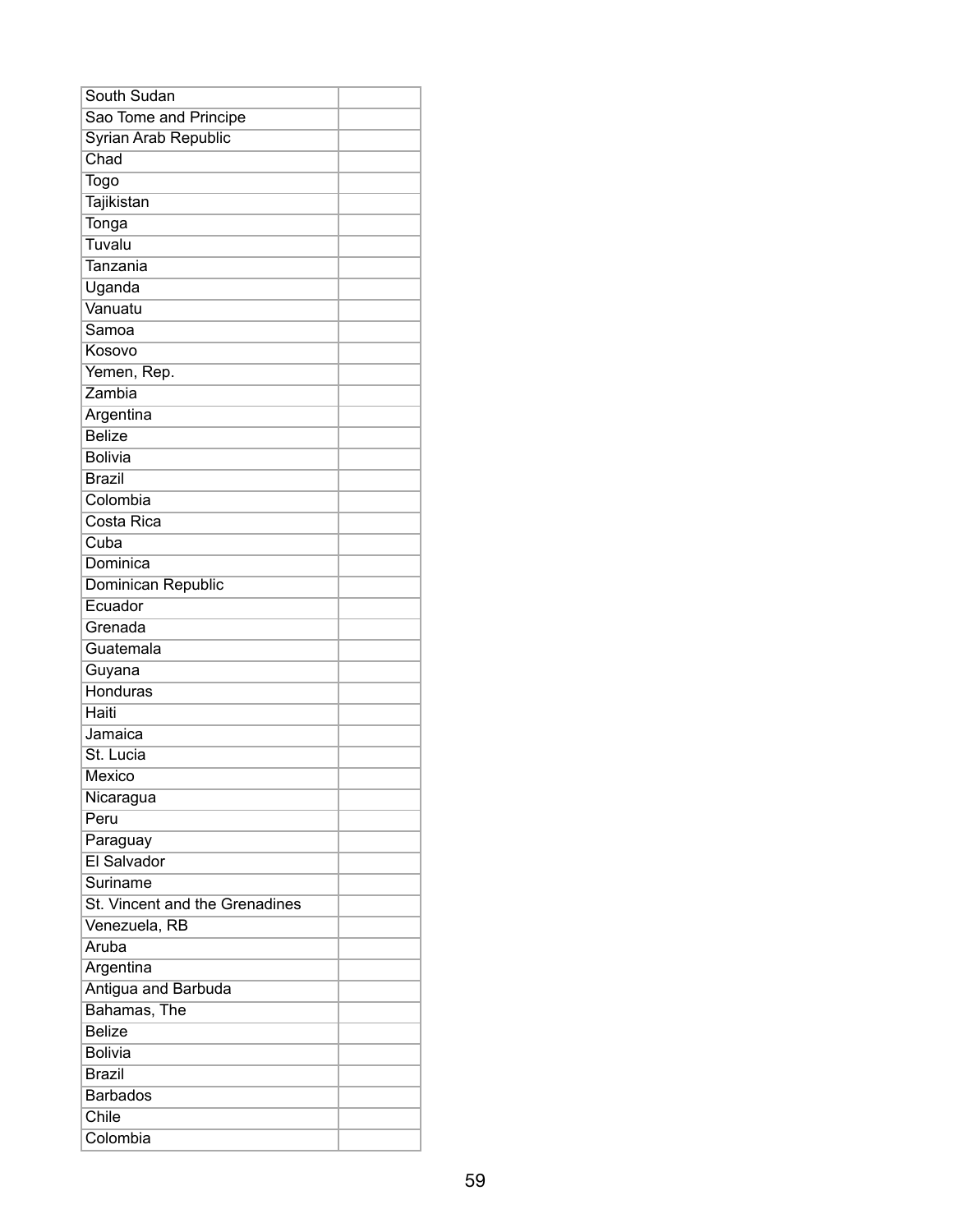| Costa Rica                      |  |
|---------------------------------|--|
| Cuba                            |  |
| Curacao                         |  |
| Cayman Islands                  |  |
| Dominica                        |  |
| Dominican Republic              |  |
| Ecuador                         |  |
| Grenada                         |  |
| Guatemala                       |  |
| Guyana                          |  |
| <b>Honduras</b>                 |  |
| Haiti                           |  |
| Jamaica                         |  |
| St. Kitts and Nevis             |  |
| St. Lucia                       |  |
| St. Martin (French part)        |  |
| Mexico                          |  |
| Nicaragua                       |  |
| Panama                          |  |
| Peru                            |  |
| <b>Puerto Rico</b>              |  |
| Paraguay                        |  |
| El Salvador                     |  |
| Suriname                        |  |
| Sint Maarten (Dutch part)       |  |
| <b>Turks and Caicos Islands</b> |  |
| <b>Trinidad and Tobago</b>      |  |
| Uruguay                         |  |
| St. Vincent and the Grenadines  |  |
| Venezuela, RB                   |  |
| <b>British Virgin Islands</b>   |  |
| Virgin Islands (U.S.)           |  |
| Afghanistan                     |  |
| Angola                          |  |
| <b>Burundi</b>                  |  |
| <b>Benin</b>                    |  |
| <b>Burkina Faso</b>             |  |
| Bangladesh                      |  |
| <b>Bhutan</b>                   |  |
| <b>Central African Republic</b> |  |
| Congo, Dem. Rep.                |  |
| Comoros                         |  |
| Djibouti                        |  |
| Eritrea                         |  |
| Ethiopia                        |  |
| Guinea                          |  |
| Gambia, The                     |  |
| Guinea-Bissau                   |  |
| Haiti                           |  |
| Cambodia                        |  |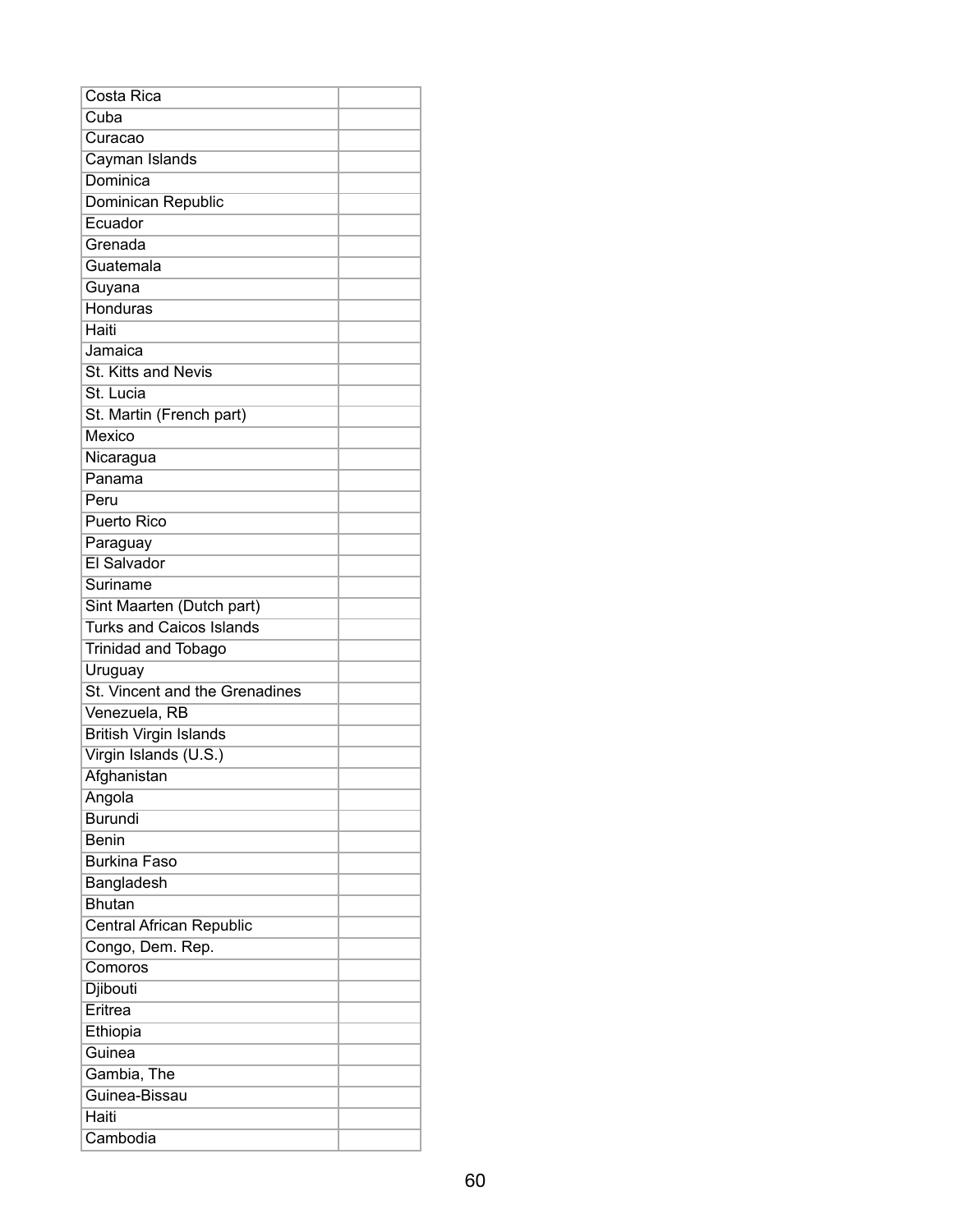| Kiribati                  |  |
|---------------------------|--|
| Lao PDR                   |  |
| Liberia                   |  |
| Lesotho                   |  |
| Madagascar                |  |
| Mali                      |  |
| <b>Myanmar</b>            |  |
| Mozambique                |  |
| Mauritania                |  |
| Malawi                    |  |
| Niger                     |  |
| Nepal                     |  |
| Rwanda                    |  |
| Sudan                     |  |
| Senegal                   |  |
| Solomon Islands           |  |
| Sierra Leone              |  |
| Somalia                   |  |
| South Sudan               |  |
| Sao Tome and Principe     |  |
| Chad                      |  |
| Togo                      |  |
| <b>Timor-Leste</b>        |  |
| Tuvalu                    |  |
| Tanzania                  |  |
| Uganda                    |  |
| Vanuatu                   |  |
| Yemen, Rep.               |  |
| Zambia                    |  |
| Afghanistan               |  |
| <b>Burundi</b>            |  |
| <b>Burkina Faso</b>       |  |
| Central African Republic  |  |
| Congo, Dem. Rep.          |  |
| Eritrea                   |  |
| Ethiopia                  |  |
| Guinea                    |  |
| Gambia, The               |  |
| Guinea-Bissau             |  |
| Haiti                     |  |
| Liberia                   |  |
| Madagascar                |  |
| Mali                      |  |
| Mozambique                |  |
| Malawi                    |  |
| Niger                     |  |
| Korea, Dem. People's Rep. |  |
| Rwanda                    |  |
| Sudan                     |  |
| Sierra Leone              |  |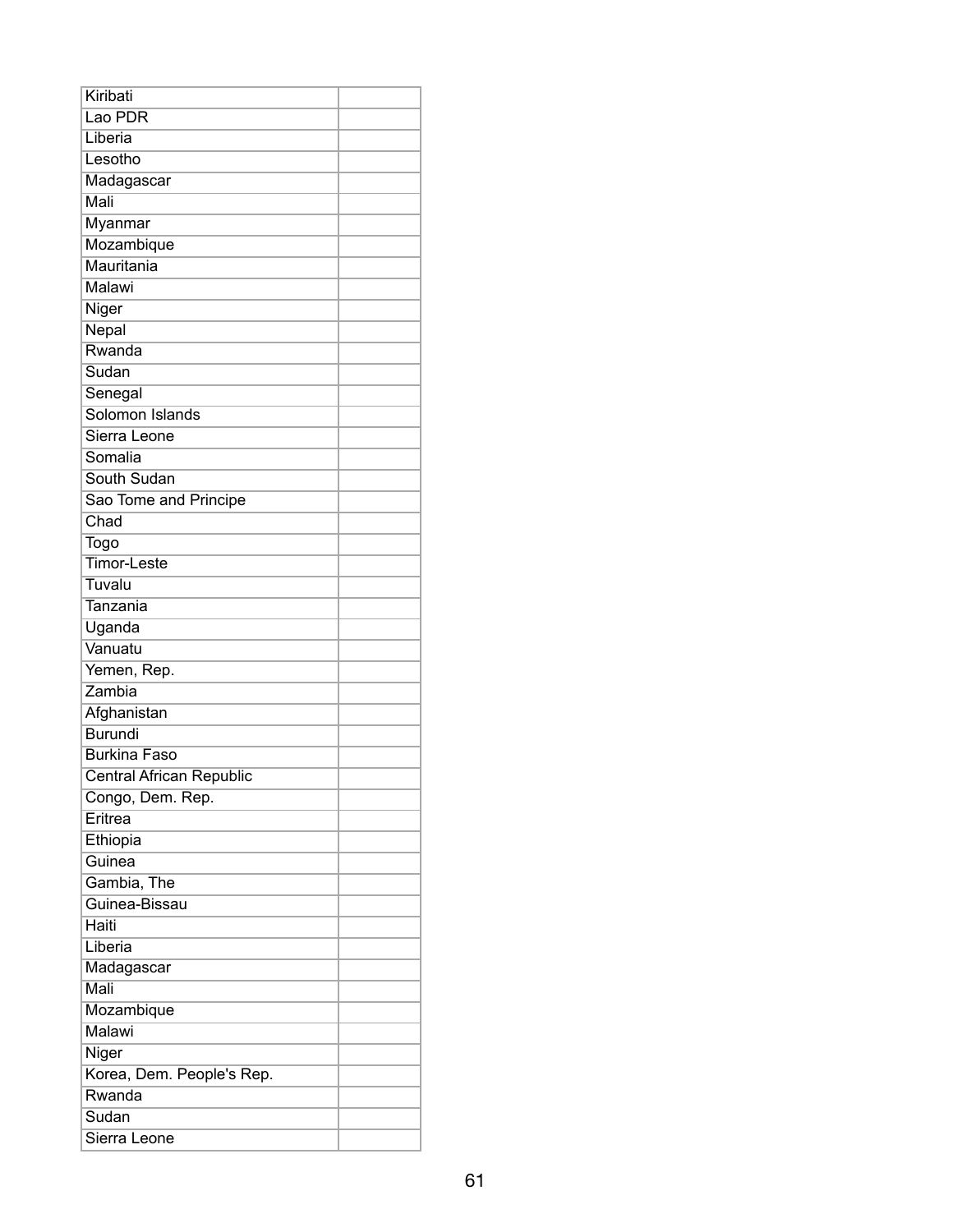| Somalia                   |  |
|---------------------------|--|
| South Sudan               |  |
| Syrian Arab Republic      |  |
| Chad                      |  |
| Togo                      |  |
| Tajikistan                |  |
| Uganda                    |  |
| Yemen, Rep.               |  |
| Angola                    |  |
| <b>Benin</b>              |  |
| Bangladesh                |  |
| <b>Bolivia</b>            |  |
| <b>Bhutan</b>             |  |
| Cote d'Ivoire             |  |
| Cameroon                  |  |
| Congo, Rep.               |  |
| Comoros                   |  |
| Cabo Verde                |  |
| Djibouti                  |  |
| Algeria                   |  |
| Egypt, Arab Rep.          |  |
| Micronesia, Fed. Sts.     |  |
| Ghana                     |  |
| Honduras                  |  |
| India                     |  |
| Kenya                     |  |
| Kyrgyz Republic           |  |
| Cambodia                  |  |
| Kiribati                  |  |
| Lao PDR                   |  |
| Sri Lanka                 |  |
| Lesotho                   |  |
| Morocco                   |  |
| Moldova                   |  |
| Myanmar                   |  |
| Mongolia                  |  |
| Mauritania                |  |
| Nigeria                   |  |
| Nicaragua                 |  |
| Nepal                     |  |
| Pakistan                  |  |
| Philippines               |  |
| Papua New Guinea          |  |
| <b>West Bank and Gaza</b> |  |
| Senegal                   |  |
| Solomon Islands           |  |
| El Salvador               |  |
| Sao Tome and Principe     |  |
| Eswatini                  |  |
| Timor-Leste               |  |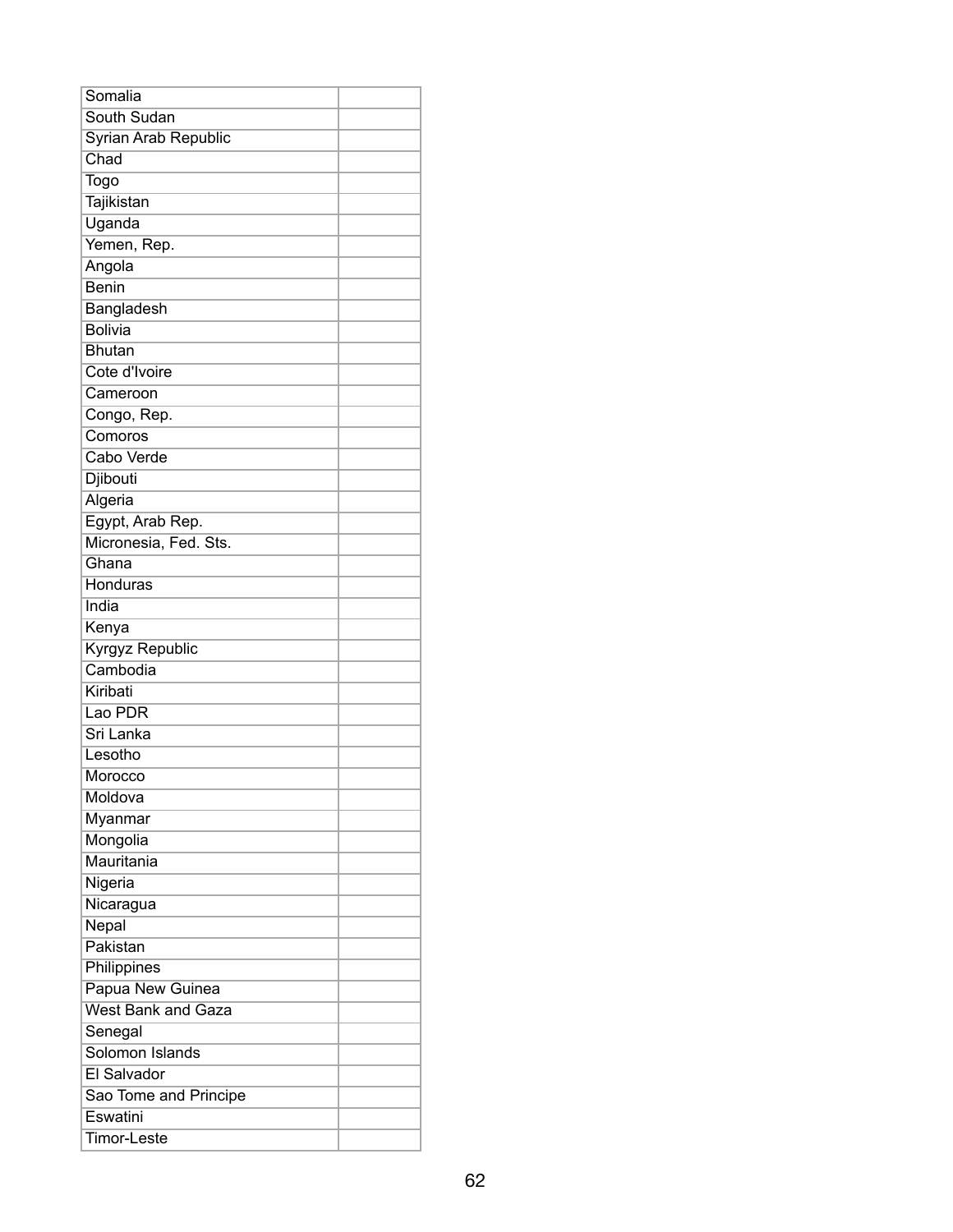| Tunisia                         |  |
|---------------------------------|--|
| Tanzania                        |  |
| <b>Ukraine</b>                  |  |
| Uzbekistan                      |  |
| Vietnam                         |  |
| Vanuatu                         |  |
| Zambia                          |  |
| Zimbabwe                        |  |
| Afghanistan                     |  |
| Angola                          |  |
| Albania                         |  |
| Argentina                       |  |
| Armenia                         |  |
| American Samoa                  |  |
| Azerbaijan                      |  |
| <b>Burundi</b>                  |  |
| <b>Benin</b>                    |  |
| <b>Burkina Faso</b>             |  |
| Bangladesh                      |  |
| <b>Bulgaria</b>                 |  |
| Bosnia and Herzegovina          |  |
| <b>Belarus</b>                  |  |
| <b>Belize</b>                   |  |
| <b>Bolivia</b>                  |  |
| <b>Brazil</b>                   |  |
| <b>Bhutan</b>                   |  |
| Botswana                        |  |
| <b>Central African Republic</b> |  |
| China                           |  |
| Cote d'Ivoire                   |  |
| Cameroon                        |  |
| Congo, Dem. Rep.                |  |
| Congo, Rep.                     |  |
| Colombia                        |  |
| Comoros                         |  |
| Cabo Verde                      |  |
| Costa Rica                      |  |
| Cuba                            |  |
| Djibouti                        |  |
| Dominica                        |  |
| Dominican Republic              |  |
| Algeria                         |  |
| Ecuador                         |  |
| Egypt, Arab Rep.                |  |
| Eritrea                         |  |
| Ethiopia                        |  |
| Fiji                            |  |
| Micronesia, Fed. Sts.           |  |
| Gabon                           |  |
| Georgia                         |  |
|                                 |  |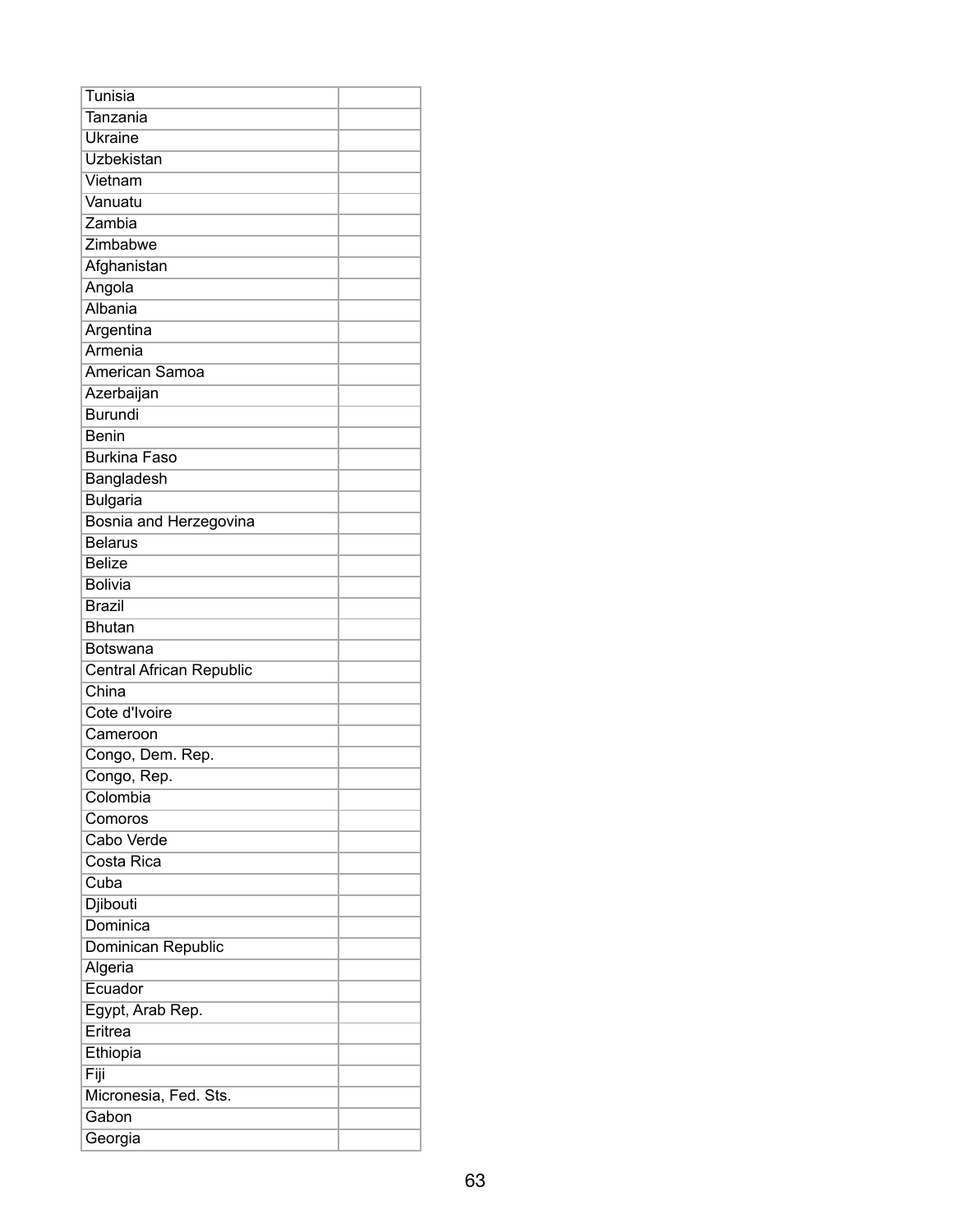| Ghana                    |  |
|--------------------------|--|
| Guinea                   |  |
| Gambia, The              |  |
| Guinea-Bissau            |  |
| <b>Equatorial Guinea</b> |  |
| Grenada                  |  |
| Guatemala                |  |
| Guyana                   |  |
| Honduras                 |  |
| Haiti                    |  |
| Indonesia                |  |
| India                    |  |
| Iran, Islamic Rep.       |  |
| Iraq                     |  |
| Jamaica                  |  |
| Jordan                   |  |
| Kazakhstan               |  |
| Kenya                    |  |
| Kyrgyz Republic          |  |
| Cambodia                 |  |
| Kiribati                 |  |
| Lao PDR                  |  |
| Lebanon                  |  |
| Liberia                  |  |
| Libya                    |  |
| St. Lucia                |  |
| Sri Lanka                |  |
| Lesotho                  |  |
| Morocco                  |  |
| Moldova                  |  |
| Madagascar               |  |
| <b>Maldives</b>          |  |
| <b>Mexico</b>            |  |
| <b>Marshall Islands</b>  |  |
| North Macedonia          |  |
| Mali                     |  |
| Myanmar                  |  |
| Montenegro               |  |
| Mongolia                 |  |
| Mozambique               |  |
| Mauritania               |  |
| Malawi                   |  |
| Malaysia                 |  |
| Namibia                  |  |
| Niger                    |  |
| Nigeria                  |  |
| Nicaragua                |  |
| Nepal                    |  |
| Pakistan                 |  |
| Peru                     |  |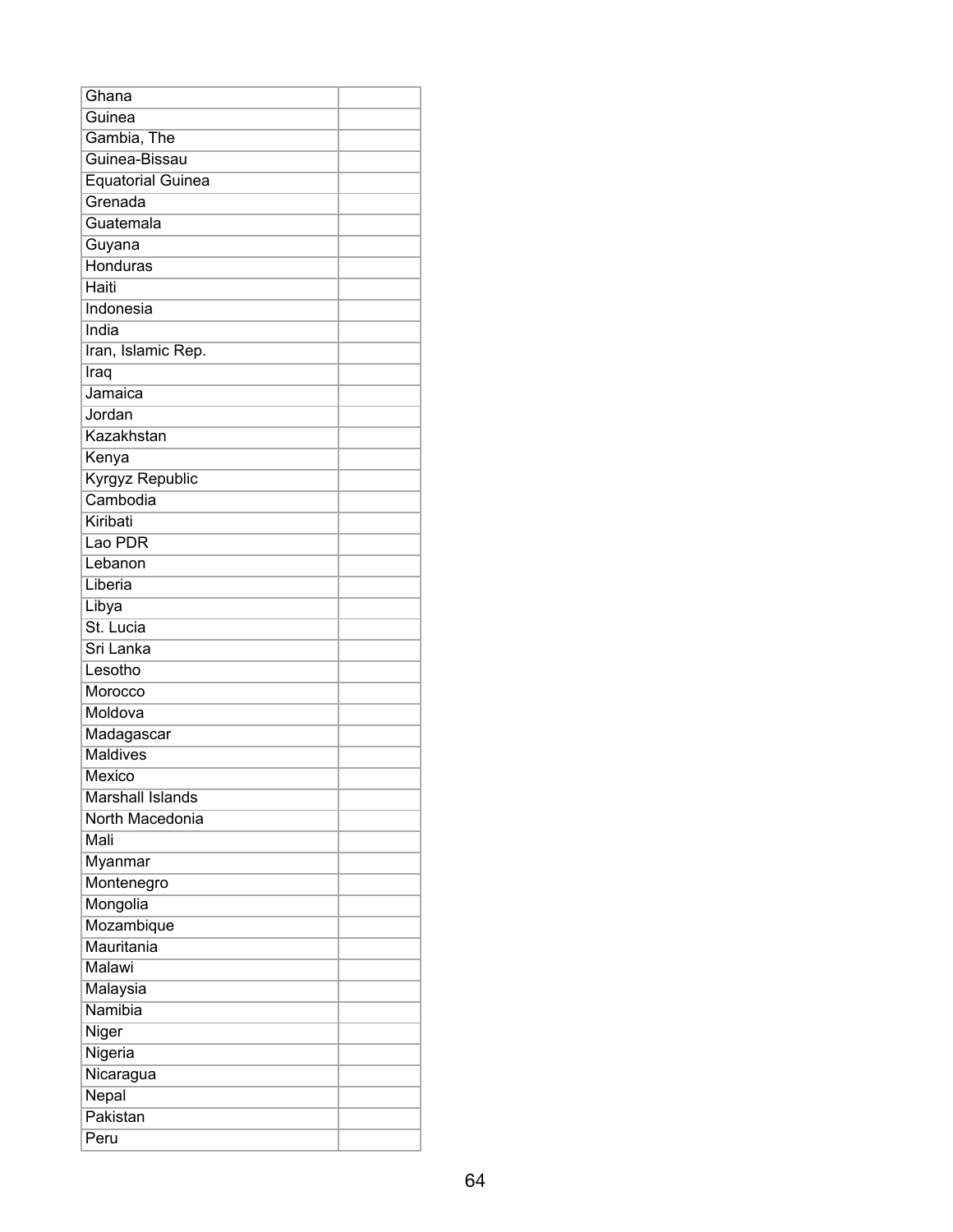| Philippines                    |  |
|--------------------------------|--|
| Papua New Guinea               |  |
| Korea, Dem. People's Rep.      |  |
| Paraguay                       |  |
| <b>West Bank and Gaza</b>      |  |
| <b>Russian Federation</b>      |  |
| Rwanda                         |  |
| Sudan                          |  |
| Senegal                        |  |
| Solomon Islands                |  |
| Sierra Leone                   |  |
| El Salvador                    |  |
| Somalia                        |  |
| Serbia                         |  |
| South Sudan                    |  |
| Sao Tome and Principe          |  |
| Suriname                       |  |
| Eswatini                       |  |
| Syrian Arab Republic           |  |
| Chad                           |  |
| Togo                           |  |
| Thailand                       |  |
| Tajikistan                     |  |
| Turkmenistan                   |  |
| Timor-Leste                    |  |
| Tonga                          |  |
| Tunisia                        |  |
| <b>Turkey</b>                  |  |
| Tuvalu                         |  |
| Tanzania                       |  |
| Uganda                         |  |
| <b>Ukraine</b>                 |  |
| Uzbekistan                     |  |
| St. Vincent and the Grenadines |  |
| Venezuela, RB                  |  |
| Vietnam                        |  |
| Vanuatu                        |  |
| Samoa                          |  |
| Kosovo                         |  |
| Yemen, Rep.                    |  |
| South Africa                   |  |
| Zambia                         |  |
| Zimbabwe                       |  |
| Aruba                          |  |
| Albania                        |  |
| <b>United Arab Emirates</b>    |  |
| Armenia                        |  |
| Azerbaijan                     |  |
| Bahamas, The                   |  |
| <b>Brazil</b>                  |  |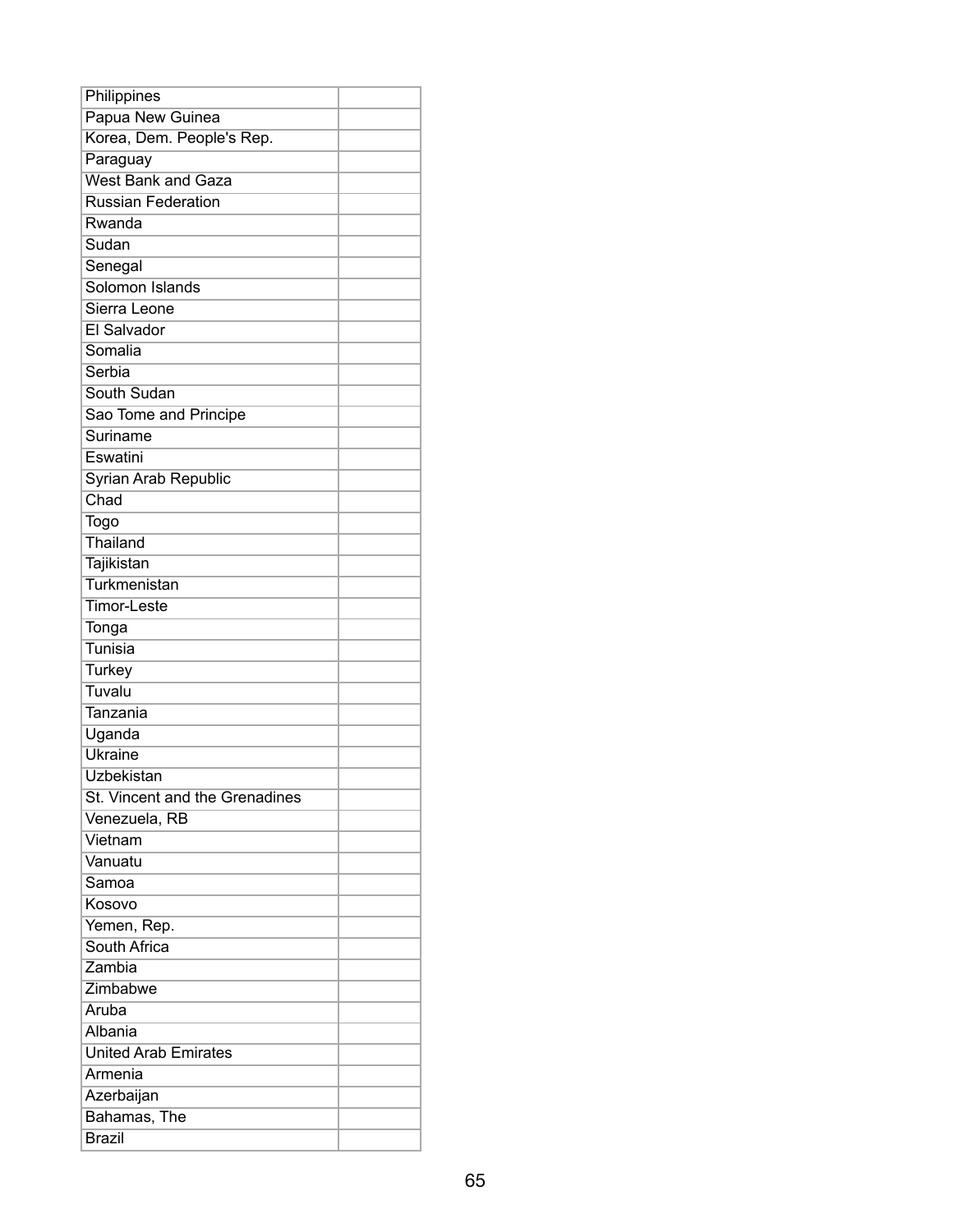| <b>Brunei Darussalam</b>       |  |
|--------------------------------|--|
| Chile                          |  |
| China                          |  |
| Colombia                       |  |
| Costa Rica                     |  |
| Cyprus                         |  |
| Estonia                        |  |
| Fiji                           |  |
| Georgia                        |  |
| Guam                           |  |
| Guyana                         |  |
| Ireland                        |  |
| Iceland                        |  |
| Jamaica                        |  |
| Kazakhstan                     |  |
| Kyrgyz Republic                |  |
| Kuwait                         |  |
| Lebanon                        |  |
| St. Lucia                      |  |
| Sri Lanka                      |  |
| Latvia                         |  |
| Morocco                        |  |
| Moldova                        |  |
| North Macedonia                |  |
| Montenegro                     |  |
| Mongolia                       |  |
| <b>Mauritius</b>               |  |
| Malaysia                       |  |
| <b>New Caledonia</b>           |  |
| Oman                           |  |
| Poland                         |  |
| <b>Puerto Rico</b>             |  |
| Korea, Dem. People's Rep.      |  |
| French Polynesia               |  |
| Qatar                          |  |
| Romania                        |  |
| <b>Russian Federation</b>      |  |
| Serbia                         |  |
| Slovak Republic                |  |
| Seychelles                     |  |
| Thailand                       |  |
| <b>Trinidad and Tobago</b>     |  |
| Tunisia                        |  |
| Uruguay                        |  |
| St. Vincent and the Grenadines |  |
| Virgin Islands (U.S.)          |  |
| Vietnam                        |  |
| <b>United Arab Emirates</b>    |  |
| <b>Bahrain</b>                 |  |
| Djibouti                       |  |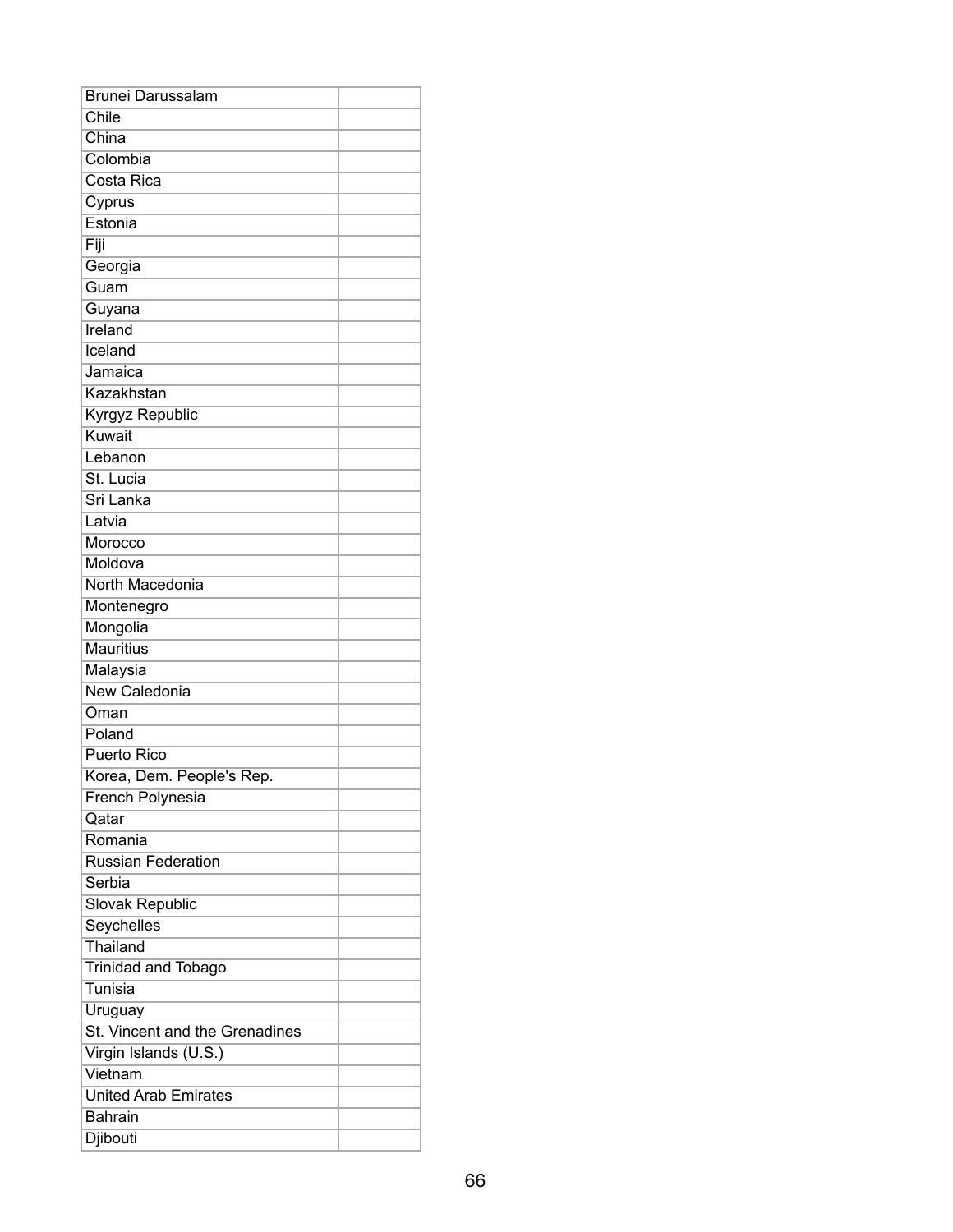| Algeria                   |  |
|---------------------------|--|
| Egypt, Arab Rep.          |  |
| Iran, Islamic Rep.        |  |
| Iraq                      |  |
| <b>Israel</b>             |  |
| Jordan                    |  |
| Kuwait                    |  |
| Lebanon                   |  |
| Libya                     |  |
| Morocco                   |  |
| Malta                     |  |
| Oman                      |  |
| <b>West Bank and Gaza</b> |  |
| Qatar                     |  |
| Saudi Arabia              |  |
| Syrian Arab Republic      |  |
| Tunisia                   |  |
| Yemen, Rep.               |  |
| Angola                    |  |
| Albania                   |  |
| Argentina                 |  |
| Armenia                   |  |
| American Samoa            |  |
| Azerbaijan                |  |
| <b>Benin</b>              |  |
| Bangladesh                |  |
| <b>Bulgaria</b>           |  |
| Bosnia and Herzegovina    |  |
| <b>Belarus</b>            |  |
| <b>Belize</b>             |  |
| <b>Bolivia</b>            |  |
| <b>Brazil</b>             |  |
| <b>Bhutan</b>             |  |
| <b>Botswana</b>           |  |
| China                     |  |
| Cote d'Ivoire             |  |
| Cameroon                  |  |
| Congo, Rep.               |  |
| Colombia                  |  |
| Comoros                   |  |
| Cabo Verde                |  |
| <b>Costa Rica</b>         |  |
| Cuba                      |  |
| Djibouti                  |  |
| Dominica                  |  |
| Dominican Republic        |  |
| Algeria                   |  |
| Ecuador                   |  |
| Egypt, Arab Rep.          |  |
| Fiji                      |  |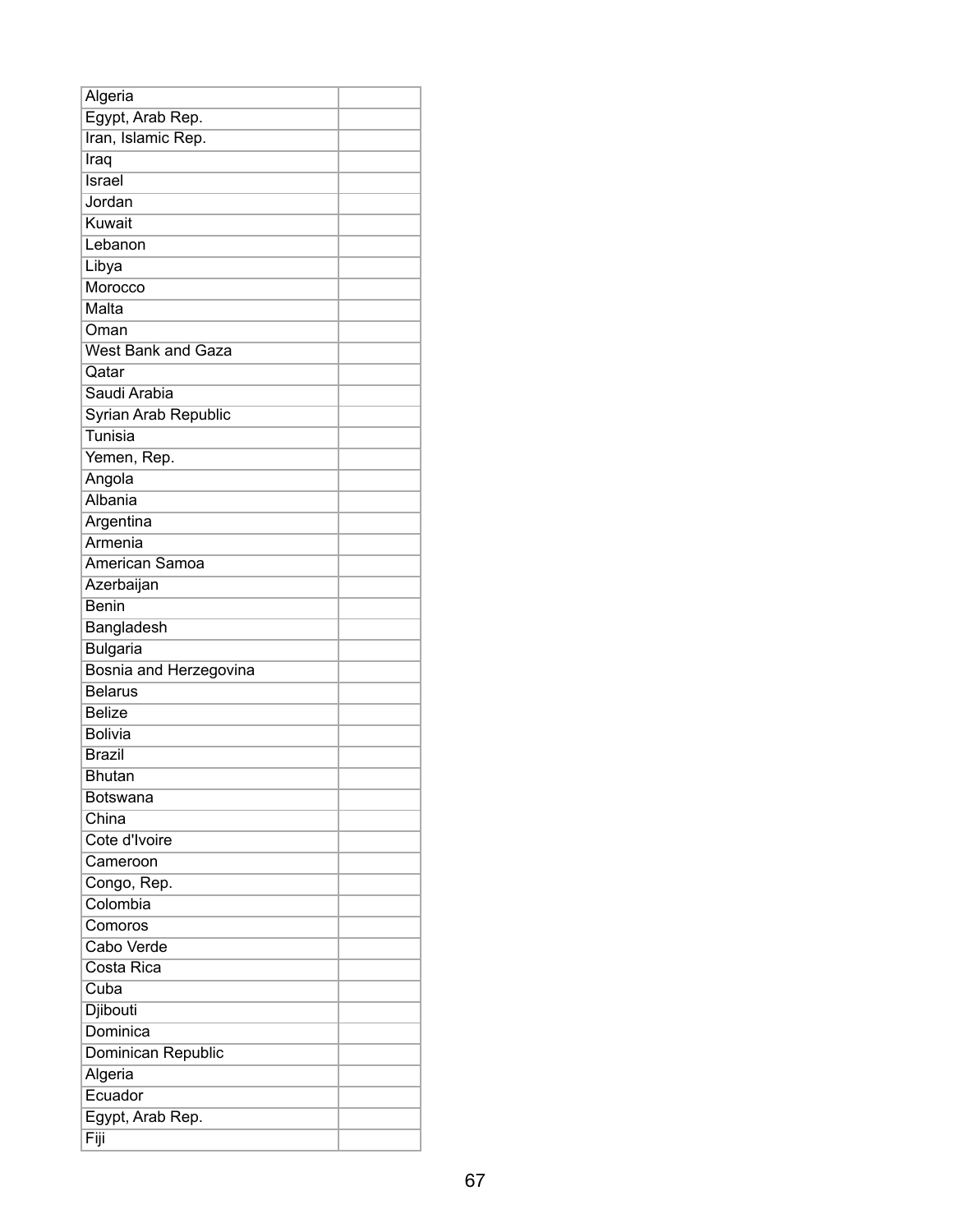| Micronesia, Fed. Sts.     |  |
|---------------------------|--|
| Gabon                     |  |
| Georgia                   |  |
| Ghana                     |  |
| <b>Equatorial Guinea</b>  |  |
| Grenada                   |  |
| Guatemala                 |  |
| Guyana                    |  |
| <b>Honduras</b>           |  |
| Indonesia                 |  |
| India                     |  |
| Iran, Islamic Rep.        |  |
| Iraq                      |  |
| Jamaica                   |  |
| Jordan                    |  |
| Kazakhstan                |  |
| Kenya                     |  |
| <b>Kyrgyz Republic</b>    |  |
| Cambodia                  |  |
| Kiribati                  |  |
| Lao PDR                   |  |
| Lebanon                   |  |
| Libya                     |  |
| St. Lucia                 |  |
| Sri Lanka                 |  |
| Lesotho                   |  |
| Morocco                   |  |
| Moldova                   |  |
| <b>Maldives</b>           |  |
| Mexico                    |  |
| <b>Marshall Islands</b>   |  |
| North Macedonia           |  |
| Myanmar                   |  |
| Montenegro                |  |
| Mongolia                  |  |
| Mauritania                |  |
| Malaysia                  |  |
| Namibia                   |  |
| Nigeria                   |  |
| Nicaragua                 |  |
| Nepal                     |  |
| Pakistan                  |  |
| Peru                      |  |
| Philippines               |  |
| Papua New Guinea          |  |
| Paraguay                  |  |
| <b>West Bank and Gaza</b> |  |
| <b>Russian Federation</b> |  |
| Senegal                   |  |
| Solomon Islands           |  |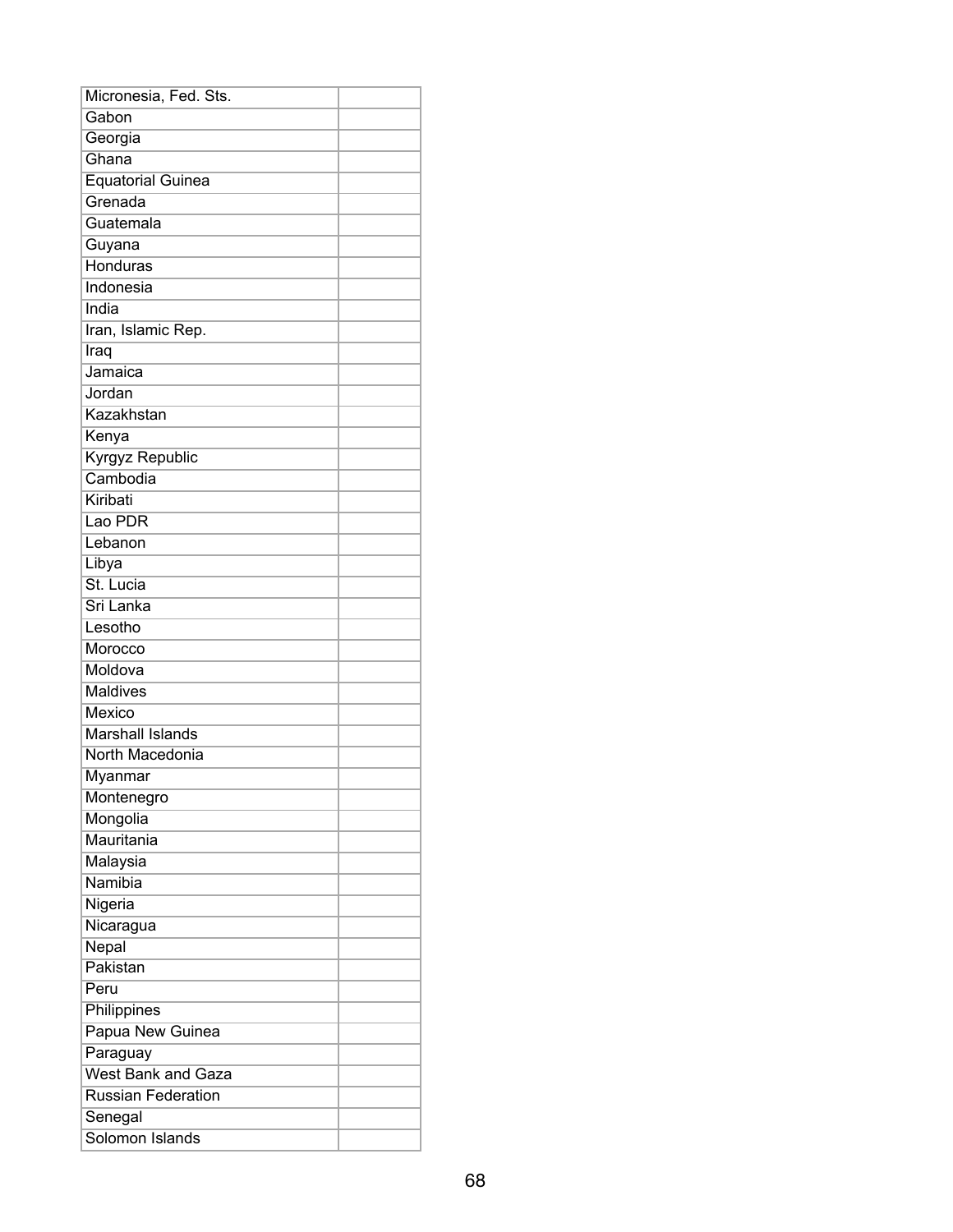| <b>El Salvador</b>             |  |
|--------------------------------|--|
| Serbia                         |  |
| Sao Tome and Principe          |  |
| Suriname                       |  |
| Eswatini                       |  |
| Thailand                       |  |
| Turkmenistan                   |  |
| <b>Timor-Leste</b>             |  |
| Tonga                          |  |
| Tunisia                        |  |
| <b>Turkey</b>                  |  |
| Tuvalu                         |  |
| Tanzania                       |  |
| <b>Ukraine</b>                 |  |
| Uzbekistan                     |  |
| St. Vincent and the Grenadines |  |
| Venezuela, RB                  |  |
| Vietnam                        |  |
| Vanuatu                        |  |
| Samoa                          |  |
| Kosovo                         |  |
| South Africa                   |  |
| Zambia                         |  |
| Zimbabwe                       |  |
| Djibouti                       |  |
| Algeria                        |  |
| Egypt, Arab Rep.               |  |
| Iran, Islamic Rep.             |  |
| Iraq                           |  |
| Jordan                         |  |
| Lebanon                        |  |
| Libya                          |  |
| Morocco                        |  |
| <b>West Bank and Gaza</b>      |  |
| Syrian Arab Republic           |  |
| Tunisia                        |  |
| Yemen, Rep.                    |  |
| Bermuda                        |  |
| Canada                         |  |
| <b>United States</b>           |  |
| Australia                      |  |
| Austria                        |  |
| Belgium                        |  |
| Canada                         |  |
| Switzerland                    |  |
| Chile                          |  |
| Colombia                       |  |
| <b>Czech Republic</b>          |  |
| Germany                        |  |
| <b>Denmark</b>                 |  |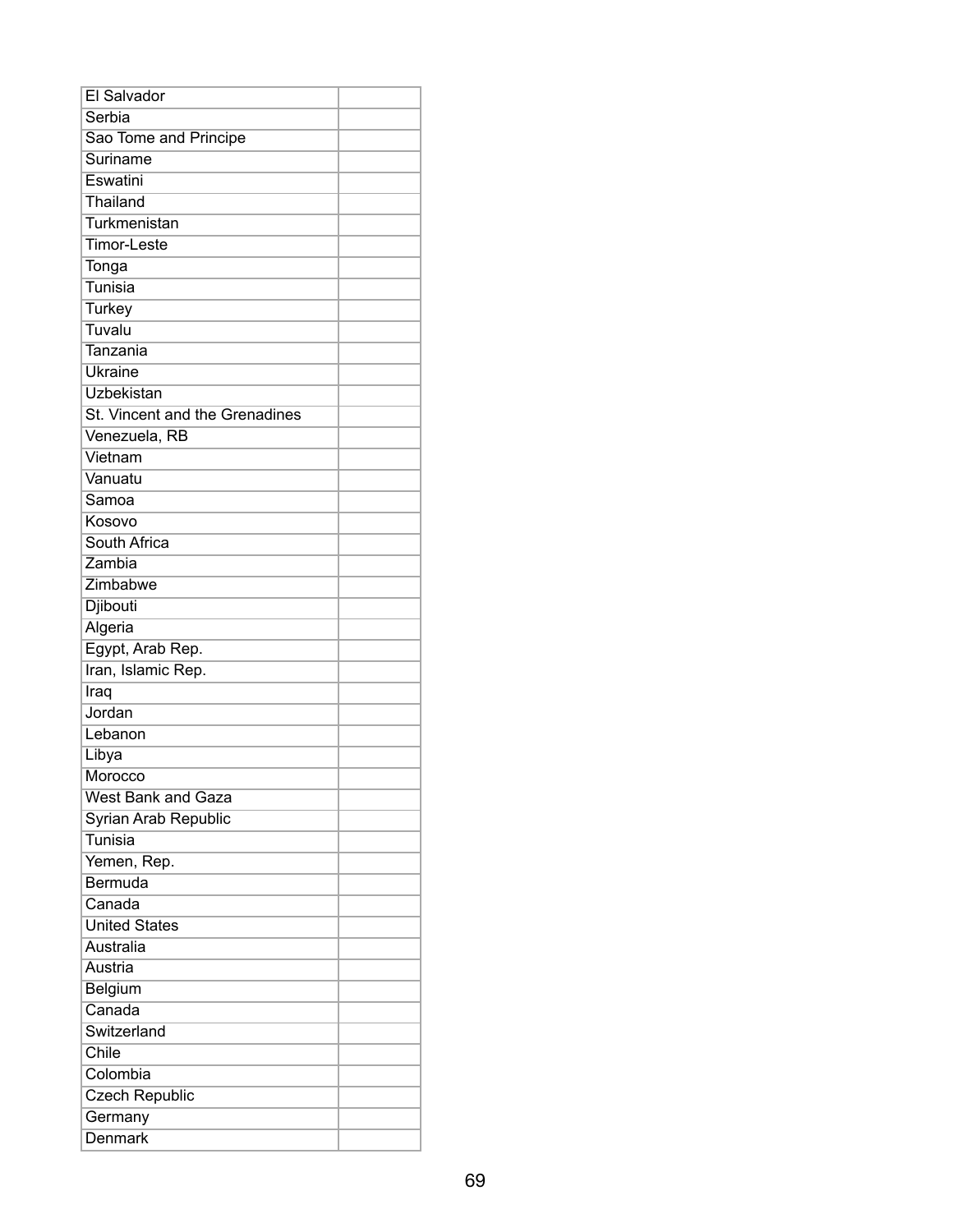| Spain                    |  |
|--------------------------|--|
| Estonia                  |  |
| Finland                  |  |
| France                   |  |
| <b>United Kingdom</b>    |  |
| Greece                   |  |
| Hungary                  |  |
| Ireland                  |  |
| Iceland                  |  |
| Israel                   |  |
| Italy                    |  |
| Japan                    |  |
| Korea, Rep.              |  |
| Lithuania                |  |
| Luxembourg               |  |
| Latvia                   |  |
| Mexico                   |  |
| Netherlands              |  |
| Norway                   |  |
| <b>New Zealand</b>       |  |
| Poland                   |  |
| Portugal                 |  |
| <b>Slovak Republic</b>   |  |
| Slovenia                 |  |
| Sweden                   |  |
| <b>Turkey</b>            |  |
| <b>United States</b>     |  |
| <b>Bahrain</b>           |  |
| <b>Brunei Darussalam</b> |  |
| <b>Bhutan</b>            |  |
| Botswana                 |  |
| Comoros                  |  |
| Cabo Verde               |  |
| Cyprus                   |  |
| Djibouti                 |  |
| Estonia                  |  |
| Gabon                    |  |
| Gambia, The              |  |
| Guinea-Bissau            |  |
| <b>Equatorial Guinea</b> |  |
| Iceland                  |  |
| Lesotho                  |  |
| <b>Maldives</b>          |  |
| Malta                    |  |
| Montenegro               |  |
| <b>Mauritius</b>         |  |
| Namibia                  |  |
| Qatar                    |  |
| San Marino               |  |
| Sao Tome and Principe    |  |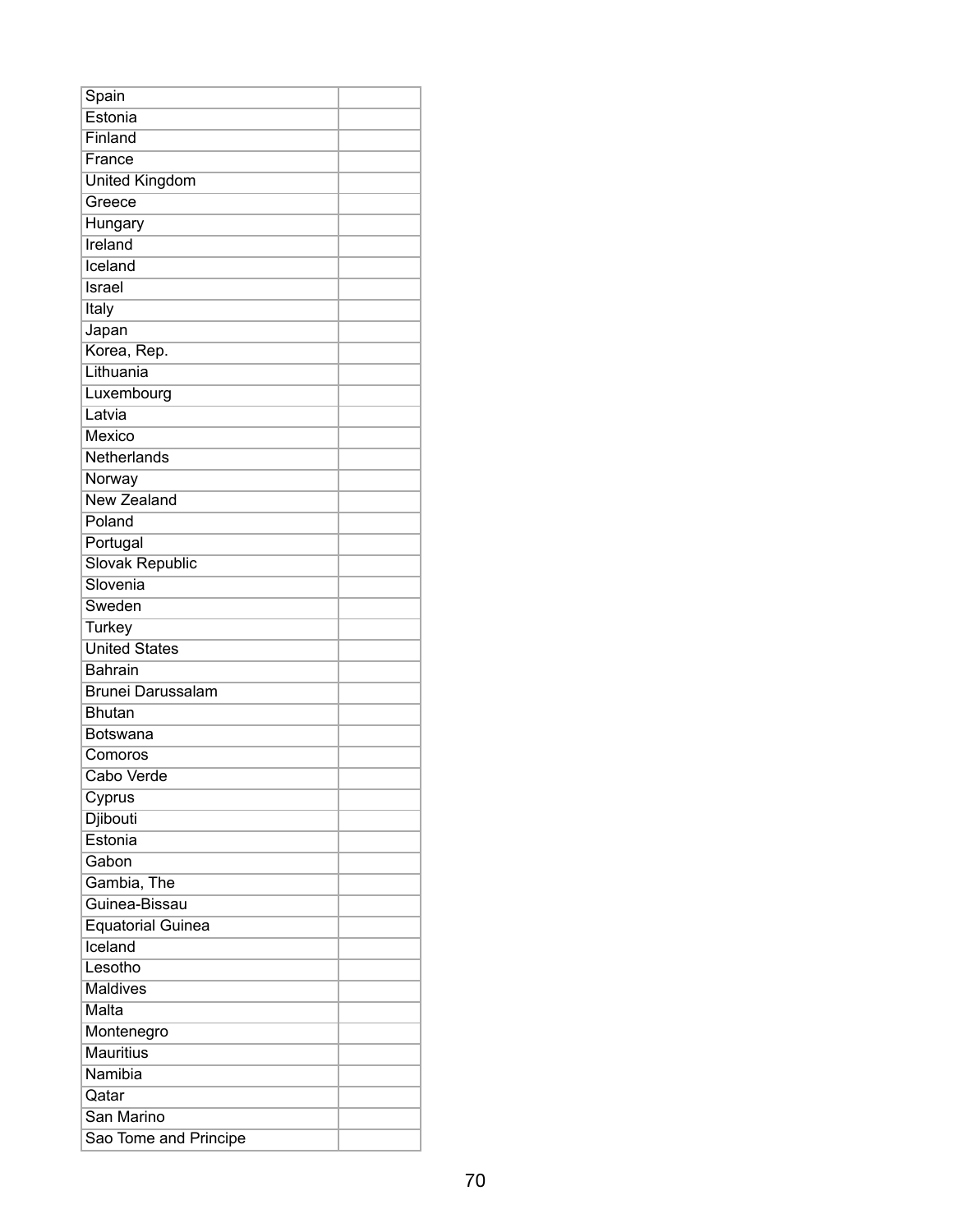| Eswatini                        |  |
|---------------------------------|--|
| Seychelles                      |  |
| <b>Timor-Leste</b>              |  |
| Afghanistan                     |  |
| Angola                          |  |
| <b>Burundi</b>                  |  |
| <b>Benin</b>                    |  |
| <b>Burkina Faso</b>             |  |
| <b>Central African Republic</b> |  |
| Cote d'Ivoire                   |  |
| Cameroon                        |  |
| Congo, Dem. Rep.                |  |
| Congo, Rep.                     |  |
| Comoros                         |  |
| Eritrea                         |  |
| Guinea                          |  |
| Gambia, The                     |  |
| Guinea-Bissau                   |  |
| Equatorial Guinea               |  |
| Iraq                            |  |
| Kenya                           |  |
| Liberia                         |  |
| Madagascar                      |  |
| Mali                            |  |
| Mozambique                      |  |
| Mauritania                      |  |
| <b>Malawi</b>                   |  |
| Niger                           |  |
| Nigeria                         |  |
| Sudan                           |  |
| Senegal                         |  |
| Sierra Leone                    |  |
| Somalia                         |  |
| South Sudan                     |  |
| Chad                            |  |
| <b>Togo</b>                     |  |
| <b>Timor-Leste</b>              |  |
| Tanzania                        |  |
| Uganda                          |  |
| Zambia                          |  |
| Fiji                            |  |
| Micronesia, Fed. Sts.           |  |
| Kiribati                        |  |
| <b>Marshall Islands</b>         |  |
| Nauru                           |  |
| Palau                           |  |
| Solomon Islands                 |  |
| Tonga                           |  |
| Tuvalu                          |  |
| Vanuatu                         |  |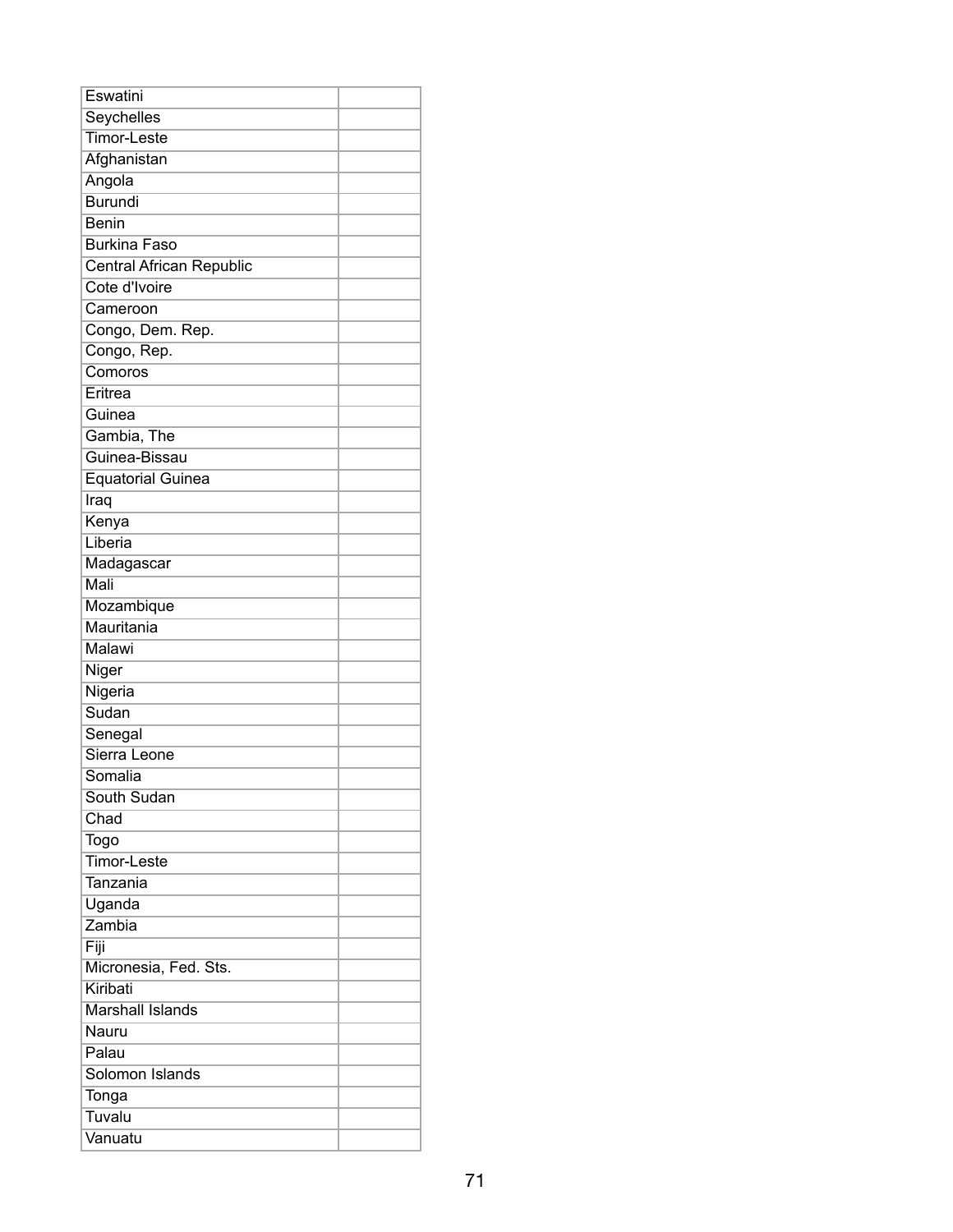| Samoa                  |  |
|------------------------|--|
| Antigua and Barbuda    |  |
| <b>Australia</b>       |  |
| Austria                |  |
| Belgium                |  |
| <b>Bulgaria</b>        |  |
| Bosnia and Herzegovina |  |
| <b>Belarus</b>         |  |
| <b>Barbados</b>        |  |
| Canada                 |  |
| Switzerland            |  |
| Cuba                   |  |
| <b>Czech Republic</b>  |  |
| Germany                |  |
| Denmark                |  |
| Spain                  |  |
| Finland                |  |
| France                 |  |
| United Kingdom         |  |
| Greece                 |  |
| Hong Kong SAR, China   |  |
| Croatia                |  |
| Hungary                |  |
| Italy                  |  |
| Japan                  |  |
| Korea, Rep.            |  |
| Lithuania              |  |
| Luxembourg             |  |
| Macao SAR, China       |  |
| Malta                  |  |
| Netherlands            |  |
| Norway                 |  |
| New Zealand            |  |
| Portugal               |  |
| Singapore              |  |
| Slovenia               |  |
| Sweden                 |  |
| <b>Ukraine</b>         |  |
| <b>United States</b>   |  |
| Afghanistan            |  |
| Bangladesh             |  |
| <b>Bhutan</b>          |  |
| India                  |  |
| Sri Lanka              |  |
| <b>Maldives</b>        |  |
| Nepal                  |  |
| Pakistan               |  |
| Angola                 |  |
| <b>Burundi</b>         |  |
| <b>Benin</b>           |  |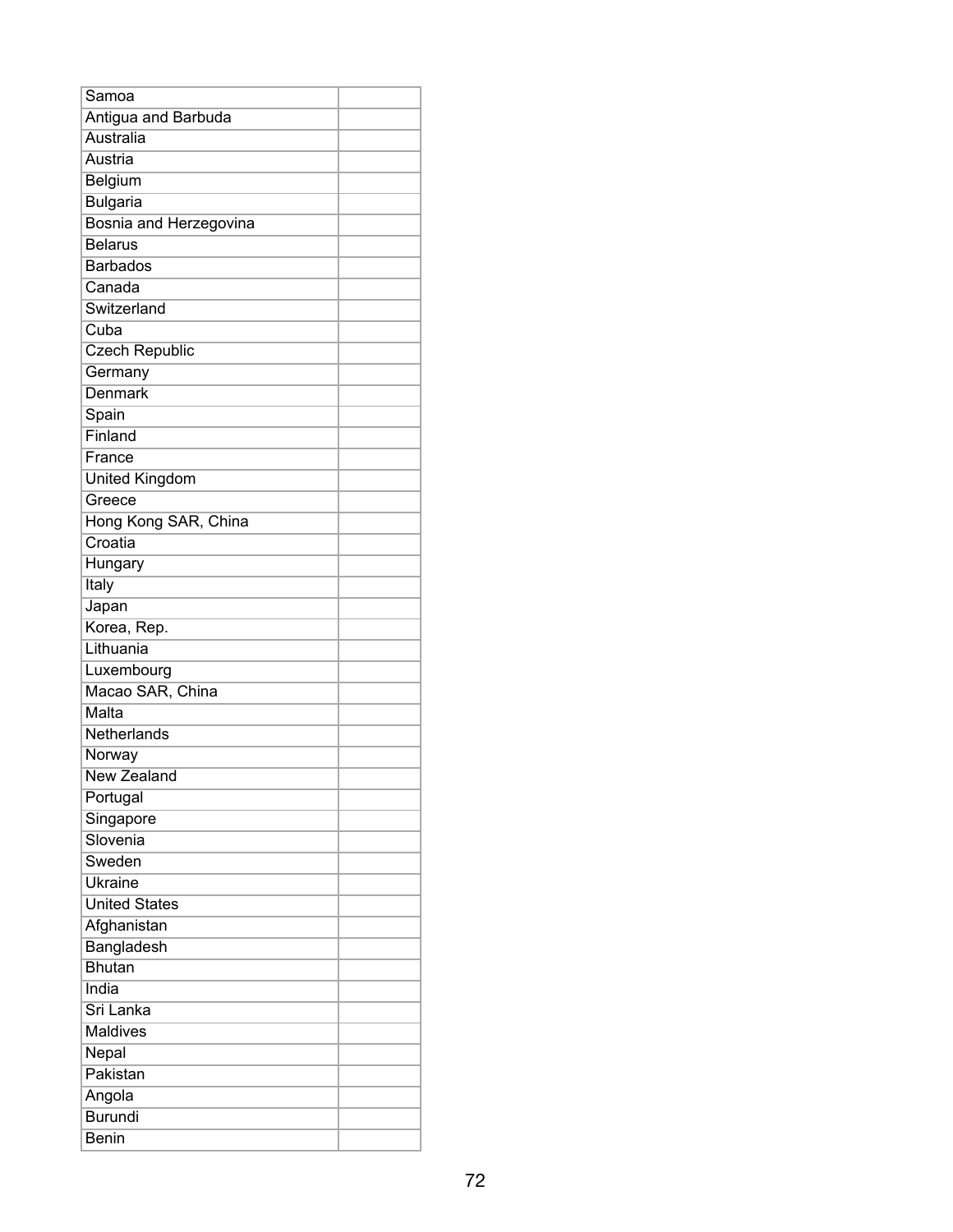| <b>Burkina Faso</b>             |  |
|---------------------------------|--|
| Botswana                        |  |
| <b>Central African Republic</b> |  |
| Cote d'Ivoire                   |  |
| Cameroon                        |  |
| Congo, Dem. Rep.                |  |
| Congo, Rep.                     |  |
| Comoros                         |  |
| Cabo Verde                      |  |
| Eritrea                         |  |
| Ethiopia                        |  |
| Gabon                           |  |
| Ghana                           |  |
| Guinea                          |  |
| Gambia, The                     |  |
| Guinea-Bissau                   |  |
| <b>Equatorial Guinea</b>        |  |
| Kenya                           |  |
| Liberia                         |  |
| Lesotho                         |  |
| Madagascar                      |  |
| Mali                            |  |
| Mozambique                      |  |
| Mauritania                      |  |
| Malawi                          |  |
| Namibia                         |  |
| Niger                           |  |
| Nigeria                         |  |
| Rwanda                          |  |
| Sudan                           |  |
| Senegal                         |  |
| Sierra Leone                    |  |
| Somalia                         |  |
| South Sudan                     |  |
| Sao Tome and Principe           |  |
| Eswatini                        |  |
| Chad                            |  |
| Togo                            |  |
| Tanzania                        |  |
| Uganda                          |  |
| South Africa                    |  |
| Zambia                          |  |
| Zimbabwe                        |  |
| Angola                          |  |
| <b>Burundi</b>                  |  |
| <b>Benin</b>                    |  |
| <b>Burkina Faso</b>             |  |
| <b>Botswana</b>                 |  |
| Central African Republic        |  |
| Cote d'Ivoire                   |  |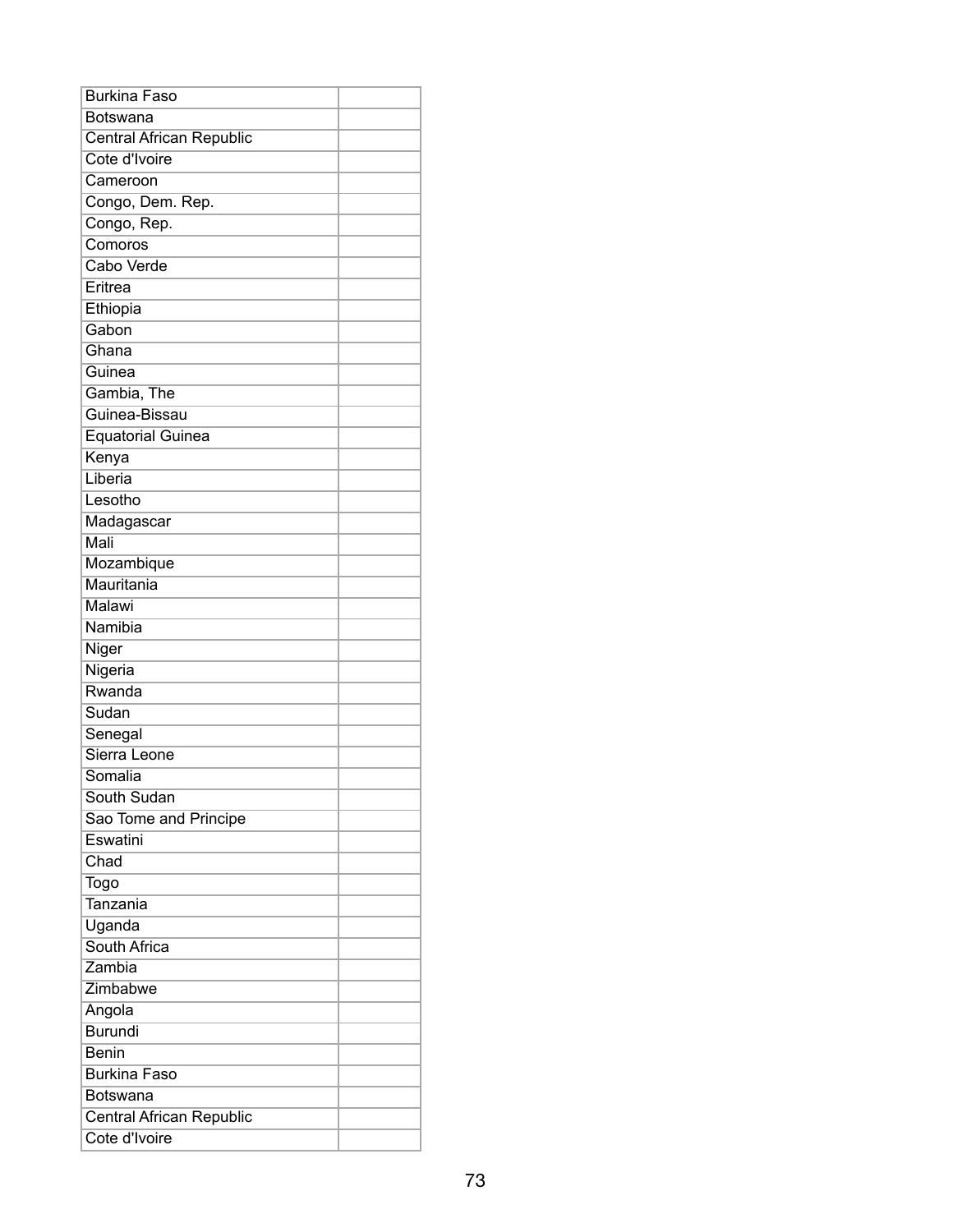| Cameroon                 |  |
|--------------------------|--|
| Congo, Dem. Rep.         |  |
| Congo, Rep.              |  |
| Comoros                  |  |
| Cabo Verde               |  |
| Eritrea                  |  |
| Ethiopia                 |  |
| Gabon                    |  |
| Ghana                    |  |
| Guinea                   |  |
| Gambia, The              |  |
| Guinea-Bissau            |  |
| <b>Equatorial Guinea</b> |  |
| Kenya                    |  |
| Liberia                  |  |
| Lesotho                  |  |
| Madagascar               |  |
| Mali                     |  |
| Mozambique               |  |
| Mauritania               |  |
| <b>Mauritius</b>         |  |
| Malawi                   |  |
| Namibia                  |  |
| Niger                    |  |
| Nigeria                  |  |
| Rwanda                   |  |
| Sudan                    |  |
| Senegal                  |  |
| Sierra Leone             |  |
| Somalia                  |  |
| South Sudan              |  |
| Sao Tome and Principe    |  |
| Eswatini                 |  |
| Seychelles               |  |
| Chad                     |  |
| <b>Togo</b>              |  |
| Tanzania                 |  |
| Uganda                   |  |
| South Africa             |  |
| Zambia                   |  |
| Zimbabwe                 |  |
| Antigua and Barbuda      |  |
| <b>Bahrain</b>           |  |
| Bahamas, The             |  |
| <b>Belize</b>            |  |
| <b>Barbados</b>          |  |
| <b>Brunei Darussalam</b> |  |
| <b>Bhutan</b>            |  |
| Botswana                 |  |
| Comoros                  |  |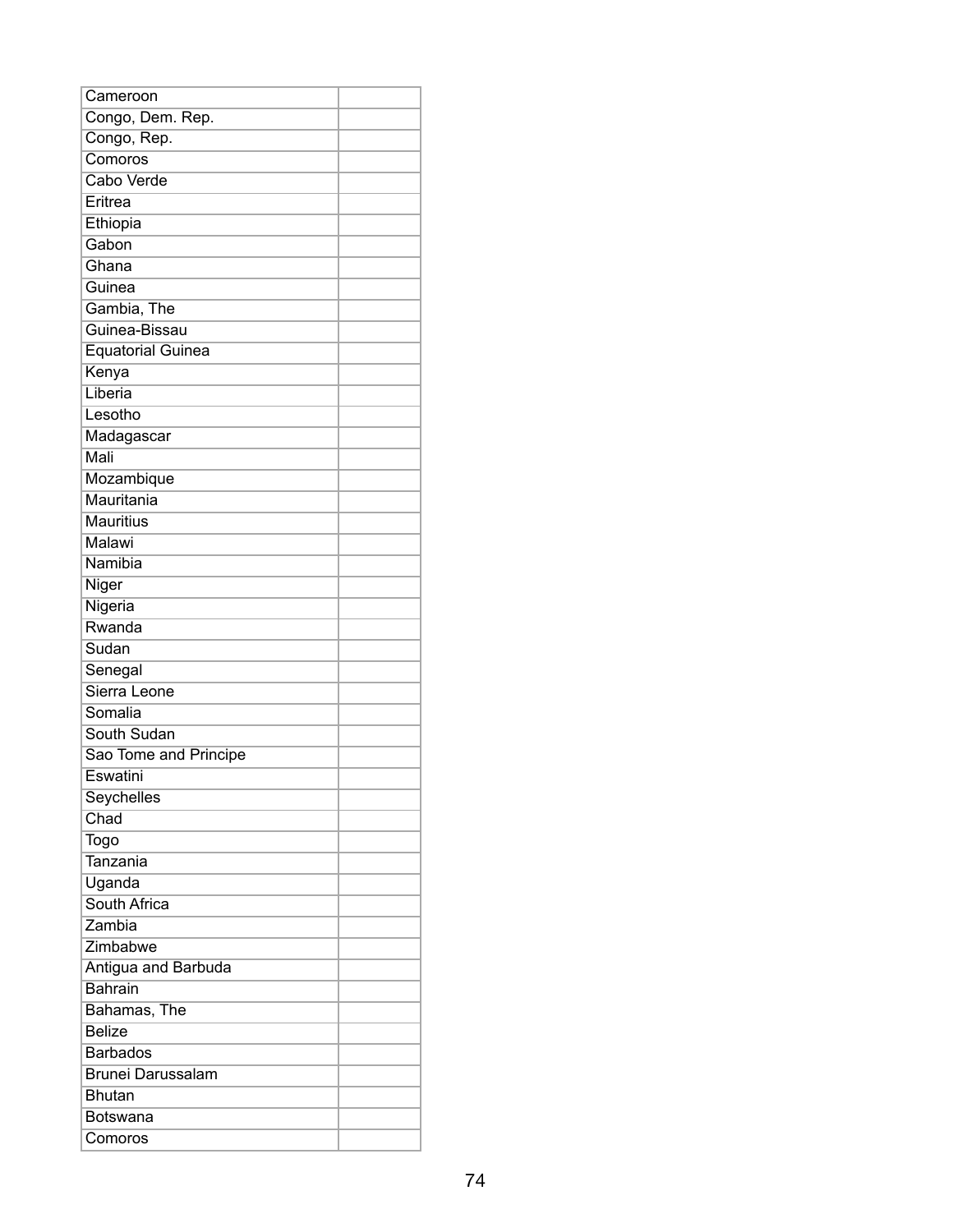| Cabo Verde                     |  |
|--------------------------------|--|
| Cyprus                         |  |
| Djibouti                       |  |
| Dominica                       |  |
| Estonia                        |  |
| Fiji                           |  |
| Micronesia, Fed. Sts.          |  |
| Gabon                          |  |
| Gambia, The                    |  |
| Guinea-Bissau                  |  |
| <b>Equatorial Guinea</b>       |  |
| Grenada                        |  |
| Guyana                         |  |
| Iceland                        |  |
| Jamaica                        |  |
| Kiribati                       |  |
| St. Kitts and Nevis            |  |
| St. Lucia                      |  |
| Lesotho                        |  |
| <b>Maldives</b>                |  |
| <b>Marshall Islands</b>        |  |
| Malta                          |  |
| Montenegro                     |  |
| <b>Mauritius</b>               |  |
| Namibia                        |  |
| Nauru                          |  |
| Palau                          |  |
| Qatar                          |  |
| Solomon Islands                |  |
| San Marino                     |  |
| Sao Tome and Principe          |  |
| Suriname                       |  |
| Eswatini                       |  |
| Seychelles                     |  |
| <b>Timor-Leste</b>             |  |
| Tonga                          |  |
| <b>Trinidad and Tobago</b>     |  |
| Tuvalu                         |  |
| St. Vincent and the Grenadines |  |
| Vanuatu                        |  |
| Samoa                          |  |
| China                          |  |
| Fiji                           |  |
| Micronesia, Fed. Sts.          |  |
| Indonesia                      |  |
| Cambodia                       |  |
| Kiribati                       |  |
| Lao PDR                        |  |
| <b>Marshall Islands</b>        |  |
| Myanmar                        |  |
|                                |  |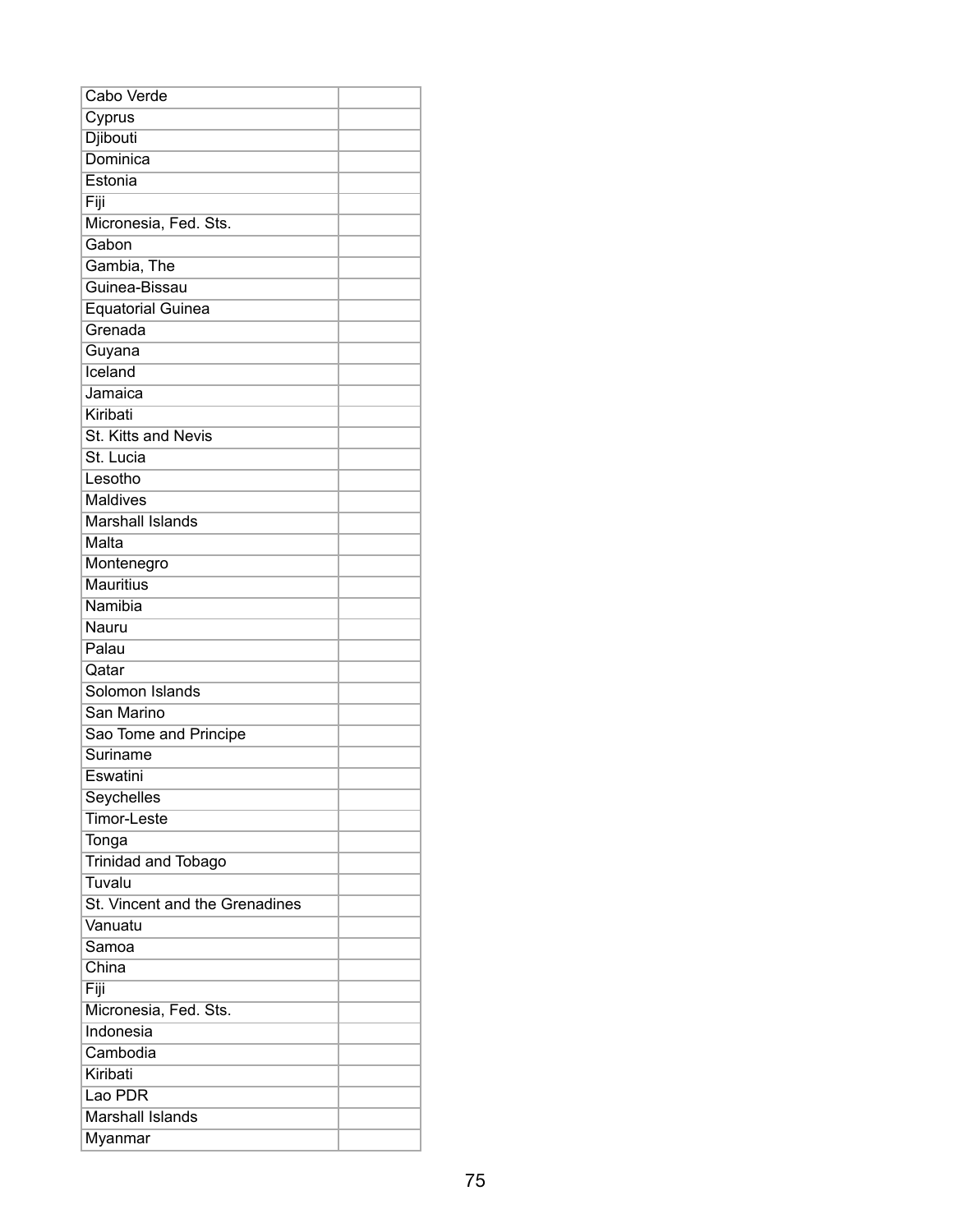| Mongolia                  |  |
|---------------------------|--|
| Malaysia                  |  |
| Nauru                     |  |
| Philippines               |  |
| Palau                     |  |
| Papua New Guinea          |  |
| Solomon Islands           |  |
| Thailand                  |  |
| <b>Timor-Leste</b>        |  |
| Tonga                     |  |
| Tuvalu                    |  |
| Vietnam                   |  |
| Vanuatu                   |  |
| Samoa                     |  |
| Albania                   |  |
| Armenia                   |  |
| Azerbaijan                |  |
| <b>Bulgaria</b>           |  |
| Bosnia and Herzegovina    |  |
| <b>Belarus</b>            |  |
| Georgia                   |  |
| Croatia                   |  |
| Kazakhstan                |  |
| Kyrgyz Republic           |  |
| Moldova                   |  |
| North Macedonia           |  |
| Montenegro                |  |
| Poland                    |  |
| Romania                   |  |
| <b>Russian Federation</b> |  |
| Serbia                    |  |
| Tajikistan                |  |
| <b>Turkmenistan</b>       |  |
| <b>Turkey</b>             |  |
| <b>Ukraine</b>            |  |
| Uzbekistan                |  |
| Kosovo                    |  |
| Argentina                 |  |
| Antigua and Barbuda       |  |
| <b>Belize</b>             |  |
| <b>Bolivia</b>            |  |
| <b>Brazil</b>             |  |
| Chile                     |  |
| Colombia                  |  |
| Costa Rica                |  |
| Dominica                  |  |
| Dominican Republic        |  |
| Ecuador                   |  |
| Grenada                   |  |
| Guatemala                 |  |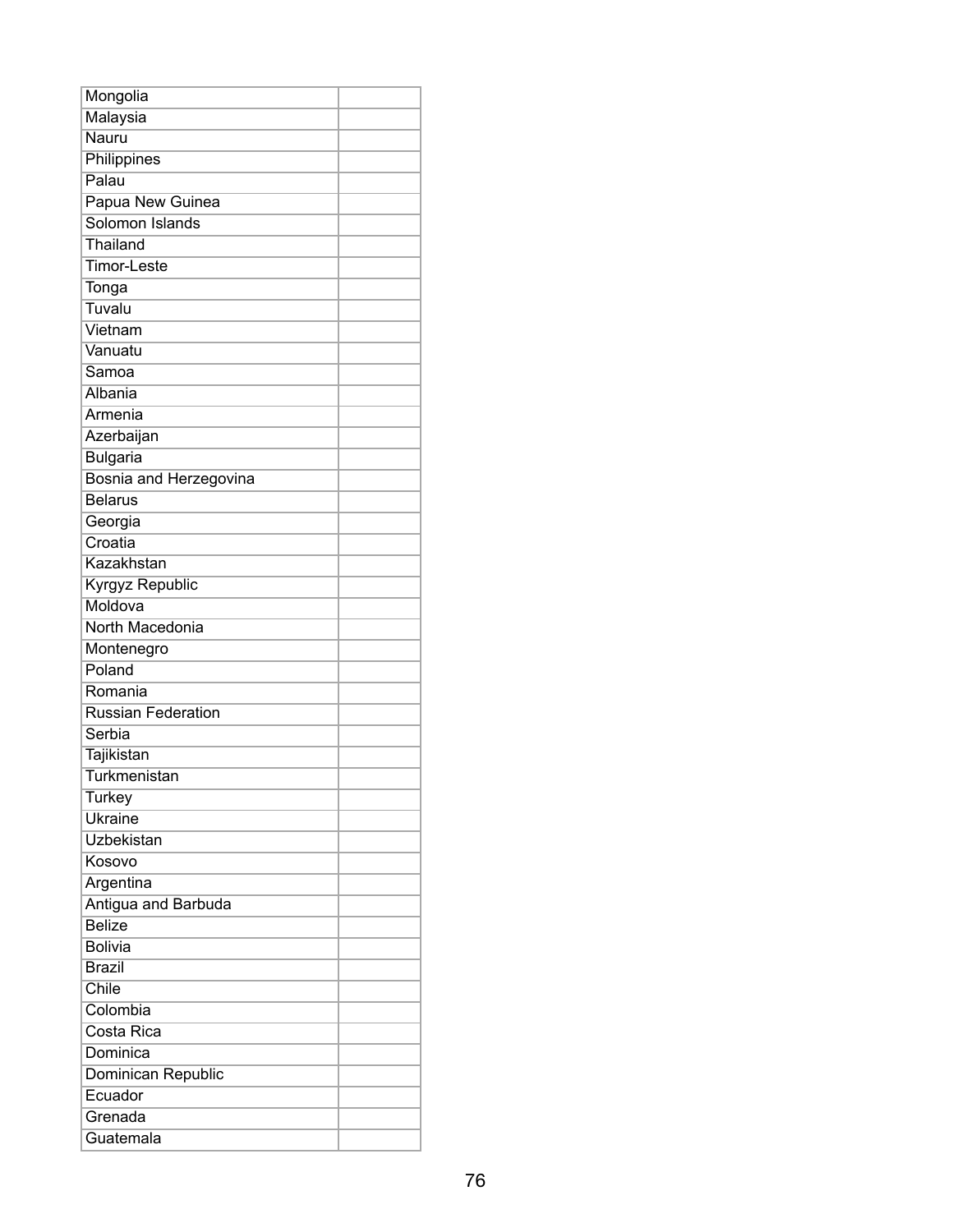| Guyana                         |  |
|--------------------------------|--|
| <b>Honduras</b>                |  |
| Haiti                          |  |
| Jamaica                        |  |
| St. Kitts and Nevis            |  |
| St. Lucia                      |  |
| Mexico                         |  |
| Nicaragua                      |  |
| Panama                         |  |
| Peru                           |  |
| Paraguay                       |  |
| El Salvador                    |  |
| Suriname                       |  |
| <b>Trinidad and Tobago</b>     |  |
| Uruguay                        |  |
| St. Vincent and the Grenadines |  |
| Venezuela, RB                  |  |
| Djibouti                       |  |
| Algeria                        |  |
| Egypt, Arab Rep.               |  |
| Iran, Islamic Rep.             |  |
| Iraq                           |  |
| Jordan                         |  |
| Lebanon                        |  |
| Libya                          |  |
| Morocco                        |  |
| Syrian Arab Republic           |  |
| Tunisia                        |  |
| Yemen, Rep.                    |  |
| Afghanistan                    |  |
| Bangladesh                     |  |
| <b>Bhutan</b>                  |  |
| India                          |  |
| Sri Lanka                      |  |
| <b>Maldives</b>                |  |
| Nepal                          |  |
| Pakistan                       |  |
| Angola                         |  |
| <b>Burundi</b>                 |  |
| <b>Benin</b>                   |  |
| <b>Burkina Faso</b>            |  |
| <b>Botswana</b>                |  |
| Central African Republic       |  |
| Cote d'Ivoire                  |  |
| Cameroon                       |  |
| Congo, Dem. Rep.               |  |
| Congo, Rep.                    |  |
| Comoros                        |  |
| Cabo Verde                     |  |
| Eritrea                        |  |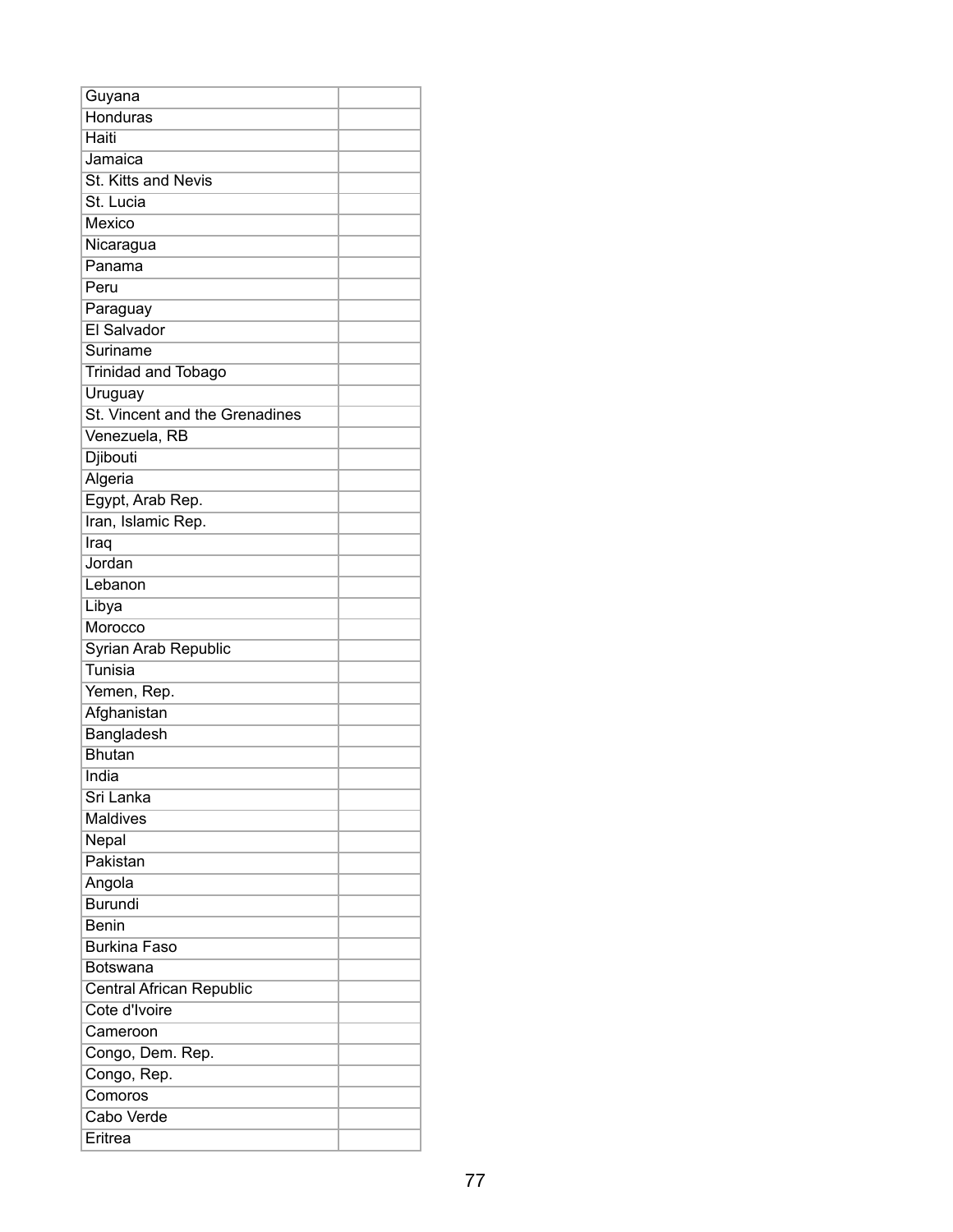| Ethiopia                 |  |
|--------------------------|--|
| Gabon                    |  |
| Ghana                    |  |
| Guinea                   |  |
| Gambia, The              |  |
| Guinea-Bissau            |  |
| <b>Equatorial Guinea</b> |  |
| Kenya                    |  |
| Liberia                  |  |
| Lesotho                  |  |
| Madagascar               |  |
| Mali                     |  |
| Mozambique               |  |
| Mauritania               |  |
| <b>Mauritius</b>         |  |
| <b>Malawi</b>            |  |
| Namibia                  |  |
| <b>Niger</b>             |  |
| Nigeria                  |  |
| Rwanda                   |  |
| Sudan                    |  |
| Senegal                  |  |
| Sierra Leone             |  |
| Somalia                  |  |
| South Sudan              |  |
| Sao Tome and Principe    |  |
| Eswatini                 |  |
| Seychelles               |  |
| Chad                     |  |
| Togo                     |  |
| Tanzania                 |  |
| Uganda                   |  |
| South Africa             |  |
| Zambia                   |  |
| Zimbabwe                 |  |
| Albania                  |  |
| Argentina                |  |
| Armenia                  |  |
| American Samoa           |  |
| Azerbaijan               |  |
| <b>Bulgaria</b>          |  |
| Bosnia and Herzegovina   |  |
| <b>Belarus</b>           |  |
| <b>Belize</b>            |  |
| <b>Brazil</b>            |  |
| Botswana                 |  |
| China                    |  |
| Colombia                 |  |
| Costa Rica               |  |
| Cuba                     |  |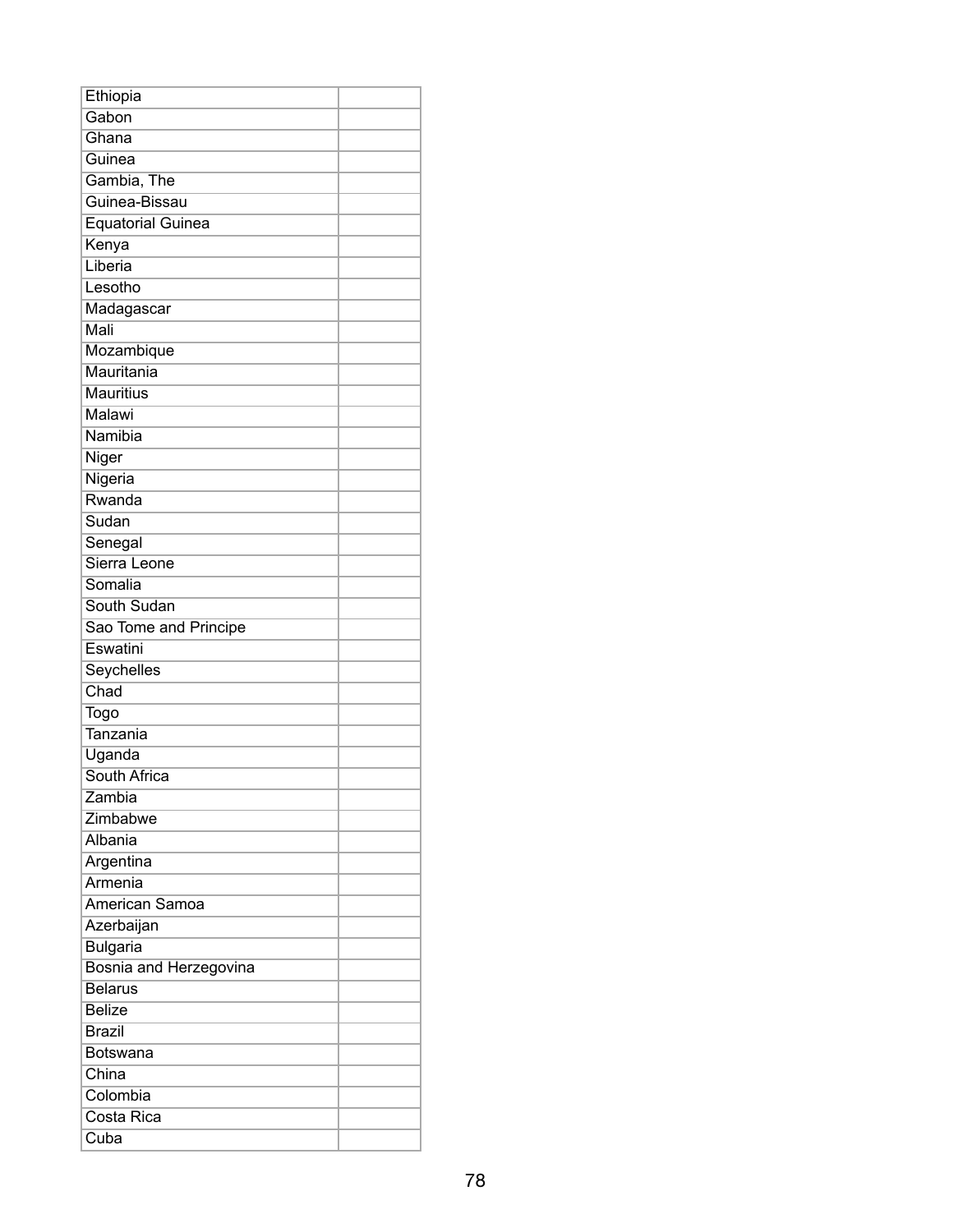| Dominica                              |  |
|---------------------------------------|--|
| Dominican Republic                    |  |
| Ecuador                               |  |
| Fiji                                  |  |
| Gabon                                 |  |
| Georgia                               |  |
| <b>Equatorial Guinea</b>              |  |
| Grenada                               |  |
| Guatemala                             |  |
| Guyana                                |  |
| Indonesia                             |  |
| Iran, Islamic Rep.                    |  |
| Iraq                                  |  |
| Jamaica                               |  |
| Jordan                                |  |
| Kazakhstan                            |  |
| Lebanon                               |  |
| Libya                                 |  |
| St. Lucia                             |  |
| <b>Maldives</b>                       |  |
| Mexico                                |  |
| <b>Marshall Islands</b>               |  |
| North Macedonia                       |  |
| Montenegro                            |  |
| Malaysia                              |  |
| Namibia                               |  |
| Peru                                  |  |
|                                       |  |
| Paraguay<br><b>Russian Federation</b> |  |
| Serbia                                |  |
| Suriname                              |  |
|                                       |  |
| Thailand                              |  |
| <b>Turkmenistan</b>                   |  |
| Tonga                                 |  |
| <b>Turkey</b>                         |  |
| Tuvalu                                |  |
| St. Vincent and the Grenadines        |  |
| Venezuela, RB                         |  |
| Samoa                                 |  |
| Kosovo                                |  |
| South Africa                          |  |
| Aruba                                 |  |
| Afghanistan                           |  |
| Angola                                |  |
| Albania                               |  |
| Andorra                               |  |
| <b>United Arab Emirates</b>           |  |
| Argentina                             |  |
| Armenia                               |  |
| American Samoa                        |  |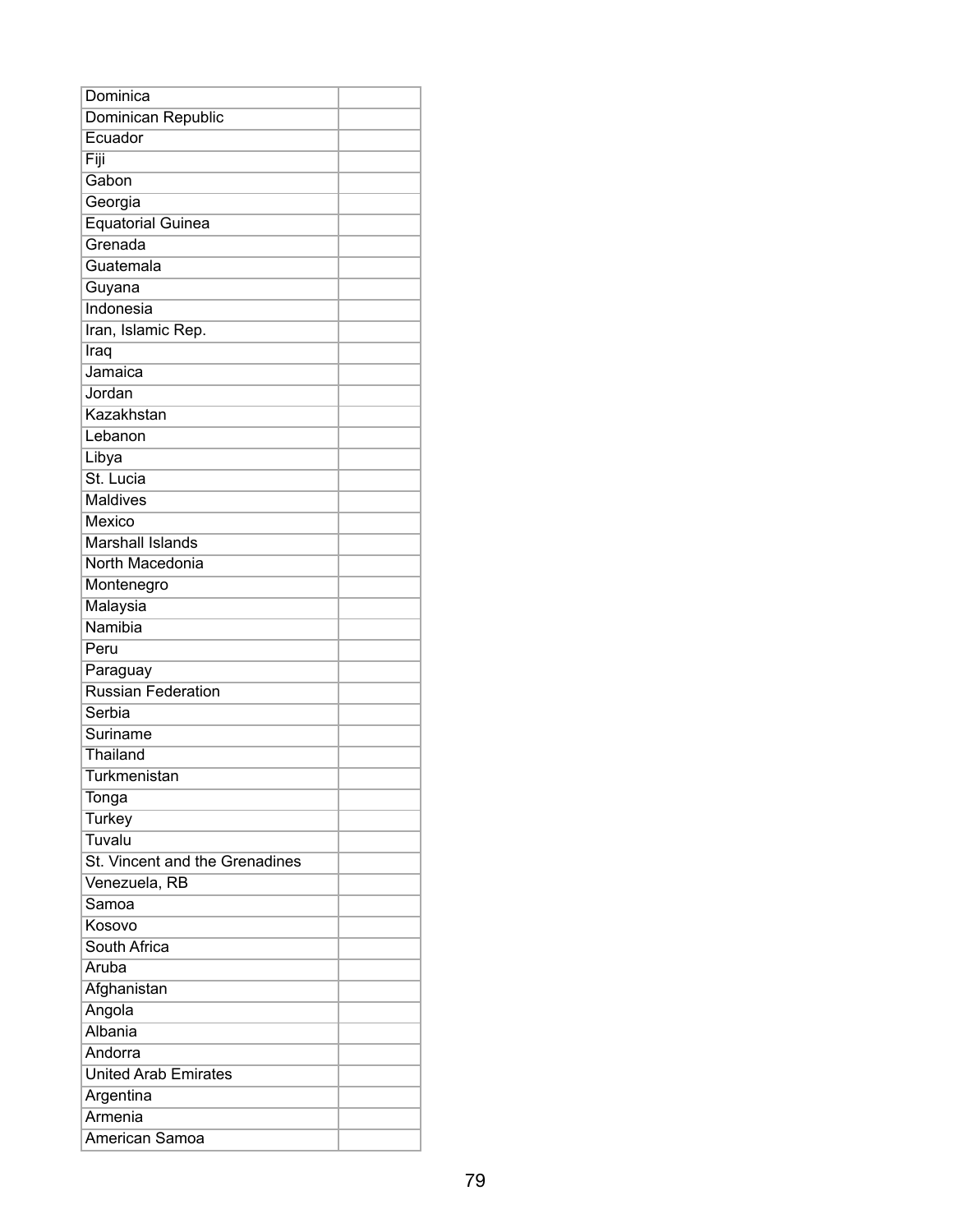| Antigua and Barbuda      |  |
|--------------------------|--|
| Australia                |  |
| Austria                  |  |
| Azerbaijan               |  |
| <b>Burundi</b>           |  |
| Belgium                  |  |
| <b>Benin</b>             |  |
| <b>Burkina Faso</b>      |  |
| Bangladesh               |  |
| <b>Bulgaria</b>          |  |
| Bahrain                  |  |
| Bahamas, The             |  |
| Bosnia and Herzegovina   |  |
| <b>Belarus</b>           |  |
| <b>Belize</b>            |  |
| Bermuda                  |  |
| <b>Bolivia</b>           |  |
| <b>Brazil</b>            |  |
| <b>Barbados</b>          |  |
| <b>Brunei Darussalam</b> |  |
| <b>Bhutan</b>            |  |
| <b>Botswana</b>          |  |
| Central African Republic |  |
| Canada                   |  |
| Switzerland              |  |
| <b>Channel Islands</b>   |  |
| Chile                    |  |
| China                    |  |
| Cote d'Ivoire            |  |
| Cameroon                 |  |
| Congo, Dem. Rep.         |  |
| Congo, Rep.              |  |
| Colombia                 |  |
| Comoros                  |  |
| Cabo Verde               |  |
| Costa Rica               |  |
| Cuba                     |  |
| Curacao                  |  |
| Cayman Islands           |  |
| Cyprus                   |  |
| <b>Czech Republic</b>    |  |
| Germany                  |  |
| Djibouti                 |  |
| Dominica                 |  |
| Denmark                  |  |
| Dominican Republic       |  |
| Algeria                  |  |
| Ecuador                  |  |
| Egypt, Arab Rep.         |  |
| Eritrea                  |  |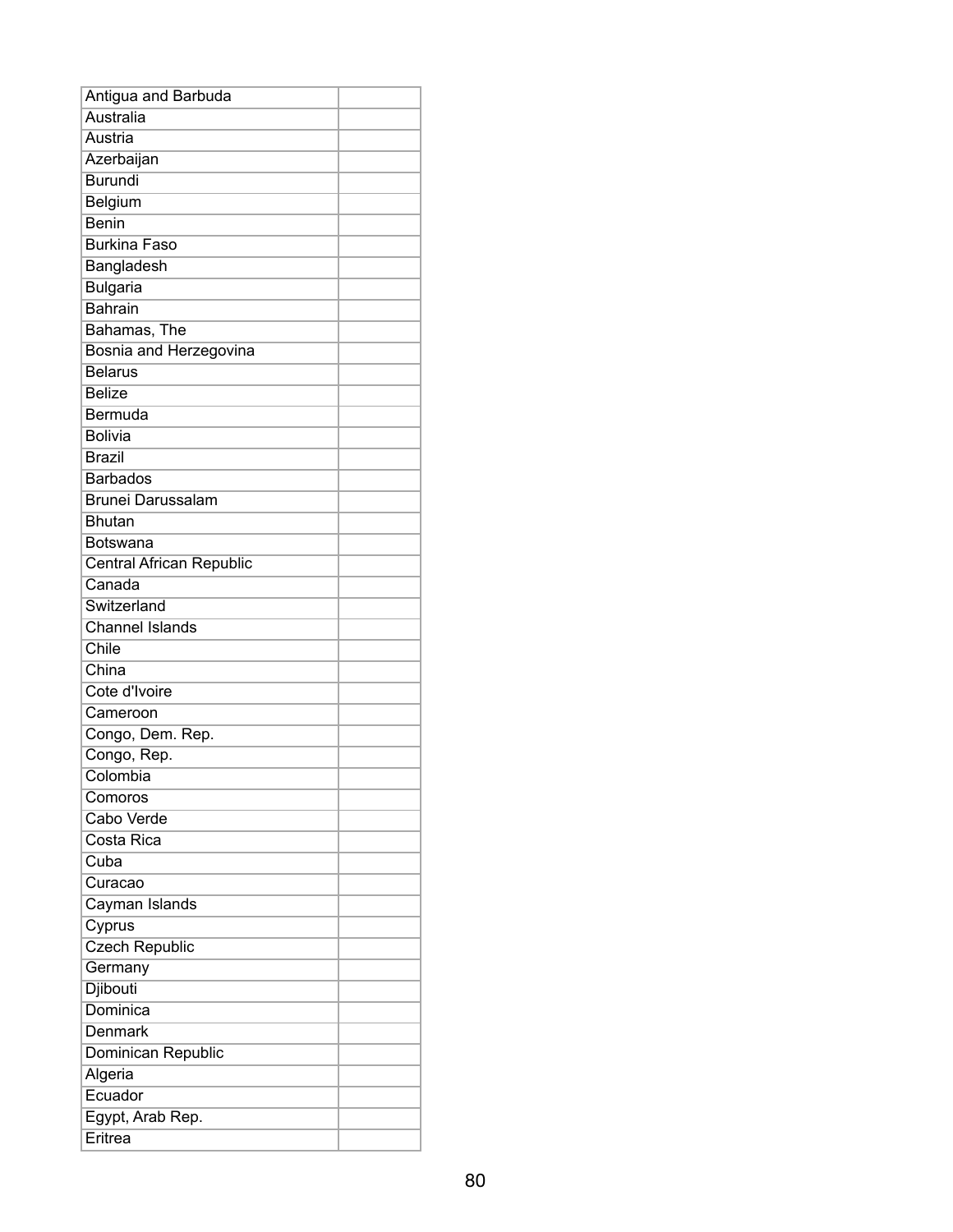| Spain                    |  |
|--------------------------|--|
| Estonia                  |  |
| Ethiopia                 |  |
| Finland                  |  |
| Fiji                     |  |
| France                   |  |
| <b>Faroe Islands</b>     |  |
| Micronesia, Fed. Sts.    |  |
| Gabon                    |  |
| <b>United Kingdom</b>    |  |
| Georgia                  |  |
| Ghana                    |  |
| Gibraltar                |  |
| Guinea                   |  |
| Gambia, The              |  |
| Guinea-Bissau            |  |
| <b>Equatorial Guinea</b> |  |
| Greece                   |  |
| Grenada                  |  |
| Greenland                |  |
| Guatemala                |  |
| Guam                     |  |
| Guyana                   |  |
| Hong Kong SAR, China     |  |
| Honduras                 |  |
| Croatia                  |  |
| Haiti                    |  |
| Hungary                  |  |
| Indonesia                |  |
| <b>Isle of Man</b>       |  |
| India                    |  |
| Ireland                  |  |
| Iran, Islamic Rep.       |  |
| Iraq                     |  |
| Iceland                  |  |
| Israel                   |  |
| Italy                    |  |
| Jamaica                  |  |
| Jordan                   |  |
| Japan                    |  |
| Kazakhstan               |  |
| Kenya                    |  |
| Kyrgyz Republic          |  |
| Cambodia                 |  |
| Kiribati                 |  |
| St. Kitts and Nevis      |  |
| Korea, Rep.              |  |
| Kuwait                   |  |
| Lao PDR                  |  |
| Lebanon                  |  |
|                          |  |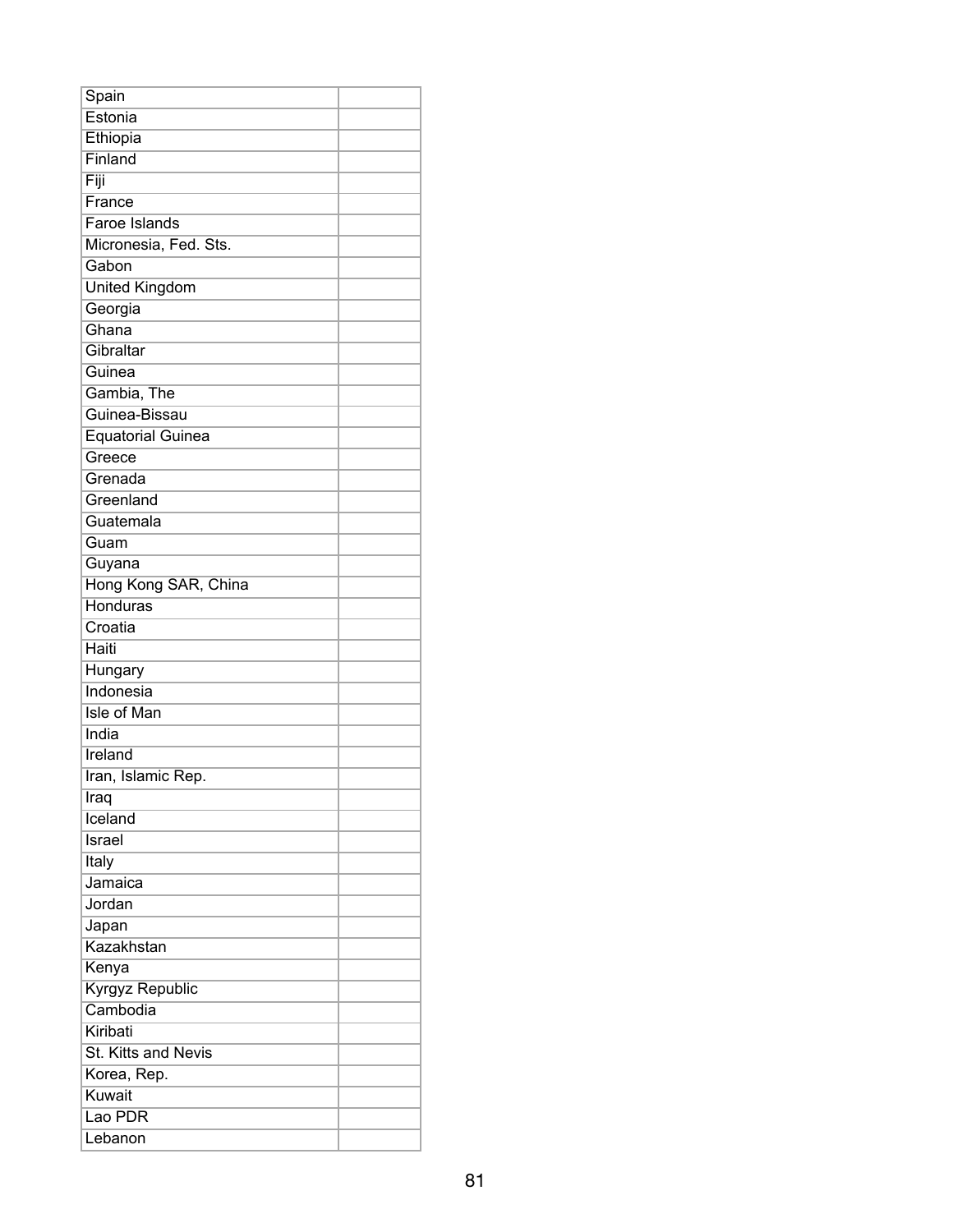| Liberia                   |  |
|---------------------------|--|
| Libya                     |  |
| St. Lucia                 |  |
| Liechtenstein             |  |
| Sri Lanka                 |  |
| Lesotho                   |  |
| Lithuania                 |  |
| Luxembourg                |  |
| Latvia                    |  |
| Macao SAR, China          |  |
| St. Martin (French part)  |  |
| Morocco                   |  |
| Monaco                    |  |
| Moldova                   |  |
| Madagascar                |  |
| <b>Maldives</b>           |  |
| Mexico                    |  |
| <b>Marshall Islands</b>   |  |
| North Macedonia           |  |
| Mali                      |  |
| Malta                     |  |
| Myanmar                   |  |
| Montenegro                |  |
| Mongolia                  |  |
| Northern Mariana Islands  |  |
| Mozambique                |  |
| Mauritania                |  |
| <b>Mauritius</b>          |  |
| Malawi                    |  |
| Malaysia                  |  |
| Namibia                   |  |
| New Caledonia             |  |
| Niger                     |  |
| Nigeria                   |  |
| Nicaragua                 |  |
| Netherlands               |  |
| Norway                    |  |
| Nepal                     |  |
| Nauru                     |  |
| New Zealand               |  |
| Oman                      |  |
| Pakistan                  |  |
| Panama                    |  |
| Peru                      |  |
| Philippines               |  |
| Palau                     |  |
| Papua New Guinea          |  |
| Poland                    |  |
| Puerto Rico               |  |
| Korea, Dem. People's Rep. |  |
|                           |  |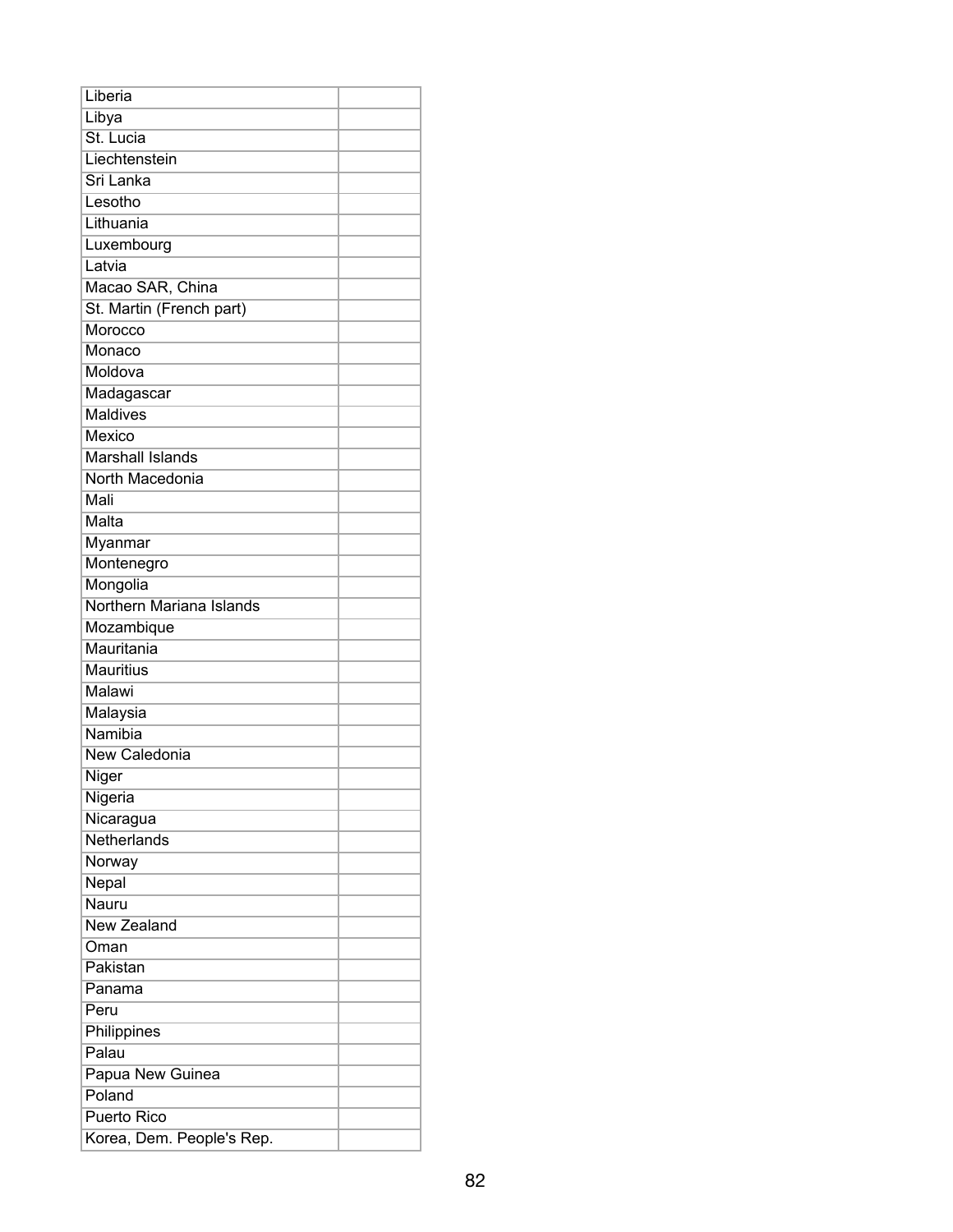| Portugal                        |  |
|---------------------------------|--|
| Paraguay                        |  |
| <b>West Bank and Gaza</b>       |  |
| French Polynesia                |  |
| Qatar                           |  |
| Romania                         |  |
| <b>Russian Federation</b>       |  |
| Rwanda                          |  |
| Saudi Arabia                    |  |
| Sudan                           |  |
| Senegal                         |  |
| Singapore                       |  |
| Solomon Islands                 |  |
| Sierra Leone                    |  |
| El Salvador                     |  |
| San Marino                      |  |
| Somalia                         |  |
| Serbia                          |  |
| South Sudan                     |  |
| Sao Tome and Principe           |  |
| Suriname                        |  |
| Slovak Republic                 |  |
| Slovenia                        |  |
| Sweden                          |  |
| Eswatini                        |  |
| Sint Maarten (Dutch part)       |  |
| Seychelles                      |  |
| Syrian Arab Republic            |  |
| <b>Turks and Caicos Islands</b> |  |
| Chad                            |  |
| Togo                            |  |
| Thailand                        |  |
| <b>Tajikistan</b>               |  |
| Turkmenistan                    |  |
| <b>Timor-Leste</b>              |  |
| Tonga                           |  |
| <b>Trinidad and Tobago</b>      |  |
| Tunisia                         |  |
| Turkey                          |  |
| Tuvalu                          |  |
| Taiwan, China                   |  |
| Tanzania                        |  |
| Uganda                          |  |
| <b>Ukraine</b>                  |  |
| Uruguay                         |  |
| <b>United States</b>            |  |
| Uzbekistan                      |  |
| St. Vincent and the Grenadines  |  |
| Venezuela, RB                   |  |
| <b>British Virgin Islands</b>   |  |